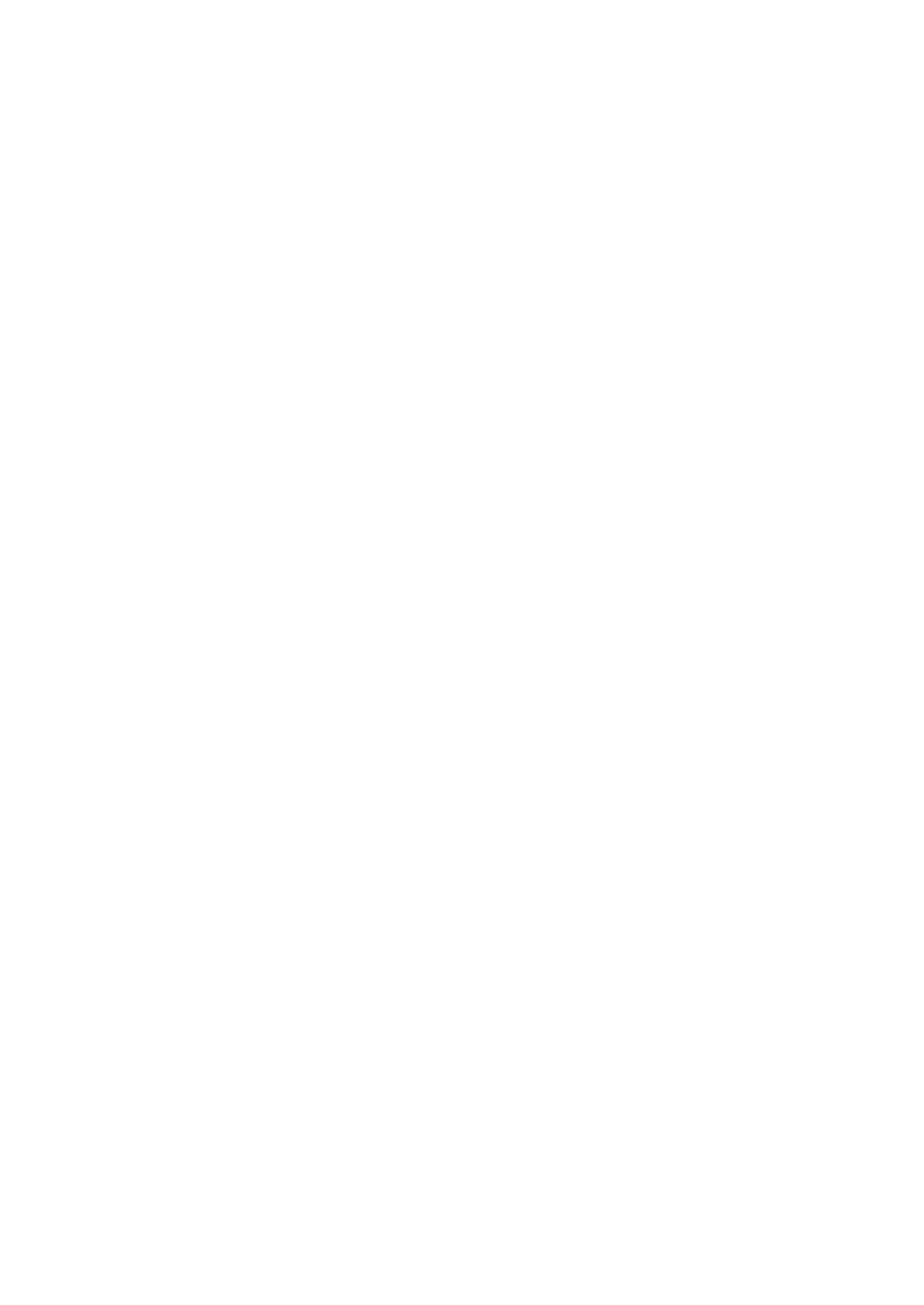## **CONTENTS**

| 2.             |                                                               |  |
|----------------|---------------------------------------------------------------|--|
| 3 <sub>l</sub> |                                                               |  |
| 4.             |                                                               |  |
| 5.             |                                                               |  |
| 6.             |                                                               |  |
| 7 <sub>1</sub> |                                                               |  |
| 8.             |                                                               |  |
| 9.             |                                                               |  |
| 10.            |                                                               |  |
| 11.            | APPENDIX 3: PANEL MEMBERSHIP, TERMS OF REFERENCE AND EVIDENCE |  |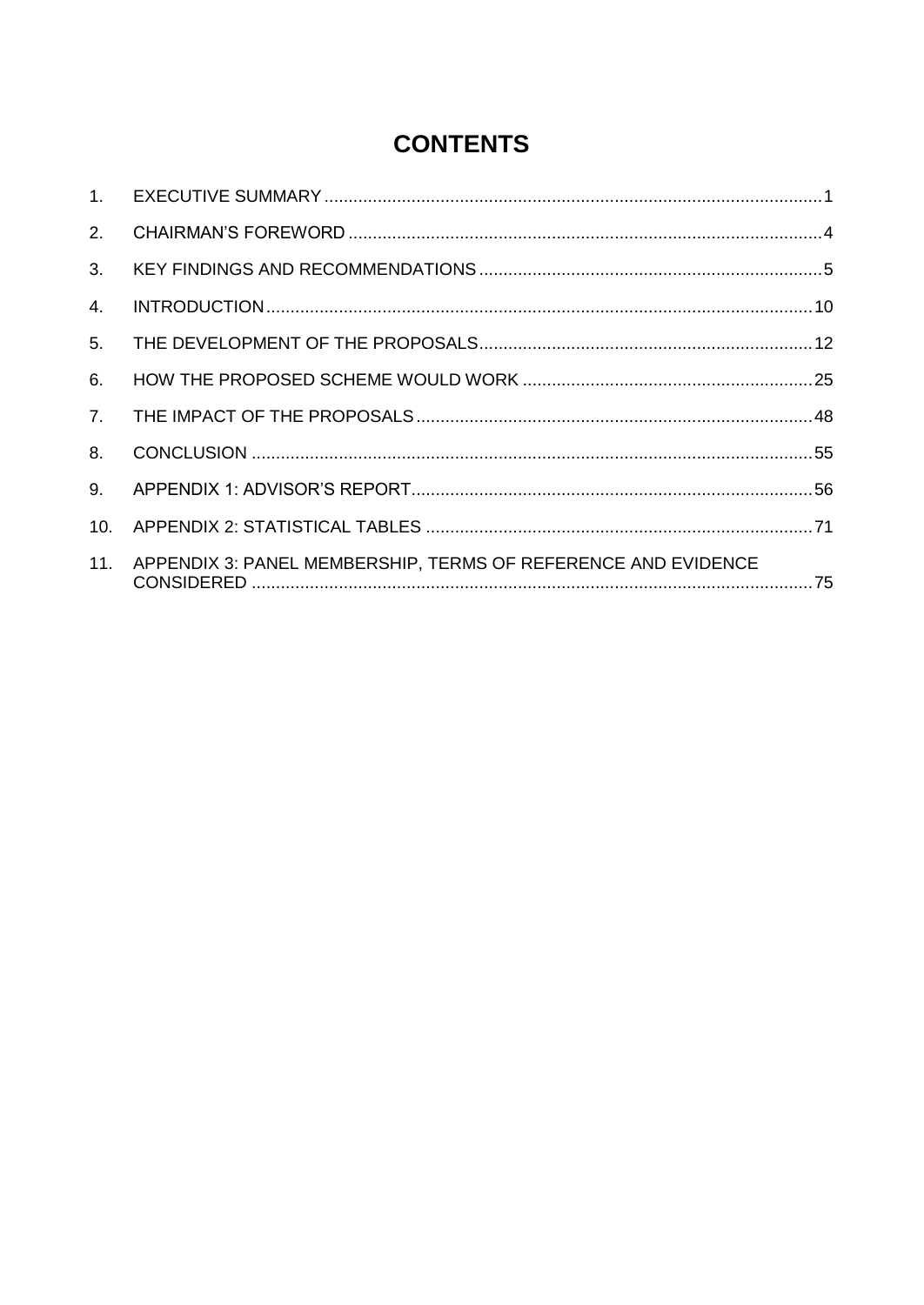<span id="page-3-0"></span>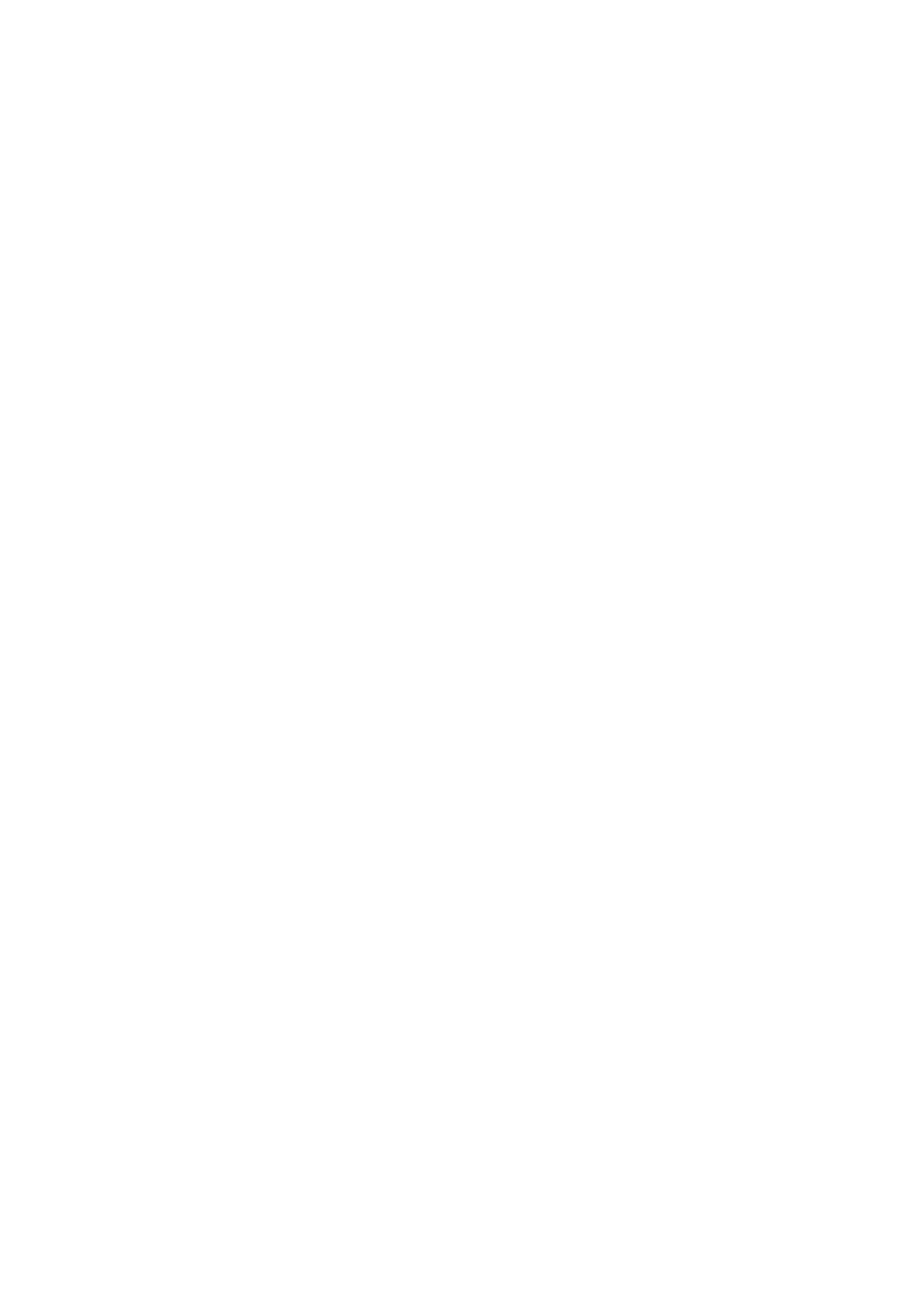## **1. EXECUTIVE SUMMARY**

- 1.1 In November 2012, proposals for a Starter Home Deposit Loan Scheme were announced. The resultant proposition, P.131/2012, was lodged on 4th December 2012. Under the proposals, deposit loans of up to 15% of the property price would be made available to eligible households. Those households would be expected to provide 5% themselves as a deposit and to secure the remaining 80% from a participating mortgage lender. The proposals are due to be debated in April 2013 and, if adopted, would see the implementation of a six-month trial. £3 million would be made available for the trial.
- 1.2 The proposals are intended to help first-time buyers address the challenges of entering the housing market. It has been estimated that up to 100 households would benefit from the trial. However, work by the Statistics Unit shows that 1,369 households would potentially be eligible. The Ministers for Housing and for Treasury and Resources have therefore decided to limit eligibility to those households amongst the 1,369 which are on the lowest income. This raises the question of whether the scheme would encourage such households to take on debts which they would subsequently struggle to pay off.
- 1.3 The proposals were broadly welcomed by many people from whom we heard during our review although some concerns were expressed as to whether the scheme was a justifiable use of public money. We found, however, that the scheme would effectively address only one of the obstacles facing prospective first-time buyers. Further measures will therefore be required of the Council of Ministers, particularly in order to increase housing supply.
- 1.4 Similar schemes exist in other jurisdictions, but the proposed scheme has been developed specifically for Jersey. It is not clear what evaluation of schemes elsewhere was undertaken and we question whether alternatives to the proposed scheme could have been considered. The value of the scheme is potentially limited from the borrower's perspective and, given that there are currently five 90% mortgages and one 100% mortgage available in Jersey, alternative arrangements might well have been feasible.
- 1.5 Ultimately, the acceptability of the scheme depends upon the details of its structure and operation. In that regard, we have considered the eligibility criteria and the application and assessment process and there remain a number of unanswered questions about how the scheme would work. The States Assembly should not be asked to approve the proposals until those questions have been addressed.
- 1.6 The eligibility criteria relate to the households which would apply to the scheme and the properties which could be purchased. We recommend that current first-time buyer rules should not be applied to the scheme as this would mean that some households already in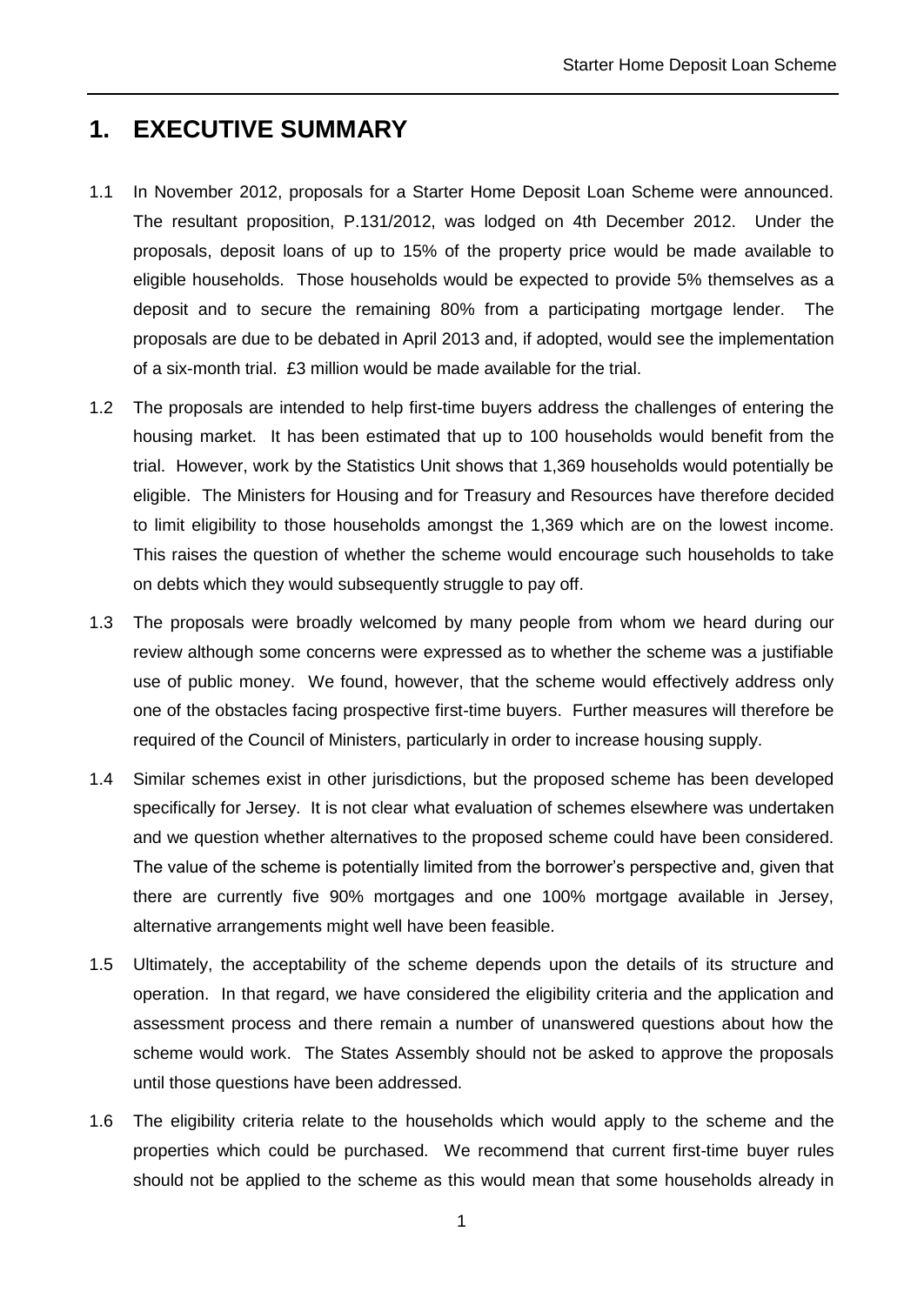possession of a property might stand to benefit. We also question whether the criteria proposed in respect of liquid assets are appropriate. Furthermore, we recommend that the Ministers reconsider whether major new-build developments should be excluded as, on that basis, developments such as the former Jersey College for Girls are likely to be ineligible. Finally, it is not clear that successful applicants would be prevented from letting their property to a third party. These matters need to be addressed in order for the States Assembly to be certain that the scheme would reach those households most genuinely in need of assistance.

- 1.7 Access to the scheme needs to be fair and fairly controlled. We have found that there is a risk that households could apply to the scheme and enter the assessment process, only to discover that the funding had run out and that their application could not be met, even if eligible. Such a scenario must be avoided.
- 1.8 The proposed scheme would only be feasible with the willing and active involvement of mortgage lenders. The Ministers intend to establish partnership arrangements with participating lenders and it is imperative that implementation of the scheme would not lead to changes in behaviour by those lenders.
- 1.9 Under the scheme, the States would take a second charge. We understand that the security of the States' interest can be obtained, including on share transfer properties, but there is significant uncertainty as to whether practical arrangements for this to occur have been confirmed with mortgage lenders. The Minister for Treasury and Resources therefore needs to clarify what practical arrangements have been put in place. He also needs to confirm what would happen in respect of the States' interest in the event that a participating household defaulted on the repayments of their loan in order that the States does not find itself in the position of being an unsecured lender. Finally, there needs to be clarity on what would happen in the event that a participating household sold their property before the 20 year term of the loan had elapsed.
- 1.10 The likelihood is that the scheme would predominantly apply to one- and two-bedroom flats, of which the majority would be share transfer properties. Given that the new scheme would not apply to major new-build properties, the scheme would likely force new applicants into the market for existing one- and two-bedroom flats and we have found that there would be a risk of distorting that part of the market as a result.
- 1.11 We were advised that the impact of the proposals would become apparent once the trial was initiated and monitoring of the trial scheme would indeed be vital. Such monitoring should include consideration of the impact on people's behaviour and whether, for instance, the proposed scheme would avoid providing assistance to households who at present could receive parental or other help.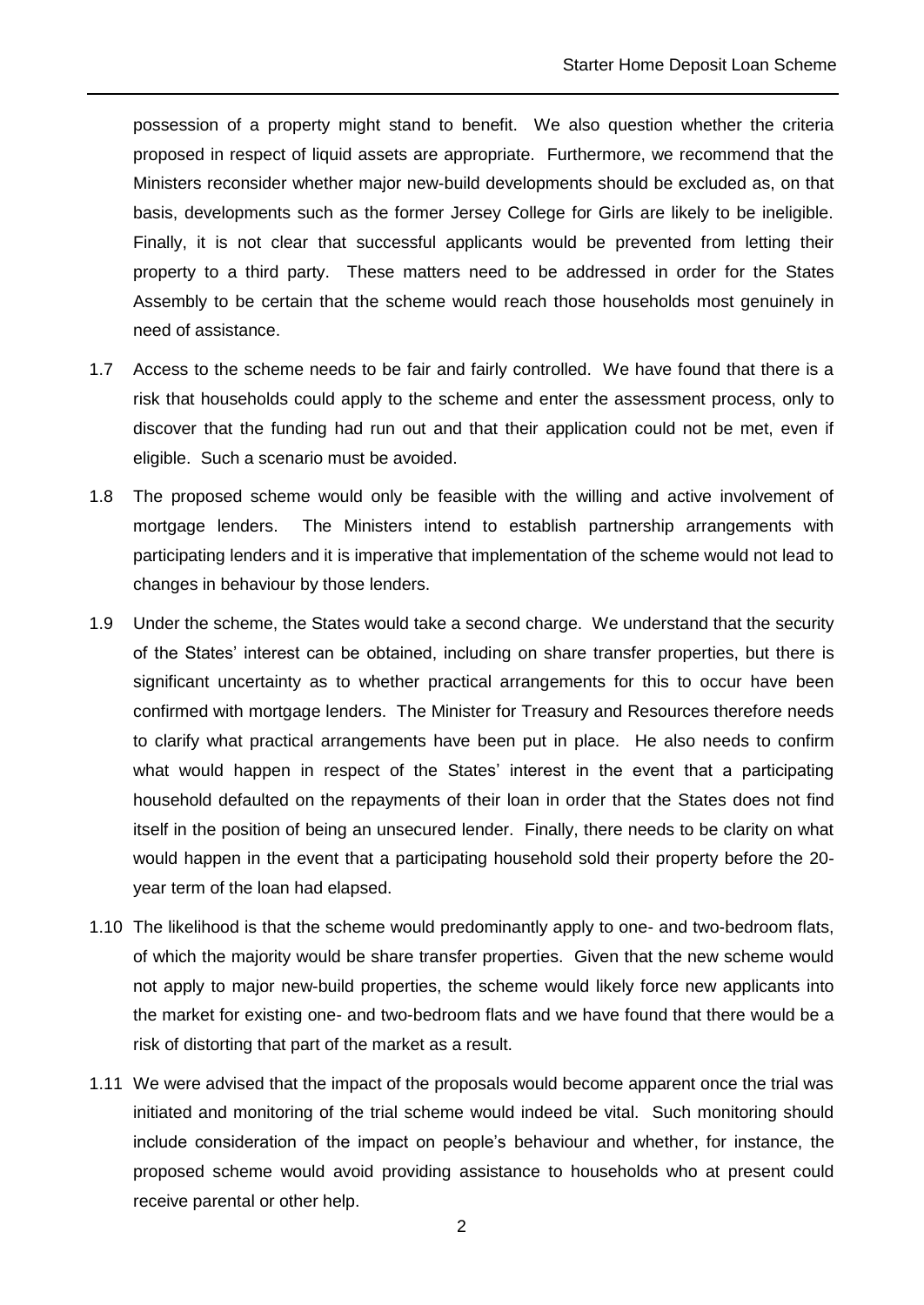- 1.12 Work on the proposals began in May 2012 but we were concerned by some elements of the development process. There was, for instance, no formal economic report although we have noted that Ministers were made aware of the potential risks involved in introducing the scheme. Of greater concern, however, was that the Council of Ministers did not discuss the draft proposition, notwithstanding that one Minister had reservations about the proposals. Such an omission was contrary to the principles of the States of Jersey Law 2005 and to the Council's own agreed policy and we recommend that measures are taken to ensure this oversight does not occur again. We anticipate that if the Council had been provided with greater opportunities for discussion, some of the questions and areas of uncertainty we have identified would already have been addressed.
- 1.13 The proposals are for a six-month trial scheme and, whilst there would be some scope for the scheme to be extended, funding sources would need to be identified. Nevertheless, we were advised that, even if the trial period were extended, it would be unlikely that the scheme would be maintained in the long term. We question whether the charging of interest on repayments would in fact make the scheme more sustainable, in the event that an extension were agreed.
- 1.14 Ultimately, further information on the proposals need to be provided to the States Assembly in order that the workings and potential impact of the proposed scheme can be clearly understood.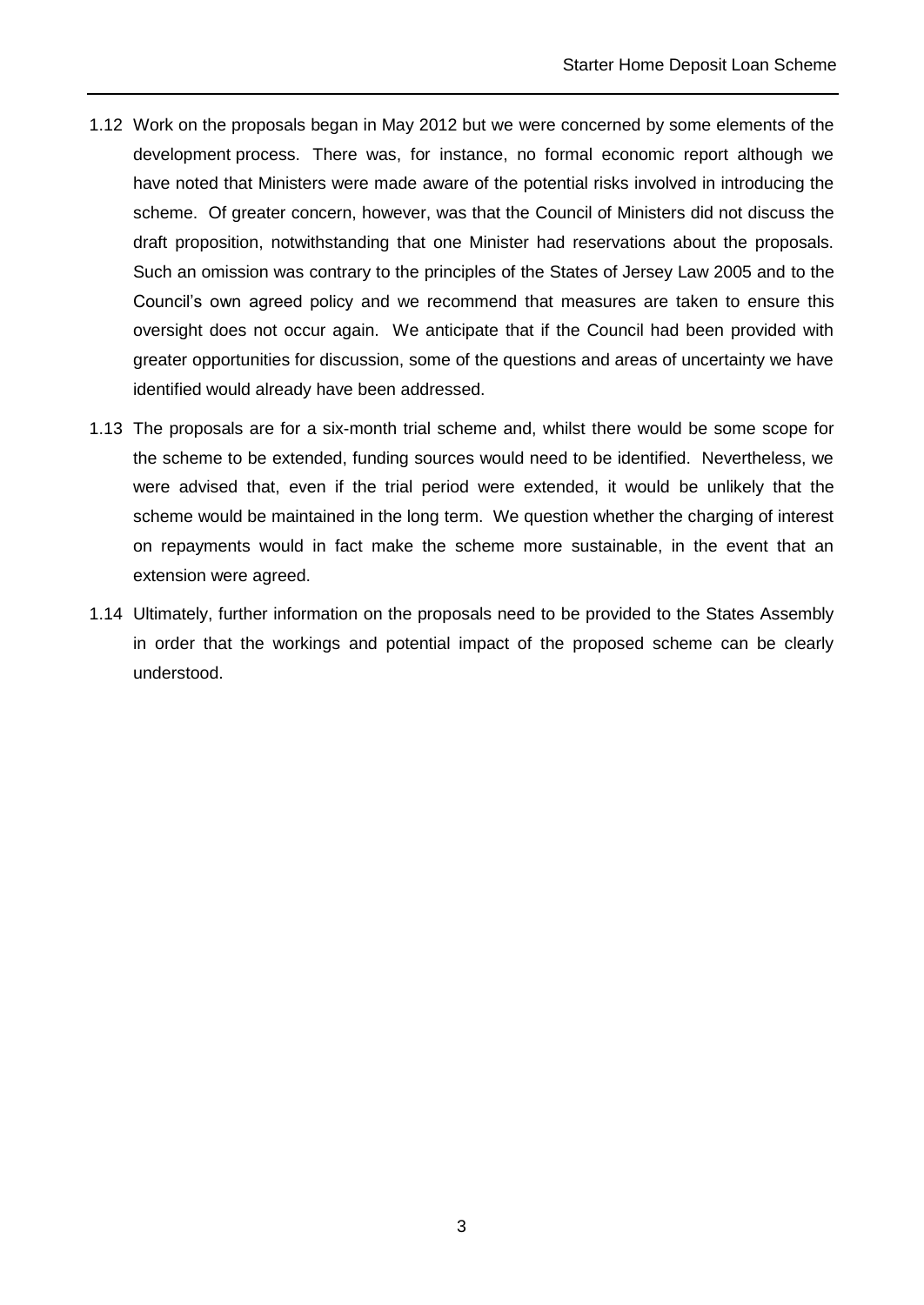### <span id="page-7-0"></span>**2. CHAIRMAN'S FOREWORD**

- 2.1 One of the main priorities of the Strategic Plan is the housing of the Island community. The Deposit Loan Scheme is intended to encourage home ownership for people in the lowest quartile by income of our community who might otherwise not be able to afford the deposit for their own property.
- 2.2 This scheme addresses only one of the obstacles facing the first time buyer in this particular quartile. The other obstacles, such as cost, high proportion of income for repayments and availability of suitable properties are not addressed.
- 2.3 In common with many jurisdictions the cost of property is high for this particular section of the community although, as our advisor pointed out, the market in Jersey has demonstrated more stability than, for example, the United Kingdom.
- 2.4 It is intended that the market for these loans is in the lowest quartile by income of the first time buyer population. We were concerned that the scheme should not encourage buyers to saddle themselves with overly large amounts of debt and that the announcement would not raise expectations excessively since there is a limited amount of funds available with no immediate prospect of further funds.
- 2.5 The sales in the particular section of the market are about 140 properties a year. The number of loans is small, around 60. However, in the context of the overall turnover 60 is a significant number and it is possible that this might distort the market. It seems to us that the scheme should be available for all properties within the price limits, including major development projects, particularly when the JCG scheme is starting. The UK has proposed a similar scheme and this has raised significant fears that it will increase property prices.
- 2.6 The Council of Ministers has a procedure with regard to new policies and it is unfortunate that this particular project was not discussed fully in a round table meeting before it was publicised. If this had been done then the underlying details – such as early sale, share of capital uplift or payment of interest – could have been identified and included in the proposition. This would provide the certainty which is particularly important for first-time buyers venturing into the property market. It is equally important that the States has certainty with regard to the security of its interest. We found no evidence that this has been confirmed.
- 2.7 The overall conclusion of the Panel is that this proposition fits into the strategic plan and could address one of the obstacles facing first time buyers. However, without the certainty of the details underlying the proposal we cannot support the proposition.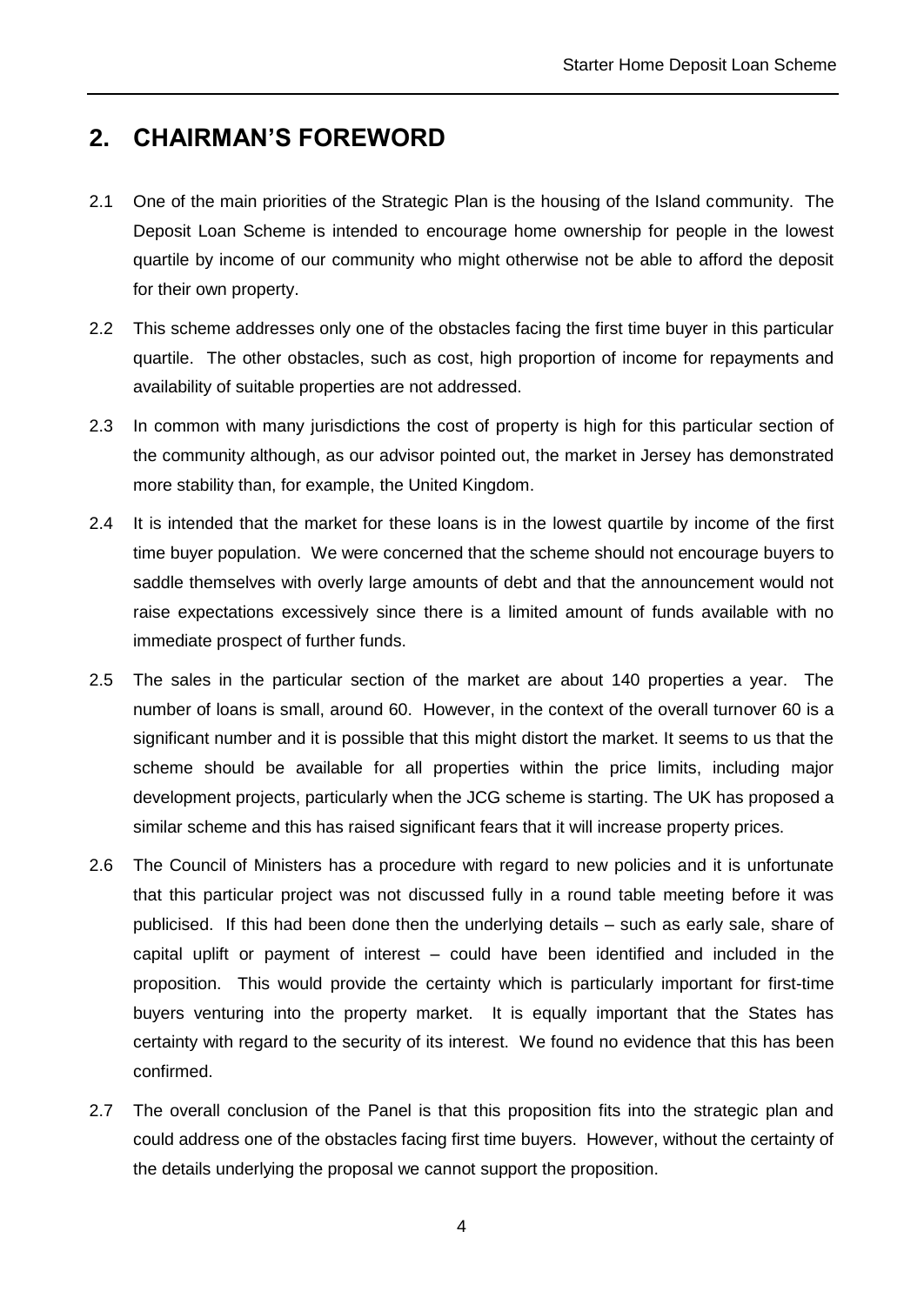## <span id="page-8-0"></span>**3. KEY FINDINGS AND RECOMMENDATIONS**

#### **Key Findings**

- 3.1 The proposed deposit loan scheme would address very high deposit requirements for prospective first-time buyers but would not address all the obstacles which they currently face. Other measures from the Council of Ministers will therefore be required, particularly to increase housing supply. (5.16)
- 3.2 The principle of the scheme has been broadly welcomed although some concerns have been expressed as to whether it would represent a justified use of public money. Ultimately, the acceptability of the scheme depends on the details of its structure and operation. (5.19)
- 3.3 The value of the scheme is potentially limited from the borrower's perspective. Borrowers would gain greater initial advantages if, for example, the scheme instead comprised an equity-based loan with no interest payments for five years. (5.30)
- 3.4 The scheme has been designed for Jersey. It is not clear, however, what evaluation was undertaken of similar schemes in operation elsewhere and whether any alternatives to the proposed criteria (for instance, a guarantee scheme) were considered. (5.33)
- 3.5 It is not clear what alternatives to an 80% mortgage / 15% loan split, if any, were considered. Given that there are currently five 90% mortgages and one 100% mortgage available on the market, alternative arrangements might be feasible. (5.39)
- 3.6 A formal report with economic advice was not requested by the Ministers. Advice considered by the Ministers, albeit informally, indicated that there were risks associated with the proposed scheme, including in respect of the market impact; the behaviour of borrowers and mortgage lenders; and whether the proposals would constitute the best use of funds. (5.45)
- 3.7 The Council of Ministers did not discuss the draft proposition for a Starter Home Deposit Loan Scheme, contrary to the principles of the States of Jersey Law 2005 and the Council's own agreed policy. The Council did not therefore have a full opportunity to discuss the proposals, a matter of concern given that one Minister had reservations regarding the proposals. (5.52)
- 3.8 The criteria presented in the proposition do not appear to prevent households from subsequently letting their property to a third party. (6.8)
- 3.9 There remain unanswered questions regarding the operation of the proposed deposit loan scheme which need to be addressed before the States Assembly is asked to approve the proposition. The need to finalise some details was acknowledged during our review. (6.17)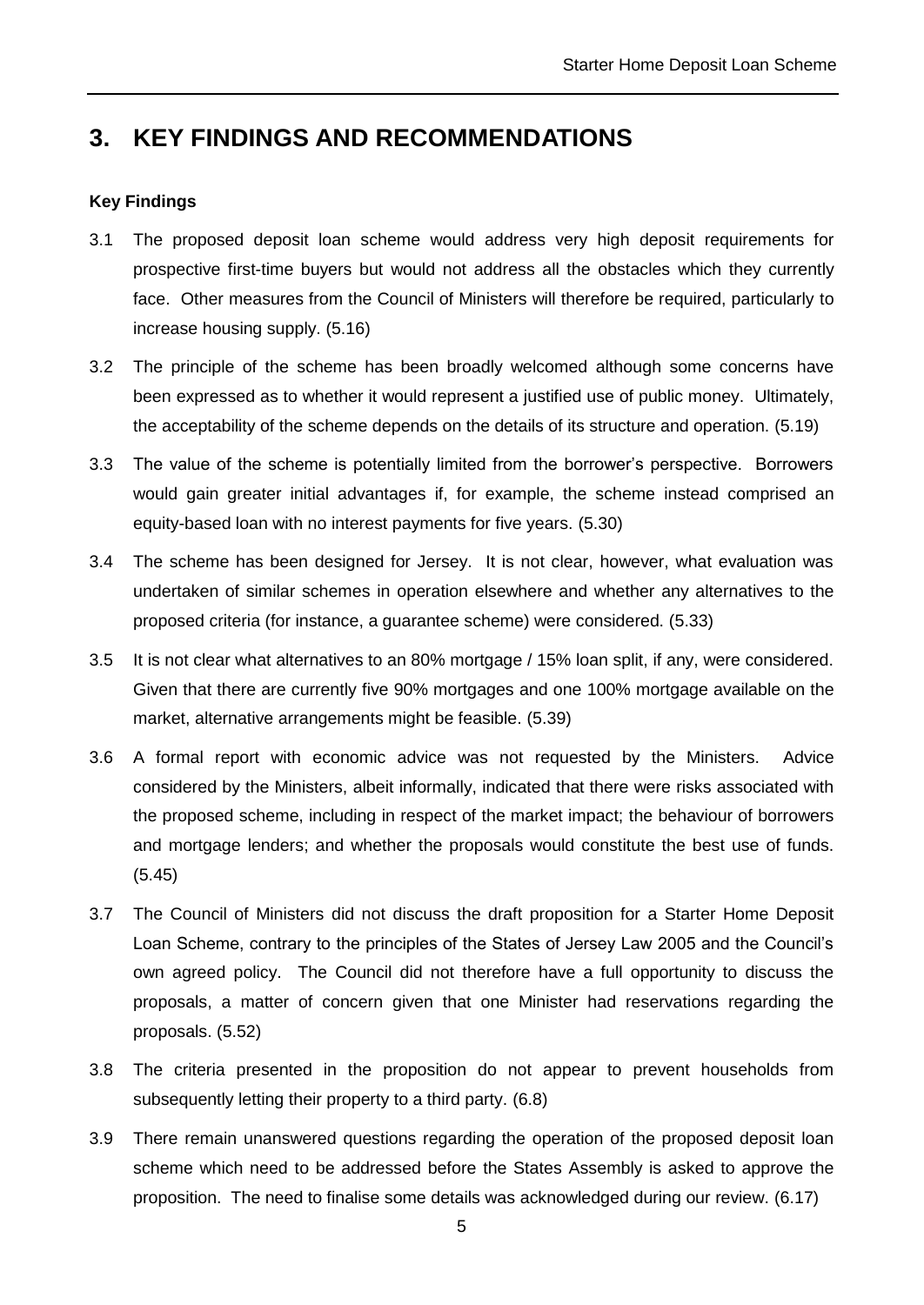- 3.10 There is a risk that mortgage lenders would be more relaxed in respect of due diligence of the States' 15% loan than in respect of the 80% mortgage. (6.23)
- 3.11 It is the Ministers' intention to establish a partnership arrangement with participating mortgage lenders. The proposed scheme would only be feasible with the willing and active involvement of mortgage lenders. It is imperative that implementation of the scheme would not lead to changes in lending behaviour by participating institutions. (6.27)
- 3.12 Under the proposed criteria, it would be possible for some households to have purchased and owned a property and yet remain eligible for the scheme. The Panel does not believe that current first-time buyer rules should be applied as the scheme would otherwise not be guaranteed to help those in greatest need of assistance. (6.35)
- 3.13 The proposed criteria for liquid assets stem from similar provisions within Income Support legislation. The Panel does not believe it would be appropriate to allow eligible households to retain the level of liquid assets described in the proposition. (6.40)
- 3.14 An analysis by the Statistics Unit shows that 1,369 households would potentially be eligible for the proposed deposit loan scheme. A policy decision was taken to limit eligibility to the households amongst those 1,369 on the lowest incomes. The Ministers have estimated that between 60 and 100 households could be assisted during the trial. (6.48)
- 3.15 The proposed scheme would target those eligible households on the lowest incomes. This raises the question of whether the scheme would encourage such households to take on debts which they would subsequently struggle to pay off. (6.49)
- 3.16 An analysis has yet to be undertaken to determine how many of the households which would potentially be eligible for the proposed scheme are planning to move. (6.52)
- 3.17 Announcement of the proposed scheme is likely to have raised expectations which could not be met. (6.57)
- 3.18 It is unclear how access to the pilot scheme would be controlled fairly, given that up to 100 loans would be available but that there are potentially many more eligible households. Applications to the scheme would be processed through Band 5 of the Affordable Housing Gateway and the Ministers have advised that the scheme would effectively operate on a 'first come, first served' basis. With some 163 households already on Band 5, problems with equitable access to the scheme could arise and the trial period would therefore need to be managed efficiently to ensure that households did not apply and enter the assessment process, only to discover that the funding had run out and that their application could not be met, even if eligible. (6.62)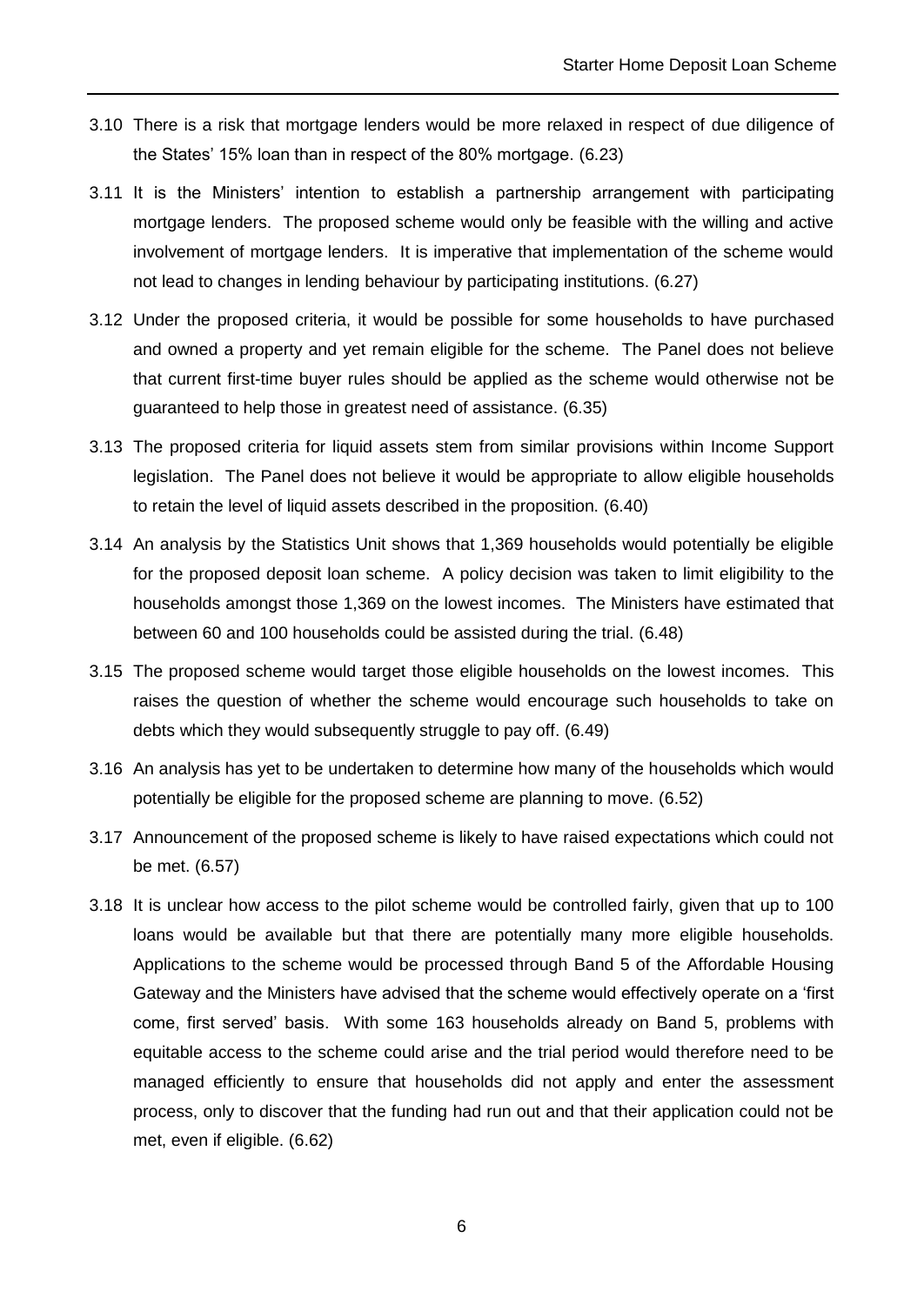- 3.19 The exclusion of major new-build properties from the scheme would mean that houses built on sites such as the former Jersey College for Girls would not be eligible. This raises the question of whether the proposals display 'joined up thinking' with other government measures. (6.67)
- 3.20 In 2011, 140 flats (and no two-bedroom houses) were sold at or below the lower quartile price. The likelihood is that the scheme would predominantly apply to one- and twobedroom flats, of which the majority would be share transfer properties. Given that the new scheme would not apply to major new-build properties, the scheme would force new applicants into the market for existing one- and two-bedroom flats and there would be a risk of distorting that part of the market. (6.77)
- 3.21 The affordability of flats has improved. If more households are able to purchase a flat, the question is raised of whether States assistance in the market is required at this time. (6.78)
- 3.22 The States would take a second charge on the properties falling under the scheme. The Panel understands that the security of the States' interest can be obtained, including on share transfer properties. However, there is significant uncertainty as to whether practical arrangements for this to occur in respect of share transfer properties have been confirmed with mortgage lenders. (6.85)
- 3.23 There would be risks to the States' interest in the event that a participating household defaulted on its repayments. That risk has been recognised by the Ministers but it remains unclear as to how the risk would be mitigated. There is the possibility that the States could be left as an unsecured lender. (6.90)
- 3.24 Further information is required on what would happen if a participating household sold their property before the 20-year term of the loan had elapsed. Such information also needs to be clearly provided to applicants of the scheme at the time of their application. (6.99)
- 3.25 The Ministers for Housing and for Treasury and Resources have stated that they would not seek to exercise ministerial discretion in the operation of the scheme. (6.104)
- 3.26 It is unclear what impact, if any, the implementation of the deposit loan scheme would have on the overall housing market. However, the greatest risk is that the impact would be felt most keenly in the market for one- and two-bedroom flats. (7.11)
- 3.27 There are risks that implementation of the scheme would alter people's behaviour and thereby make it more difficult for the scheme to reach those households most genuinely in need of assistance. For instance, it is unclear how the proposed scheme would avoid providing assistance to households who at present could receive parental help. (7.15)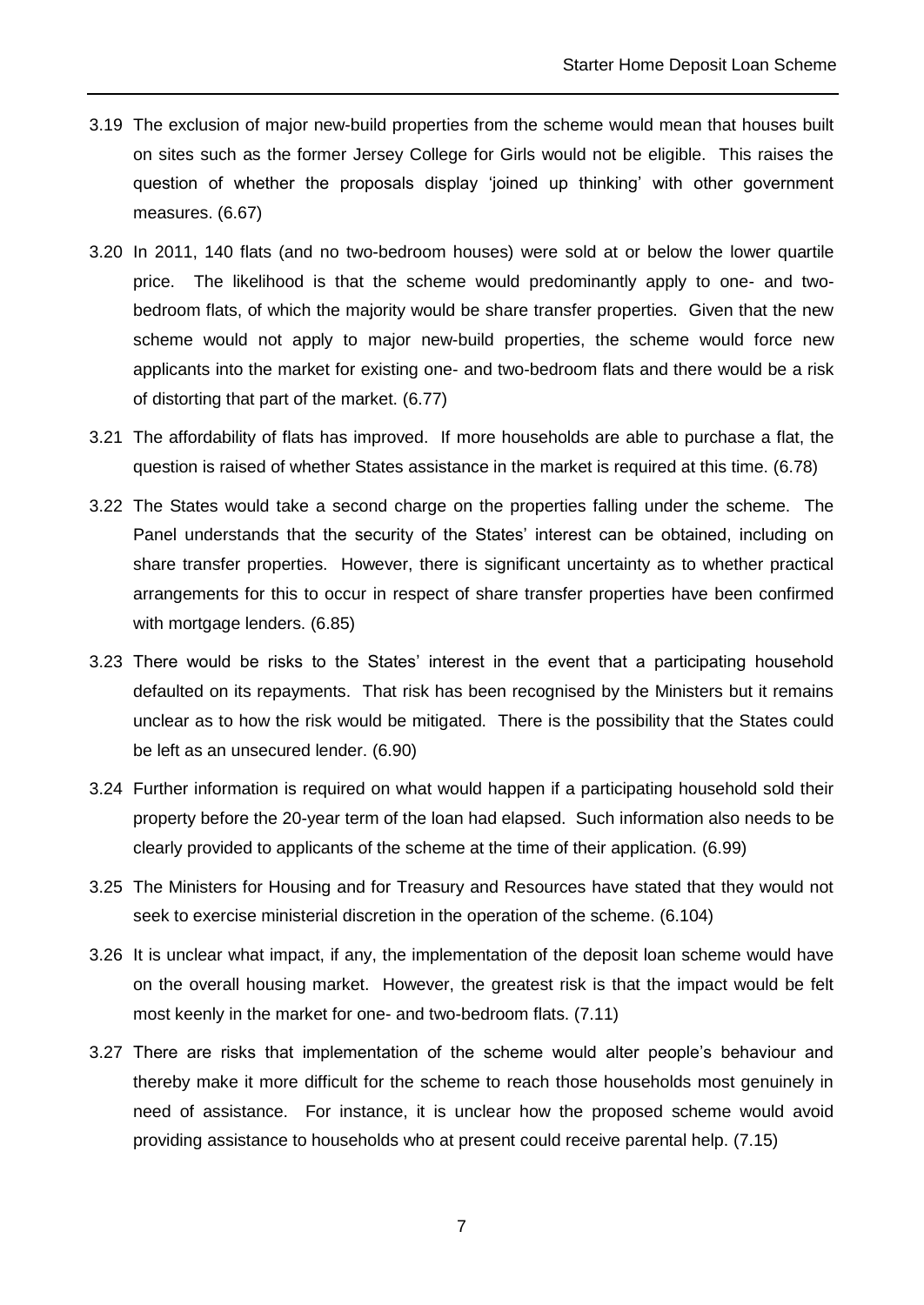- 3.28 The Panel was advised by the Minister for Housing that the impact of the scheme would become apparent once it had been introduced. Monitoring of the deposit loan scheme is vital although not all problems may become apparent during the trial period. Such monitoring should take into account the impact on people's behaviour; whether the scheme assists those who truly would not have been able to buy without assistance; whether any market effects can be distinguished; whether there is oversubscription; and whether an extended scheme should cover purchases in the social housing sector. (7.23)
- 3.29 Some funds remain within the Dwelling-Houses Loan Fund for a possible, limited extension of the trial scheme. The Minister for Treasury and Resources has indicated that consideration would be given to alternative funding sources although he has also indicated that, even if implemented and additional funds made available, it is unlikely that the deposit scheme would be maintained in the long term. (7.27)
- 3.30 If households were required to pay a degree of interest on the States' loan, or if the States were able to share in any uplift once the property were sold, funds for a potential extension of the scheme would be replenished. (7.28)

#### Concluding Key Finding:

3.31 Whilst the proposed deposit loan scheme fits strategic objectives and seeks to address one of the obstacles currently facing prospective first-time buyers, more clarity and detail are required about how the scheme would operate. Until that clarity is obtained and outstanding issues are resolved, the Panel cannot support the proposals.

#### **Recommendations**

- 3.32 The Minister for Treasury and Resources should report to the States Assembly ahead of the debate on P.131/2012 on what alternatives, if any, were considered to the proposed deposit loan scheme. (5.40)
- 3.33 The Council of Ministers should ensure that, for any future ministerial proposition lodged for debate by the States Assembly, a statement is included in the accompanying report to indicate when the Council noted or discussed the proposition at a formal meeting. (5.53)
- 3.34 Prior to the debate on P.131/2012, the Minister for Treasury and Resources should clarify whether the proposed scheme would prevent 'buy-to-let' situations arising.  $(6.9)$
- 3.35 Prior to any implementation of the scheme, the Minister for Treasury and Resources should revise the eligibility criteria to ensure that households already in possession of a property (whether freehold or share transfer) would not be eligible for a deposit loan. (6.36)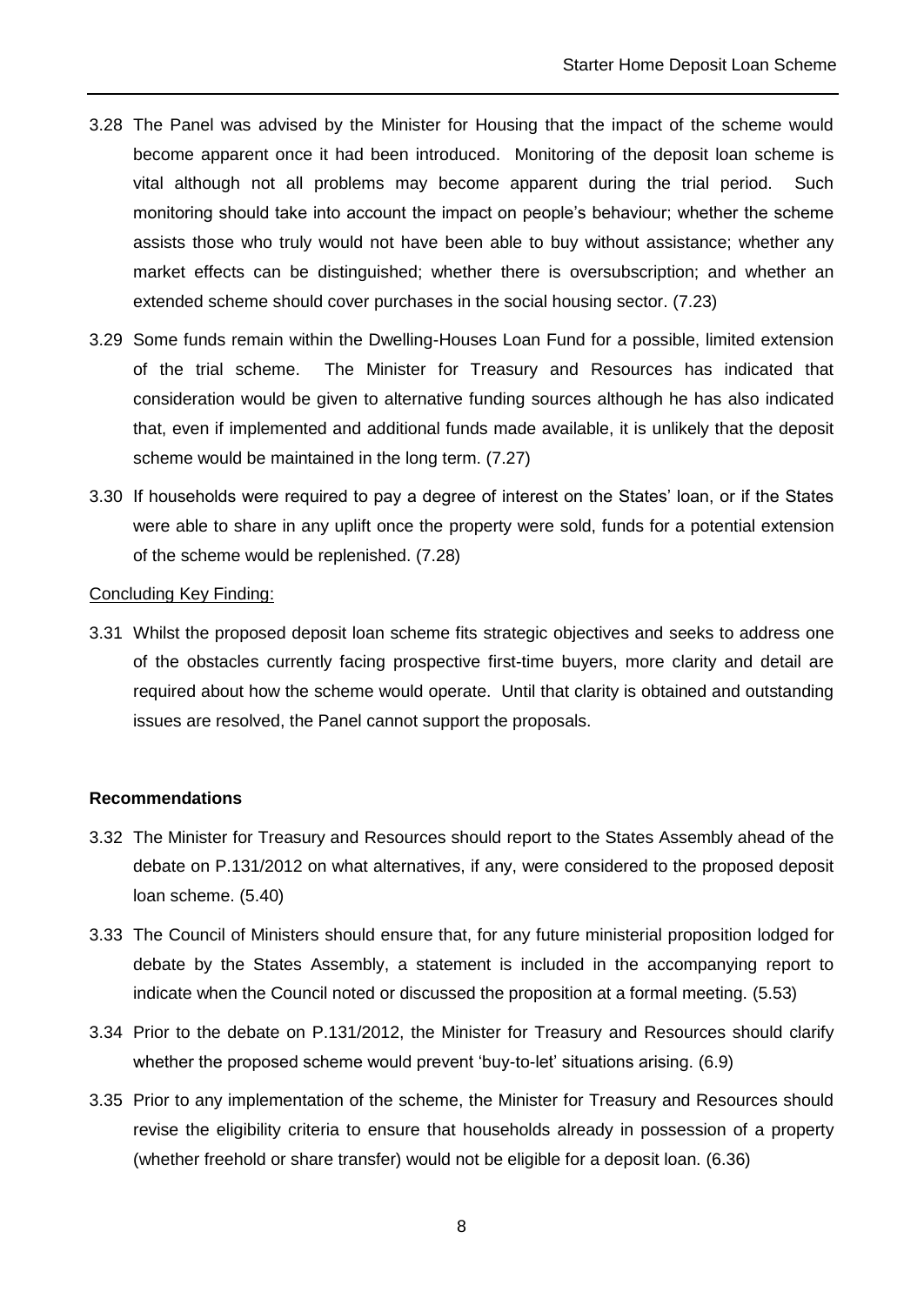- 3.36 The Minister for Treasury and Resources should re-examine the appropriateness of the eligibility criteria in respect of liquid assets. (6.41)
- 3.37 Prior to the debate on P.131/2012, the Minister for Treasury and Resources should confirm how access to the scheme would be managed and explain how the situation would be avoided that households enter the scheme only to discover that the funding had run out. (6.63)
- 3.38 The Minister for Treasury and Resources should amend the eligibility criteria for the scheme to ensure that all new-build properties would be eligible. (6.68)
- 3.39 Prior to the debate on P.131/2012, the Minister for Treasury and Resources should clarify what practical arrangements have been put in place to ensure that the security of the States interest in respect of share transfer properties has been obtained. (6.86)
- 3.40 The Minister for Treasury and Resources should confirm what would happen in respect of the States' interest in the event that a participating household defaulted on the repayments of their loan. (6.91)
- 3.41 The Minister for Treasury and Resources should clarify what would happen in the event that a participating household sold their property before the 20-year term of the loan had relapsed. (6.100)
- 3.42 The Minister for Treasury and Resources should re-visit whether interest should be charged on the loans provided under the scheme. (7.29)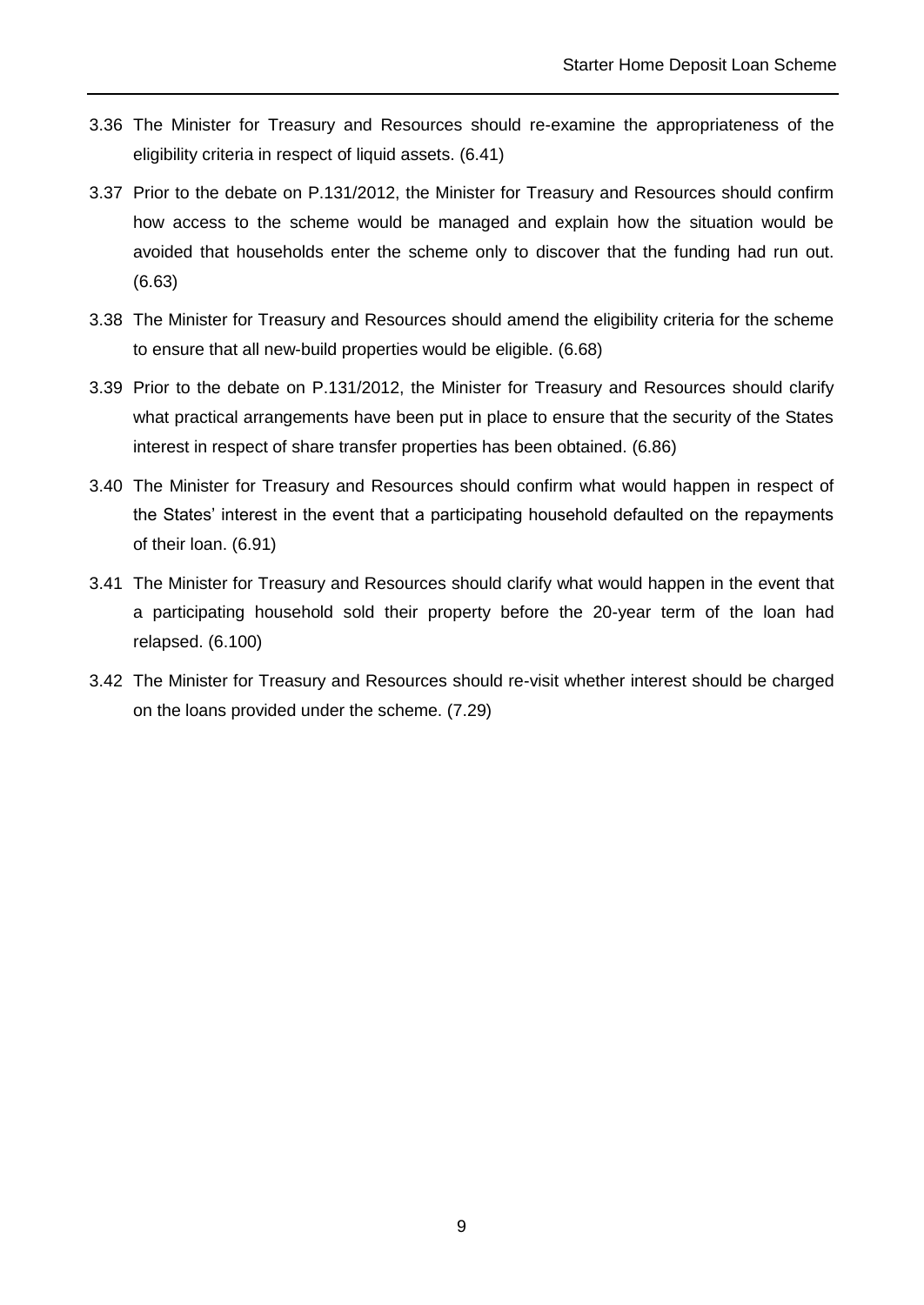## <span id="page-13-0"></span>**4. INTRODUCTION**

- 4.1 The Minister for Treasury and Resources publicly announced proposals for a Starter Home Deposit Loan Scheme on 14th November 2012 during a hearing with the Corporate Services Scrutiny Panel. The resultant proposition, *Starter Home Deposit Loan Scheme* (P.131/2012), was lodged on 4th December 2012.
- 4.2 If approved, P.131/2012 would see the establishment of a six-month trial scheme during which States loans would be available to assist eligible homebuyers with buying a property.
- 4.3 Broadly speaking, loans would amount to a maximum of 15% of the purchase price and would form part of the homebuyer's deposit for the purchase. The homebuyer would be expected to provide 5% to make up the rest of the deposit and to secure the remaining 80% of the purchase price from a mortgage lender. £3 million would be used from the Dwelling-Houses Loan Fund to support the six-month trial. P.131/2012 estimates that up to approximately 100 households could be helped as a result.
- 4.4 The deposit loan scheme was designed to assist those facing the greatest difficulties in getting on the housing ladder. A number of eligibility criteria would therefore be used to assess applications to the scheme to ensure that the scheme reached those it was intended to help. The criteria would relate to the applicant's income; their first-time buyer status; the size and price of the property; and the applicant's liquid assets.
- 4.5 The Panel agreed in January 2013 to review the proposition and are grateful to the Minister for Treasury and Resources for his agreement to defer the debate on P.131/2012 from its original listing in order to allow time for our Scrutiny Review to be undertaken.
- 4.6 The provision of housing is a significant issue in Jersey and other measures have been mooted or are being proposed to address this issue. For example, we were aware of measures taken to assist housing provision in the Parish of Trinity. We were also aware of the proposed Housing Transformation Programme and the impact it could potentially have in this area.
- 4.7 As the Programme has been subjected to a separate Scrutiny Review by a Sub-Panel of the Health, Social Security and Housing Scrutiny Panel, the Corporate Services Scrutiny Panel focussed solely on the proposal to introduce a deposit loan scheme. We therefore set out to consider the work which had been undertaken by the Minister for Treasury and Resources in developing the proposition and to examine how the proposed scheme would work, if implemented. We also agreed to examine the potential impact of the proposed scheme, how that impact would be monitored and how the scheme would be funded if it were extended beyond the trial period.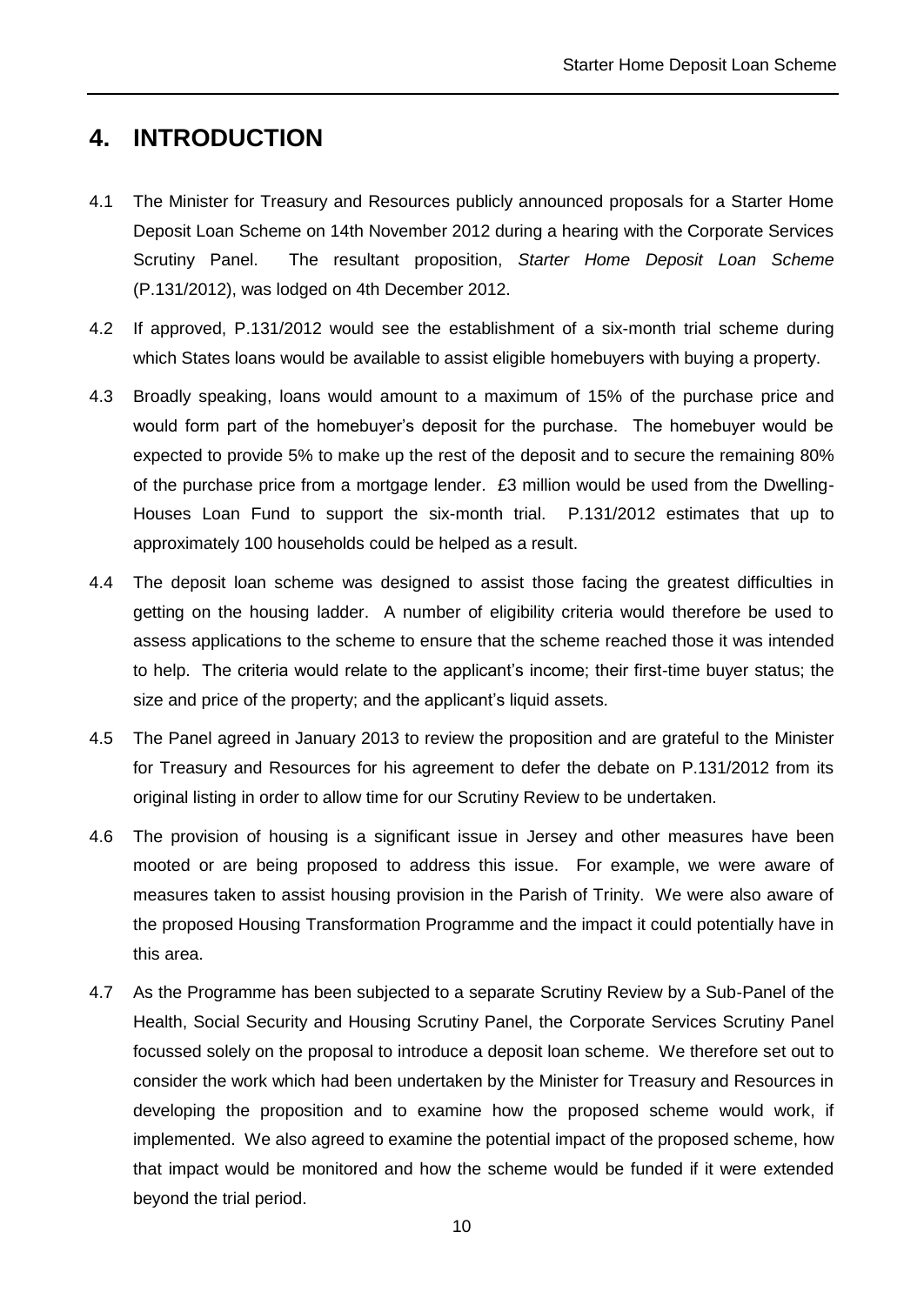- 4.8 In undertaking this work, we appointed the Chartered Institute of Housing to review the material we had received and to advise us on the proposals and their implications. A copy of the Institute's report has been appended to our own.
- 4.9 This report begins with a consideration of the work undertaken in developing the proposition and of the rationale underlying the proposals. It then moves on to examine the details of how the scheme would work; including the eligibility criteria, the application process and the arrangements for repayment of the loans. Finally, it shall consider the potential impact of the scheme and the implications of extending it beyond the six-month trial period.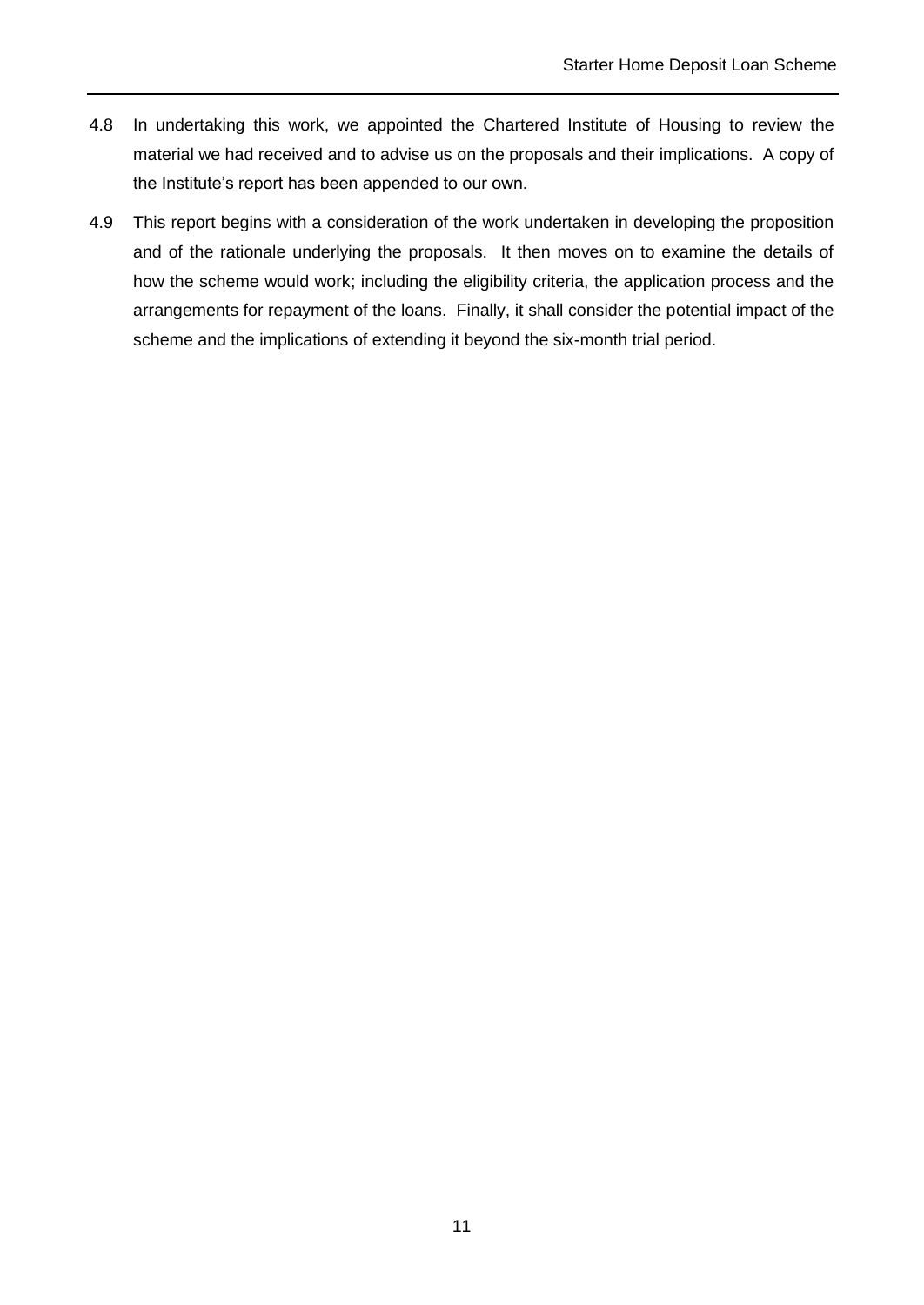## <span id="page-15-0"></span>**5. THE DEVELOPMENT OF THE PROPOSALS**

5.1 We will begin by exploring the principle of the proposed deposit loan scheme; the rationale underlying the proposals; and the work undertaken in developing those proposals.

#### **The Origin of the Proposals**

- 5.2 There were calls for the introduction of a deposit loan scheme in 2011 through questions put to Ministers in the States Assembly. However, the starting point for work on the proposals was effectively May 2012. It was on the 15th of that month that the Chief Minister advised the Assembly that the Ministers for Housing and for Treasury and Resources intended to announce a "*possible deposit scheme*" in the Medium Term Financial Plan.<sup>1</sup>
- 5.3 No such proposals were ultimately included in the Medium Term Financial Plan and they were instead formally announced at a public hearing we held on 14th November 2012 with the Minister for Treasury and Resources. At that time, the Minister envisaged that the proposals would be included within the 2013 Budget (through an amendment).<sup>2</sup>
- 5.4 There was no such amendment to the Budget, however, and a standalone proposition was lodged on 4th December 2012 as *Starter Home Deposit Loan Scheme* (P.131/2012). On the same day, the Minister for Housing announced the proposals to the Assembly.

#### **The Rationale for the Proposals**

- 5.5 In terms of a rationale for the proposals, the proposition itself makes reference to the Strategic Plan as a driver. P.131/2012 therefore asks the States Assembly, in considering the proposition, to refer to the strategic priority to 'house our community'.
- 5.6 The Minister for Treasury and Resources referred to the Strategic Plan when asked about the provenance of the proposals and indicated that discussions about a possible loan scheme had occurred during the development of the Plan.
- 5.7 Advice received from the Chief Minister's Department confirmed that there was a desire to address issues relating to housing provision but also suggested that the idea for the scheme reflected developments in other jurisdictions:

"*The lending environment and the Housing Needs Survey illustrated a high desire on the part of Islanders to be home owners, and a difficulty in becoming a home owner, in part due to* 

 $\frac{1}{1}$ The Official Record, 15th May 2012

<sup>&</sup>lt;sup>2</sup> Minister for Treasury and Resources, Transcript, 14th November 2012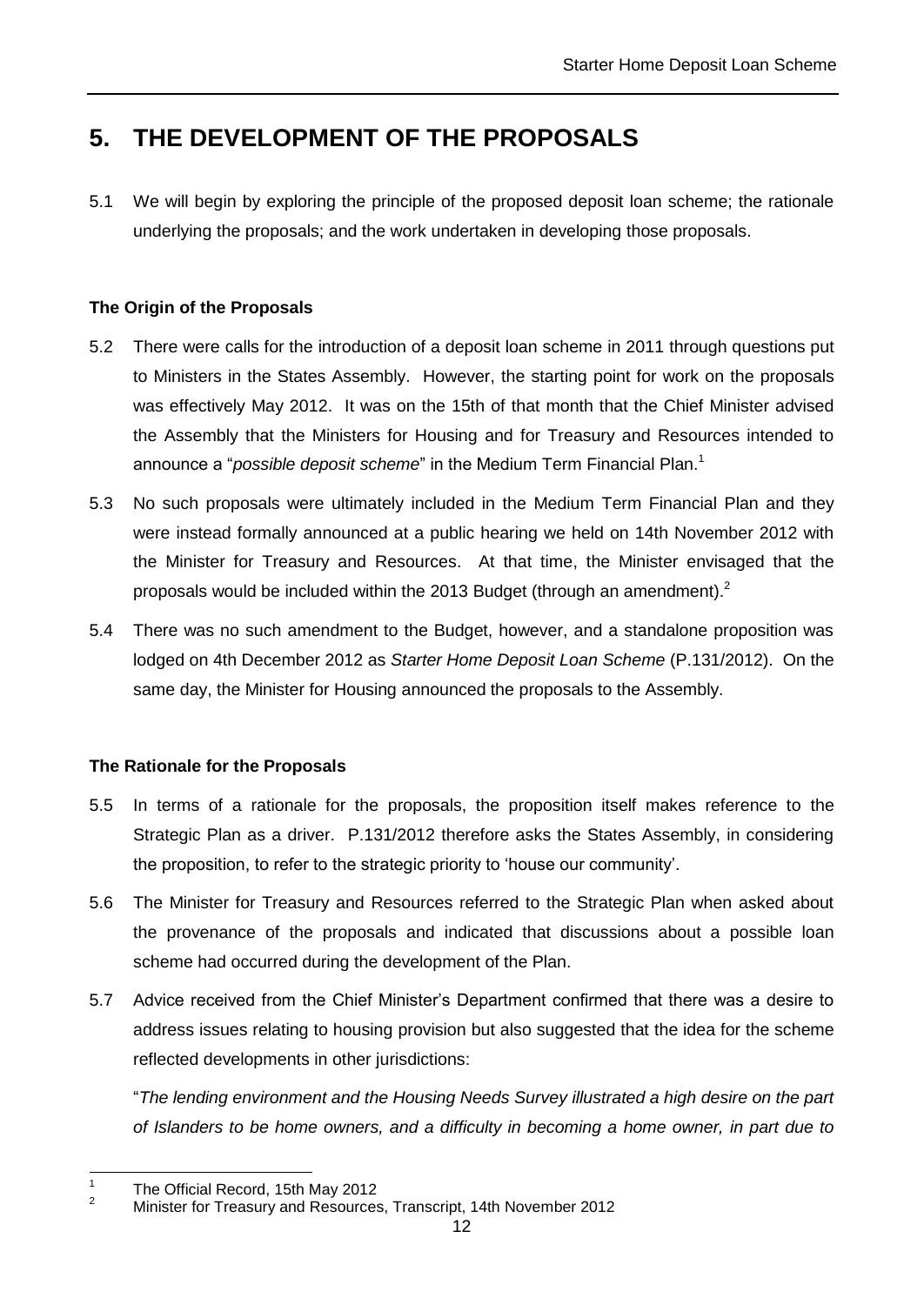*inability to make repayments, and this being related to the ability to raise a deposit. We also assessed the position in the United Kingdom where a similar solution has been identified to a similar problem*."<sup>3</sup>

5.8 The Minister for Housing, meanwhile, advised us to the following effect:

"*Several other countries across the world have done the same and the U.K. have done [it]. It also came about not only in discussion with the Chief Minister, Minister for Treasury and other Ministers, but from questions in the Assembly from a number of different Members who asked were we going to bring back the States Loan Scheme*." 4

- 5.9 Three reasons were therefore given as to why proposals for a deposit loan scheme had been developed.
	- a) There was a need to address the housing challenge facing many people in the Island (and thereby to meet the strategic aims of the States to address that challenge);
	- b) The experience of other jurisdictions suggested that such a measure would be an appropriate means of dealing with the problem; and
	- c) There had been political calls for the States to take action.

#### **The Housing Situation in Jersey**

- 5.10 The proposition provides an appendix with statistical information to show the challenges facing many Islanders in respect of housing and to illustrate why a deposit loan scheme is required. Headline figures showed that 79% of householders cannot afford a three-bedroom house and 51% of householders cannot afford a two-bedroom flat.<sup>5</sup> These figures arise from work undertaken by the Statistics Unit.
- 5.11 During our review, we examined reports published by the Statistics Unit and we heard from the Chief Statistician in order to understand more clearly the current housing situation. There are statistics beyond those presented in P.131/2012 which we believe to be of relevance to the discussion about the Starter Home Deposit Loan Scheme and of particular pertinence to questions regarding housing need and housing affordability amongst first-time buyers. We have appended that additional statistical information to this report.
- 5.12 Our advisor from the Chartered Institute of Housing considered the Statistics Unit's reports. He advised us that the "*statistical background information available to assist those responsible for the [deposit loan] scheme is very sound*", albeit there are potentially some

 3 Ibid

<sup>4</sup> Minister for Housing, Transcript

<sup>5</sup> *Starter Home Deposit Loan Scheme* (P.131/2012), Lodged on 4th December 2012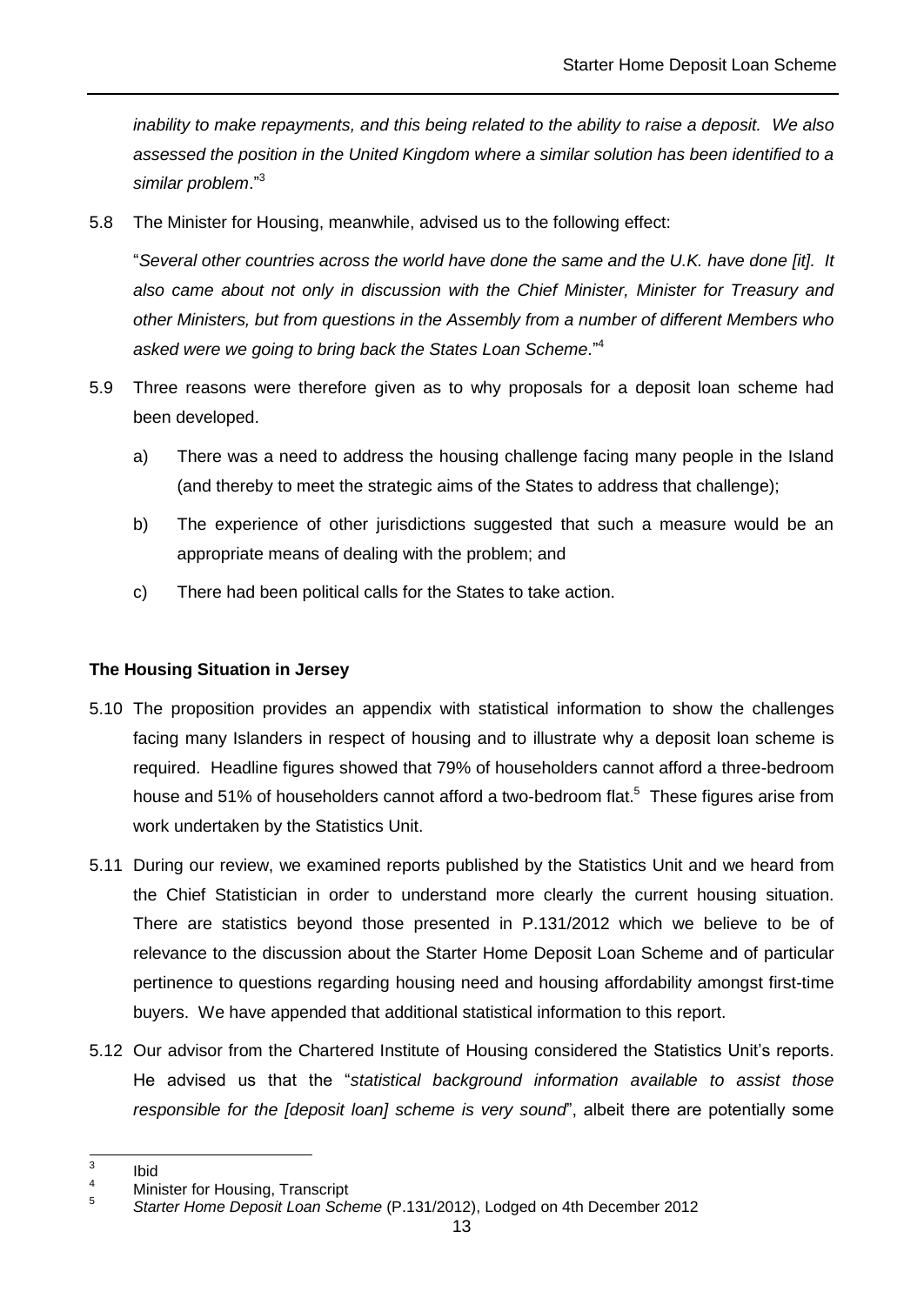limitations. His conclusions from considering the material were that there are four main obstacles to purchasing a property which face first-time buyers in Jersey:

- "*High house prices, not significantly lower since the 2007 credit crunch;*
- *Very high deposit requirements, especially affecting those without parental help;*
- *High proportions of income needed for mortgage repayments, making mortgages unaffordable for many and making the purchaser more vulnerable if circumstances change; and*
- *An apparent lack of sufficient flats or houses at prices which most FTBs [first-time buyers] could afford*."<sup>6</sup>
- 5.13 Our expert advisor also highlighted that the proposed Starter Home Deposit Loan Scheme would principally address one of those four obstacles: very high deposit requirements. Given that the other obstacles would not be addressed, it must therefore be questioned what impact, if any, the introduction of a deposit loan scheme would have on the ability of firsttime buyers to access the housing market.
- 5.14 The Minister for Treasury and Resources acknowledged that, in themselves, the proposals would not address the overall housing problem:

"*This is not a silver bullet that is going to help everybody that we would like to, benevolently and well intentioned, get into home ownership. It is certainly just going to be a targeted activity to help move transactions that otherwise would not be the case.*" 7

The Minister for Housing made similar comments when questioned in 2012 by States Members about the proposals.<sup>8</sup> P.131/2012 also acknowledges that the measure would not improve the affordability of housing but would "*merely [provide] an alternative financing source for those who might not otherwise be able to obtain finance because of the lack of a deposit*."<sup>9</sup>

5.15 The Minister for Planning and Environment, whom we were advised was opposed to the proposals, made the following statements about them in his written submission:

"*The principle of truly affordable housing is a matter of great importance, and therefore any mechanism or action which seriously improves the ability for Islanders to own their own home in a truly affordable manner is welcome.*

 6 *States of Jersey Starter Home Deposit Loan Scheme – Evaluation by the Chartered Institute of Housing*, March 2013

<sup>&</sup>lt;sup>7</sup> Minister for Treasury and Resources, Transcript, 14th November 2012

<sup>8</sup> The Official Record, 4th December 2012

<sup>9</sup> *Starter Home Deposit Loan Scheme* (P.131/2012)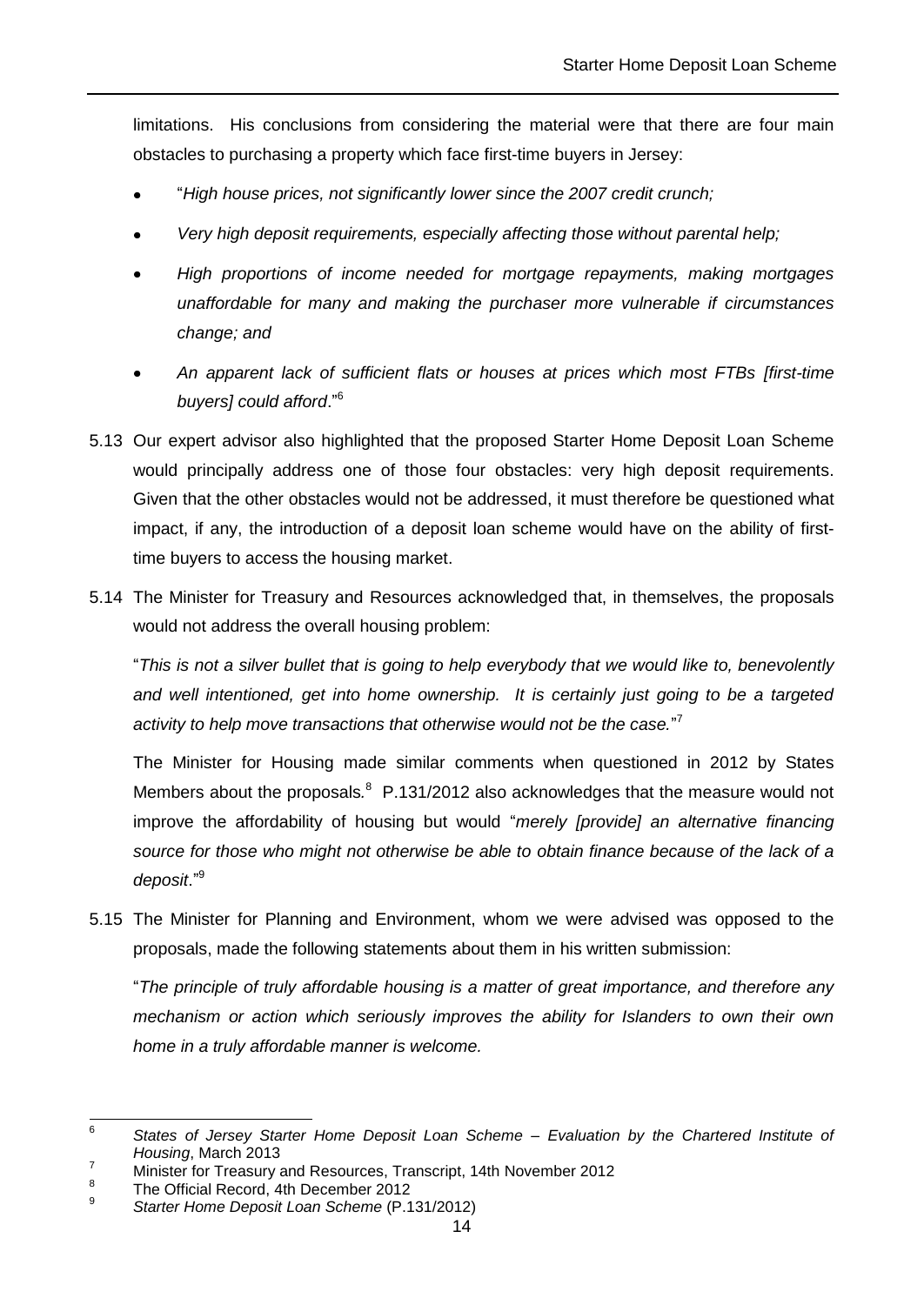*I would however question whether this loan scheme is the correct vehicle for that aspiration, and I would question whether an outcome of the scheme would be to maintain house prices at the unaffordable level that they are now. There is some argument to be made that such a loan scheme increases debt and encourages the higher levels of borrowing and the related debt problems that we have seen in recent years.*" 10

#### **KEY FINDING**

- **5.16 The proposed deposit loan scheme would address very high deposit requirements for prospective first-time buyers but would not address all the obstacles which they currently face. Other measures from the Council of Ministers will therefore be required, particularly to increase housing supply.**
- 5.17 Nevertheless, the majority of the written submissions we received during our review testified to the challenges facing people in accessing the housing market and were supportive of the proposed scheme. Some submissions came from people looking to buy a property for the first time, whilst others came from family members who knew of such people. Many were from households which hoped that they would in due course be able to apply for a loan. We also sought submissions directly from stakeholders such as mortgage lenders, mortgage brokers, conveyancers and estate agents. Notwithstanding the questions and comments they had about the details of the scheme (which we shall explore later in this report), there was generally a welcome response to the principles of the proposed scheme.
- 5.18 However, we did receive some submissions which were opposed to the proposals. The general thrust of these submissions was that taxpayers' money should not be used for such a scheme. The following comment exemplifies the sentiment which was expressed to us:

"*It is not the States' responsibility to provide taxpayer's money as a deposit to buy accommodation. It is the responsibility of the purchaser to save. In many cases taxpayers themselves have saved for 10 years or more to put down the necessary deposit to purchase a property and have made many financial sacrifices along the way. If a deposit scheme is approved by the States it will be the same person having to pay for their own mortgage whilst subsidising someone else who may not have had the same drive and financial commit to save a deposit*." 11

 $10$ <sup>10</sup> Minister for Planning and Environment, Written Submission, 1st March 2013<br><sup>11</sup> Mr. B. Travert, Written Submission, 19th Echruary 2013

Mr R Travert, Written Submission, 10th February 2013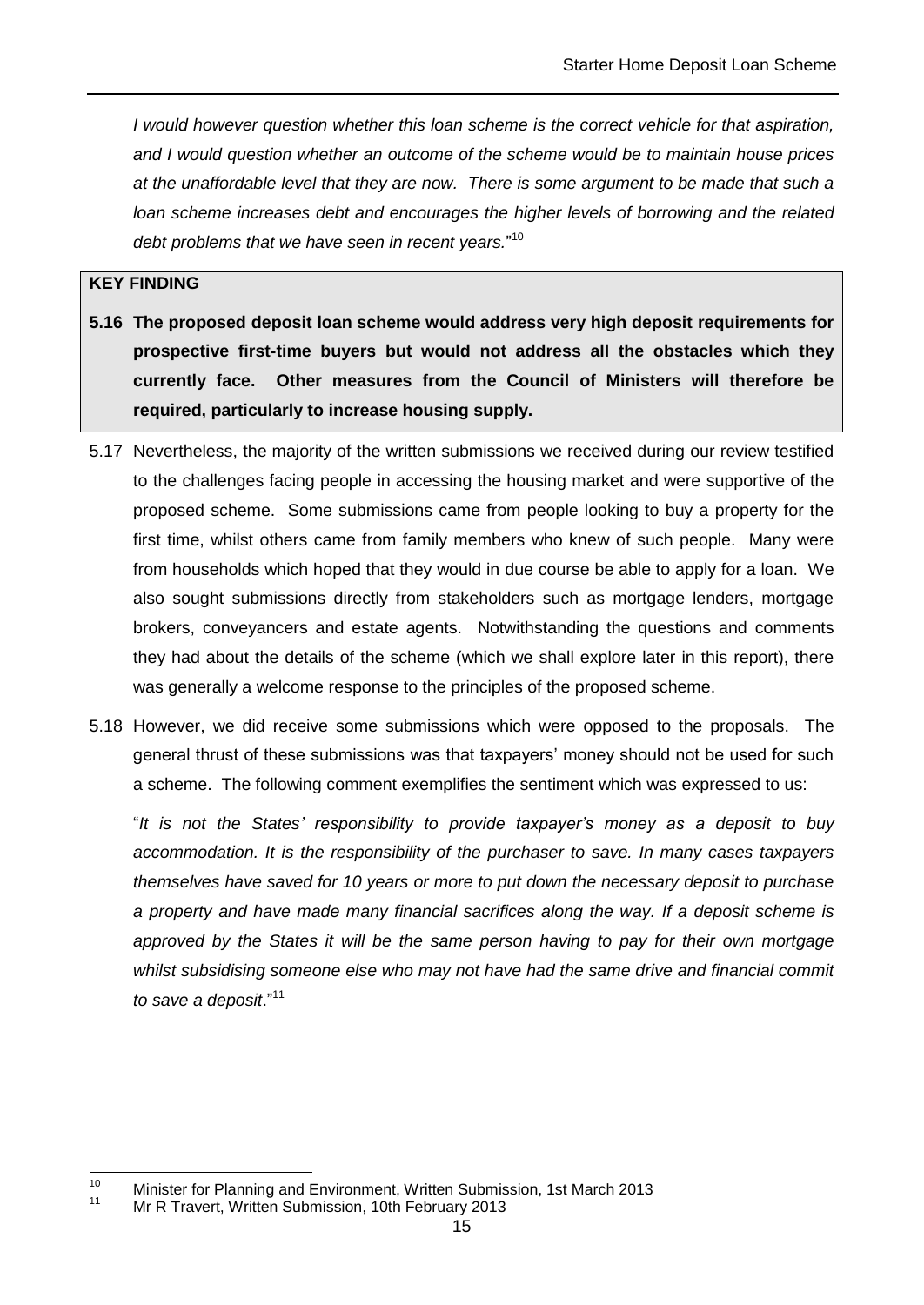#### **KEY FINDING**

**5.19 The principle of the scheme has been broadly welcomed although some concerns have been expressed as to whether it would represent a justified use of public money. Ultimately, the acceptability of the scheme depends on the details of its structure and operation.**

#### **Similar Schemes in Other Jurisdictions**

- 5.20 The second justification for introducing a deposit loan scheme was that similar schemes operated elsewhere. The Chief Minister's Department advised us of some such schemes. For instance, the 'First Step, Next Step' scheme which operates in West Berkshire, where successful applicants can receive a loan of up to £20,000 for a 10% deposit with the loan repayable over 10 years. The scheme applies to both existing and new-build properties. Alternatively, there is the Open Market Equity Loan Scheme in South Oxfordshire where successful applicants can receive a loan of between 15% and 50% of the property value (up to a maximum loan of £50,000). Internationally speaking, we were informed of a similar scheme in operation in New Zealand. Our expert advisor has also highlighted that such schemes exist elsewhere.
- 5.21 We were particularly conscious of the FirstBuy scheme which was introduced in the United Kingdom in the 2011 Budget as part of a 'plan for growth'.<sup>12</sup> FirstBuy was "an affordable *housing deposit assistance equity loan product from the Homes and Communities Agency, working in partnership with house builders*" in which successful applicants could receive a loan of up to 20% of the purchase price (set at a maximum price of £280,000), split between the Homes and Communities Agency and the house builder (i.e. 10% each). We have noted that FirstBuy applied only to new-build properties, whereas major new-build properties are explicitly excluded from the deposit loan scheme proposed for Jersey<sup>13</sup>

#### **A Justified Variation of the States Loan Scheme?**

5.22 The third justification for introducing the proposed scheme was to address questions arising in the States about whether the 'States Loan Scheme' could be revitalised. The States Loan Scheme was established under the *Building Loans (Jersey) Law 1950* and provided Islanders with the opportunity to receive assistance with the purchase of a home through a

 $12$ After we completed gathering evidence, but before the presentation of this report, the UK Government announced as part of the Budget plans to extend the FirstBuy scheme and to introduce mortgage guarantees.

<sup>13</sup> *FirstBuy Buyers' Guide* (August 2011), Home and Communities Agency, page 2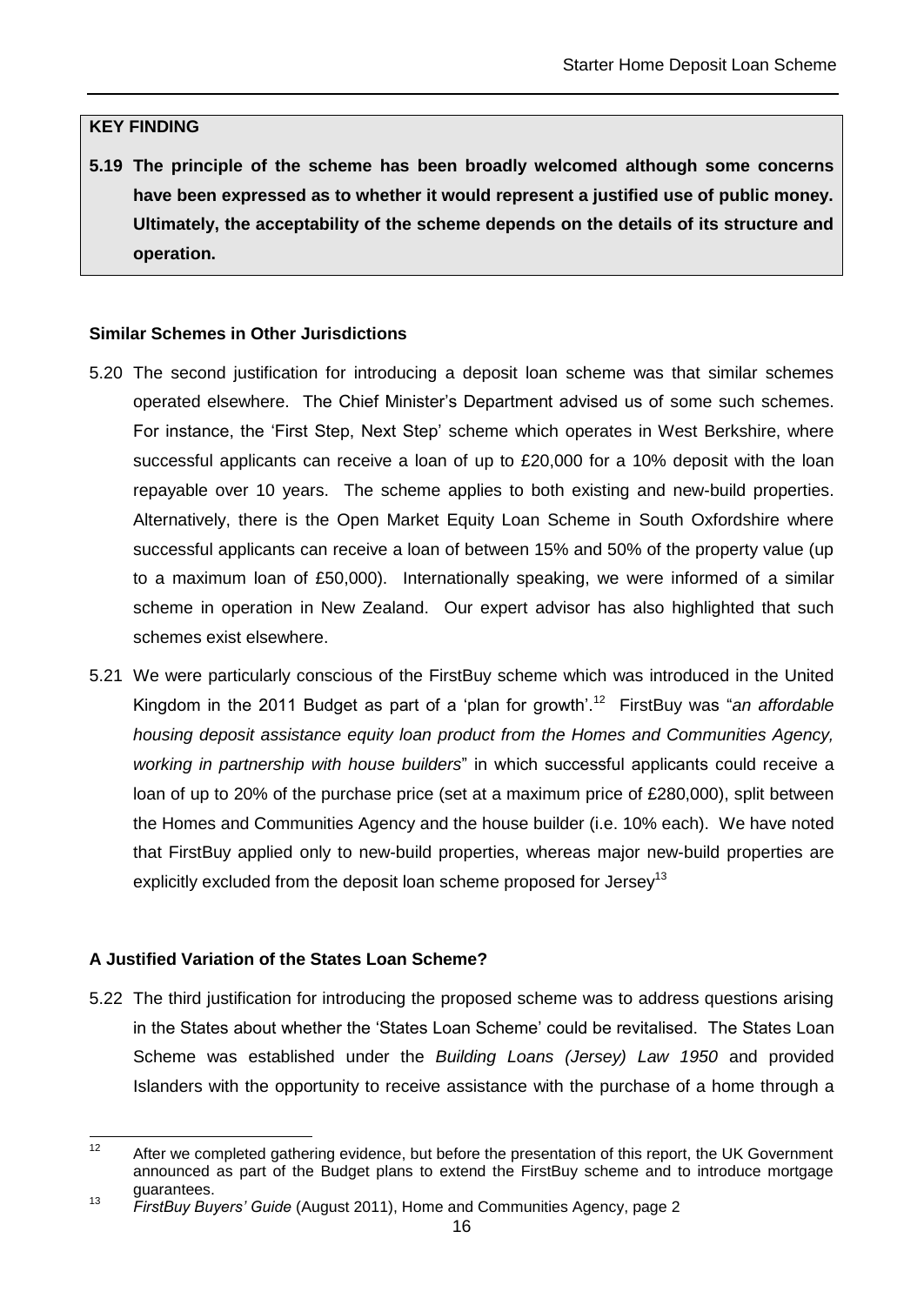loan from the States. The Dwelling-Houses Loan Fund was established within the Law to provide funding for the scheme.<sup>14</sup> The Fund has largely been inactive in recent years as private financing has become more available and the States Loan Scheme has effectively been made redundant. Adoption of P.131/2012 would see the transfer of £3 million from the Dwelling-Houses Loan Fund to the Consolidated Fund.

5.23 The Minister for Housing explained to us that the States Loan Scheme still existed but that it was no longer fit for purpose. In the Minister's view, the proposed Starter Home Deposit Loan Scheme was a "*variation*" of the Scheme:

"*It is using the same fund, it is using the same principles of getting young couples or single people, people that work hard that save their money, 5 per cent they have to save themselves*." 15

5.24 This was accepted by the correspondent of one written submission we received:

"*Overall, subject to our comments below, the principle of the scheme appears to be an appropriate development of the principles established in the Building Loans (Jersey) Law 1950 taking into account the materially changed economic circumstances existing at the beginning of the 21st Century*."<sup>16</sup>

- 5.25 The new deposit loan scheme would be administered under different arrangements, however. The States Loan Scheme was administered under the *Building Loans (Jersey) Law 1950* and the corresponding Regulations and Order. The primary and secondary legislation set out a number of terms and conditions which would apply to loans made by the Minister for Housing under the Law. Loans under the deposit loan scheme would not be made under that Law, however. Instead, as P.131/2012 highlights, the deposit loans would be made under Article 23(3) of the *Public Finances (Jersey) Law 2005* and Regulation 13 of the *Public Finances (Transitional Provisions) (No.2) (Jersey) Regulations 2005* and they would therefore be subject to the conditions that apply within.
- 5.26 Our advisor raised the question of whether the proposed scheme would be the best use of the funding from the Dwelling-Houses Loan Fund and, indeed, he asked what alternatives had been considered for the use of that funding. We have noted that this point was also made to the Ministers during the development of the proposals:

"*We must think of the opportunity costs of the scheme and in particular what else the funds could be used for in policy terms. It is not sufficient just to look at the forgone* 

 $14$ <sup>14</sup> *Building Loans (Jersey) Law 1950*

<sup>&</sup>lt;sup>15</sup> Minister for Housing, Transcript<br><sup>16</sup> Benest and Surret Written Sub-

<sup>16</sup> Benest and Syvret, Written Submission, 5th February 2013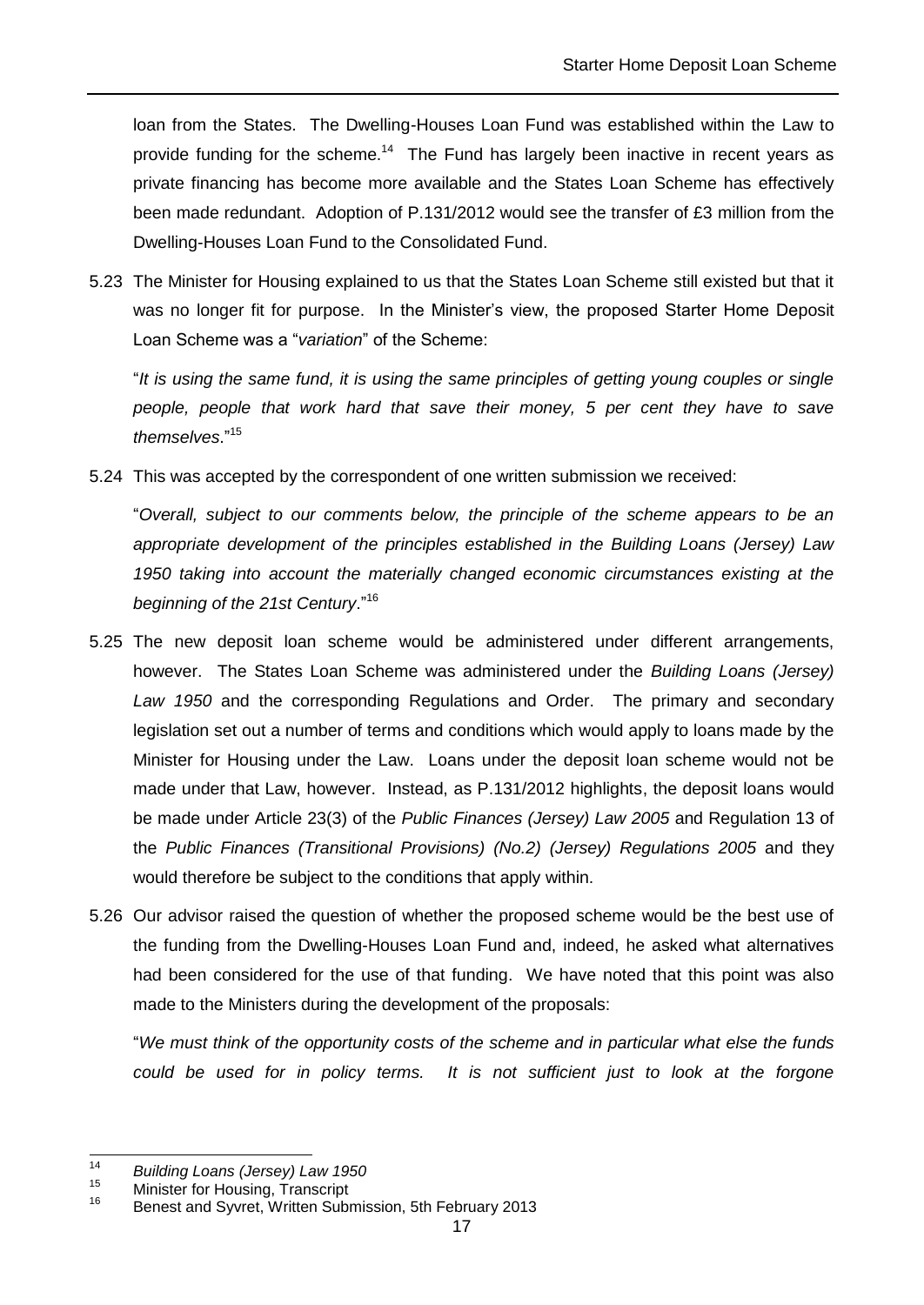*interest/defaults etc but also to think how the money could have been used to achieve other policy objectives and relatively how effectively*." 17

- 5.27 Under the proposed scheme, successful applicants would be able to access a loan representing 15% of the purchase price of a property. The applicants themselves would be expected to provide 5% of the purchase price as a deposit and to meet the cost of all fees involved with the purchase. The remaining 80% would be secured as a mortgage on the property from a recognised mortgage lender (i.e. one which had agreed to take part in the scheme). The loan would be interest free and, in accordance with the Regulations, repayable over 20 years.
- 5.28 In his written submission, the Managing Director of The Mortgage Shop extrapolated the provisions of the scheme into some examples of how it would work in practice. His calculations showed the following:

"*An illustration of the monthly cost of a typical mortgage for each of the three property types, using maximum and minimum interest rates shows the total cost of the mortgage plus the States' loan:*

| <b>TYPE</b>      | <b>MORTGAGE</b> | <b>INTEREST RATE</b> | <b>DEP</b><br>MORTGAGE+   |
|------------------|-----------------|----------------------|---------------------------|
|                  |                 |                      | <b>LOAN</b>               |
| One bedroom flat | 136800          | 3.39%                | $557 + 107 = 664$         |
|                  | 136800          | 4.49%                | $647 + 107 = 754$         |
| Two bedroom flat | 209600          | 3.39%                | $854 + 164 = 1018$        |
|                  | 209600          | 4.49%                | $992 + 164 = 1156$        |
| Three<br>bedroom | 328000          | 3.39%                | $1336 + 256 = 1592$       |
| house            |                 |                      |                           |
|                  | 328000          | 4.49%                | $1552 + 256 = 1808$<br>18 |

5.29 Our expert advisor highlighted that, under these arrangements, the borrower would not necessarily be much better off than if different arrangements had been proposed. In his report, he shows for instance that there would be a relatively small difference between the buyer's costs with a 95% mortgage and the costs of an 80% mortgage with a 15% loan:

"*Take the example given to the Scrutiny Panel of the case of a two-bed flat on which there is an 80% mortgage of £209,600 with an interest rate of 4.49%. Under SHDLS [Starter Home Deposit Loan Scheme], the monthly repayments were given as £1,156 (£992 for the mortgage + £164 for the interest-free loan).* 

 $17$ <sup>17</sup> Written Responses from the Chief Minister's Department, 13th February 2013<br><sup>18</sup> Managing Disector - The Mertgage Shap Written Submission, 11th February 1

<sup>18</sup> Managing Director – The Mortgage Shop, Written Submission, 11th February 2013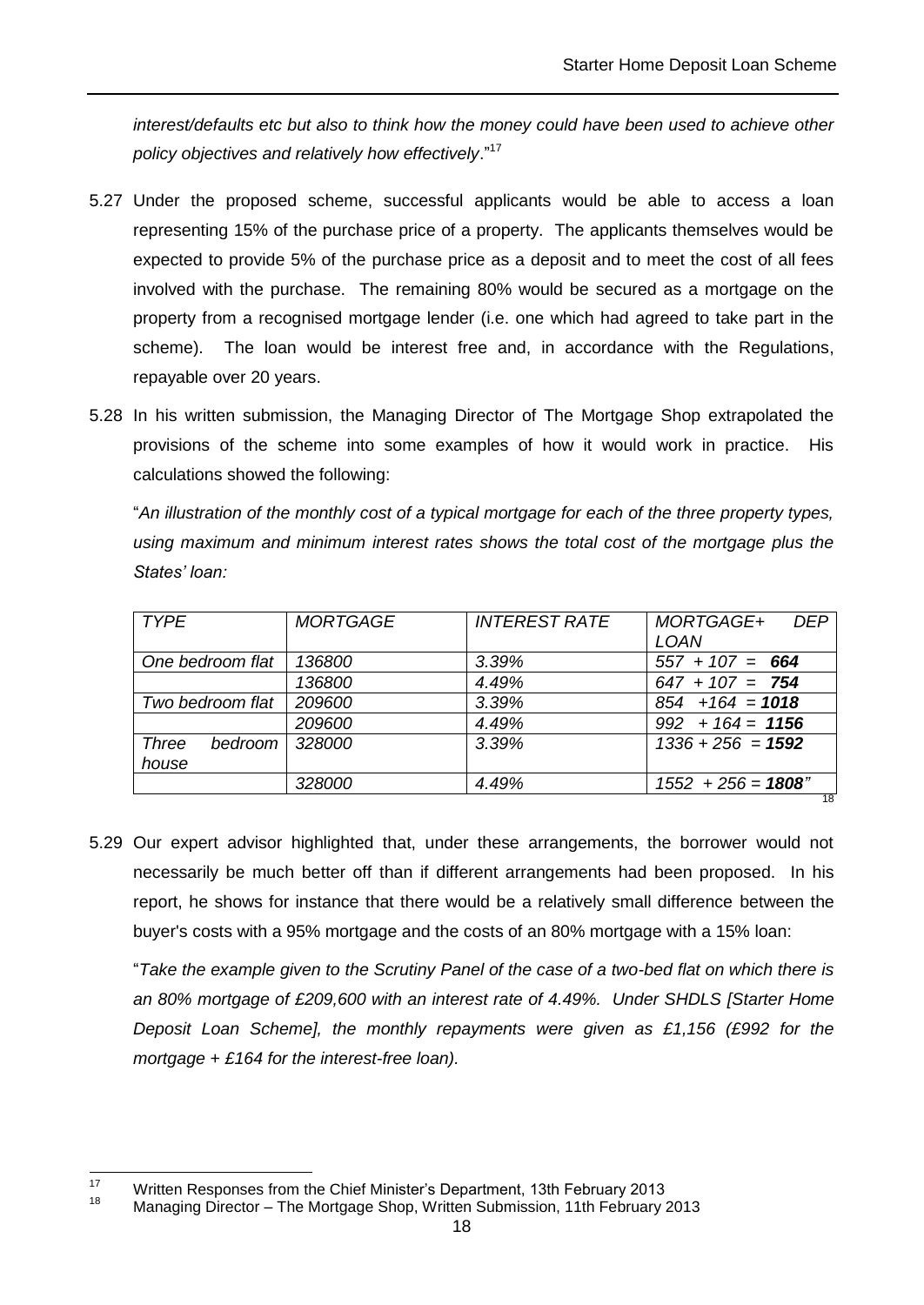*Without SHDLS, the buyer would have a mortgage of (almost) £249,000. Using the same basis for the mortgage repayment gives a monthly cost for a 95% mortgage without the SHDLS of £1,178*."

In that instance, there would only be a difference of £22 per month in terms of repayments.

#### **KEY FINDING**

- **5.30 The value of the scheme is potentially limited from the borrower's perspective. Borrowers would gain greater initial advantages if, for example, the scheme instead comprised an equity-based loan with no interest payments for five years.**
- 5.31 Our expert advisor therefore asked why the parameters for the scheme had been proposed as they are and whether there was any detailed evaluation of schemes in operation elsewhere in order to determine whether different parameters would be more appropriate. For example, he asked why consideration had not been given to a 10% deposit loan with no requirement for a minimum deposit from the buyer. His report highlights that there are potential alternatives to be considered. For example, he reports that "*some local authorities in England (notably Manchester) are trialling mortgage guarantees. These typically underwrite up to 20% of the mortgage, so that purchasers who can raise a 5% deposit can then get a mortgage on the remainder on similar terms to a 75% loan*."<sup>19</sup>
- 5.32 We were advised that no particular scheme from another jurisdiction had served as a model for the proposed scheme for Jersey. Both the Ministers for Housing and for Treasury and Resources were aware of schemes operating elsewhere but, as the Minister for Treasury and Resources advised, the Starter Home Deposit Loan Scheme was bespoke for Jersey. An evaluation of schemes operating elsewhere, if presented to States Members, would assist the Assembly in understanding why the Ministers chose the parameters for the scheme which are contained in P.131/2012.

#### **KEY FINDING**

- **5.33 The scheme has been designed for Jersey. It is not clear, however, what evaluation was undertaken of similar schemes in operation elsewhere and whether any alternatives to the proposed criteria (for instance, a guarantee scheme) were considered.**
- 5.34 Our expert advisor also examined the calculations provided to us by The Mortgage Shop and highlighted that the implementation of other arrangements would potentially be more beneficial for participants in the scheme, in terms of mortgage repayments:

<sup>19</sup> <sup>19</sup> *States of Jersey Starter Home Deposit Loan Scheme – Evaluation by the Chartered Institute of Housing*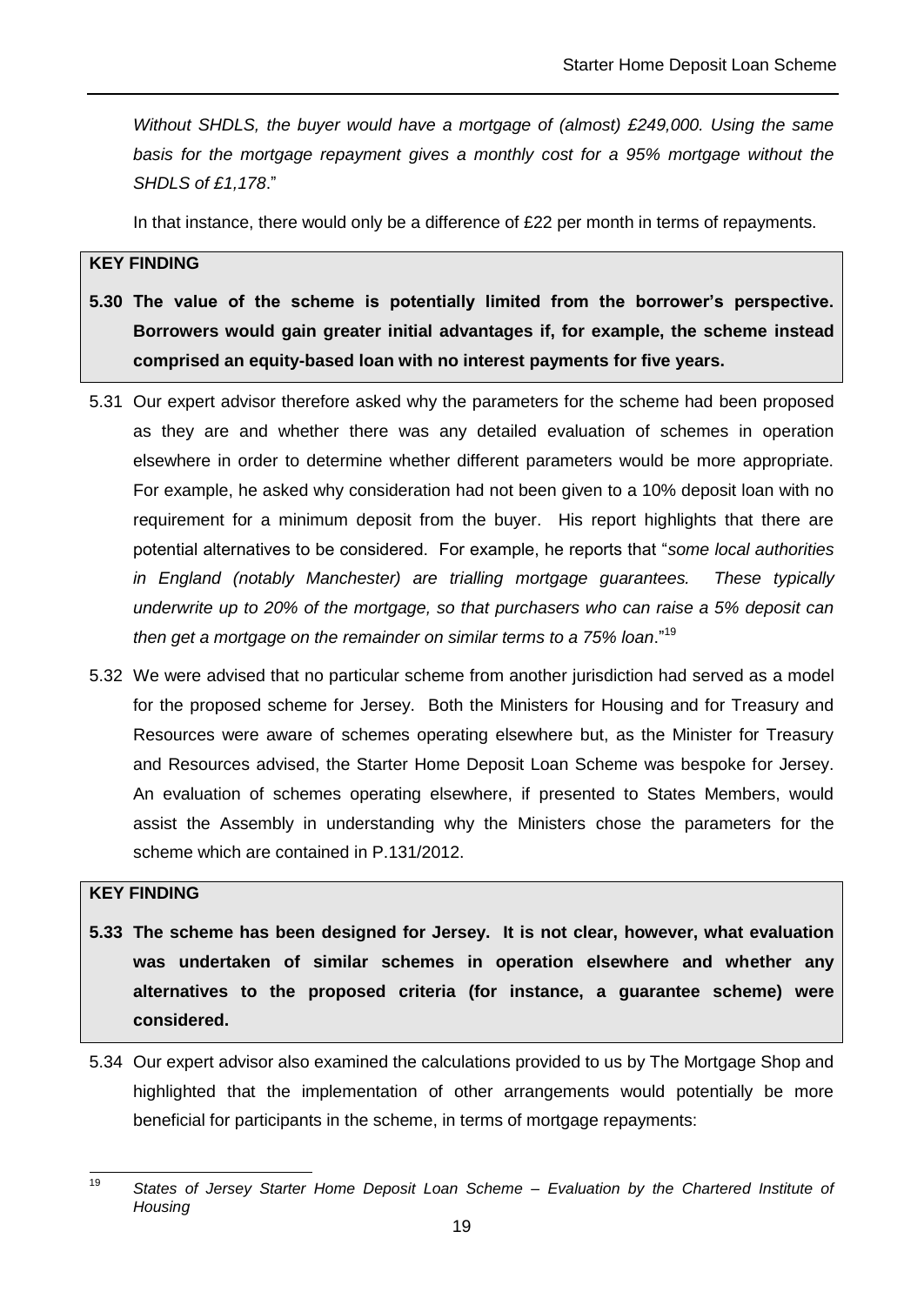"*If the SHDLS were to take the form of an equity loan, using the same example as that above, the buyer (with a 5% deposit) would have a conventional mortgage for 80% of the purchase price (£209,600) plus an equity loan for the balance of 15%. Initially this equity loan would be for £39,300, but the amount to be repaid would rise with the value of the house. For a set period, say five years, there would be no interest charged on the equity loan, so the buyer's monthly payment [for a two-bedroom flat] would be only the £992 for the 80% conventional mortgage.*" 20

Returning to Paragraph 4.31 above, the introduction of such parameters into the scheme would make for a difference of £186 per month in terms of the repayments the household would be expected to make.

- 5.35 The question therefore arises of why the Ministers proposed the implementation of a 15% loan and whether it was the most appropriate option to have taken. In justifying the provisions of the proposed scheme, P.131/2012 explains that the "*standard rate of borrowing now is generally considered to be 4 times income*." It also states that mortgage loans are generally around 80% of Loans to Value (LTV) of the property although there are some variations, implying that if a 5% deposit were required of the homebuyer, a 15% loan would be required from the States to allow the homebuyer to access a mortgage.
- 5.36 The Jersey Estate Agents Association commented on the provisions of the scheme in this regard and, in particular, the fact that successful applicants would be able to access an 80% mortgage:

"*That is one thing I did not quite understand where this 20% deposit was coming from. I do not know why it talks about 20% all the time because you can get your normal 90% with a 10% deposit mortgage.*" 21

5.37 We examined the local mortgage market in order to assess the justification offered by P.131/2012 and to identify whether the proposed deposit loan scheme would indeed 'fill a gap' which would assist people to access a mortgage who might not otherwise be able to. We sought guidance from The Mortgage Shop on the products that are currently available. We understand that there is currently one 100% mortgage available to prospective homebuyers. The 100% mortgage is only available to those people in a position "*where a property or asset-owning Channel Island-based parent will put up 15% of collateral or equity to support the facility*" 22

<sup>20</sup> <sup>20</sup> *States of Jersey Starter Home Deposit Loan Scheme – Evaluation by the Chartered Institute of Housing*

<sup>&</sup>lt;sup>21</sup> Joint Presidents – Jersey Estate Agents Association, Transcript<br><sup>22</sup> Menseing Disorter, The Mertesco Shap Transcript

Managing Director – The Mortgage Shop, Transcript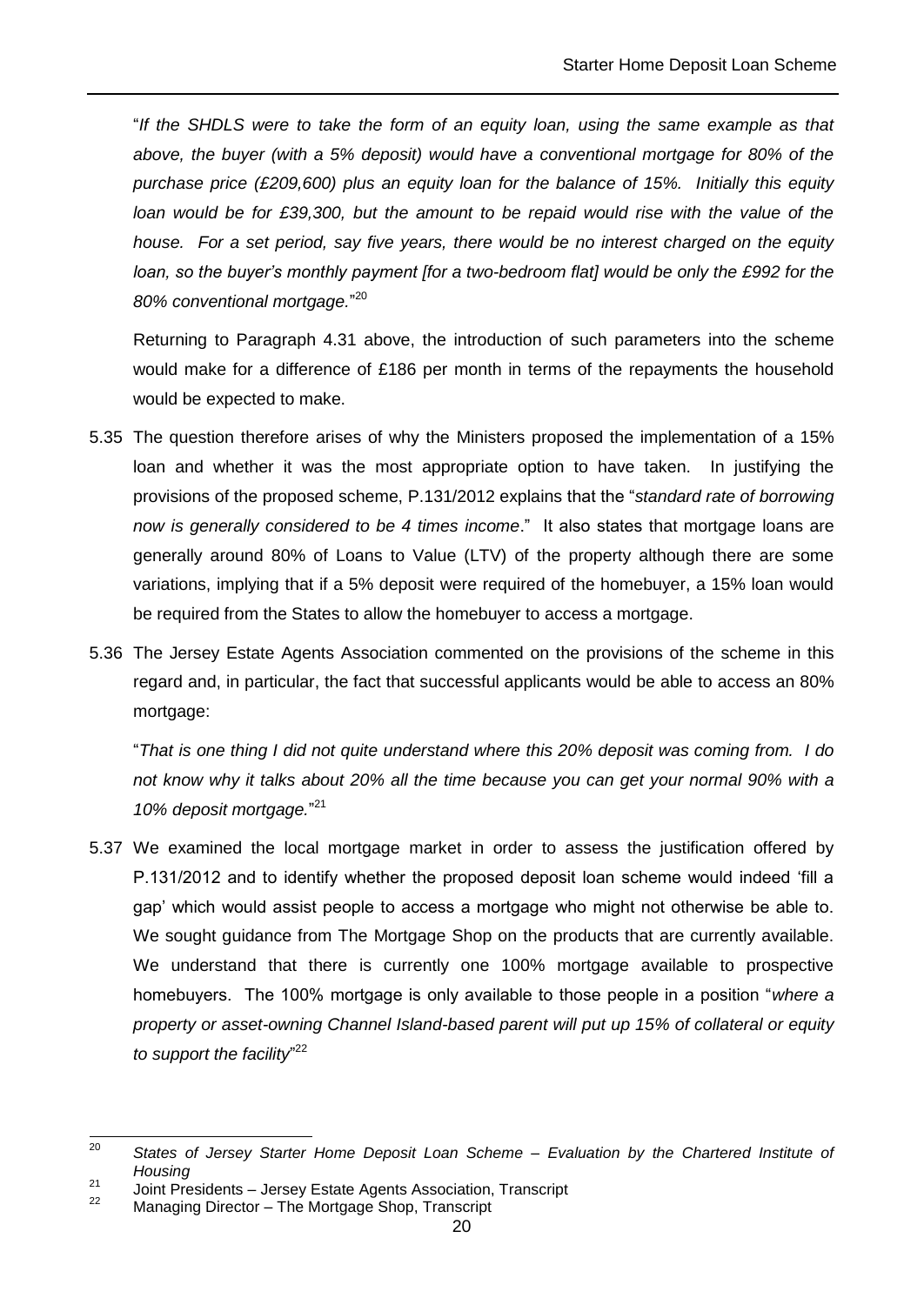5.38 In addition, five mortgage lenders currently offer a 90% mortgage although the underwriting criteria and assessment of affordability differ between individual lenders. In that regard, the Managing Director of The Mortgage Shop advised us:

"*All lenders employ an affordability calculation to a mortgage application when underwriting the case and this roughly equates to a joint gross income multiple that ranges between 4.5 times and in excess of 6 times salary (excluding significant costs such as; childcare, loans, debts etc.) The higher the loan to value ratio [LTV] the more critical the affordability calculation becomes*." 23

#### **KEY FINDING**

**5.39 It is not clear what alternatives to an 80% mortgage / 15% loan split, if any, were considered. Given that there are currently five 90% mortgages and one 100% mortgage available on the market, alternative arrangements might be feasible.**

#### **RECOMMENDATION**

**5.40 The Minister for Treasury and Resources should report to the States Assembly ahead of the debate on P.131/2012 on what alternatives, if any, were considered to the proposed deposit loan scheme.**

#### **Development of the Proposals**

- 5.41 In order to understand how the proposals had been formulated, we questioned both the Minister for Housing and the Minister for Treasury and Resources on the work they had undertaken in developing the proposition.
- 5.42 Both Ministers advised us that the work had been a combined effort, with departmental support provided by the Central Policy Unit of the Chief Minister's Department. Indeed, the Minister for Treasury and Resources suggested that it was a good example of coordinated policy development.
- 5.43 The schedule of consultation with which we were provided showed that the following parties had been consulted.
	- a) Department of Housing
	- b) Jersey Bankers Association
	- c) Statistics Unit
	- d) Department of Economic Development

<sup>23</sup> Managing Director – The Mortgage Shop, Written Submission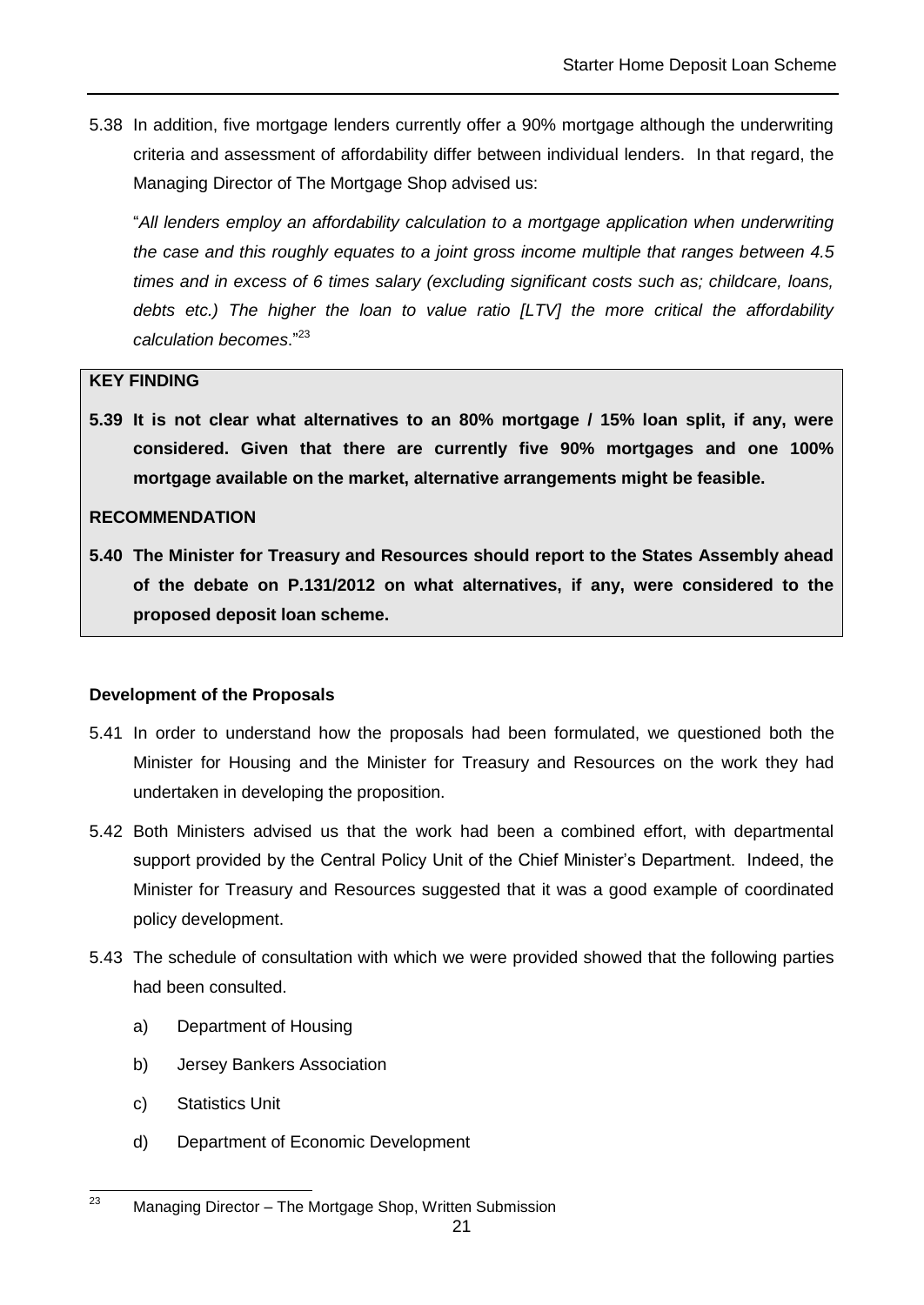- e) Department of Treasury and Resources
- f) Mortgage Lenders
- g) Department of the Environment
- h) Law Officers' Department <sup>24</sup>

Although work on the proposals was ongoing at the time of our review, the Jersey Estate Agents Association was not consulted.<sup>25</sup> The Minister for Treasury and Resources also advised us that he had not formally consulted the Fiscal Policy Panel although the Minister believed the proposals to be in keeping with the Panel's advice.<sup>26</sup>

- 5.44 In terms of economic advice, the Minister for Treasury and Resources advised us that he had been "*absolutely insistent with the Minister for Housing that we discuss these proposals*  from the very start with the Economic Adviser and he has helpfully given of his time."<sup>27</sup> We sought clarification regarding the input of the Economic Advisor and were informed that he had been engaged informally in discussions on the scheme since May 2012 and had been invited to a formal Ministerial meeting on 21st September 2012. We understand that the Economic Advisor was not asked to provide a formal report; however, he had put his advice in writing via e-mail:
	- "*As the policy does not impact on the supply of housing but will increase demand there is risk that it will feed through into higher house prices than would otherwise be the case and that there would be potential winners (those accessing the scheme) and losers (those who cannot buy as a result and/or have to pay higher prices plus the tax payer in terms of any forgone revenue/losses). It is a political question as to whether these impacts were consistent with the political objectives of the scheme. The impact on prices was likely to be less the smaller the scale of the scheme and there was little risk that in the current economic environment with significant spare capacity across the economy that this would lead to wider inflationary concerns.*
	- *The existence and knowledge of the scheme could lead individuals to save less for their deposit reducing the effectiveness of the scheme (if it benefited people that in absence of the scheme may have been able to buy anyway).*
	- *We need to be careful that where parents/relatives etc may have previously lent/given individuals the deposit that they no longer do so because of the existence of the*

**Ibid** 

 $24$ Schedule of Principal Meetings in Connexion with the Deposit Loan Scheme, Chief Minister's **Department** 

<sup>25</sup> Joint Presidents – Jersey Estate Agents Association, Transcript, 25th February 2013

<sup>&</sup>lt;sup>26</sup> Minister for Treasury and Resources, Transcript, 13th February 2013<br><sup>27</sup> Libid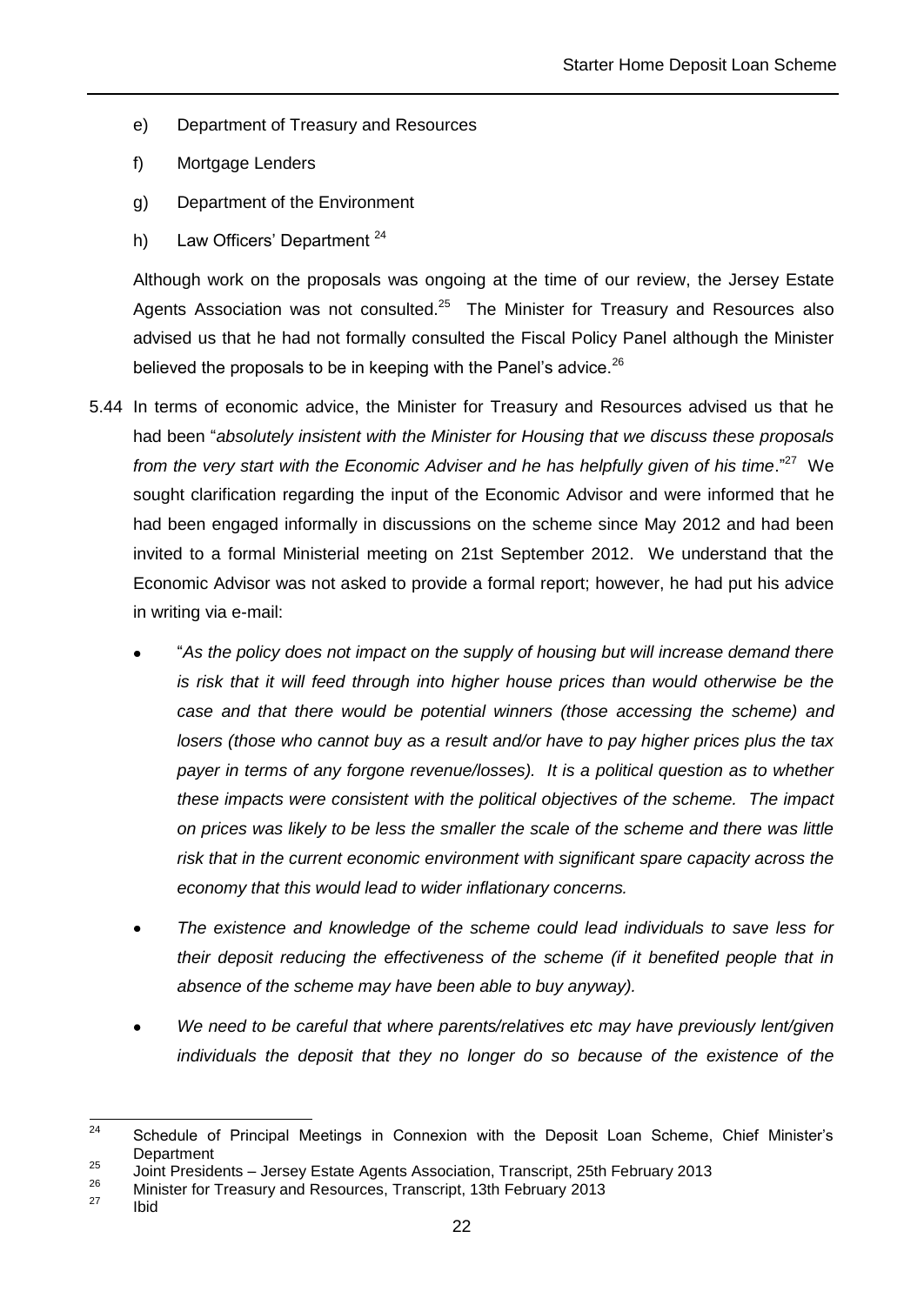*scheme (again reducing the effectiveness of the scheme as it does not benefit the intended recipients).*

- *It is important to fully understand how banks might respond and change their behaviour in knowledge of the scheme to ensure that this does not lead to unintended consequences.*
- *We must think of the opportunity costs of the scheme and in particular what else the funds could be used for in policy terms. It is not sufficient just to look at the forgone interest/defaults etc but also to think how the money could have been used to achieve other policy objectives and relatively how effectively*."

#### **KEY FINDING**

- **5.45 A formal report with economic advice was not requested by the Ministers. Advice considered by the Ministers, albeit informally, indicated that there were risks associated with the proposed scheme, including in respect of the market impact; the behaviour of borrowers and mortgage lenders; and whether the proposals would constitute the best use of funds.**
- 5.46 The Statistics Unit was also involved during the fourth quarter of 2012. The Unit was asked to undertake an analysis of the "*potential effect of the States deposit loan scheme on various household types trying to purchase various household property types.*" 28
- 5.47 We sought to understand particularly what consideration had been given to the proposals by the Council of Ministers. We asked for access to the relevant minutes but there was only one such minute, dating from 9th January 2013; it recorded the moment when the Minister for Treasury and Resources advised the Council about the Panel's Scrutiny Review and informed the Council that he would be prepared to defer the debate.
- 5.48 We asked both the Minister for Housing and the Minister for Treasury and Resources about this matter and were advised that the Council had talked about housing generally on a number of occasions but that the proposals for a Starter Home Deposit Loan Scheme had been circulated by e-mail. Ministers had been given two to three days to consider the proposals and although comments were invited, none were received. Nevertheless, we were also advised that the Minister for Planning and Environment was opposed to the proposals. We sought confirmation from the Minister for Planning and Environment and have already referred to his caution regarding the proposals. There is seemingly no formal record within the Council's minutes of the Minister for Planning and Environment's objection or concerns regarding the proposals.

<sup>28</sup> <sup>28</sup> Chief Statistician, Transcript, 18th February 2013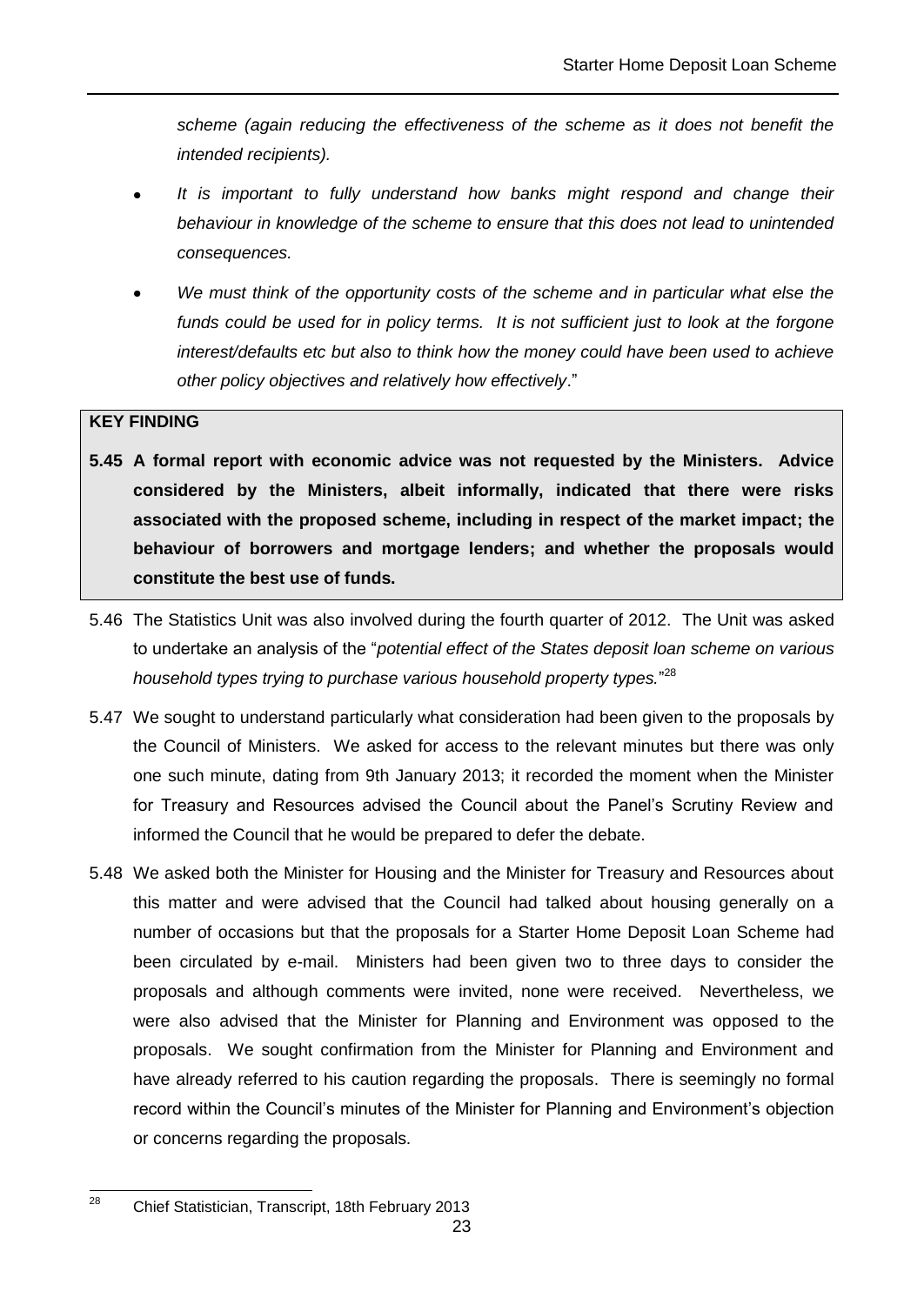- 5.49 We were shown the e-mail which was sent to the Council with the proposals. It was circulated at 3:06pm on 30th November 2012. The Minister for Treasury and Resources subsequently signed a Ministerial Decision on 3rd December 2012 and P.131/2012 was lodged on 4th December 2012. We asked the Minister whether it was normal practice for matters to be circulated to the Council by e-mail in this way and he advised us that it was not unusual and that, in this instance, it had been necessary in order to meet the deadline of lodging the proposals in time for the debate on the Draft 2013 Budget Statement. We were also advised that the need for haste was connected to the economic circumstances.<sup>29</sup>
- 5.50 Under Article 18(2)(b) of the *States of Jersey Law 2005*, one of the functions of the Council of Ministers is "*discussing and agreeing policy which affects 2 or more of them*." We have also noted that, on 24th November 2011, the current Council of Ministers agreed that "*Ministers should table all draft propositions for noting by the Council prior to their being*  lodged 'au Greffe."<sup>30</sup> There is no Council minute that we have seen in which the draft Starter Home Deposit Loan Scheme was noted prior to it being lodged.
- 5.51 We asked for a copy of the Council's policy in respect of Ministerial propositions and their consideration by the Council. We were directed to Section 5 of the Code of Conduct for Ministers which covers collective working and which states that "*the Council of Ministers will*  work together on the basis of consensual and collective decision-making. The Council will *therefore be able to discuss matters in confidence, without such discussions being publicly reported until such time that agreement has been reached on the course of action to be taken.*" 31

#### **KEY FINDING**

**5.52 The Council of Ministers did not discuss the draft proposition for a Starter Home Deposit Loan Scheme, contrary to the principles of the States of Jersey Law 2005 and the Council's own agreed policy. The Council did not therefore have a full opportunity to discuss the proposals, a matter of concern given that one Minister had reservations regarding the proposals.** 

#### **RECOMMENDATION**

**5.53 The Council of Ministers should ensure that, for any future ministerial proposition lodged for debate by the States Assembly, a statement is included in the accompanying report to indicate when the Council noted or discussed the proposition at a formal meeting.**

<sup>29</sup> <sup>29</sup> Minister for Treasury and Resources, Transcript, 13th February 2013

<sup>30</sup> *States of Jersey Law 2005*

<sup>31</sup> *Code of Conduct for Ministers* (R.14/2006), 10th February 2006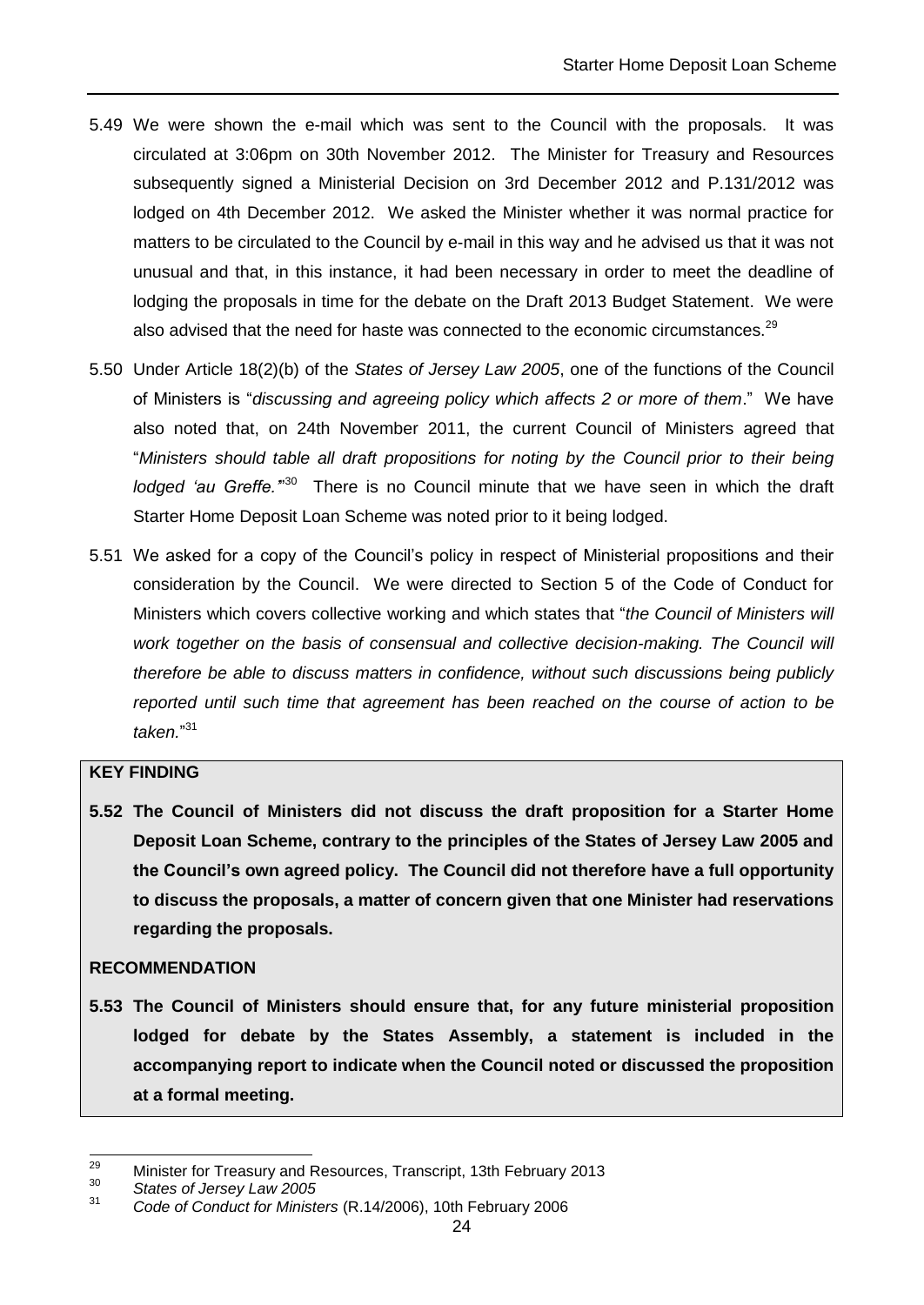## <span id="page-28-0"></span>**6. HOW THE PROPOSED SCHEME WOULD WORK**

- 6.1 In this chapter, we shall explore how the proposed deposit loan scheme is intended to work. Notwithstanding the acceptability or otherwise of the general principle underlying the scheme, a true assessment can only come through consideration of the detailed workings of the scheme. In that way, an understanding can be developed of the households that the proposals are intended to assist and the properties to which the scheme would apply.
- 6.2 In that regard, we shall look at the nature of the loan that is being proposed; the people who would be eligible; the properties to which the scheme would apply; the application and assessment process; and the administration of the loan and its repayments. First, however, we shall set out our understanding of the eligibility criteria which would be applied and the application and assessment process which would be followed.

#### **The Eligibility Criteria**

- 6.3 P.131/2012 describes the eligibility criteria for households wishing to access the Starter Home Deposit Loan Scheme:
	- a) Households would have to be first-time buyers within the rules established by the Population Office;
	- b) Eligible applicants would have to have a minimum deposit of 5%;
	- c) Applicants would have to have liquid assets of no greater than £9,200 in the case of a single person household and £15,200 in the case of a couple; and
	- d) Households would have to have a level of gross income not above the maximum limits, which in the proposition are set as follows:

| <b>Property Type</b> | <b>Maximum Household Income</b> |
|----------------------|---------------------------------|
| One-bedroom flat     | £32,000                         |
| Two-bedroom flat     | £49,000                         |
| Three-bedroom house  | £75,000                         |

6.4 Further information was forthcoming from the Chief Minister's Department on the eligibility criteria, with the Department advising us that applicants would have to be resident in the Island or "*undertaking a recognised educational / professional / training / work experience*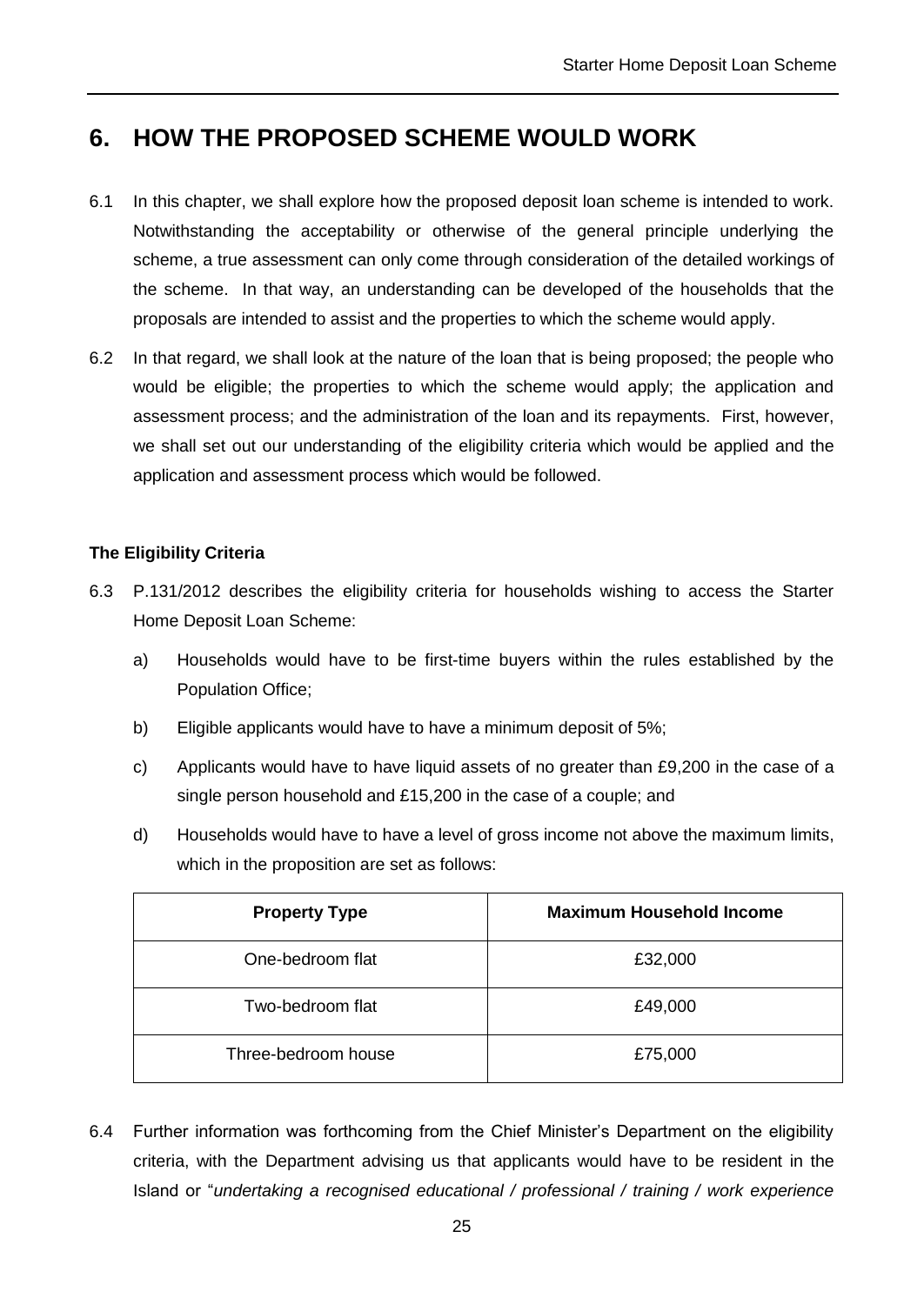*out of the Island*" or be local residents returning to the Island from service in the armed forces. Applicants would also need to be at least  $18.^{32}$ 

- 6.5 As well as eligibility criteria for households, there would be eligibility criteria for properties. P.131/2012 explains that the following criteria would apply:
	- a) Properties would need to match the applicant's needs and properties exceeding those needs would therefore not be eligible. For example, a single person would only be able to purchase up to a two-bedroom unit;
	- b) Loans would not be made available for "*major new build developments*";
	- c) There would be a maximum price limit, which would represent the upper limit of the lower quartile of prices of the property type in question. P.131/2012 gives the following examples:

| <b>Property Type</b> | <b>Maximum Purchase Price</b> |
|----------------------|-------------------------------|
| One-bedroom flat     | £171,000                      |
| Two-bedroom flat     | £262,000                      |
| Three-bedroom house  | £410,000                      |

6.6 The criteria do not appear to prevent households which benefit from the scheme subsequently letting the property for which they have received assistance to a third party. In other words, they do not appear to prevent a 'buy to let' scenario from arising. The Managing Director of The Mortgage Shop highlighted the risks that the scheme could be "*open to abuse*." He added:

"*Not abuse on the part of the States department who would be analysing each case, but on the part of the applicants because many times in the past […] we have seen a seriously unfortunate allocation of property on the parish schemes to individuals who will never ever live in them, people who do not even live in the Island.*" 33

6.7 Information we received from the Chief Minister's Department during our review suggested that the scheme would only be applied to properties which would be "*the applicant's principal place of residence in Jersey.*" P.131/2012 itself, however, does not clarify the position.

<sup>32</sup>  $\frac{32}{33}$  Written Responses from the Chief Minister's Department<br> $\frac{33}{33}$  Mensging Director The Mertagge Shap Transmitt

Managing Director – The Mortgage Shop, Transcript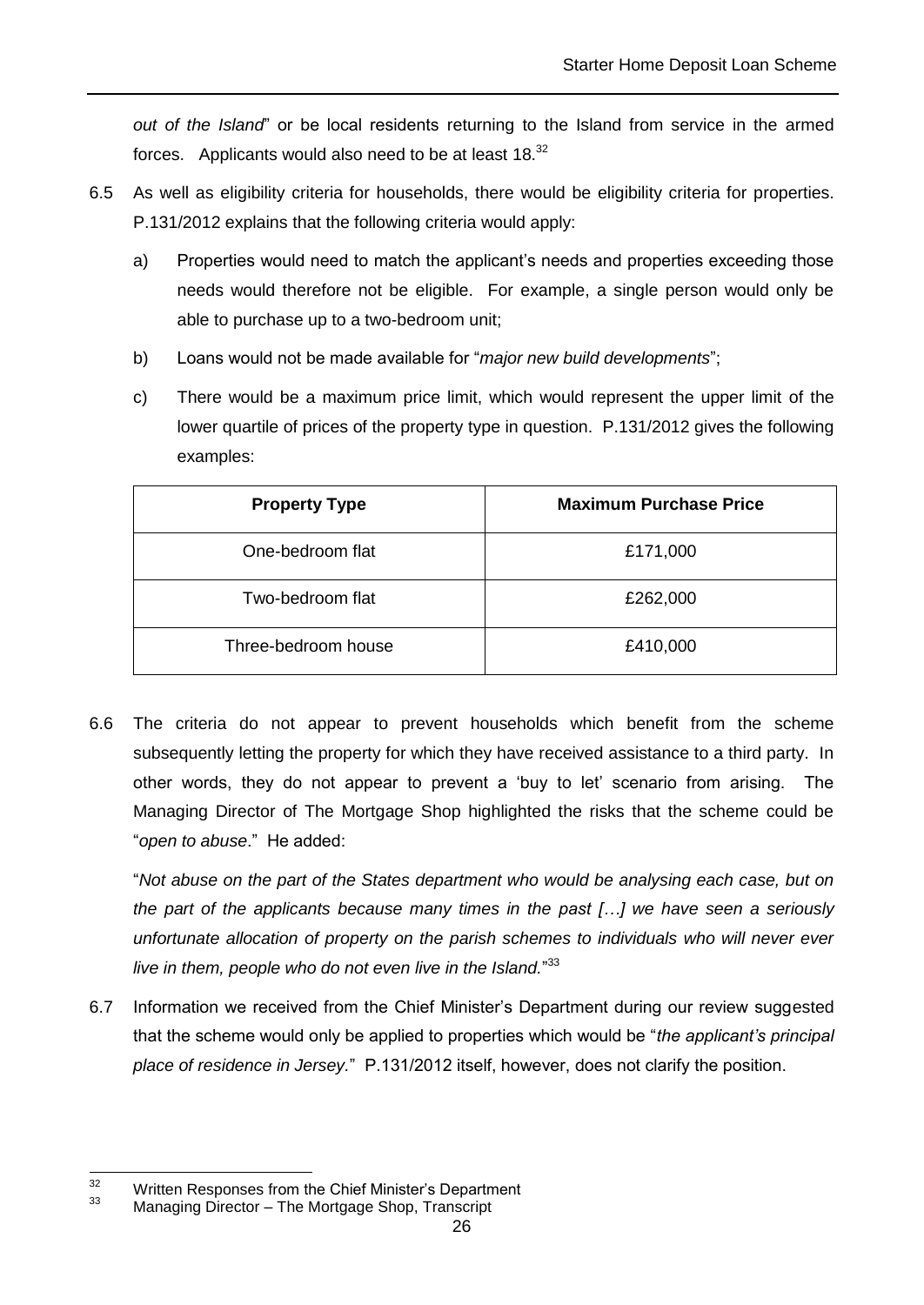#### **KEY FINDING**

**6.8 The criteria presented in the proposition do not appear to prevent households from subsequently letting their property to a third party.**

#### **RECOMMENDATIONS**

**6.9 Prior to the debate on P.131/2012, the Minister for Treasury and Resources should clarify whether the proposed scheme would prevent 'buy-to-let' situations arising.**

#### **The Application and Assessment Process**

- 6.10 P.131/2012 states that applications would be signed off under the auspices of the Strategic Housing Unit. The Strategic Housing Unit therefore appears to have been established already and yet we have noted that States approval is sought for the creation of the Unit in *The Reform of Social Housing* (P.33/2013). The detailed process and internal controls used in the scheme would mirror those used for other States loans. The Accounting Officer for the Scheme would be the Treasurer of the States.
- 6.11 We endeavoured to determine how the scheme would operate in respect of applications and the assessment of those applications. From the advice and information we received, we have understood the application and assessment process to be as follows:
	- a) An application would be made to the Strategic Housing Unit to access the scheme. Applications would be processed through Band 5 of the Affordable Housing Gateway.
	- b) The Strategic Housing Unit Gateway Team would assess the application against the eligibility criteria. Applications would be assessed within four working days. If approved, the applicant would be provided with a Certificate of Eligibility and the Strategic Housing Unit would inform participating lenders of the applicant's status. If not approved, the applicant would be advised accordingly.
	- c) The successful applicant would subsequently be able to consider properties within the scheme's boundaries and to approach participating lenders. Applicants would be able to find out in advance of finding a property if they were eligible for the scheme.
	- d) The lender would assess the applicant for affordability, using their normal criteria, taking into account that the applicant would need to repay a mortgage of 80% and the interest-free loan of 15% from the States. The lender would inform the applicant of their mortgage and deposit loan repayment schedule and would notify the Strategic Housing Unit accordingly.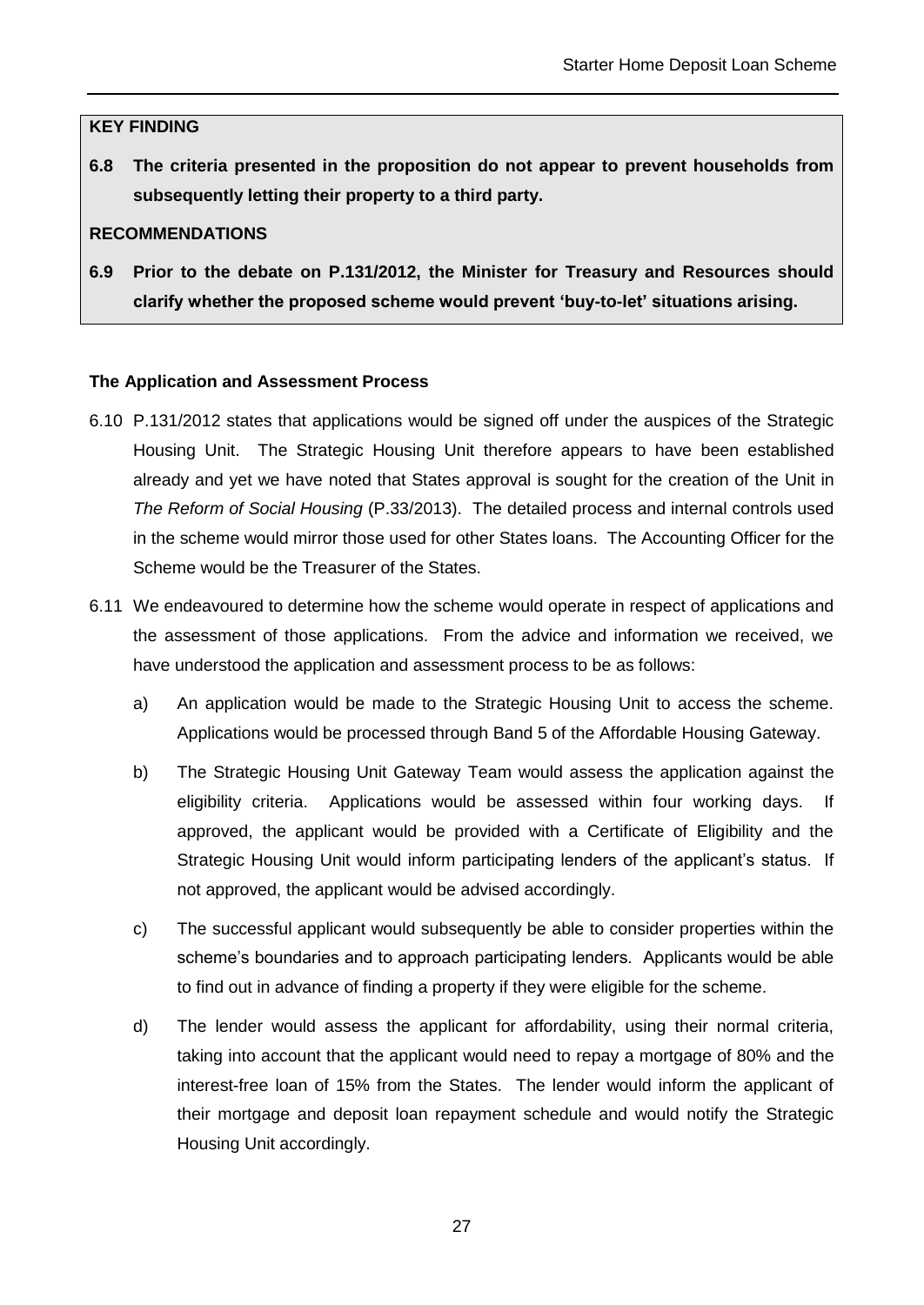- e) The lawyers of both the applicant and lender would be activated and all the relevant paperwork would be passed to the Strategic Housing Unit.
- f) Paperwork would be passed to the Policy Principal (within 24 hours of receipt) for authorisation. The paperwork would subsequently be sent to the Treasury and the relevant information despatched to the Conveyancing Section of the Law Officers' Department.
- g) The Treasury would prepare a Ministerial Decision (or, if the matter had been delegated, a Treasurer's Decision) for signing and the Law Officers' Department would prepare a loan agreement.
- h) The Treasury would notify the Strategic Housing Unit and the Law Officers' Department when the deposit loan was authorised and the lender would be advised accordingly.
- i) The mortgage agreements would be competed and the contracts passed.
- 6.12 It was confirmed that participating mortgage lenders would assess applicants for affordability. To that end, the Chief Minister's Department advised us that the States would enter into agreements with mortgage lenders regarding information-sharing and accountreporting.<sup>34</sup> The Minister for Treasury and Resources confirmed that the States would seek to establish a partnership with participating lenders which would administer the scheme. $35$
- 6.13 If the scheme were adopted, £3 million would be transferred from the Dwelling-Houses Loan Fund to the Consolidated Fund. £2.97 million of that would be used to fund the deposit loans with the remaining £30,000 utilised to meet administrative costs (for the appointment of an additional 0.5 FTE). One submission expressed caution as to whether the administrative costs could be kept to that level:

"*I would be extremely cautious if the intention is for the States to administer this program. As a commercial lender the current market is challenging and all credit applications have to be extremely well underwritten and administrated cautiously throughout the life of the agreement. Your estimate 1% of the loan value is optimistic and 2% would be more realistic*." 36

6.14 However, the Treasurer of the States advised that administration of the scheme could be undertaken within current resources with the additional 0.5 FTE envisaged in the proposition.

"*I do not think it will be a problem for us at all. The colleagues who are responsible for [the] housing gateway will have the biggest workload because they will be assessing the eligibility* 

<sup>34</sup>  $\frac{34}{35}$  Written Responses from the Chief Minister's Department

 $\frac{35}{36}$  Minister for Treasury and Resources, Transcript  $\frac{36}{36}$  Future Finance Written Submission

Future Finance, Written Submission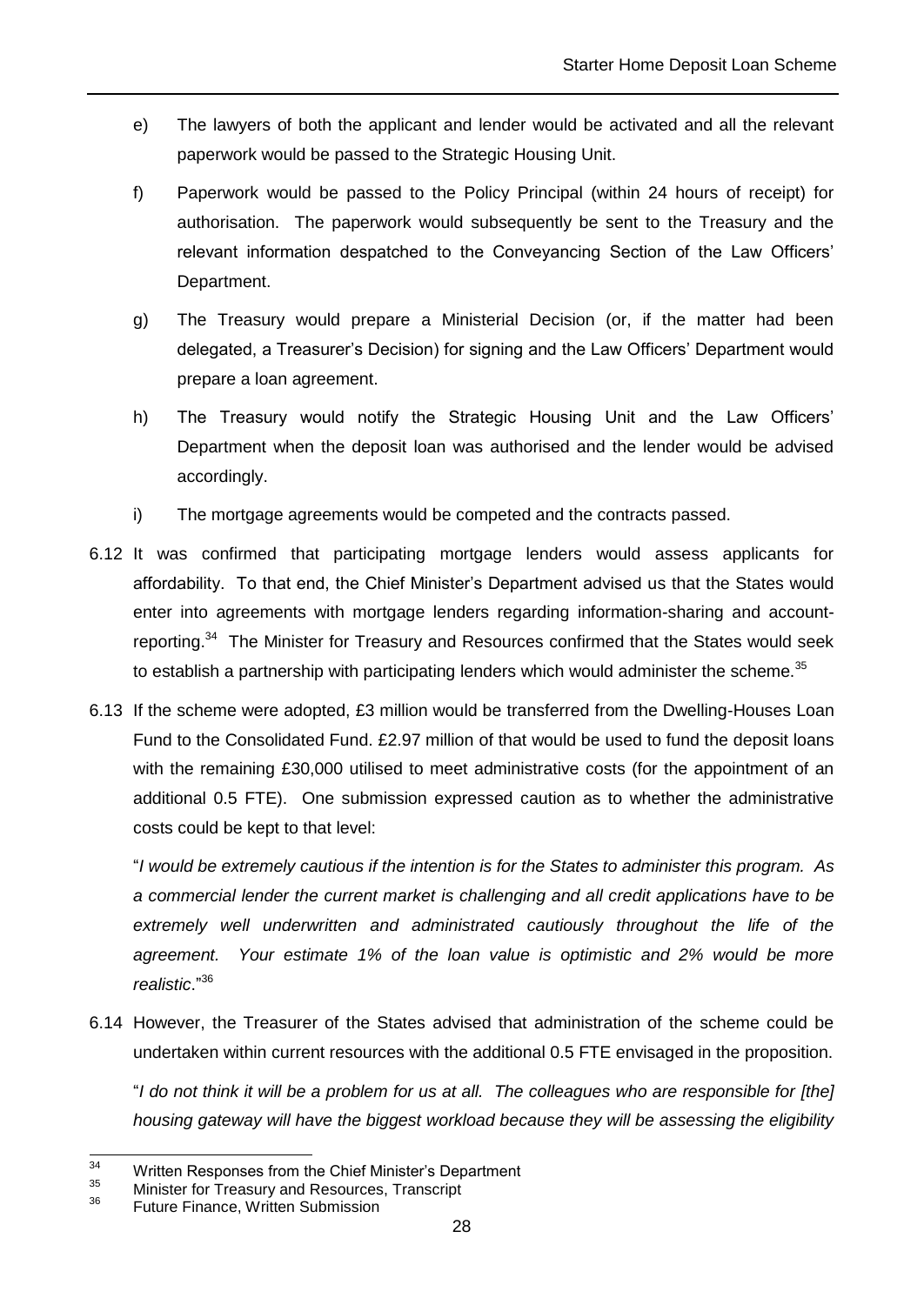*for the scheme, but that is their job. They are assessing people for their housing eligibility all the time.*" 37

#### **Outstanding Questions regarding the Proposals**

- 6.15 At the time of our review, there remained a number of questions regarding the proposed scheme which had not yet been addressed. The Managing Director of The Mortgage Shop made this point in his testimony to us, whilst the Minister for Housing acknowledged that some details had yet to be finalised.
- 6.16 In his report, our expert advisor highlights that there are indeed a number of questions which, in his view, remain to be answered in respect of the deposit loan scheme. Those questions are as follows:
	- 1. "*Will it enable first-time buyers to surmount all the barriers facing them (given that the scheme only deals with the deposit barrier)?*
	- 2. *In particular, given that it makes little difference to the cost of a mortgage, how will it help people facing the barrier of having an income too low for a mortgage?*
	- 3. *What other options have been considered, that would address these barriers?*
	- 4. *How will effects on the market be assessed, given the difficulty of identifying what causes market changes and what proportion of any change is caused by the scheme?*
	- 5. *Will the requirement for buyers to repay the interest on the loan if they sell within 20 years put people off the scheme?*
	- 6. *Are there sufficient lenders interested, and if not why is this the case?*
	- 7. *How will demand for a limited number of loans be managed, without causing hardship for people who go through the process and then miss out?*
	- 8. *If the scheme continues beyond the pilot stage, how will it be monitored in the long term?*"

We have addressed some of these matters already but others we shall explore below.

#### **KEY FINDING**

**6.17 There remain unanswered questions regarding the operation of the proposed deposit loan scheme which need to be addressed before the States Assembly is asked to approve the proposition. The need to finalise some details was acknowledged during our review.**

<sup>37</sup> Treasurer of the States, Transcript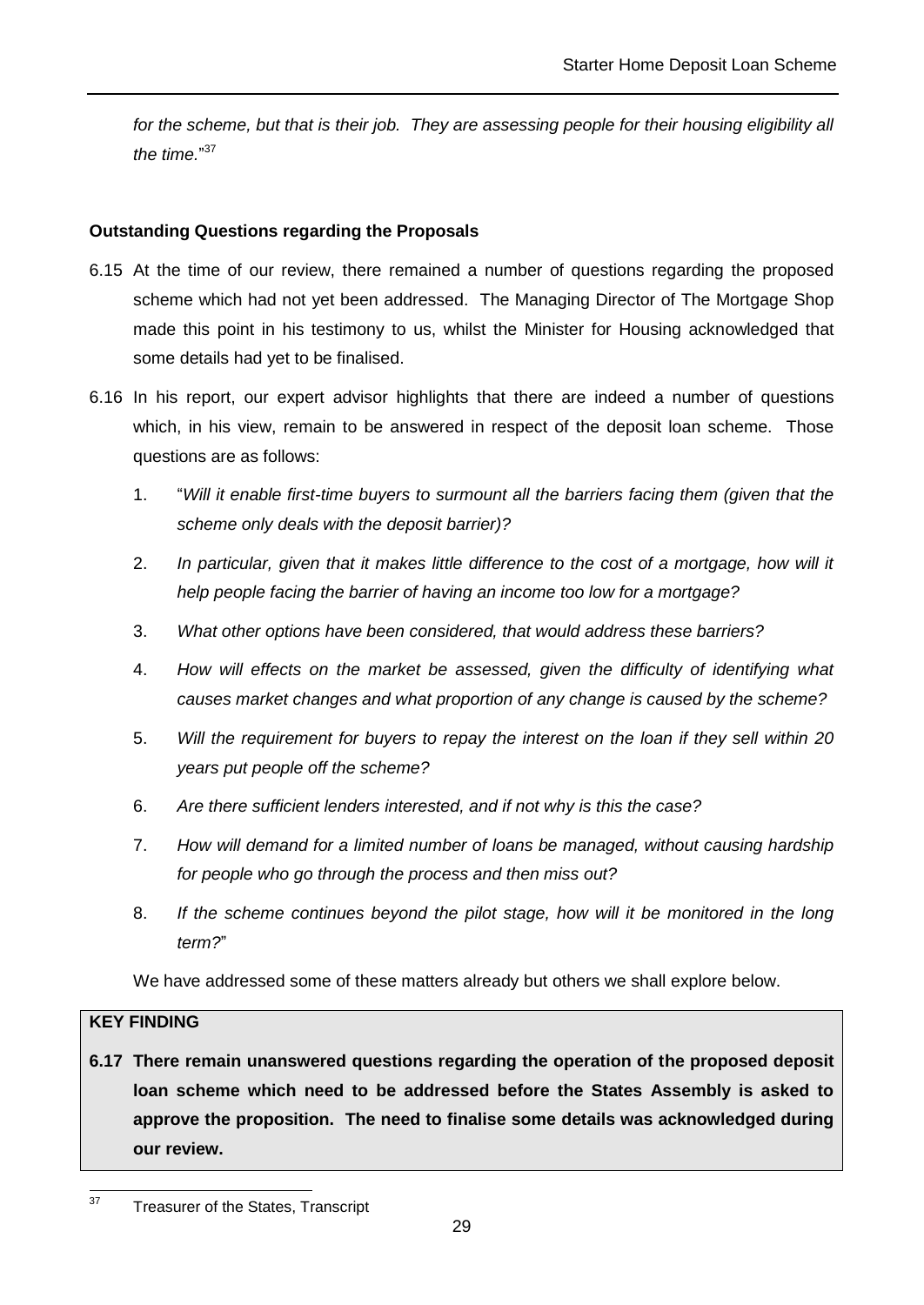#### **The Involvement of Mortgage Lenders**

6.18 As stated, we were advised that mortgage lenders would assess applicants for affordability and would also be asked to administer the scheme. The Managing Director of The Mortgage Shop advised us that this would not cause mortgage lenders undue administrative problems:

"*The assessments or underwriting of each case by the banks is dead simple because they have a clearly-defined system which they use and that will be handled immaculately*."

"*[There would be] no change to what they do at the present moment, no change at all. I could not see it would be a problem and certainly, subject to the restrictions of data protection, I believe that the States' side of the scheme could share some of the documentation with the mortgage application.*" 38

6.19 One submission suggested it would indeed be beneficial to involve a third party in the administration of the scheme in this manner:

*"Also I would urge you to consider seeking external support in the administrative area of the proposal, there would be numerous advantages in the States using a third party to assist in the core process such as underwriting, collection of the repayments/interest charges and dealing with arrears etc*." 39

- 6.20 The Jersey Estate Agents Association suggested that there would potentially be problems, however, highlighting that lenders could change their minds and that lending practices could be affected by the introduction of the scheme.<sup>40</sup>
- 6.21 Our expert advisor touched upon the involvement of mortgage lenders in his report, highlighting that their involvement would minimise staff costs for the States but that there remained some questions to be addressed:
	- "*Will lenders have extra costs that they simply pass on to borrowers?*
	- *How rigorously will lenders assess the ability to repay above the 80% level that is their direct responsibility? Will their 'due diligence' be the same for both the 80% and the 15%?*
	- *If only one or two lenders participate, how will best value be achieved?*
	- *On the other hand, if there are several participants, what work will be required to ensure consistent approaches?*" 41

<sup>38</sup>  $\frac{38}{39}$  Managing Director – The Mortgage Shop, Transcript  $\frac{39}{39}$  Extra Figures Cubristian A0th Eshmony C

<sup>&</sup>lt;sup>39</sup> Future Finance, Written Submission, 18th February 2013<br><sup>40</sup> Leint Presidents Largey Fetate Agents Association Tra

 $^{40}$  Joint Presidents – Jersey Estate Agents Association, Transcript<br> $^{41}$  States of Jersey Starter Jlama Denocit Jean Schame

<sup>41</sup> *States of Jersey Starter Home Deposit Loan Scheme – Evaluation by the Chartered Institute of Housing*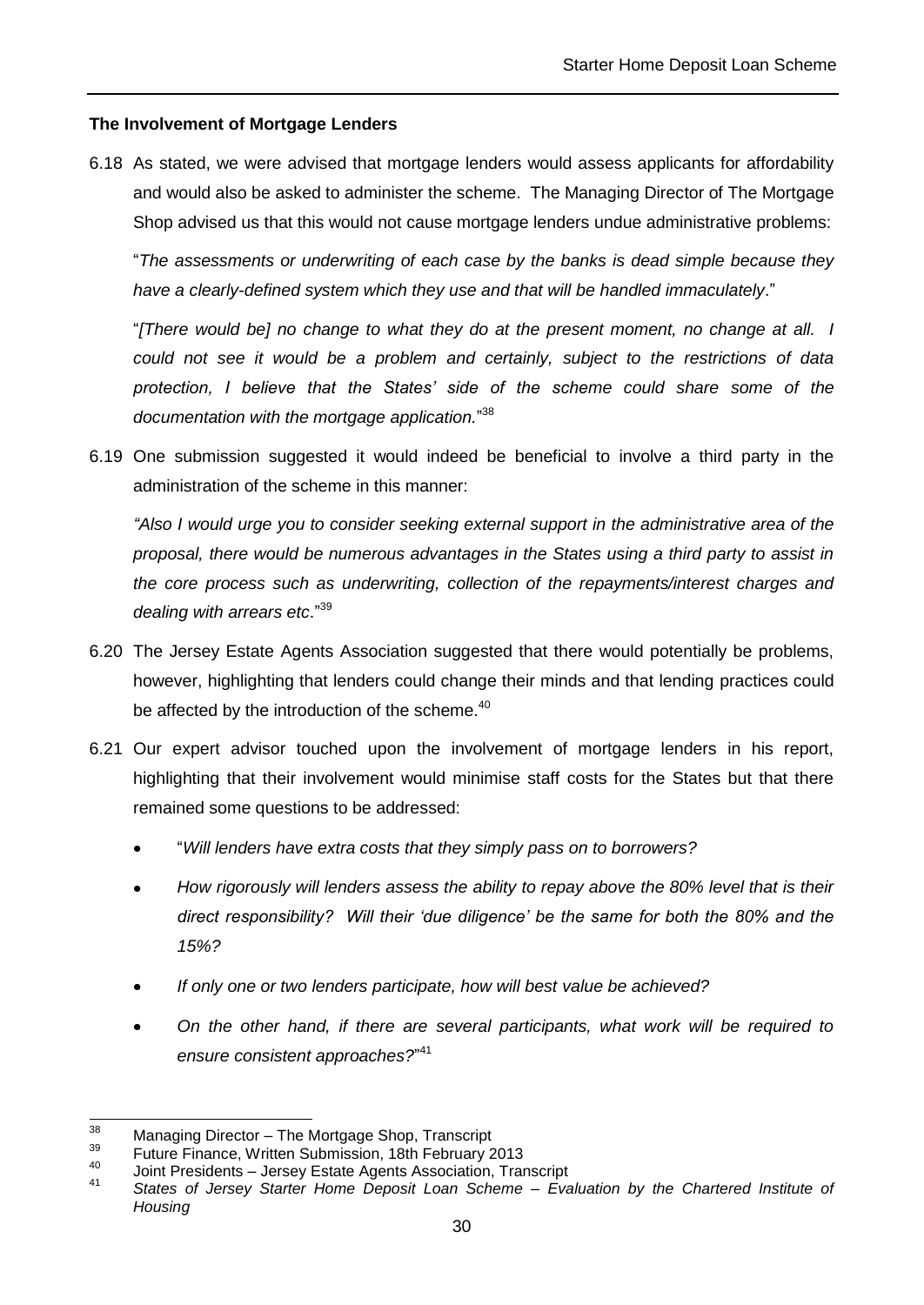In that regard, he highlighted in his report the risk that lenders would be more relaxed about the due diligence undertaken in respect of the States' 15% loan than in respect of the 80% mortgage.

6.22 The Ministers themselves considered this matter when developing the proposals:

"*It is important to fully understand how banks might respond and change their behaviour in knowledge of the scheme to ensure that this does not lead to unintended consequences.*" 42

#### **KEY FINDING**

- **6.23 There is a risk that mortgage lenders would be more relaxed in respect of due diligence of the States' 15% loan than in respect of the 80% mortgage.**
- 6.24 Mortgage lenders would therefore be asked to play an integral role within the Starter Home Deposit Loan Scheme and the scheme would be unfeasible as proposed without their willing involvement. We highlighted as much in our comments on the Draft 2013 Budget Statement and, indeed, this matter was raised when the proposals were first discussed in the States Chamber. The need for mortgage lenders to be willing participants was also raised in some of the written submissions we received.
- 6.25 Information we received from the Chief Minister's Department suggested that it was likely the trial scheme would be limited to one or two lending institutions. During our public hearings, the Ministers for Housing and for Treasury and Resources confirmed that one mortgage lender had already signed up to the scheme with a second lender close to signing up. We were subsequently advised that:

"*The material fact for the lenders is not whether they wish to participate in the scheme at zero interest or not, it is the precise administrative arrangements that cause issues and require negotiation. There was a broad acceptance from most lenders that they would participate in the scheme. Where we have narrowed that down to one and possibly two providers is we would like the lender to act as a partner for us, whereby they lend the money on our behalf and they join in with us on the joint due diligence and the collection processes and any arrear collection processes*." 43

6.26 The Minister for Treasury and Resources advised us:

"*If we find, however, that that is a constraint for them that would narrow the opportunities for people to be able to borrow the 85 per cent at a competitive rate. We may have to think twice about how we administer the 15 per cent*." 44

<sup>42</sup> <sup>42</sup> Written Responses from the Chief Minister's Department

 $^{43}$  Minister for Housing, Transcript

Minister for Treasury and Resources, Transcript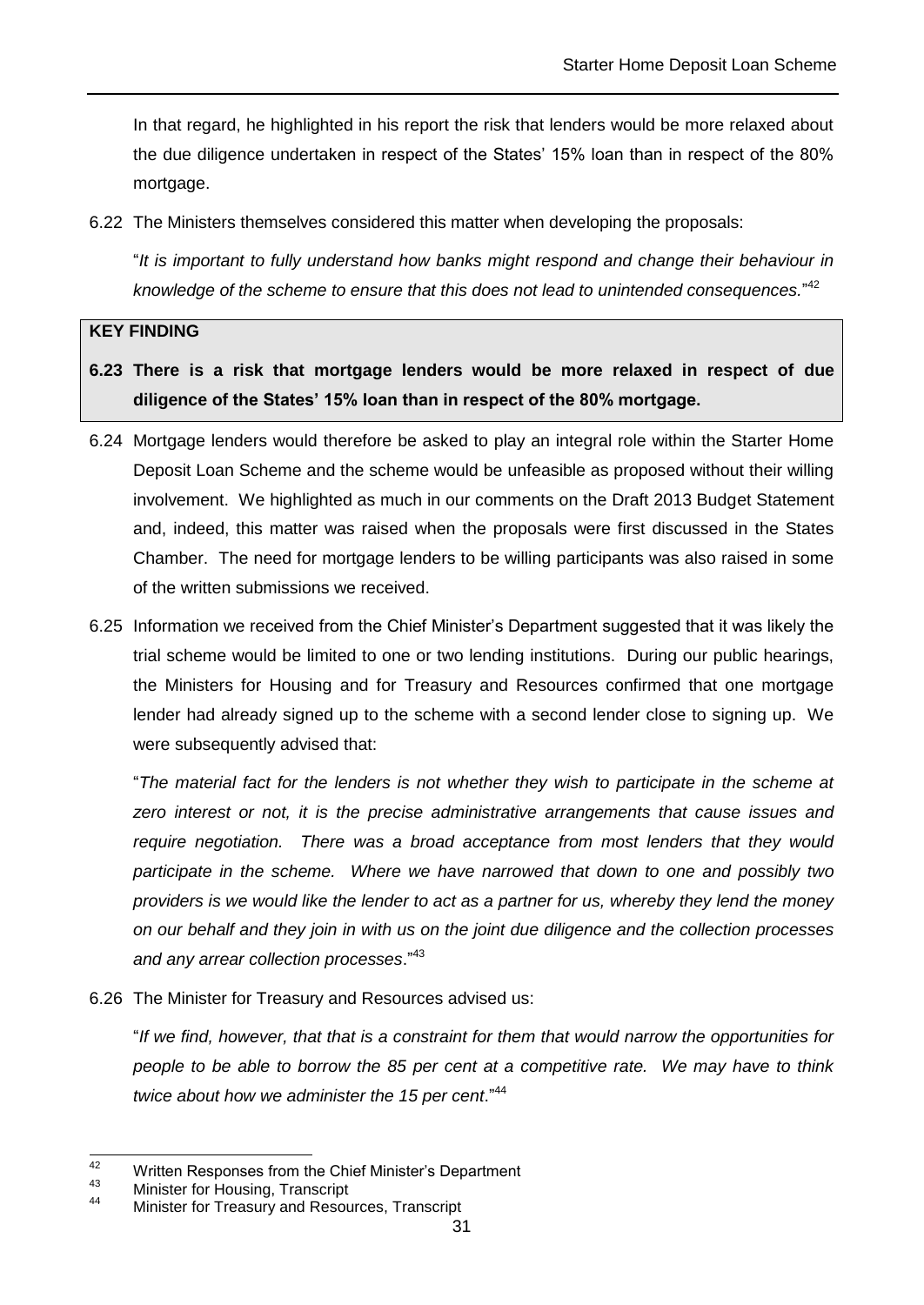#### **KEY FINDING**

**6.27 It is the Ministers' intention to establish a partnership arrangement with participating mortgage lenders. The proposed scheme would only be feasible with the willing and active involvement of mortgage lenders. It is imperative that implementation of the scheme would not lead to changes in lending behaviour by participating institutions.**

#### **First-Time Buyer Status**

- 6.28 In terms of the requirement for eligible applicants to have first-time buyer status, the following information describes the circumstances in which first time buyer status might be assigned:
	- The owner of a Flying Freehold flat, assuming the existing flat is sold to a first-time buyer;
	- The owner of a Share Transfer flat, assuming the existing flat is sold, but not necessarily to a first-time buyer;
	- Individual cases (treated on their merit) where land not being a home has been  $\bullet$ previously owned, e.g. such as by inheritance of agricultural land, joint inheritance with siblings of family property, or other general minor land/property ownership;
	- Where property was owned by a spouse or partner in a former relationship, the circumstances would have to be considered individually by the Minister. 45
- 6.29 Within the first-time buyer rules, it would therefore be possible for someone to have purchased and owned a property but for that person still to be considered as a 'first-time buyer'. This would be the same for the proposed Starter Home Deposit Loan Scheme.
- 6.30 Views on this point were expressed in the written submissions we received. One submission questioned whether the eligibility criteria should be tightened beyond the first-time buyer status generally used by the Population Office. Another submission, from a conveyancer, suggested that it would, however, be appropriate to base the scheme on the current firsttime buyer rules. The Managing Director of The Mortgage Shop offered the following opinion:

"*Well, my personal view is it is probably wrong to be encouraging people to have a second stab at the scheme, but if we approach it from a different angle: look at the benefits of* 

<sup>45</sup> [www.gov.je](http://www.gov.je/)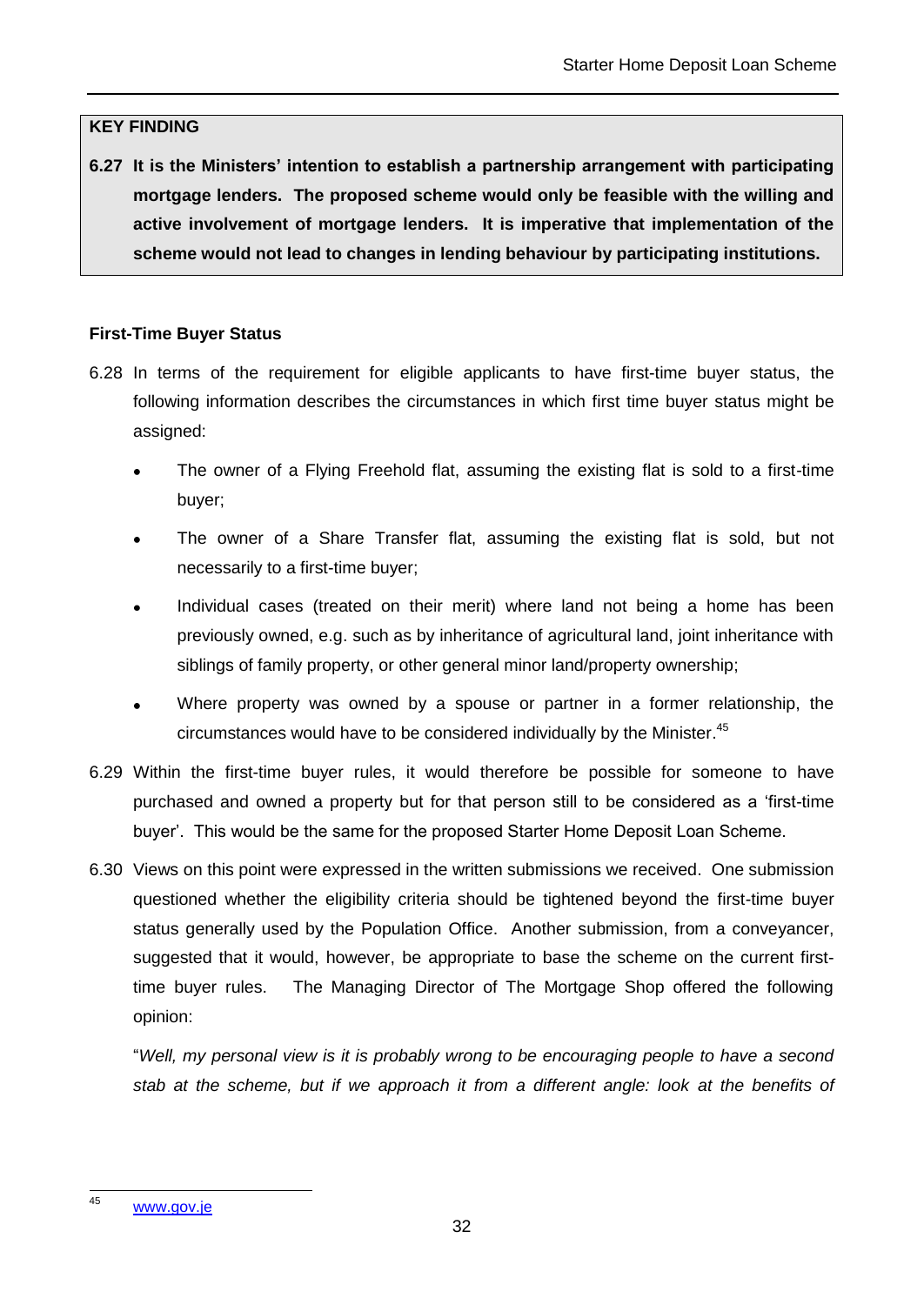*allowing flat owners to move up the scale, it is then making the places that they vacate available to the one- and two-bedroom applicants under this deposit scheme*." 46

6.31 This was a matter we also discussed with the Joint Presidents of the Jersey Estate Agents Association, one of whom stated:

"*For what I think, if you own your own home and you are in your own home, my personal opinion is I do not think you need assistance. You have your home. Where I do think assistance ... when we go back to first-time buyers, I think people that are in a situation where they unfortunately divorce or have parted company and, say for argument's sake, the wife has had to leave home and she has a child, but she has owned a home before, then she might need financial assistance to get back on to the market. I think there are people out there that want to get back on the market and out of the rental market that should be helped*." 47

- 6.32 Our expert advisor highlighted that there would need to be clarity on this point.
- 6.33 We asked the Minister for Housing why some households already in possession of a property would be eligible for the scheme. He advised us:

"*That was something I was keen on in certain criteria, certain circumstances. I was trying to bring some equity in here between someone who has owned a share transfer property who would be a first-time buyer and someone who has struggled to buy a very small unit of accommodation in the back streets of St. Helier that want now or need now, because the*  family is bigger, to have something bigger. I was trying to bring some equity in there, so if *you like, that is why it is called the starter home and not purely first-time buyers*." 48

6.34 The inclusion within the scheme of some households which already own property raises the question of whether the scheme would target those facing the greatest challenges in accessing the housing market.

#### **KEY FINDING**

**6.35 Under the proposed criteria, it would be possible for some households to have purchased and owned a property and yet to remain eligible for the scheme. The Panel does not believe that current first-time buyer rules should be applied as the scheme would otherwise not be guaranteed to help those in greatest need of assistance.**

<sup>46</sup> <sup>46</sup> Managing Director – The Mortgage Shop, Transcript<br><sup>47</sup> Light Presidents Largey Estate Agents Association

 $^{47}$  Joint Presidents – Jersey Estate Agents Association, Transcript  $^{48}$  Minister for Housing Transcript

Minister for Housing, Transcript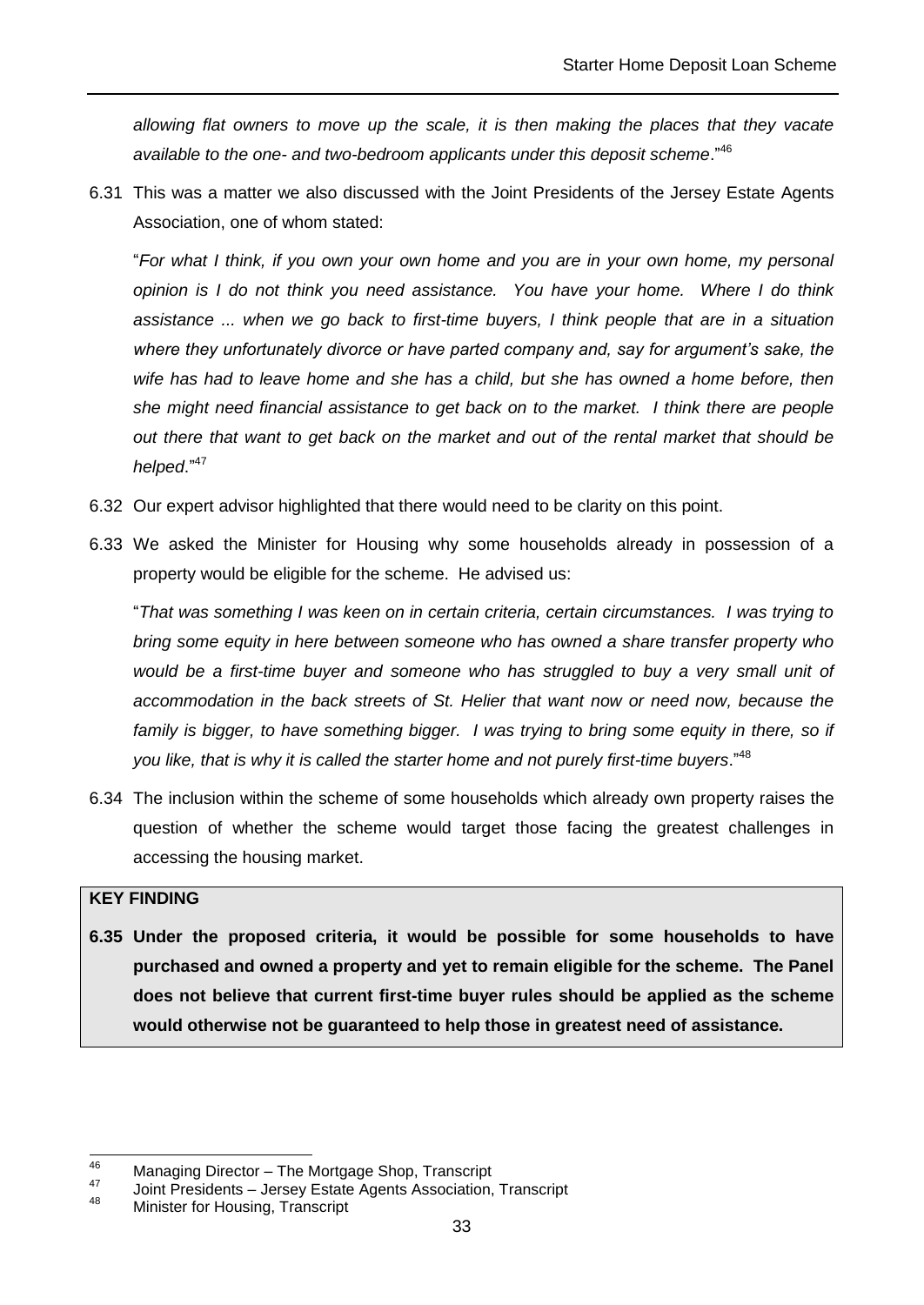#### **RECOMMENDATION**

**6.36 Prior to any implementation of the scheme, the Minister for Treasury and Resources should revise the eligibility criteria to ensure that households already in possession of a property (whether freehold or share transfer) would not be eligible for a deposit loan.**

#### **Liquid Assets**

6.37 The Panel was informed that the criteria regarding applicants' liquid assets stem from similar provisions within Income Support (under the *Income Support (General Provisions) (Jersey) Order 2008*). According to P.131/2012, the assessment of liquid assets would not include the payment of the 5% deposit and fees by the household. The Mortgage Shop advised us of the level of fees that households would require (beyond the 5% deposit):

"*In addition to the 5% deposit that must be provided by the borrowers, they will also in addition have to make provision for legal fees, valuation, stamps and disbursements.*

*[These costs would amount to:]*

*1 Bedroom flat £3744*

*Two bedroom flat £3909*

*Three bedroom house £7152*" 49

All first-time buyer reductions were applied to these figures. In that regard, the Minister for Treasury and Resources informed us that many households would not have to pay stamp duty due to the exemption levels which apply and the likely prices of the properties being purchased.<sup>50</sup>

- 6.38 At his public hearing with us, the Managing Director of The Mortgage Shop advised us that it was unlikely many households would in fact have liquid assets of the scope described in P.131/2012 and that they would most likely "*have a couple of thousand set aside*." 51
- 6.39 Again, the inclusion of such limits within the eligibility criteria within the proposed scheme raises the question of whether the scheme would ultimately help those facing the biggest challenges in accessing the housing market.

<sup>49</sup>  $^{49}$  Managing Director – The Mortgage Shop, Written Submisison

 $^{50}$  Minister for Treasury and Resources, Transcript<br> $^{51}$  Managing Director. The Martgage Shap Transcript

Managing Director – The Mortgage Shop, Transcript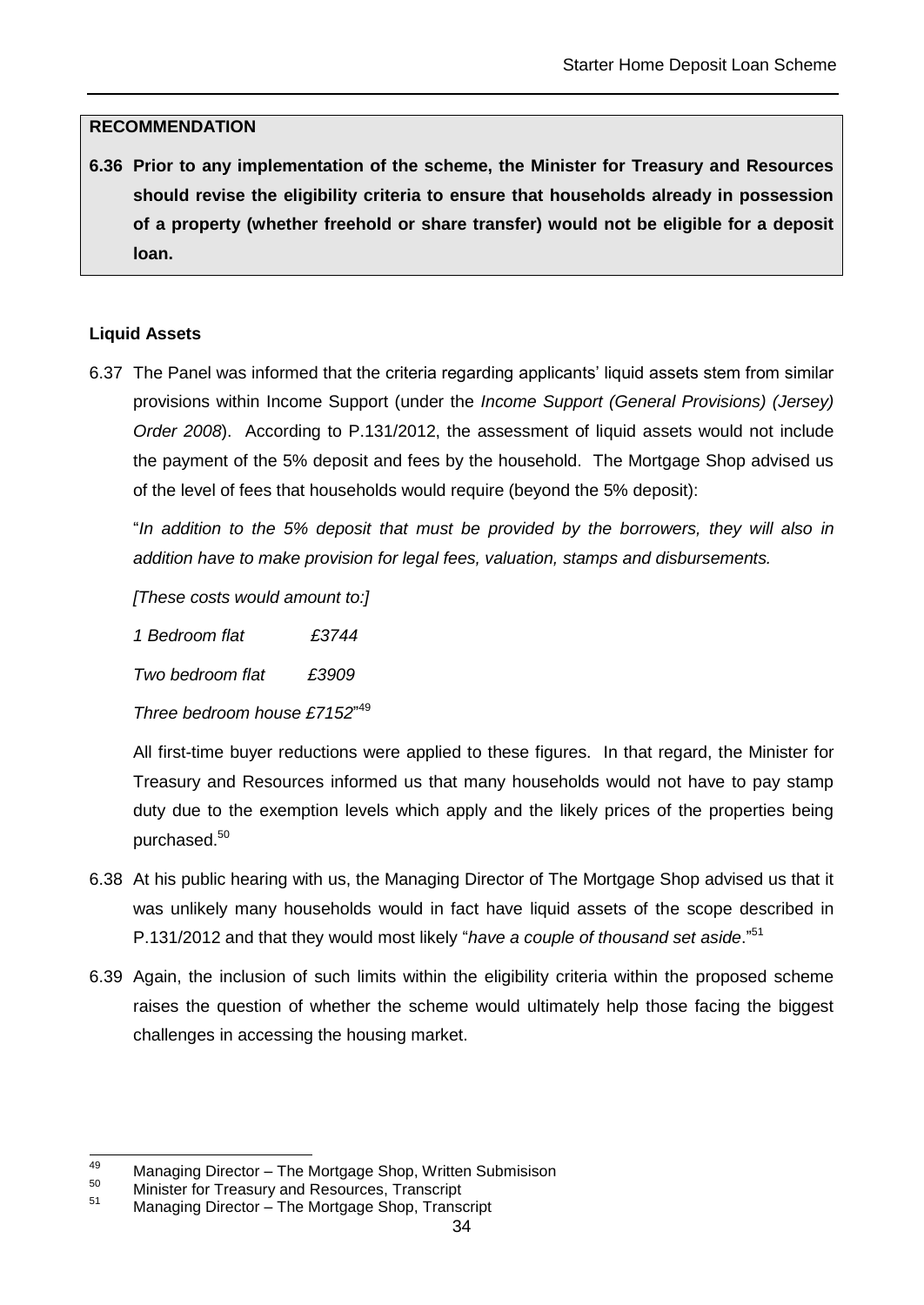#### **KEY FINDING**

**6.40 The proposed criteria for liquid assets stem from similar provisions within Income Support legislation. The Panel does not believe it would be appropriate to allow eligible households to retain the level of liquid assets described in the proposition.**

#### **RECOMMENDATION**

**6.41 The Minister for Treasury and Resources should re-examine the appropriateness of the eligibility criteria in respect of liquid assets.**

#### **Income Levels**

- 6.42 In terms of maximum income levels, P.131/2012 explains that the levels chosen represent the "*minimum income needed to purchase a property at the upper limit of the lower quartile range of properties*."<sup>52</sup>
- 6.43 The Managing Director of The Mortgage Shop advised us that the levels appeared to be appropriate:

"*Having carried out a number of test calculations, the proposed maximum salaries are sufficient for the level of borrowing proposed, although potential candidates whose total income falls below the maximum limits will find it more difficult to obtain a mortgage based upon lenders' affordability criteria*." 53

6.44 This view was supported in the submission we received from one mortgage lender. Meanwhile, another submission from a legal firm advised:

"*We have also considered the financial eligibility set out in the report attached to the proposition. Whilst that criteria seems restrictive it is appropriate for that to be adopted during the first six month trial period. Proper assessment can then be made as to whether any extension or alteration should be made*."<sup>54</sup>

- 6.45 It is in respect of the income levels chosen for the scheme, however, that the proposition is at slight variance with the statistical analysis undertaken during development of the proposals. In the development of the proposals, the Statistics Unit was asked to analyse the effect that implementation of the proposed deposit loan scheme might have. We have appended a copy of the Unit's analysis to our report.
- 6.46 The analysis shows how many households would be eligible for the proposed scheme on the basis of the scheme's parameters. It shows a range of incomes for each household size and

<sup>52</sup> <sup>52</sup> *Starter Home Deposit Loan Scheme* (P.131/2012)

 $\begin{array}{ccc} 53 & & \text{lbid} \\ 54 & & \text{b} \end{array}$ 

<sup>54</sup> Benest and Syvret, Written Submission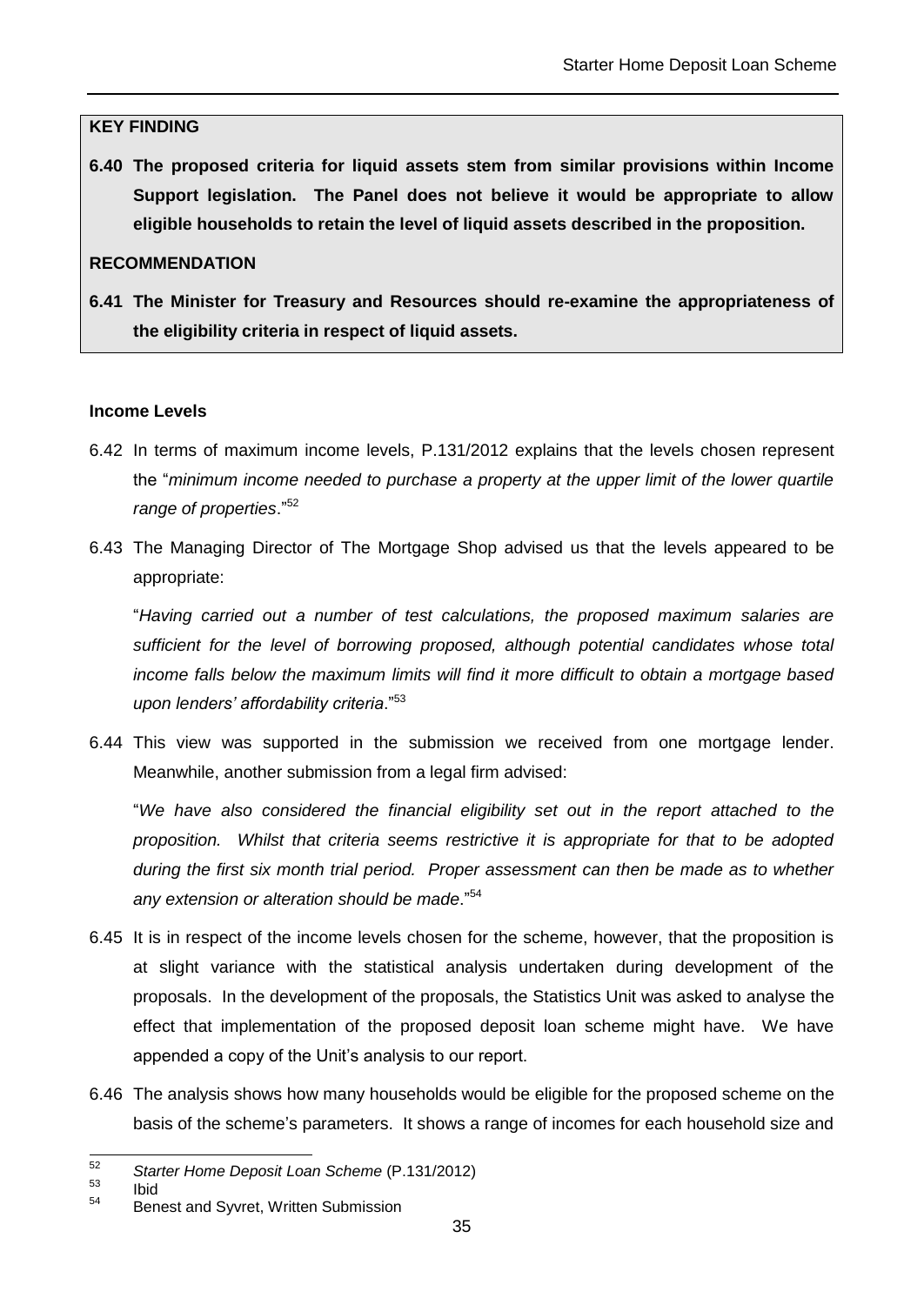property size within which the households that fall would be eligible. Below that income range and households would be unable to afford to purchase a property at the lower quartile price, even with a 15% loan from the States; above the income range, households would be able to purchase that property without a States loan. The Statistics Unit's analysis reveals that some 1,369 households would potentially be able to apply for the scheme, if those income ranges were used.

6.47 However, there was a policy decision not to use that range but to choose the midpoint of each range as the maximum income levels for eligible applicants. As the Chief Statistician advised us:

*"What is not the Statistics Unit's figures but is derived from them is the minimum income needed. So what we provided to the Chief Minister's Department, the officers thereof, is the detailed spreadsheet that you all have and the questions that we were answering was what households of certain types, of certain incomes, would be facilitated by this 15 per cent deposit scheme to have access at the lower quartile. So the analysis that we could do basically gave you a range of incomes.*" 55

Hence, P.131/2012 states that the maximum eligible income level for purchasing a onebedroom flat would be £32,000 whereas the Statistics Unit's analysis highlighted that some households with income levels at £34,000 would be unable to afford a one-bedroom flat costing £171,000 without assistance through the deposit loan scheme.

#### **KEY FINDING**

- **6.48 An analysis by the Statistics Unit shows that 1,369 households would potentially be eligible for the proposed deposit loan scheme. A policy decision was taken to limit eligibility to the households amongst those 1,369 on the lowest incomes. The Ministers have estimated that between 60 and 100 households could be assisted during the trial.**
- **6.49 The proposed scheme would target those eligible households on the lowest incomes. This raises the question of whether the scheme would encourage such households to take on debts which they would subsequently struggle to pay off.**

#### **The '101st Applicant'**

6.50 Notwithstanding the analysis undertaken by the Statistics Unit, P.131/2012 estimates that up to100 households could be assisted by the proposed scheme. During our public hearings, the Ministers for Housing and for Treasury and Resources advised that it was difficult to be

<sup>55</sup> <sup>55</sup> Chief Statistician, Transcript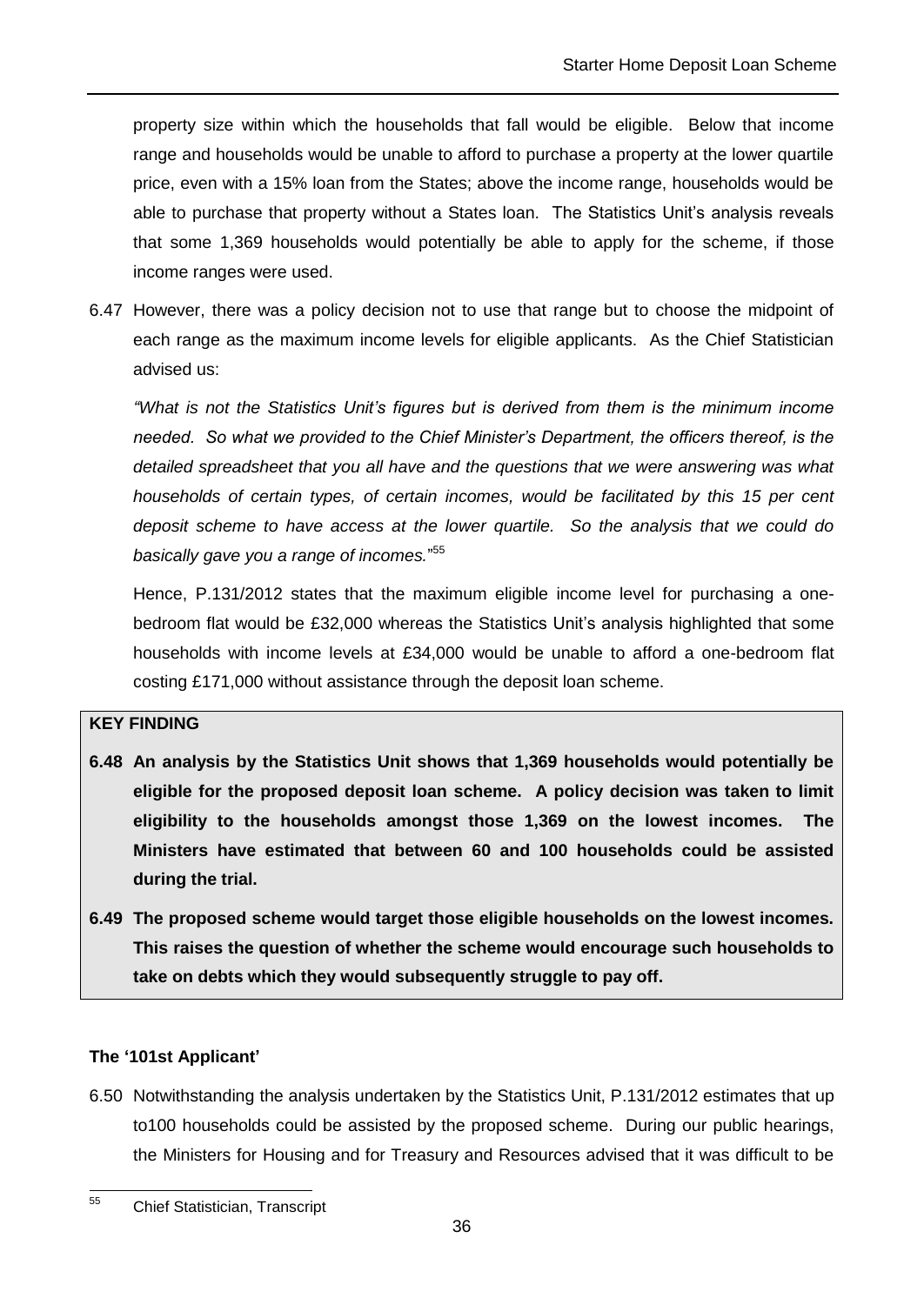precise and that the number could be lower than that: reference was made to assisting between 60 and 100 households. The analysis undertaken by the Statistics Unit shows that there is a much larger number of households which would be eligible for the scheme. As the Chief Statistician pointed out, however:

"*These are potential numbers of households who in principle would be assisted by such a scheme. It does not actually tell you how many would actually want to move. This is clearly an in principle upper limit. The question as to how many would actually want to move would require further analysis with respect to what we have in the housing needs survey, where there are sections in there looking at, again, potential first-time buyers.*" 56

The Panel understands that no further analysis of the type described by the Chief Statistician has been undertaken in order to determine how many potential first-time buyers are planning to move.

6.51 The Unit's analysis would suggest, however, that there might well be more than 100 applications for assistance from the scheme.

#### **KEY FINDING**

- **6.52 An analysis has yet to be undertaken to determine how many of the households which would potentially be eligible for the proposed scheme are planning to move.**
- 6.53 We understand that access to the proposed scheme would be achieved through the Affordable Housing Gateway. The Gateway was established in January 2012 and "*is a single point of access for all social housing in the Island*." It caters for households seeking a variety of different housing options; Band 5 of the Gateway is for those households who are "*presently adequately housed; [have] little or no housing need but simply wish to change home; and [are] able to purchase but only with financial subsidy or assistance*." As of 31st January 2013, there were 163 applicants on Band 5 of the Affordable Housing Gateway. However, it is apparent that not all would likely be eligible for the proposed scheme: for instance, of those 163 households, 5 have incomes greater than £75,000. Meanwhile, 21 households have funds available for deposits greater than  $£30,000.<sup>57</sup>$
- 6.54 If access to the scheme is to be through the Affordable Housing Gateway, the fact that 163 households are already in Band 5 of the Gateway raises the question of whether those households would stand at an advantage to benefit from the proposed scheme: other households which would be eligible for the scheme might not have applied to the Gateway to date and the Minister for Housing advised us that there had been little publicity to encourage people to apply, as the proposals had yet to be approved by the States Assembly.

<sup>56</sup>  $\frac{56}{57}$  Ibid

<sup>57</sup> *Band 5 Applicant Summary – for Affordable Housing Purchase Schemes*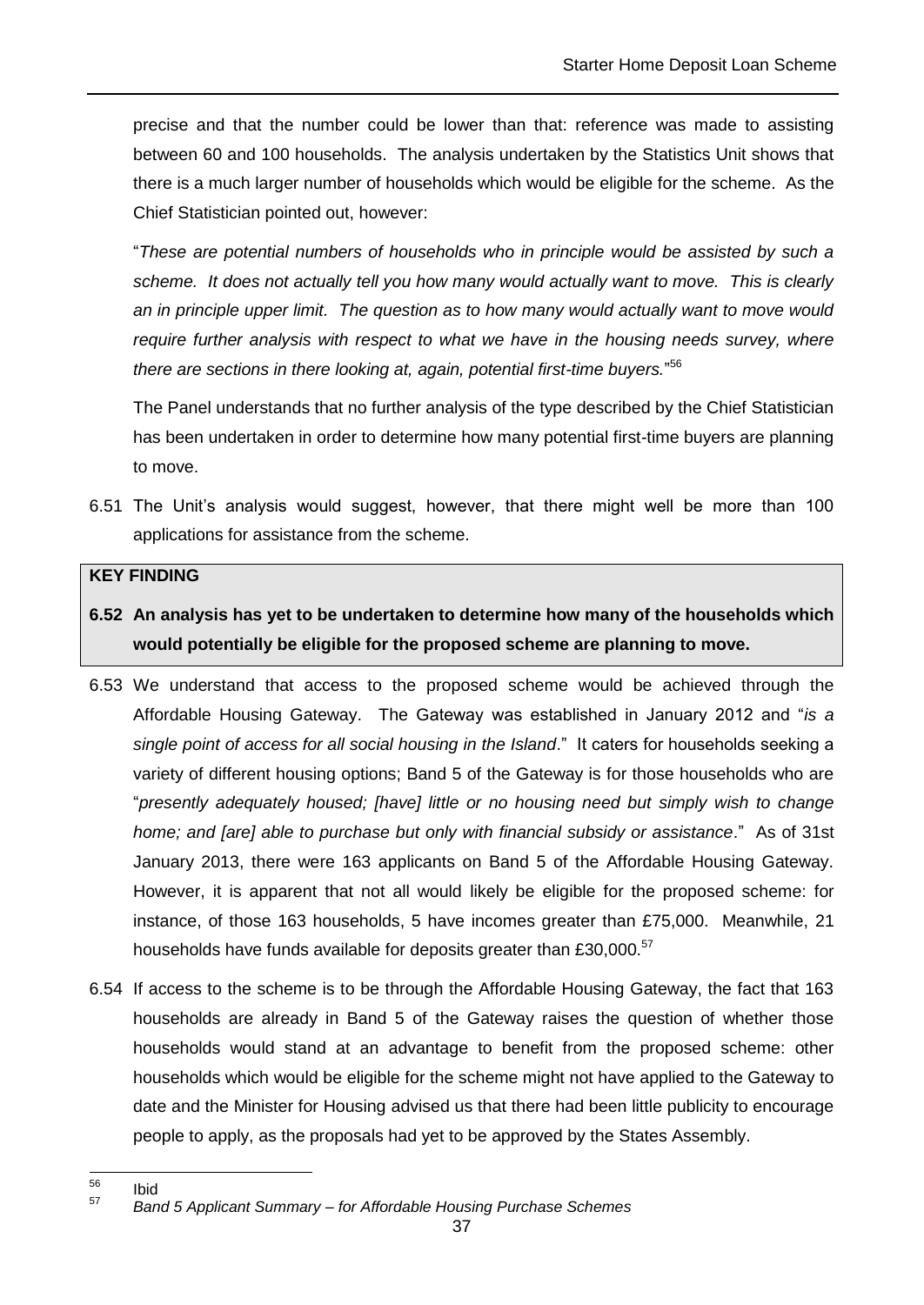- 6.55 There are therefore potentially approximately 1,300 households which could benefit from the scheme; and there are currently 163 households already on Band 5 of the Affordable Housing Gateway which would be able to apply to the scheme. The Ministers for Housing and for Treasury and Resources advised us that the deposit loan scheme would be applied on a 'first come, first served' basis, provided that households met the eligibility criteria.
- 6.56 Two questions therefore arise. First, whilst not every household currently on Band 5 might be eligible for the deposit loan scheme, there are currently 163 households on that Band and the deposit loans made available might be swept up by those households before others have had an opportunity even to apply. This might impact negatively on other households and expectations raised amongst such households by the announcement of the proposals (something we witnessed during the course of our review) might be dashed.

#### **KEY FINDING**

- **6.57 Announcement of the proposed scheme is likely to have raised expectations which could not be met.**
- 6.58 Secondly, given that the scheme would operate on a 'first come, first served' basis, there is the question of what would happen when the '101st household' made its application. The Minister for Housing stated:

"*That will prove that we need to continue the scheme or hopefully we have done other things as well.*" 58

6.59 However, given that households would be able to apply before finding a property, applications and assessments would need to be monitored closely to ensure that no application was taken forward without the funding being available. Our expert advisor highlighted this point:

"*There does seem to be an issue about how access to the pilot scheme will be fairly controlled, given that only perhaps 100 loans will be available and there are as many as 1,300 potential applicants. If it is set up in such a way that applicants have to incur costs before they know for sure they have access to the loan, this may make it less popular and may result in unfairness if some are rejected even though they appeared to qualify. Certainly, there would appear to be scope for the scheme to receive bad publicity and to produce complaints. This is something to which careful attention will be needed before any launch.*" 59

<sup>58</sup> <sup>58</sup> Minister for Housing, Transcript<br>59 **Citize of James: City Lines** 

<sup>59</sup> *States of Jersey Starter Home Deposit Loan Scheme – Evaluation by the Chartered Institute of Housing*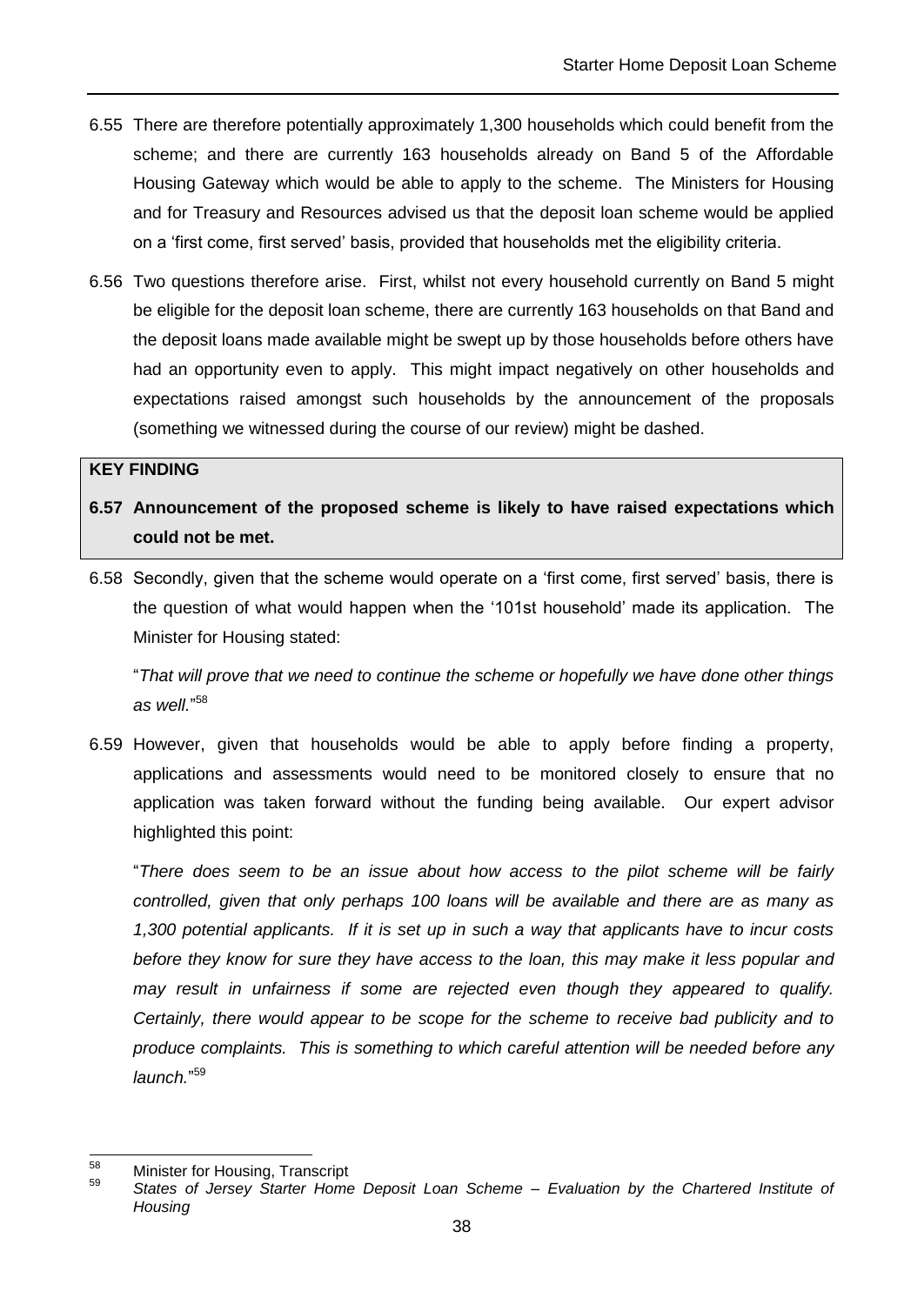6.60 The Managing Director of The Mortgage Shop expressed his view on what was likely to occur if an applicant entered the assessment process only to find that the money had effectively run out:

"*There is going to be tears all round, is there not? They will probably go to their local States Member who will then be petitioning everybody to increase the scope of the scheme again; although I would like to think that the States, when they realise that the scheme is going to be very popular - and I hope it will be - they will see how things are going and they will be*  well in advance of going back to the Chamber with a new proposal."<sup>60</sup>

6.61 The Chief Minister's Department advised us that a loan account would be set up within the Treasury to receive repayments from lending institutions and that the £3 million deposit would be continually monitored.

#### **KEY FINDING**

**6.62 It is unclear how access to the pilot scheme would be controlled fairly, given that up to 100 loans would be available but that there are potentially many more eligible households. Applications to the scheme would be processed through Band 5 of the Affordable Housing Gateway and the Ministers have advised that the scheme would effectively operate on a 'first come, first served' basis. With some 163 households already on Band 5, problems with equitable access to the scheme could arise and the trial period would therefore need to be managed efficiently to ensure that households did not apply and enter the assessment process, only to discover that the funding had run out and that their application could not be met, even if eligible.**

#### **RECOMMENDATION**

**6.63 Prior to the debate on P.131/2012, the Minister for Treasury and Resources should confirm how access to the scheme would be managed and explain how the situation would be avoided that households enter the scheme only to discover that the funding had run out.**

#### **New Build Developments**

6.64 With regard to the limitation on 'major new build developments', we sought clarification from the Chief Minister's Department and were advised that the scheme would not apply to "*a new build property*." Our advisor suggested that this criterion required further clarification and we have noted that schemes in operation elsewhere do apply to new build properties.

<sup>60</sup> Managing Director – The Mortgage Shop, Transcript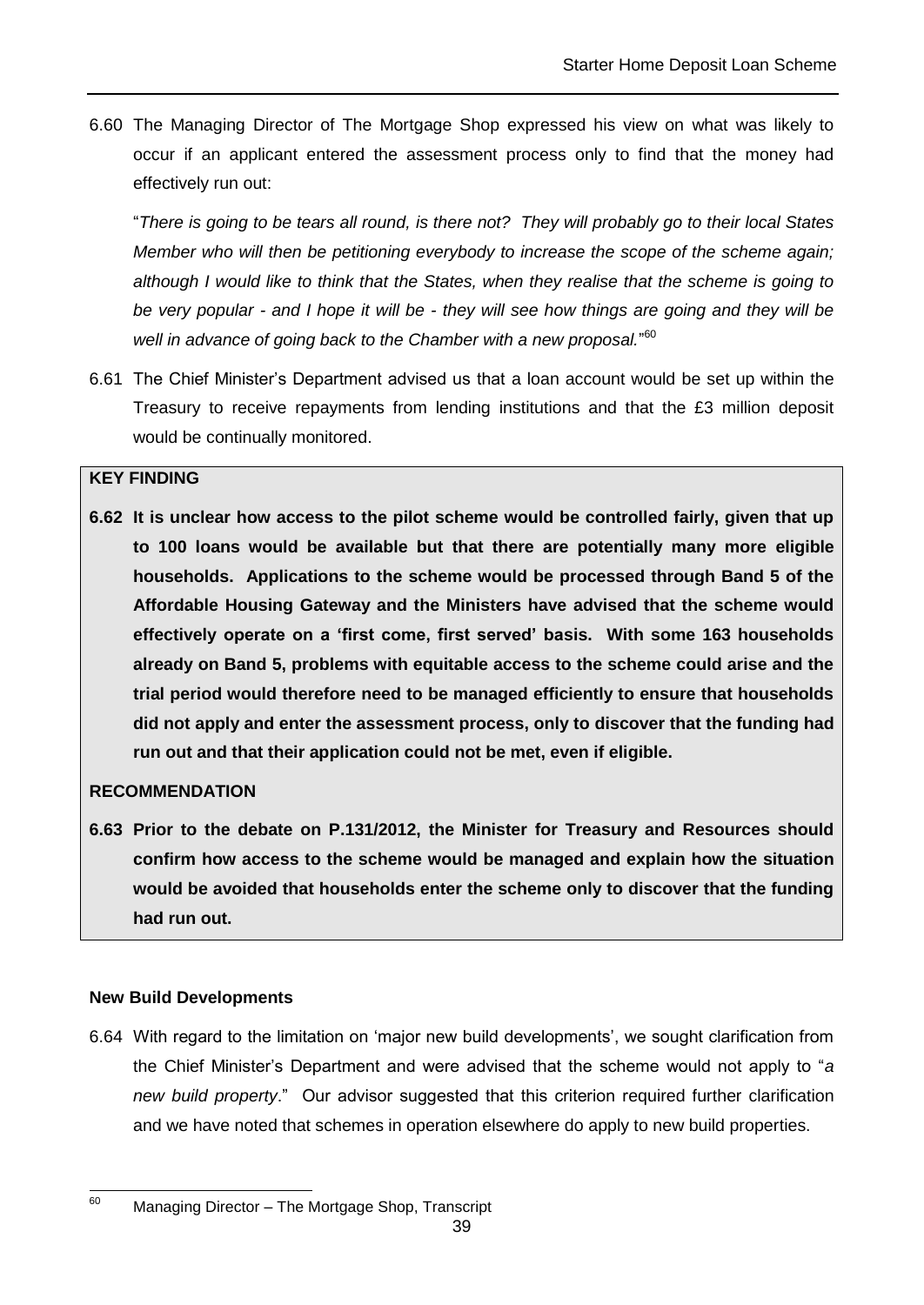- 6.65 It is worth noting that, as a result of this policy, our understanding is that sites belonging to the States which are to be developed for housing (such as the former Jersey College for Girls) would not be included in the scheme. This raises the question of whether it is indeed appropriate to exclude explicitly new build properties or whether it would be preferable (and display more joined up thinking on the part of the Council of Ministers) to alter the parameters.
- 6.66 In one of the written submissions we received, the following comment was made:

"*Ultimately in order to have a significant impact on the affordability of housing in Jersey a*  wider approach will need to be taken to ensure availability of land for development of *affordable homes*."<sup>61</sup>

#### **KEY FINDING**

**6.67 The exclusion of major new-build properties from the scheme would mean that houses built on sites such as the former Jersey College for Girls would not be eligible. This raises the question of whether the proposals display 'joined up thinking' with other government measures.** 

#### **RECOMMENDATION**

**6.68 The Minister for Treasury and Resources should amend the eligibility criteria for the scheme to ensure that all new-build properties would be eligible.**

#### **Property Price Levels**

- 6.69 We gave particular consideration to the maximum property price levels which had been set and whether the setting of such levels would mean that there would be sufficient supply for the scheme to be viable.
- 6.70 Some submissions to our review suggested that the maximum price levels could be too low. For example, it was stated that the maximum property prices might be too low and could be extended, especially given that many properties within the lower quartile might need upgrading, something which in itself would require funding which the homeowners could not deliver. The Jersey Estate Agents Association also said that the maximum limits should be raised to the mean property price in the relevant categories*.* 62
- 6.71 Our expert advisor commented on the restriction of the scheme to properties within the lower quartile and raised the question of whether there would be sufficient supply. He highlighted that "*140 flats and no 2-bed houses were actually sold at or below average lower quartile*

<sup>61</sup>  $^{61}$  Benest and Syvret, Written Submission<br> $^{62}$  Leint Presidents Leresy Estate Agents

Joint Presidents – Jersey Estate Agents Association, Transcript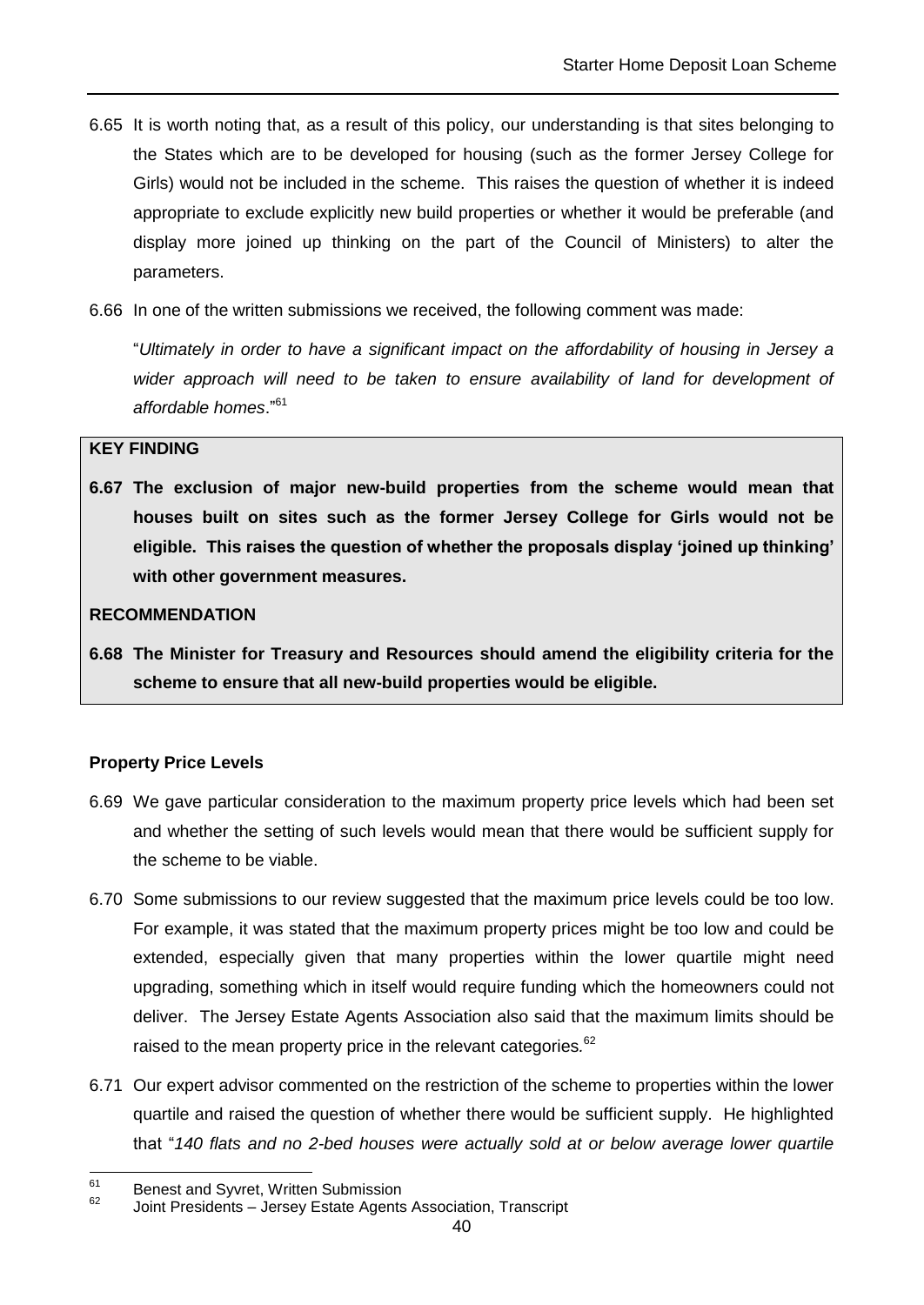price levels in 2011.<sup>"63</sup> This indicates that there exists a market for these lower-end properties. Given the price levels proposed, the likelihood is that many of the properties which fall within the purview of this scheme would be flats and, amongst those, share transfer flats. This was confirmed by the Chief Statistician who advised us that 79% of onebedroom flats purchased in 2012 had been share transfer properties.

6.72 We questioned the Ministers on whether there would be sufficient supply within the lower quartile of property prices to make the scheme viable. We were told that their experience suggested there would indeed be sufficient supply. The Minister for Housing advised us:

"*I would be the first to admit that there are not thousands of them at the lower price range, but they do exist. They are not figments of our imagination, they are actual dwellings that have been sold and are being sold. It is all in there from the Statistics Unit. They exist. But you are quite right, we do need to increase the supply as well*."

6.73 The Minister for Treasury and Resources, meanwhile, stated the following:

"*We have not done a market analysis but it is fair to say that there are hundreds of properties available. I do not think we need to do any analysis of the fact that it is very clear that there are hundreds of properties for sale. There is probably almost an unprecedented amount of supply of properties in all categories of one-bedroom flats, 2-bedroom flats, 3-bedroom houses and 2-bedroom houses*." 64

6.74 We asked the Managing Director of The Mortgage Shop for his view on the current status of the market and he stated:

"*I have been speaking to all the estate agents in the last week or so and the overall view is that there are, I am told, 1,000 units up to 3,000 units of property - that is houses, flats and everything rolled into one - currently on the market. Being sensible about this, I think it is probably about 1,000 units that are for sale and I understand that probably 65 per cent of those are going to be flats [...]*" 65

- 6.75 The Jersey Estate Agents Association stated that there were properties out there but that more affordable ones were required.
- 6.76 In terms of statistical information about the market, it is apparent that over recent years an average of approximately 1,000 properties have been sold each year. The Chief Statistician advised us to the following effect:

<sup>63</sup> <sup>63</sup> *States of Jersey Starter Home Deposit Loan Scheme – Evaluation by the Chartered Institute of Housing*

<sup>&</sup>lt;sup>64</sup> Minister for Treasury and Resources, Transcript<br><sup>65</sup> Menseling Director, The Methods Chap Treasu

Managing Director – The Mortgage Shop, Trascript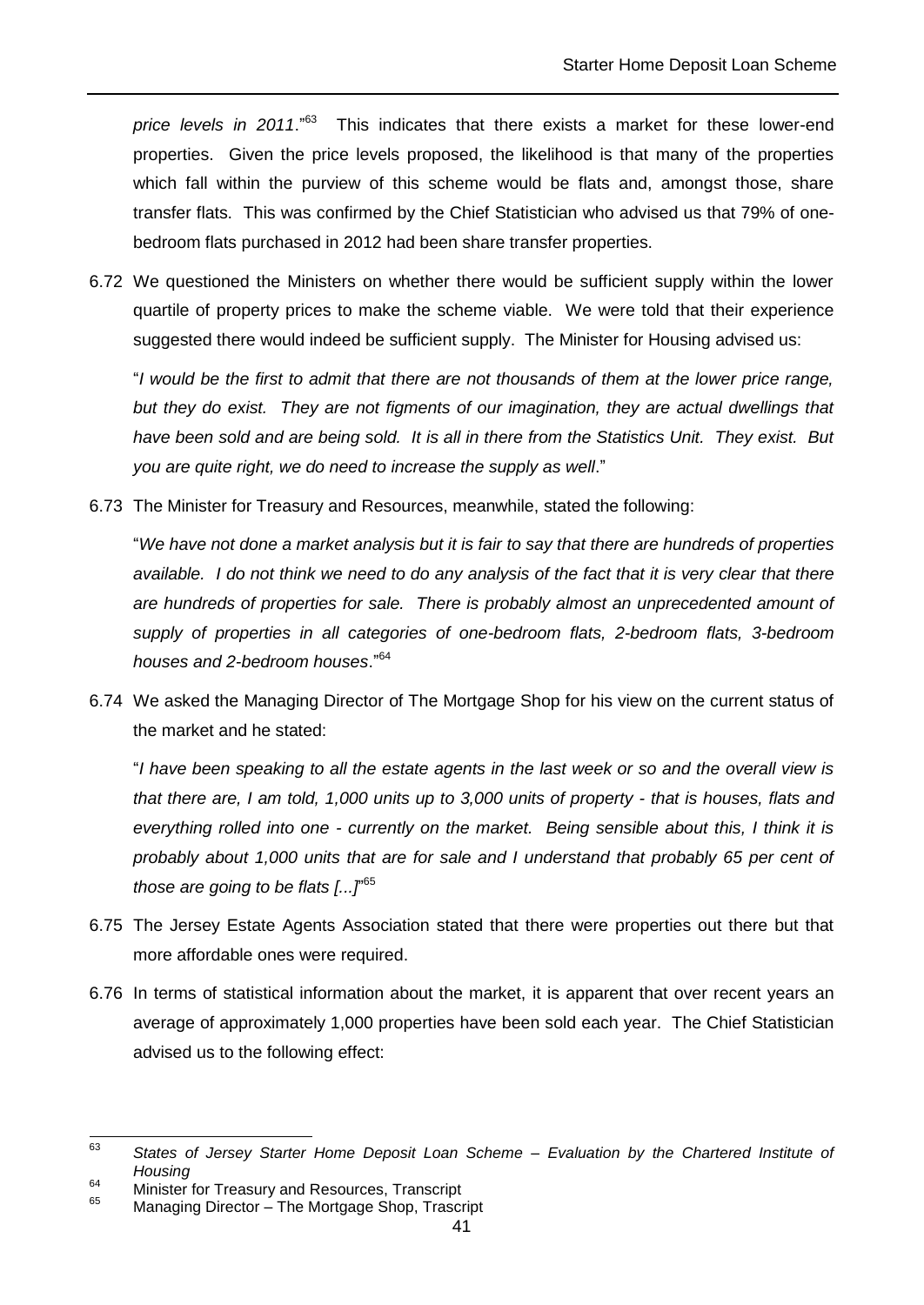"*We are seeing overall the turnover has reduced by about a sixth or so in the last few years relative to where we were before 2008, before the global economic downturn and obviously the effects it had locally. We saw turnover come down initially by almost a third. It has recovered slightly to about a sixth to a fifth below where we were, but we have seen an increased turnover of flats relative to the houses. So the housing turnover has somewhat declined, whereas the flats turnover has somewhat increased. Clearly, what has been the driving factor in there is the greater availability of the share transfer properties and particularly that has had effects and ramifications for affordability.*" 66

#### **KEY FINDING**

- **6.77 In 2011, 140 flats (and no two-bedroom houses) were sold at or below the lower quartile price. The likelihood is that the scheme would predominantly apply to oneand two-bedroom flats, of which the majority would be share transfer properties. Given that the new scheme would not apply to major new-build properties, the scheme would force new applicants into the market for existing one- and twobedroom flats and there would be a risk of distorting that part of the market.**
- **6.78 The affordability of flats has improved. If more households are able to purchase a flat, the question is raised of whether States assistance in the market is required at this time.**

#### **Security of the States Interest**

6.79 We sought to understand the administrative arrangements that would apply in respect of the States' loan and the repayments. We considered the security of the States' interest, in which regard the Minister for Treasury and Resources stated that the mortgage lender would have first security on the mortgaged property. The States would take a second charge. $^{67}$  He subsequently stated:

*"We are protecting ourselves against these monies being lent out by requiring the purchaser to find 5% , so we are not moving to the 100% mortgage, we are doing 95% mortgages, effectively, that is the total arrangement and obviously it is on a very restricted lower quartile valuation of the different elements of property, and that is how we are protecting ourselves and that is why we are confident*." 68

<sup>66</sup>  $^{66}$  Chief Statistician, Transcript

<sup>67</sup> A second charge arises when more than one loan is secured against a property. Under the proposed scheme, the first charge would relate to the loan from the mortgage lender; the second charge would relate to the States' loan.

<sup>&</sup>lt;sup>68</sup> Minister for Treasury and Resources, Transcript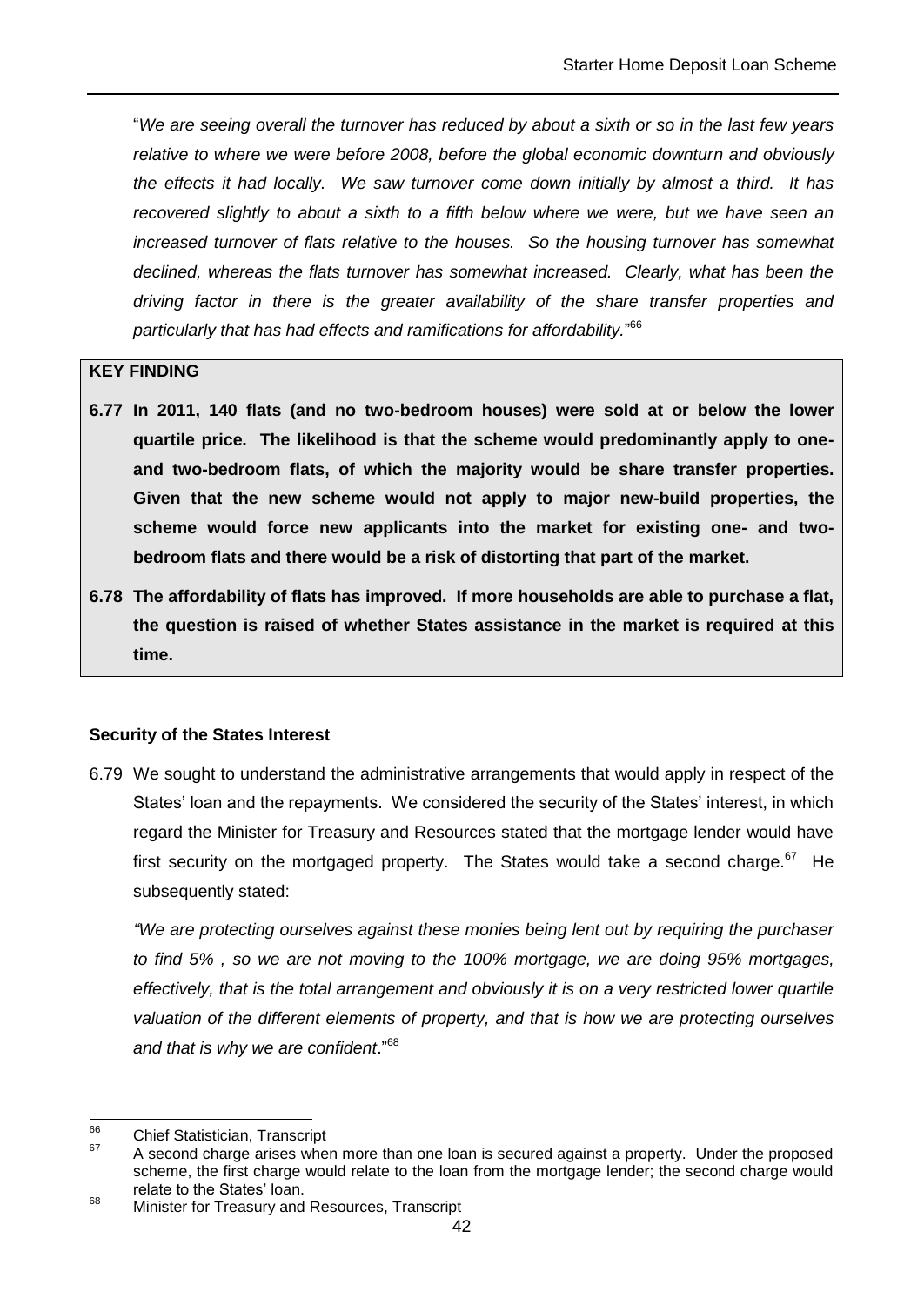6.80 It was confirmed that the States would seek its own conveyancing advice. However, the details remained to be determined. The Minister for Treasury and Resources subsequently stated:

"*We were briefed yesterday on the fact that the modalities of the legal advice have already been sorted out for that lender. There is one law firm that is going to act for both parties with a Chinese wall, which are quite normal arrangements for these arrangements.*"

"*Indeed the Law Officers could do the second charge but the advantage of a partnership arrangement is that the people who do the conveyancing of the first charge can also do the conveyancing for the second charge*." 69

- 6.81 We asked the Managing Director of The Mortgage Shop about lenders' approach to second charges and he advised that "*this type of activity is frowned upon and even discouraged by all lenders […].*"He suggested that lenders would be prepared to accept a second charge in this instance because it would be the States taking out the second charge.<sup>70</sup>
- 6.82 Some submissions questioned whether the scheme could even be applied to share transfer properties due to the arrangements for second charges. One submission stated:

"*I see that the scheme applies to flats as well as houses and wondered if both Share Transfer and Flying Freehold purchases will be allowed. The reason I ask is that from my understanding, Second Charges cannot be taken against shares which means that any Deposit Loan on a Share Transfer property would in effect be unsecured and therefore potentially a higher risk to the States*."<sup>71</sup>

Another submission, from a mortgage broker, raised a similar point.

- 6.83 As stated, the likelihood is that many of the properties which fall within the purview of this scheme would be share transfer properties, something with which the Managing Director of The Mortgage Shop agreed. However, he did not appear to see that there would be any difficulty in securing the States' interest in respect of share transfer properties although he stated that it was rare to find second charges on share transfer properties as owners were "*less likely to get themselves into financial difficulty than somebody who has a much larger mortgage on a house*." 72
- 6.84 We understand that, under the provisions of the *Security Interests (Jersey) Law 1983*, there would be no difficulty in both the relevant mortgage lender and the States obtaining security to their satisfaction. However, at the time of our review, it remained uncertain whether, from a practical perspective, lenders had agreed to hold the shares as collateral for both parties.

<sup>69</sup>  $\frac{69}{70}$  Ibid

 $\frac{70}{71}$  Managing Director – The Mortgage Shop, Transcript

 $71$  Cherry Godfrey, Written Submission, 13th February 2013

Managing Director – The Mortgage Shop, Transcript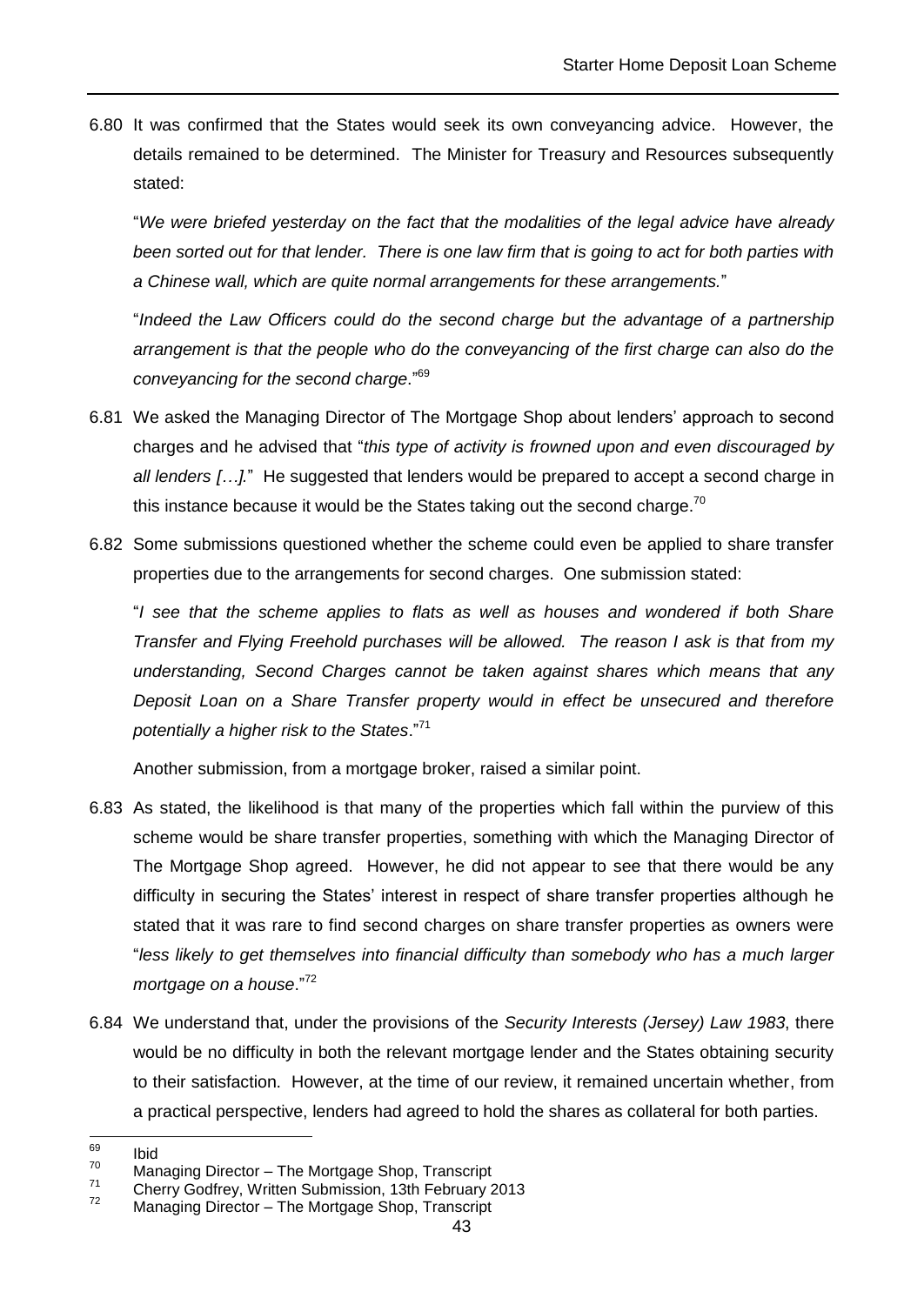#### **KEY FINDING**

**6.85 The States would take a second charge on the properties falling under the scheme. The Panel understands that the security of the States' interest can be obtained, including on share transfer properties. However, there is significant uncertainty as to whether practical arrangements for this to occur in respect of share transfer properties have been confirmed with mortgage lenders.**

#### **RECOMMENDATION**

**6.86 Prior to the debate on P.131/2012, the Minister for Treasury and Resources should clarify what practical arrangements have been put in place to ensure that the security of the States interest in respect of share transfer properties has been obtained.**

#### **Default Arrangements**

6.87 We sought to understand what would happen if a successful applicant were ultimately unable to make the repayments of the loan. In that regard, the following comment was made to us in one written submission:

"*In our experience commercial lenders are reluctant to agree a second charge as a second charge holder under the peculiar system of Jersey foreclosure (known as dégrèvement) has the opportunity of taking relative control of the property during the foreclosure process*."<sup>73</sup>

- 6.88 Our expert advisor highlighted the need for clarity in respect of arrangements in the case of default or underpayment of the loan. He advised us that "*it will be important that the lenders' practices are in line with the States' expectations, both in terms of protecting the buyer […] and in terms of protecting the States' 15% as well as the lender's 80% loan*."<sup>74</sup>
- 6.89 It was confirmed to us that in the event of foreclosure the only means by which the States could secure a return of its money would potentially be to pay off the first charge. The Treasurer highlighted the following:

"*The worst position for the States would be to lose the 15%. So the first ... if the bank or building society forecloses on the loan and the property was to be disposed of at less than value, only sufficient to cover the 80% that is with the bank or the building society. Then we would be at risk on the 15%*."

This was identified as a risk within the development work on the proposals. The Minister for Treasury and Resources highlighted, however, that the banks would not want to risk

<sup>73</sup>  $\frac{73}{74}$  Benest and Syvret, Written Submission

<sup>74</sup> *States of Jersey Starter Home Deposit Loan Scheme – Evaluation by the Chartered Institute of Housing*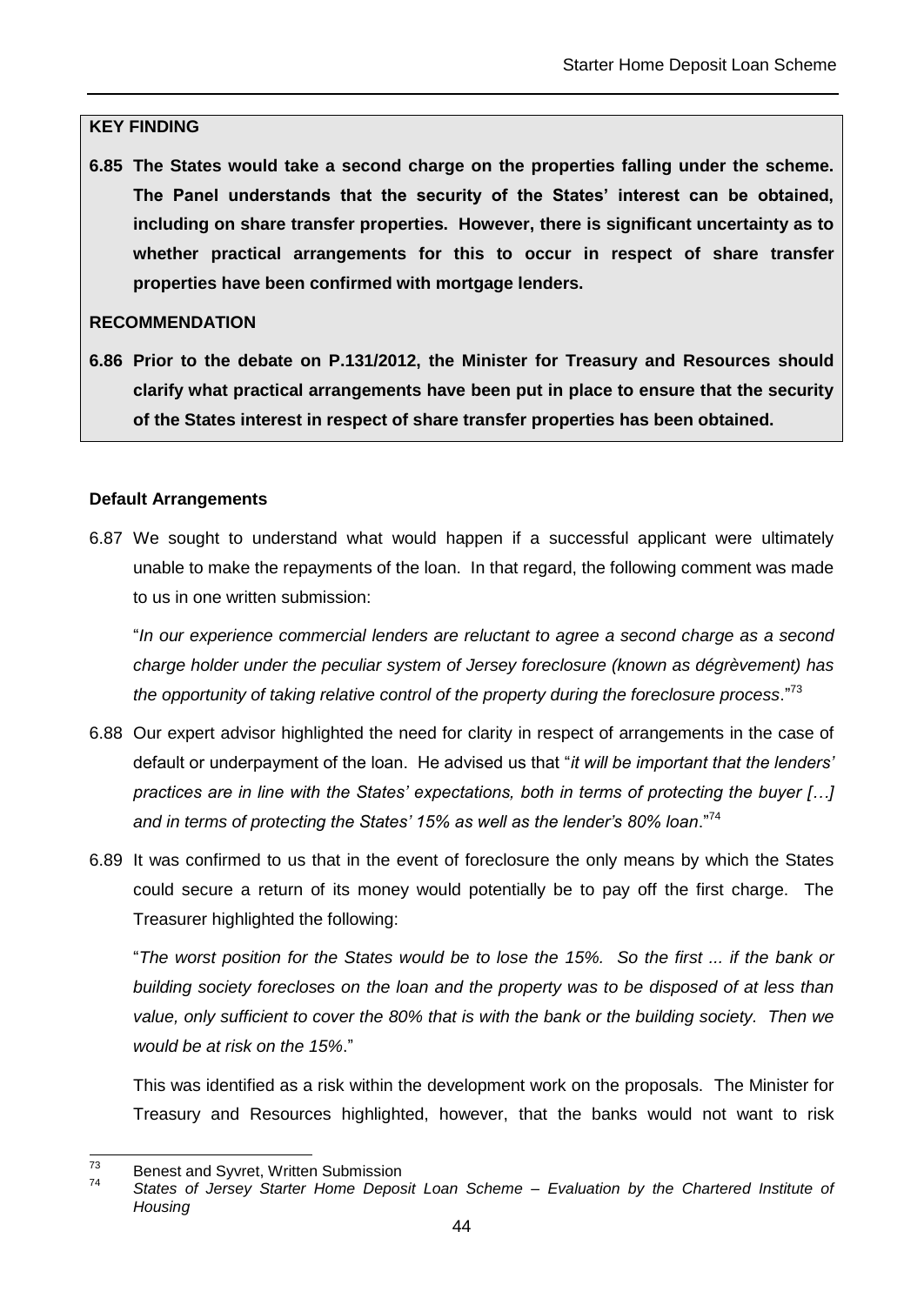foreclosure and that lenders with a 'cavalier attitude' would not be chosen to participate. In that regard, he referred to a report published several years previously by Oxera which highlighted the reputable nature of mortgage lenders in Jersey. We were also advised that experience with the States-managed Dwelling-Houses Loan Fund was that foreclosures were rare.<sup>75</sup>

#### **KEY FINDING**

**6.90 There would be risks to the States' interest in the event that a participating household defaulted on its repayments. That risk has been recognised by the Ministers but it remains unclear as to how the risk would be mitigated. There is the possibility that the States could be left as an unsecured lender.**

#### **RECOMMENDATION**

**6.91 The Minister for Treasury and Resources should confirm what would happen in respect of the States' interest in the event that a participating household defaulted on the repayments of their loan.**

#### **Re-sale Arrangements**

- 6.92 Finally, we looked at what would happen if a successful applicant decided to sell the property before the 20-year term of the loan had elapsed. This was a matter we discussed at some length during our public hearings.
- 6.93 P.131/2012 states that "*the States would lend up to a maximum of 15% of the purchase price of the unit, repayable at 0% interest over an agreed period, with the subsidy on market rates recoverable if the property is sold at a profit before the term of the mortgage*." It was not clear to us, however, what this meant would happen in the event of a re-sale before 20 years had elapsed.
- 6.94 Concerns regarding this matter were expressed in one written submission about whether the details had been established for how repayment of the outstanding loan would be arranged upon the point of re-sale. In the words of the correspondent, "*it [is] critical to ensure that in formulating the detailed rules of the scheme there is a real focus on ensuring that the trigger for payment of backdated commercial interest is workable*." 76
- 6.95 Concerns were expressed in another written submission as to whether States funding should be provided to allow people who might then make a profit from selling the property on. The

 $75$ <sup>75</sup> Minister for Treasury and Resources, Transcript<br> $^{76}$  Appleby Written Submission, 26th Echrupy 2014

Appleby, Written Submission, 26th February 2013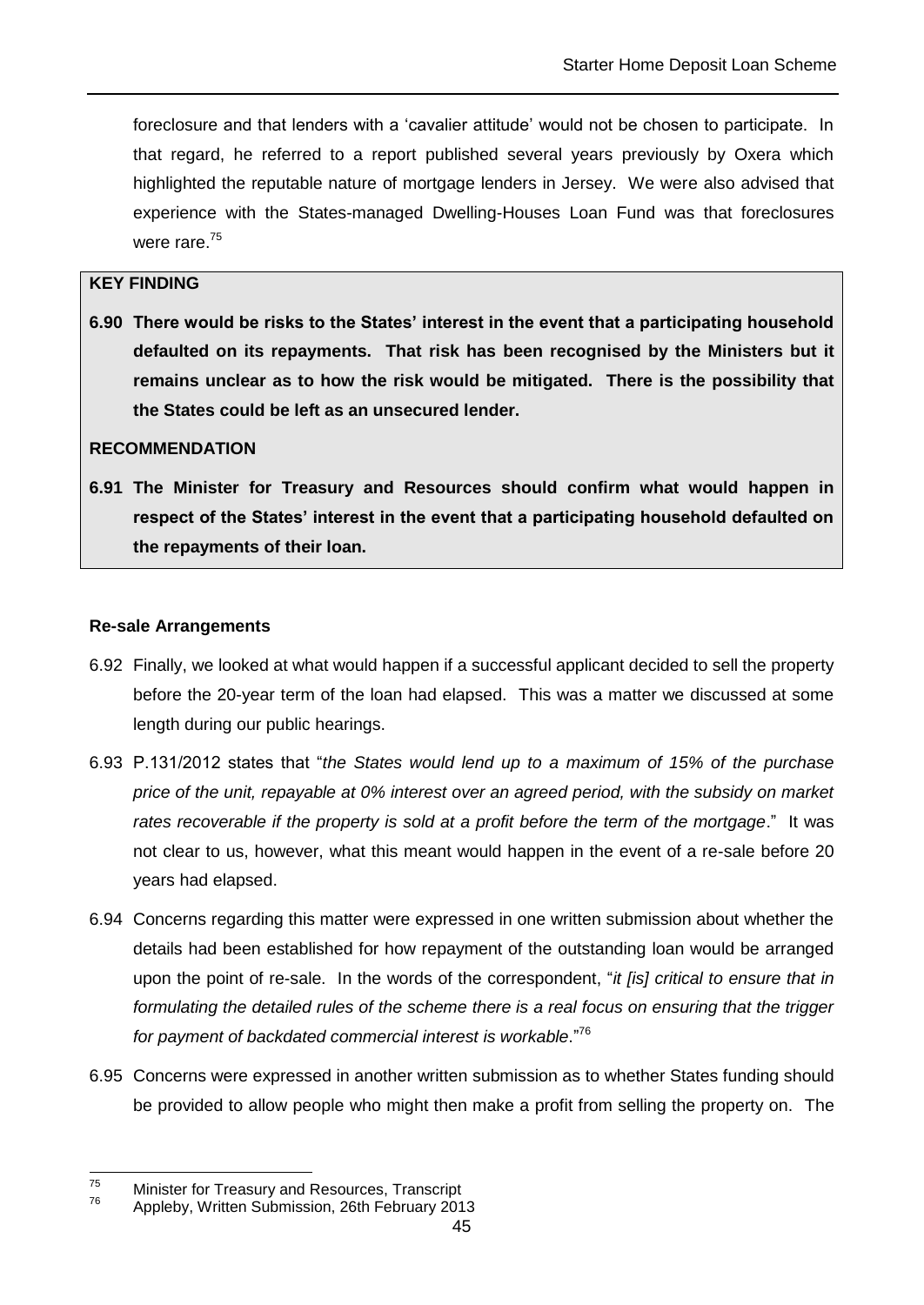Managing Director of The Mortgage Shop stated that "*I think there should be something built in […] that an element of profit on resale of the property is paid back.*" 77

6.96 This was a subject we discussed with both the Minister for Housing and the Minister for Treasury and Resources and the public hearings left us in doubt as to what the position would be. Following the public hearings, we therefore requested clarification regarding what would happen if a property was sold and were advised to the following effect:

"*The loan will be interest free and the repayment of the capital will be monthly over 20 years. If a property is sold before the end of the term of the loan (20 yrs), as well as capital repayment, a formula will be applied to recover the interest subsidy received by the household based on the application of an interest rate against the reducing balance from the granting of the loan to its end. The formula will use either the bank base rate (plus a preagreed percentage) or use the primary lender's mortgage rate to calculate the forgone interest for the period of the loan prior to sale with the basis being agreed within the terms of the scheme and reflected in contracts. The borrower will be recharged accordingly (upon sale of the property – includes all legal fees etc). The Minister will retain discretion to ensure that hardship cases will be treated with equanimity with regard to claiming all or part of the foregone interest repayment, for example, in the event of bereavement or relationship breakdown and the reclaimed amount will in any event not exceed the level of profit made by the householder.*

*Those who stay with the property for 20 years or more will not be required to repay the interest subsidy. The Public will have no claim on the property as the mortgage has expired*." 78

6.97 Further to the above, at one of our public hearings it was stated that:

"*Should the property be sold during the period of the loan, the States would recover interest on the loan across the life of the loan at a rate of 4%, being the current prevailing market*  interest rate. Periodic reviews of this recovery rate could be undertaken during the life of the *loan (exact criteria to be established in consult with the Treasury & Law Officers)*." 79

6.98 Our expert advisor highlighted the need for clarity in this position and, in particular, that "*it*  will need to be very clear to buyers that the penalty for selling, especially towards the end of the loan period, will be considerable."<sup>80</sup> He suggested that some households in receipt of a loan might choose to stay within the property purchased rather than look to move on before 20 years had elapsed.

 $77$  $^{77}$  Managing Director – The Mortgage Shop, Transcript<br> $^{78}$  Multipe Despaces of from the Chief Minister's Description

<sup>&</sup>lt;sup>78</sup> Written Responses from the Chief Minister's Department, 27th February 2013

<sup>&</sup>lt;sup>79</sup> Director – Corporate Policy, Transcript, 13th February 2013<br><sup>80</sup> Dictas of Javanus Ctarter, Llama, Danasit, Lean Schame

<sup>80</sup> *States of Jersey Starter Home Deposit Loan Scheme – Evaluation by the Chartered Institute of Housing*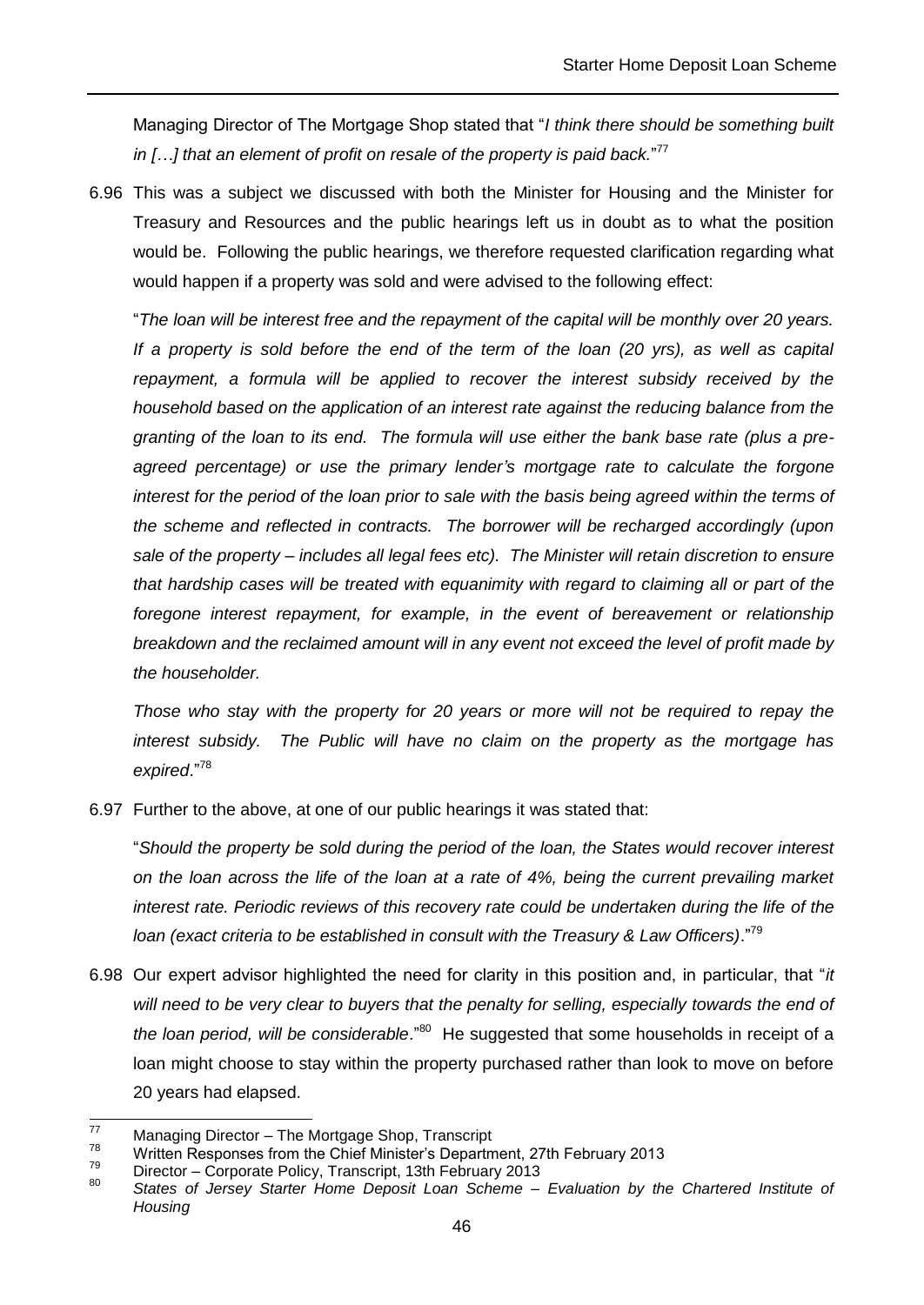#### **KEY FINDING**

**6.99 Further information is required on what would happen if a participating household sold their property before the 20-year term of the loan had elapsed. Such information also needs to be clearly provided to applicants of the scheme at the time of their application.**

#### **RECOMMENDATION**

**6.100The Minister for Treasury and Resources should clarify what would happen in the event that a participating household sold their property before the 20-year term of the loan had relapsed.**

#### **Ministerial Discretion**

- 6.101Within the application and assessment process, we understand that a degree of discretion has been built in. P.131/2012 states that the Minister for Treasury and Resources "*will retain some discretion with reference to granting of loans, and will exercise this discretion having consulted with the Minister for Housing, and with a view to securing the objectives of the scheme as outlined in paragraph 1.6 [of the report]*."
- 6.102However, both Ministers to whom we spoke played down the prospect that they would seek to exercise any discretion within the administration of the scheme. The Minister for Housing, for instance, made the following statement:

"*As Minister, I prefer to keep out of this as much as possible. Certainly I will have no say in eligibility. They are either eligible or they are not.*"

He also said he would not get involved between the lender and the borrower.<sup>81</sup>

6.103The Minister for Treasury and Resources stated that he would not exercise discretion to ensure that a range of tenures would be secured and that it would be wrong for him to exercise his discretion.<sup>82</sup>

#### **KEY FINDING**

**6.104The Ministers for Housing and for Treasury and Resources have stated that they would not seek to exercise ministerial discretion in the operation of the scheme.**

 $81$  $\frac{81}{100}$  Minister for Housing, Transcript

Minister for Treasury and Resources, Transcript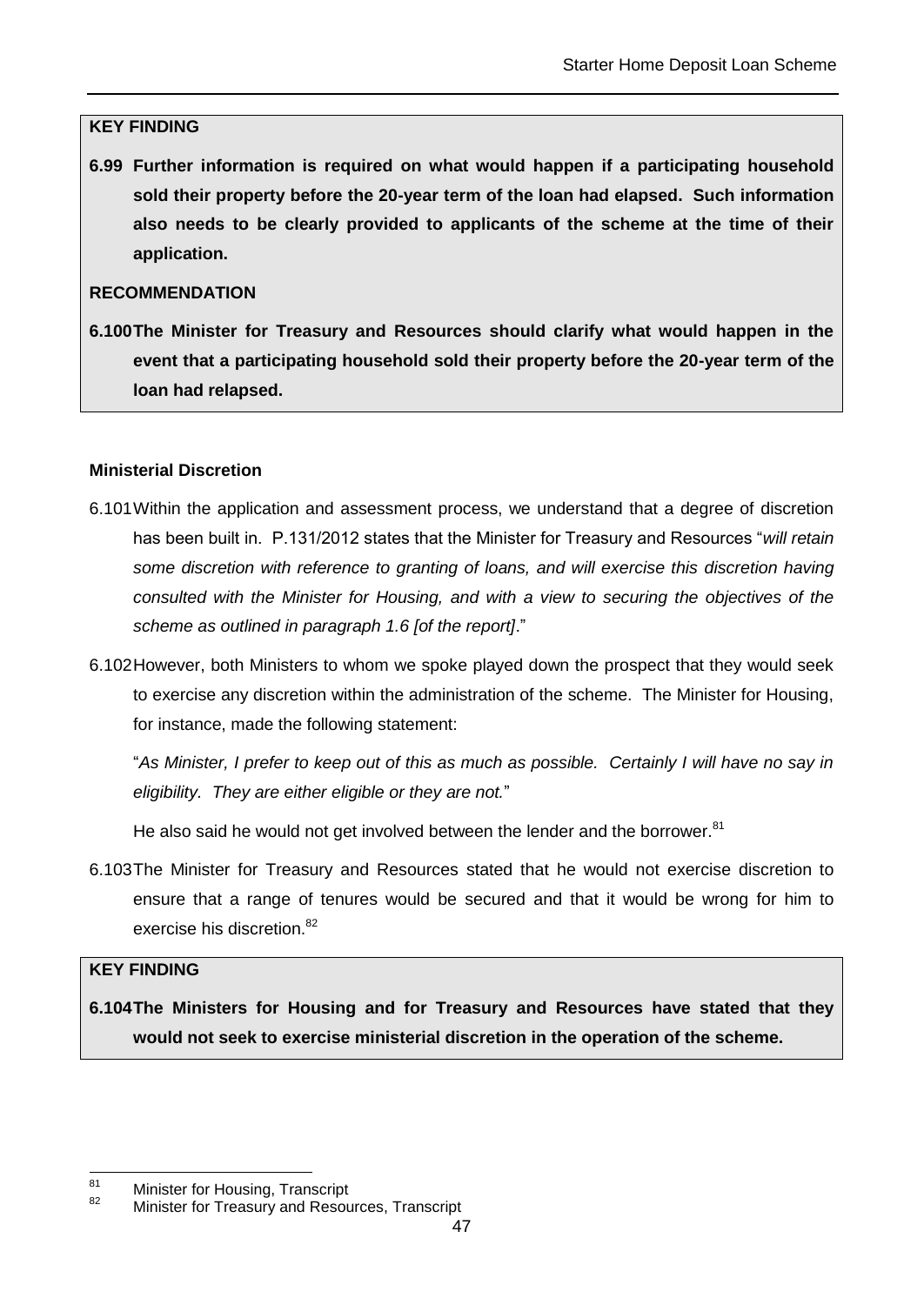## **7. THE IMPACT OF THE PROPOSALS**

7.1 In this chapter, we will consider the impact that the introduction of the Starter Home Deposit Loan Scheme would potentially have on the property market and on those who would be most directly affected by its introduction. We shall subsequently consider the Executive's intentions with regard to extending the scheme. Both were primary lines of enquiry during our review.

#### **Impact on the Property Market**

7.2 In our comments on the Draft 2013 Budget Statement, we highlighted the risk that the deposit loan scheme could initiate or support a bubble in the housing market. The Minister for Treasury and Resources acknowledged that risk when he first informed us of the proposals:

"*I am absolutely united with you on the fact that unintended but well intentioned Government policies can support bubbles or avoid markets normalising and I think that is a very real risk.*  The history of Jersey politics intervention in the housing market, and indeed other well *intentioned politicians, is littered with examples of causing greater problems. So we are very, very cautious about this which is why at every stage that we have developed the Minister's proposals for a loan scheme we have been taking economic advice and we have also been talking to surveyors, et cetera*." 83

7.3 In terms of that economic advice, the Ministers took the following matters into consideration during development of the proposals:

"*As the policy does not impact on the supply of housing but will increase demand there is risk that it will feed through into higher house prices than would otherwise be the case and that there would be potential winners (those accessing the scheme) and losers (those who cannot buy as a result and/or have to pay higher prices plus the tax payer in terms of any forgone revenue/losses).* It is a political question as to whether these impacts were *consistent with the political objectives of the scheme. The impact on prices was likely to be less the smaller the scale of the scheme and there was little risk that in the current economic environment with significant spare capacity across the economy that this would lead to wider inflationary concerns.<sup>84</sup>*

7.4 We received submissions in which concerns were expressed about the impact that such a scheme would have on the market. They highlighted the possibility that the scheme could

<sup>83</sup> <sup>83</sup> Minister for Treasury and Resources, Transcript, 14th November 2012<br><sup>84</sup> Minister Resonance from the Chief Minister's Reportment

Written Responses from the Chief Minister's Department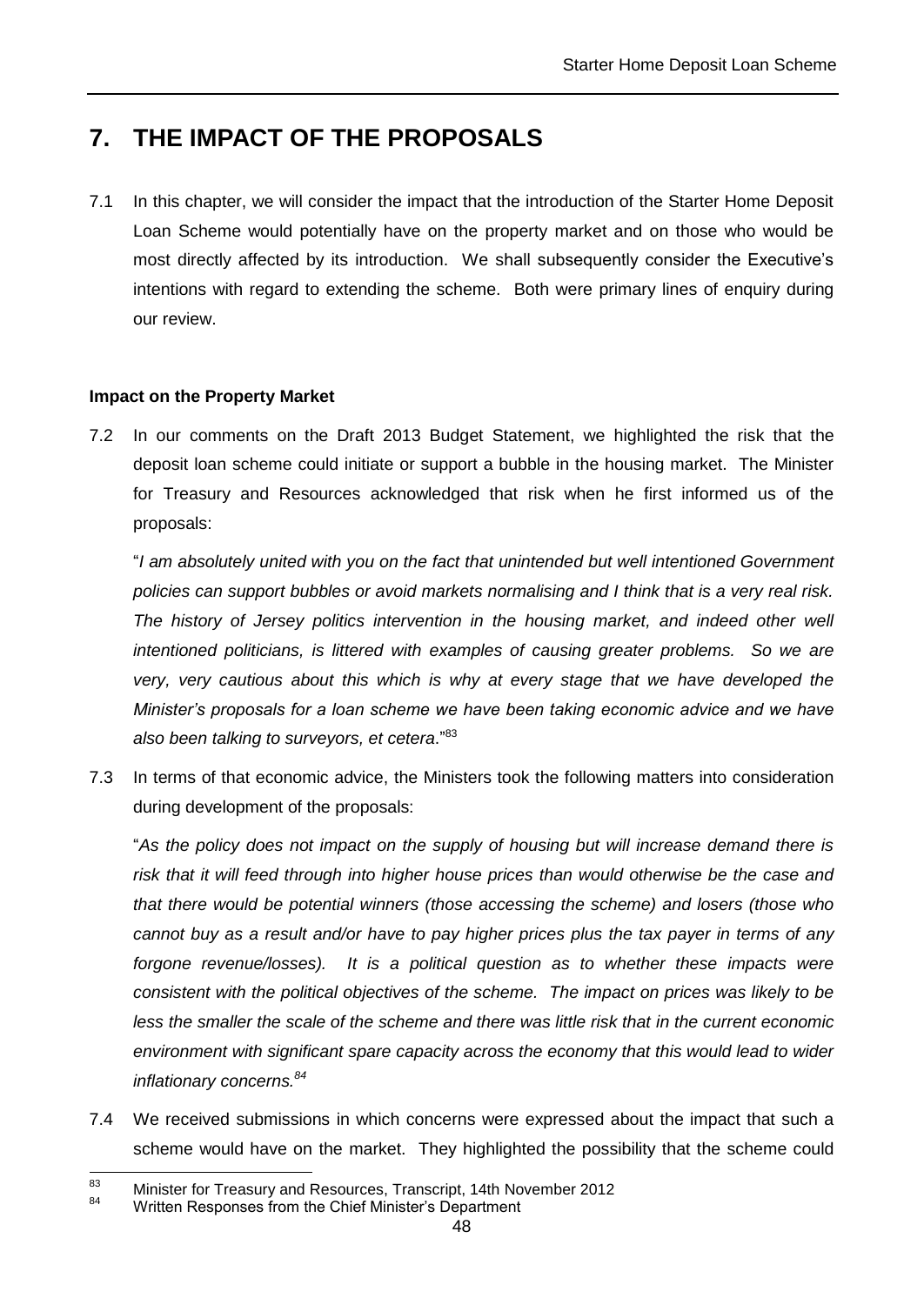lead to inflated house prices. The Jersey Estate Agents Association also indicated that this was a risk.

7.5 However, another submission, from a mortgage broker, made the following comment on the potential impact of the proposals:

"*It would have an impact in a positive way on the whole market, as it would assist home movers further up the chain by allowing the people in the flats, small houses etc, to move on up the ladder to their next home, and has a roll on effect.*" 85

In that regard, we noted the comments of our advisor that the provisions for what would occur in the event of an early resale might prompt beneficiaries of the scheme not to move, thereby counteracting the positive effect described by this correspondent.

- 7.6 The Managing Director of The Mortgage Shop stated that "*the impact on the local housing market is difficult to quantify as house prices across the board are still falling at present and the scheme in its infancy is unlikely to have any influence in correcting this fall.*" 86
- 7.7 One conveyancer estimated that the impact on the housing market would be small, given the size of the scheme.<sup>87</sup>
- 7.8 The Minister for Housing commented as follows:

"*I do not believe it is [inflationary], but we will only know that when we have done the scheme and evaluated it. I believe it could tighten the market at the lower end downwards*." 88

7.9 The Minister for Treasury and Resources explained the work which had been undertaken in mitigating the potential impact on the housing market, highlighting that the scheme would be limited in scale; that only a 15% deposit would be loaned; and that maximum prices for properties had been established. When asked about the potential impact on the market, the Minister for Treasury and Resources advised:

"*Will it have any impact in relation to the value that ultimately goes through court? I doubt it. The scheme is too small. It may well deflate people's aspirations on asking price, which is a completely different thing from value*."<sup>89</sup>

7.10 The likelihood is that most properties for which loans will be granted will be one- or twobedroom properties and it is in that area of the market that any impact would be felt most particularly. As the Managing Director of The Mortgage Shop stated:

<sup>85</sup> <sup>85</sup> Acorn Mortgages, Written Submission<br><sup>86</sup> Margarian Director The Martinese Ch

 $\frac{86}{100}$  Managing Director – The Mortgage Shop, Written Submission

<sup>&</sup>lt;sup>87</sup> Benest and Syvret, Written Submission

 $\frac{88}{89}$  Minister for Housing, Transcript

**Ibid**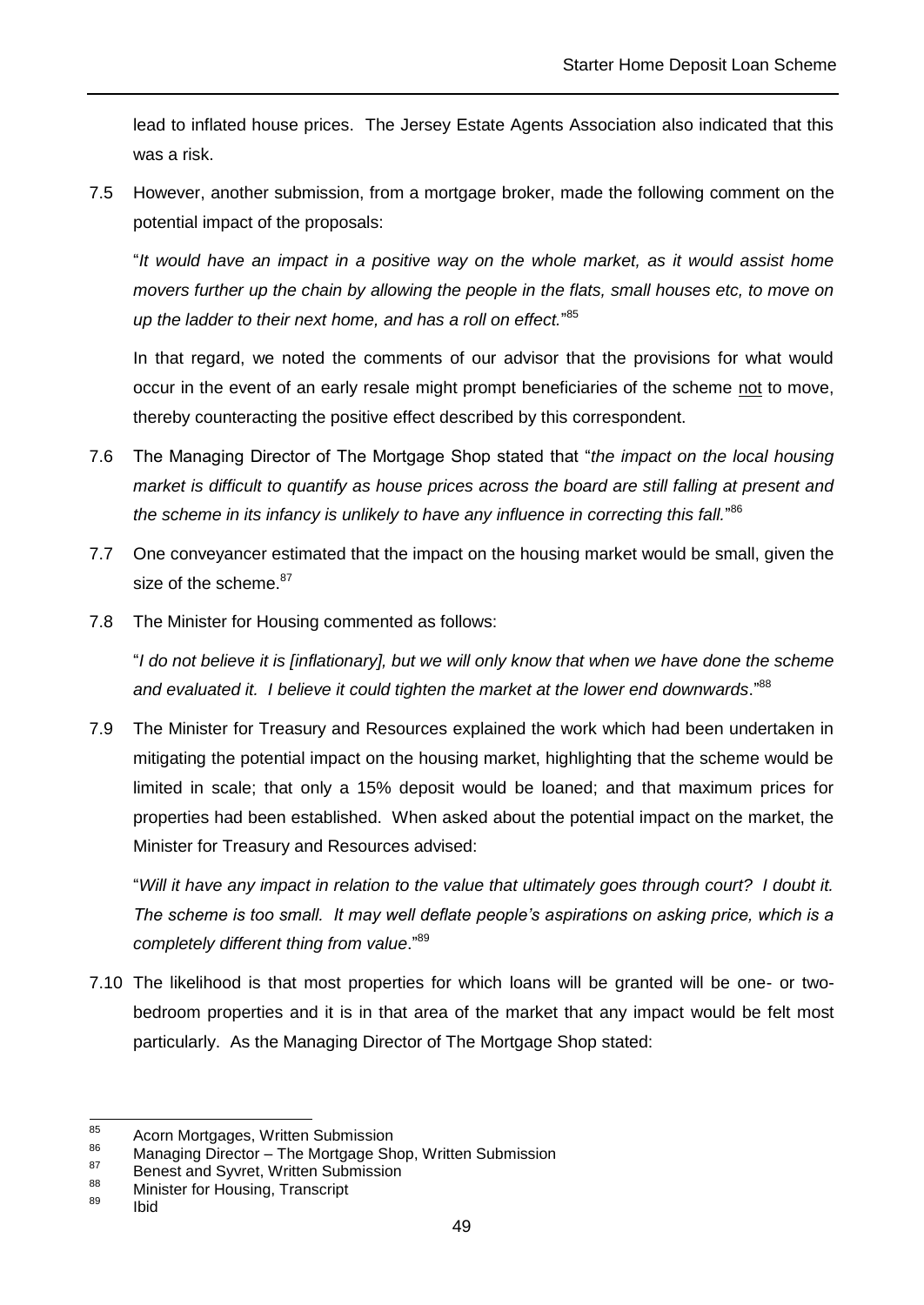"*I think the demand is more likely to come from people wishing to purchase one and 2 bedroom flats*."<sup>90</sup>

#### **KEY FINDING**

- **7.11 It is unclear what impact, if any, the implementation of the deposit loan scheme would have on the overall housing market. However, the greatest risk is that the impact would be felt most keenly in the market for one- and two-bedroom flats.**
- 7.12 In terms of the potential impact, there is the question of behaviour and whether the introduction of a deposit loan scheme would alter people's behaviour. In that regard, the Panel was told that Ministers took into account the following matters during the development of the proposals:
	- "*The existence and knowledge of the scheme could lead individuals to save less for their deposit reducing the effectiveness of the scheme (if it benefited people that in absence of the scheme may have been able to buy anyway).*
	- *We need to be careful that where parents/relatives etc may have previously lent/given individuals the deposit that they no longer do so because of the existence of the scheme (again reducing the effectiveness of the scheme as it does not benefit the intended recipients).*" 91
- 7.13 One of these points was also picked up by our advisor:

"*How will the scheme simply avoid replacing the 'bank of mum and dad'? Ideally, it would help potential FTBs who have no access to other help, who (as we saw earlier) appear to have suffered most in the period since the credit crunch. What consideration has been given to this aspect? Can anything further be done to target SHDLS at those most in need who otherwise cannot find a deposit?*" 92

7.14 Furthermore, there is a risk that implementation of the scheme would lead to a degree of resentment amongst some homebuyers. One correspondent advised us:

"*I had to save long and hard for my deposit and we purchased the home that was affordable for us and we waited until we could achieve this at the age of 32 years old*."

 $90\,$  $\frac{90}{91}$  Managing Director – The Mortgage Shop, Transcript<br> $\frac{1}{91}$  Written Despanses from the Chief Minister's Departm

<sup>&</sup>lt;sup>91</sup> Written Responses from the Chief Minister's Department

<sup>92</sup> *States of Jersey Starter Home Deposit Loan Scheme – Evaluation by the Chartered Institute of Housing*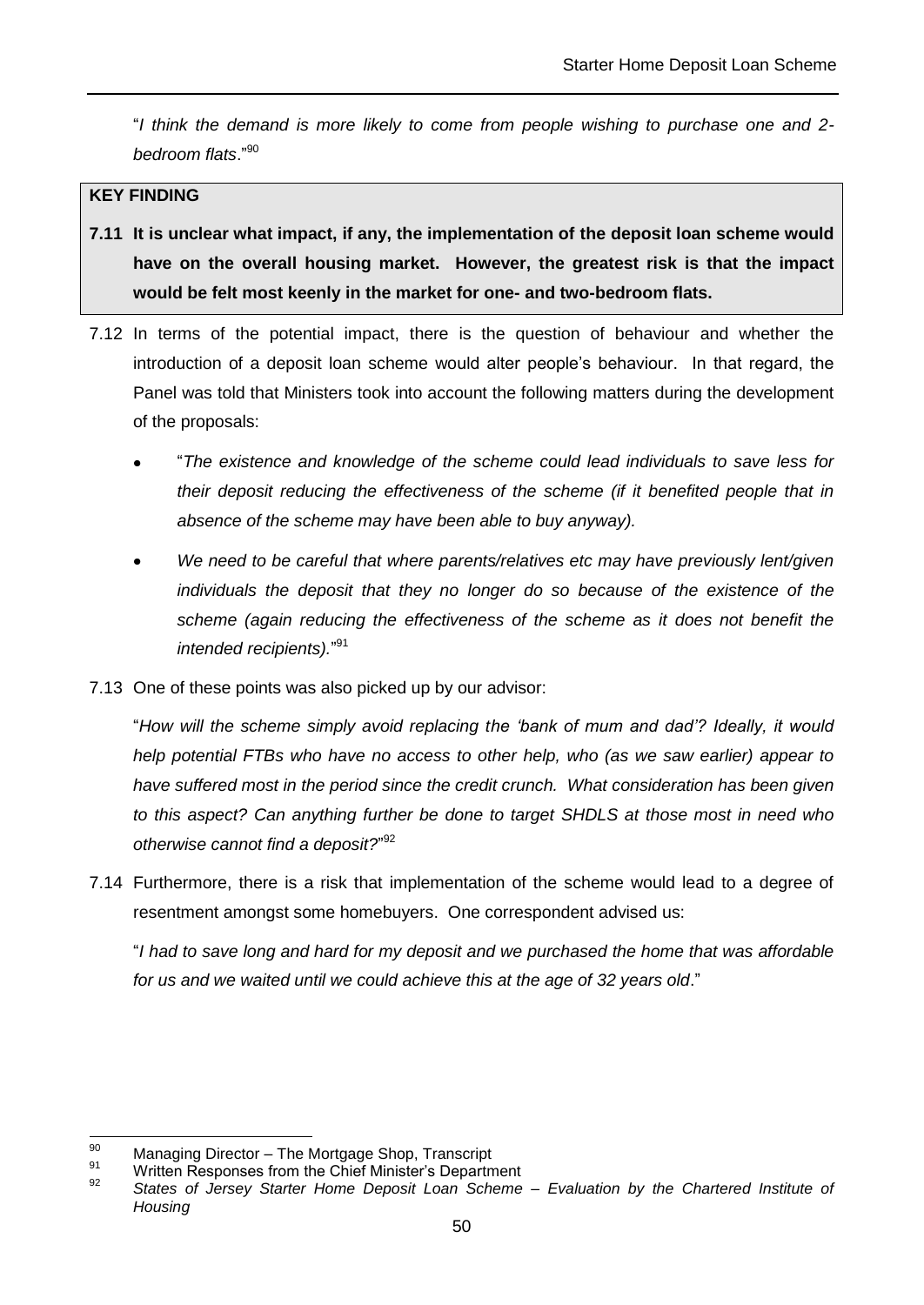#### **KEY FINDING**

**7.15 There are risks that implementation of the scheme would alter people's behaviour and thereby make it more difficult for the scheme to reach those households most genuinely in need of assistance. For instance, it is unclear how the proposed scheme would avoid providing assistance to households who at present could receive parental help.**

#### **Monitoring of the Proposals**

- 7.16 Another of our principal lines of enquiry was to consider how implementation of the trial scheme would be monitored. Indeed, the Minister for Housing advised us that the impact of the proposed scheme on the housing market would only become apparent once it had been introduced and there was an opportunity to monitor what had occurred.
- 7.17 In that regard, we were advised to the following effect:

"*The scheme will be monitored on its close, in particular, with reference to the individuals assisted and property types acquired. Obviously, one factor for us to consider is market impact, and it is challenging to quantify the impact of this scheme as distinct from other market determinates, and our assessment will therefore likely be substantially qualitative, while relying on quantitative sources in so far as they exist, most notably, statistical releases.*"

The Chief Minister's Department also informed us that a report would be prepared for Ministers on the success or otherwise of the scheme.<sup>93</sup>

- 7.18 One submission highlighted the need for the scheme to be monitored in order to "*ensure that the scheme really does benefit those who need the help to get on the property ladder and that it is not abused by those who may be eligible but don't actually require the assistance*."<sup>94</sup>
- 7.19 We asked for the success criteria for the scheme and were advised that success would be adjudged on the following bases:
	- "*that the scheme is able to assist up to 100 families (best estimate based on £3 Million initial funding) onto the property ladder thereby giving them security and a symbol of success within our community (numbers assisted will be dependent upon the size of deposits and the type of property purchased e.g. the deposit for a one bed unit is much smaller than that for a three bedroom units for example);*
	- *that the all transactions are made in accordance with agreed criteria;*

<sup>93</sup> <sup>93</sup> Written Responses from the Chief Minister's Department

Cherry Godfrey, Written Submission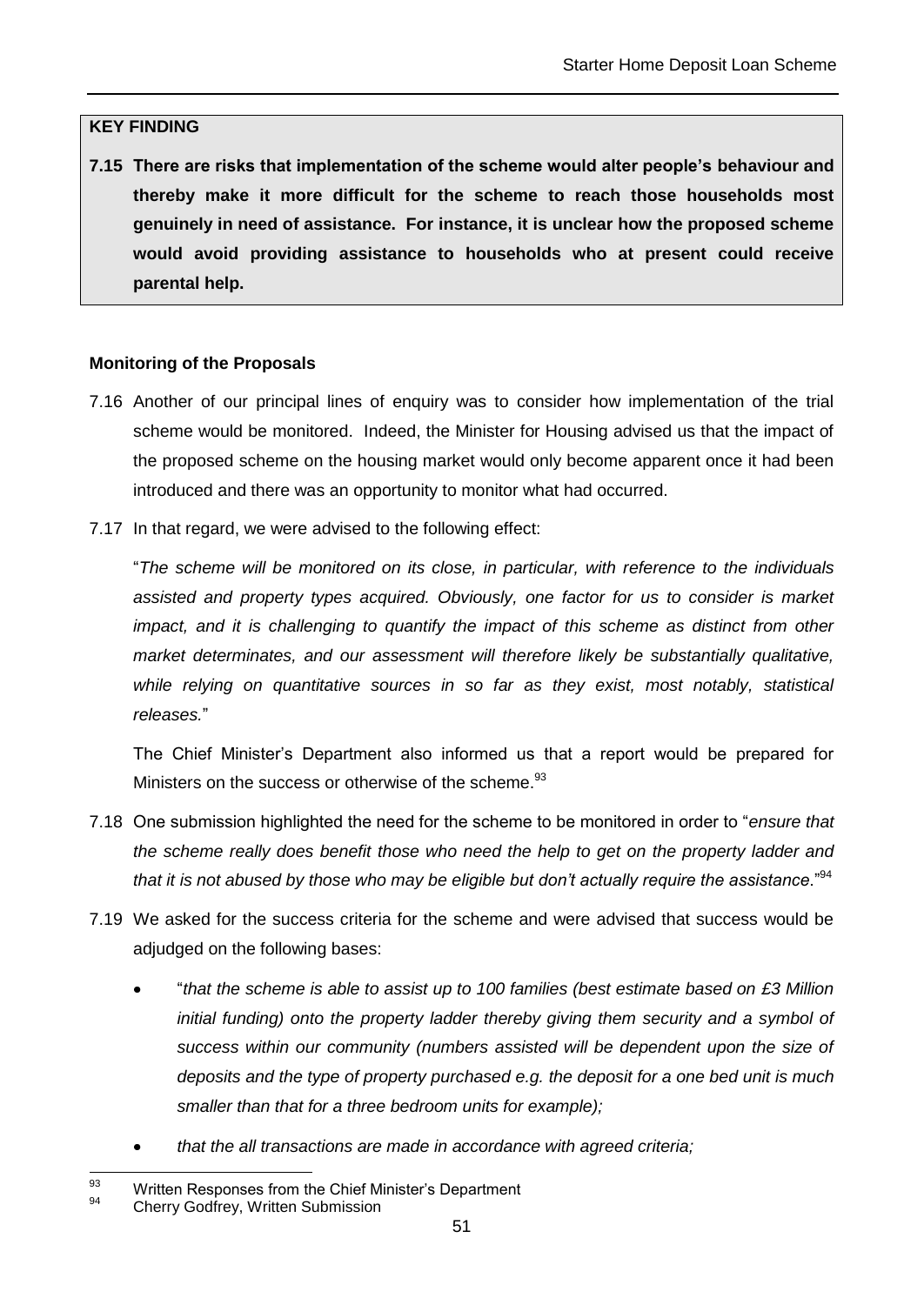- $\bullet$ *that families are capable of making the repayments over the period of the loan;*
- *that the impact upon the housing prices is negligible, i.e. non-inflationary in cause and effect;*
- *that the scheme is welcomed by Islanders (in general) and stakeholders (in particular)*   $\bullet$ *– much like the popularity of the States Loan and other such schemes;*
- *that good quality information is gained to assist in the development of affordable*   $\bullet$ *housing products as part of the housing strategy;*
- *that some benefits in terms of utilisation of housing stock arise, for example, vacant*   $\bullet$ *units bought and occupied, some increase in market turnover.*
- *that any feedback received and lessons learnt is acted upon by ministers and officials accordingly.*
- *that the proposed partnership arrangements with the private sector to deliver the scheme work effectively for all parties*
- *that ongoing administration involves limited overheads and that processes are well*  $\bullet$ *developed, co-ordinated, efficient and delivered on a timely basis.*
- *that financial controls around the use of States funds are robust and well managed and*   $\bullet$ *that budgetary control around the allocation of the £3 million is well managed;*
- *that the contractual arrangements made protect the States position adequately; and*  $\bullet$
- *that the risks to the States are fully understood and accepted e.g. around the issue of the 2nd charge*." 95
- 7.20 The Minister for Housing stated that he was "*very confident that this will do what it says on the tin, that it will help people access housing to buy that could not necessarily have accessed it before.*" 96
- 7.21 Our expert advisor highlighted that one of the key questions relating to the proposals was indeed how they would be monitored upon implementation. He suggested that there were other criteria (beyond the success criteria listed above) to which consideration would need to be given:
	- "*the scheme's effect on lender behaviour (good or bad)*
	- *the extent to which it helps people who otherwise would not have been able to purchase*

<sup>95</sup>  $\frac{95}{96}$  Written Responses from the Chief Minister's Department

Minister for Housing, Transcript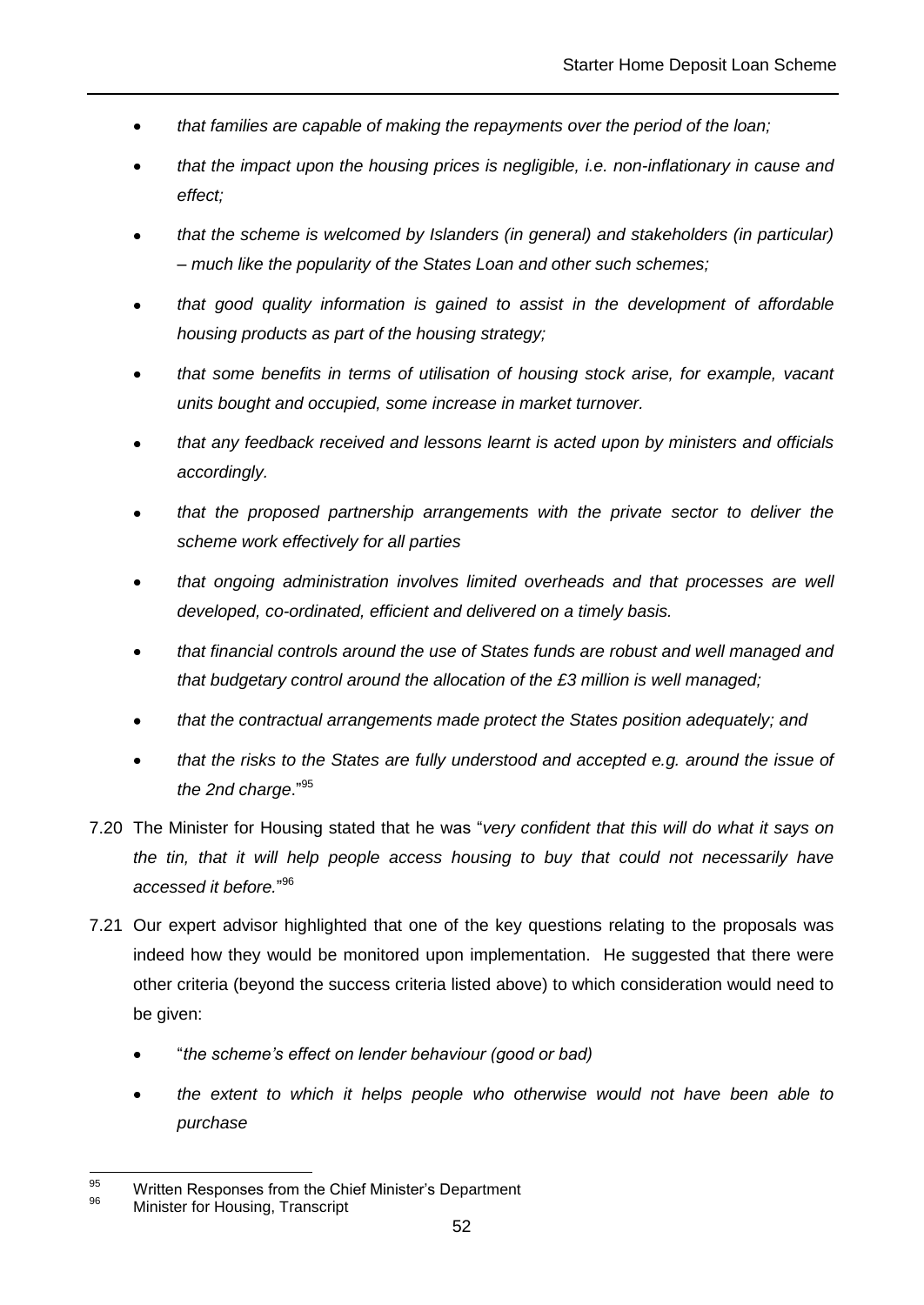- $\bullet$ *whether any house price effects can be distinguished from other market movements*
- *whether the scheme is oversubscribed or not*  $\bullet$
- *whether an extended scheme should cover purchases in the social housing sector*  $\bullet$
- what the overall effect is on numbers of transactions of dwellings at lower quartile *prices.*"
- 7.22 Our expert advisor also stated that it would potentially be difficult for the effects of the scheme on the housing market to be monitored as "*in practice it is difficult to see how price changes due to the scheme (if any) could be separated out from other movements in the housing market, except perhaps anecdotally through discussions with lenders and agents*." He has also highlighted that potential problems with the scheme might not become apparent during the relatively short period of six months during which the trial scheme would operate.<sup>97</sup>

#### **KEY FINDING**

**7.23 The Panel was advised by the Minister for Housing that the impact of the scheme would become apparent once it had been introduced. Monitoring of the deposit loan scheme is vital although not all problems may become apparent during the trial period. Such monitoring should take into account the impact on people's behaviour; whether the scheme assists those who truly would not have been able to buy without assistance; whether any market effects can be distinguished; whether there is oversubscription; and whether an extended scheme should cover purchases in the social housing sector.**

#### **Extension of the Deposit Loan Scheme beyond a Trial Period**

- 7.24 We asked what funding source would be used if the scheme were to be extended beyond the six-month trial period. The Minister for Housing was asked about a long-term funding source when he announced the proposals to the States Assembly in December 2012. At that time, he stated that he would need to consult the Minister for Treasury and Resources about identifying such a source.<sup>98</sup>
- 7.25 The Minister for Treasury and Resources advised that there would be some limited additional scope within the Dwelling-Houses Loan Fund to extend the scheme. However, he

<sup>97</sup> <sup>97</sup> *States of Jersey Starter Home Deposit Loan Scheme – Evaluation by the Chartered Institute of Housing*

<sup>&</sup>lt;sup>98</sup> The Official Record, 4th December 2012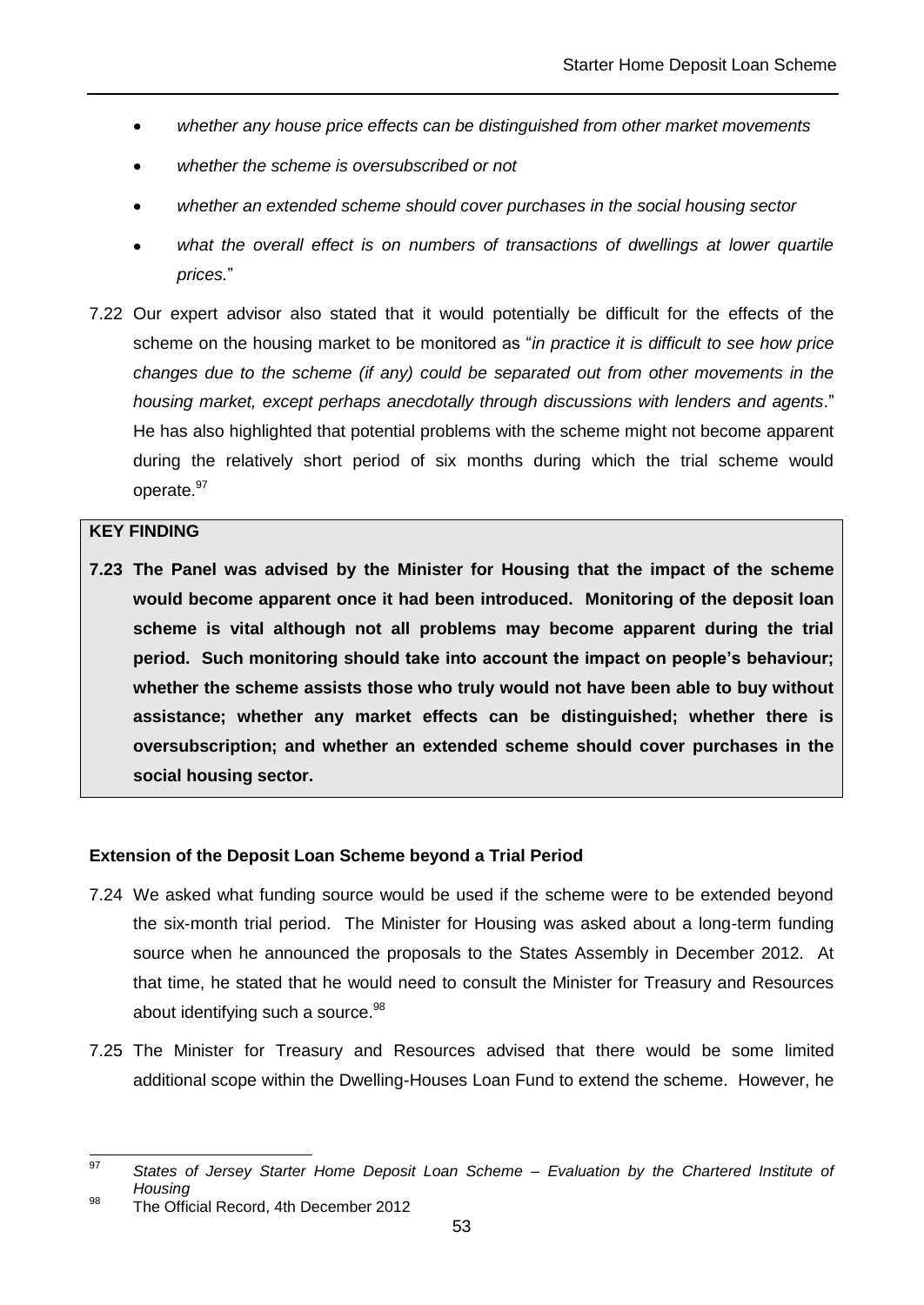was currently looking at overall capital requirements of the States and how they could be funded.

7.26 In terms of how likely it was that the scheme would be extended, the Minister for Treasury and Resources made the following comment:

"*I do not think that we will be in a position in 5 years' time to continue with such a scheme. I think this is a particular bespoke scheme for a bespoke period of difficult economic conditions, a tightening of credit requirements for banks and responding to, we believe, the legitimate aspiration of Islanders to achieve the dream of homeownership.*"

He also stated that a number of mortgage lenders would need to be involved for the scheme to be extended beyond the trial period.<sup>99</sup>

#### **KEY FINDING**

- **7.27 Some funds remain within the Dwelling-Houses Loan Fund for a possible, limited extension of the trial scheme. The Minister for Treasury and Resources has indicated that consideration would be given to alternative funding sources although he has also indicated that, even if implemented and additional funds made available, it is unlikely that the deposit scheme would be maintained in the long term.**
- **7.28 If households were required to pay a degree of interest on the States' loan, or if the States were able to share in any uplift once the property were sold, funds for a potential extension of the scheme would be replenished.**

#### **RECOMMENDATION**

**7.29 The Minister for Treasury and Resources should re-visit whether interest should be charged on the loans provided under the scheme.**

<sup>99</sup> Minister for Treasury and Resources, Transcript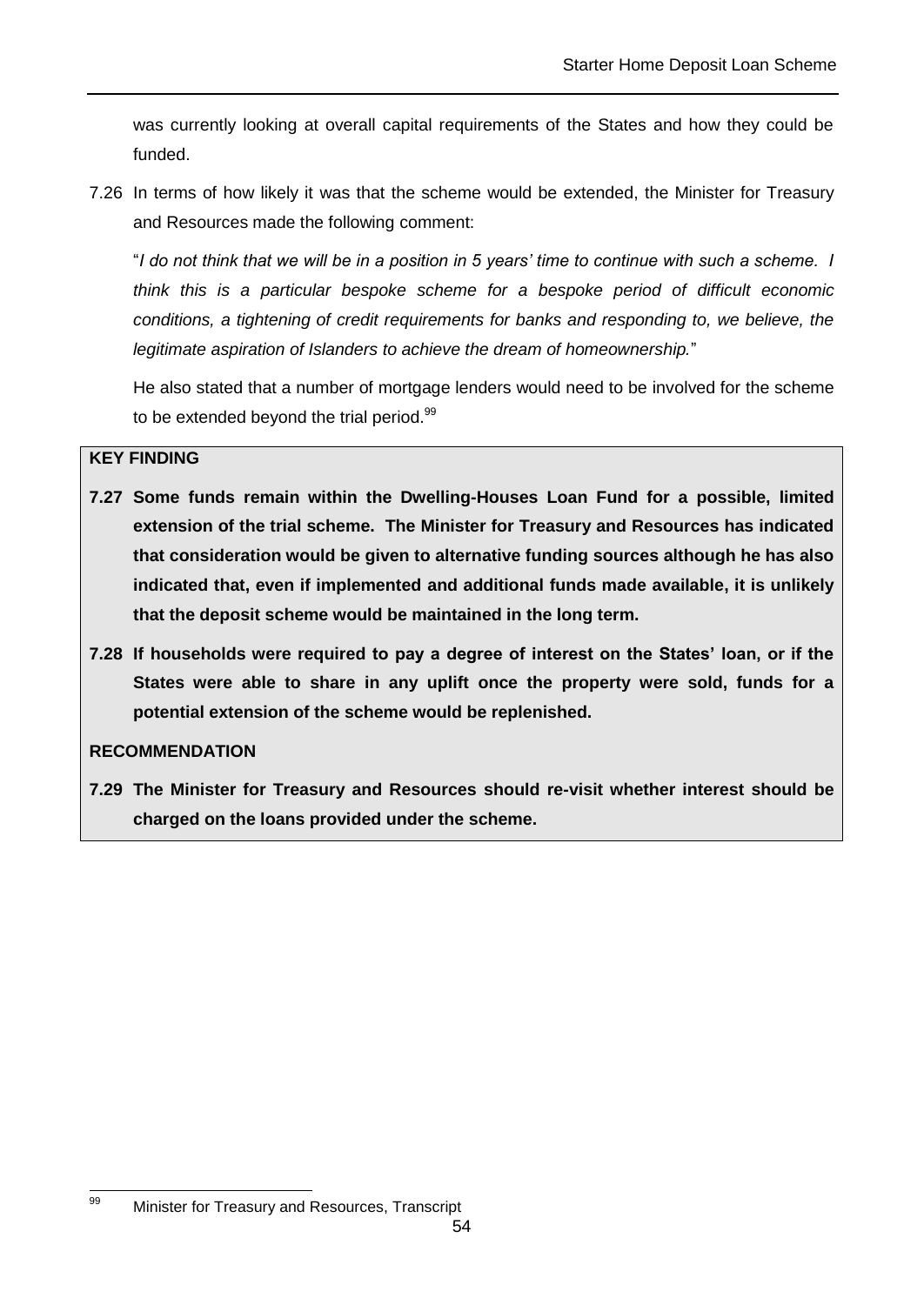## **8. CONCLUSION**

- 8.1 Many submissions we received testified to the challenges facing people trying to take a first step on to the housing ladder. However, whilst many people broadly welcomed the proposals, our review has shown that there are a number of questions that remain to be resolved.
- 8.2 It is unclear whether the six-month trial period, if implemented, would target those households facing the greatest challenges in entering the housing market. As proposed by the Ministers for Housing and for Treasury and Resources, the scheme would be accessible by some households which already own property and by households with a degree of savings. It is also possible that those households already on Band 5 of the Affordable Housing Gateway would stand at an advantage to gain from the scheme and that access would not be equitable (albeit perhaps inadvertently). We have questioned these matters, and others, and have recommended that they be re-visited and reconsidered.
- 8.3 There also remains a lack of clarity regarding what would happen if a successful applicant defaulted on the mortgage or if that applicant decided to sell the property before the end of the 20-year term of the States loan. Furthermore, it is not apparent that the Ministers considered alternatives to a scheme where 15% loans would be made available for households to access 80% mortgages. Given the advice we received about the mortgage products currently available in Jersey and the nature of similar schemes which operate elsewhere, such consideration of alternatives could have been beneficial.
- 8.4 Given the questions and areas of uncertainty that remain, it is unfortunate that the Council of Ministers was not given the opportunity to consider the proposals at a formal meeting. We were advised that there was a need to bring forward these proposals in haste due to the economic circumstances. However, such haste should not have meant a lack of due consideration. If there had been less haste and more consideration, we anticipate that the matters we have raised would have been addressed before our review had even begun.
- 8.5 Nevertheless, the rationale underlying the proposed scheme appears sound: other jurisdictions have introduced similar schemes and it appears to be in keeping with strategic aims. More clarity and certainty is required about the implications of the proposed scheme and how it would work before we believe the States Assembly can be assured that it is a viable scheme to pursue.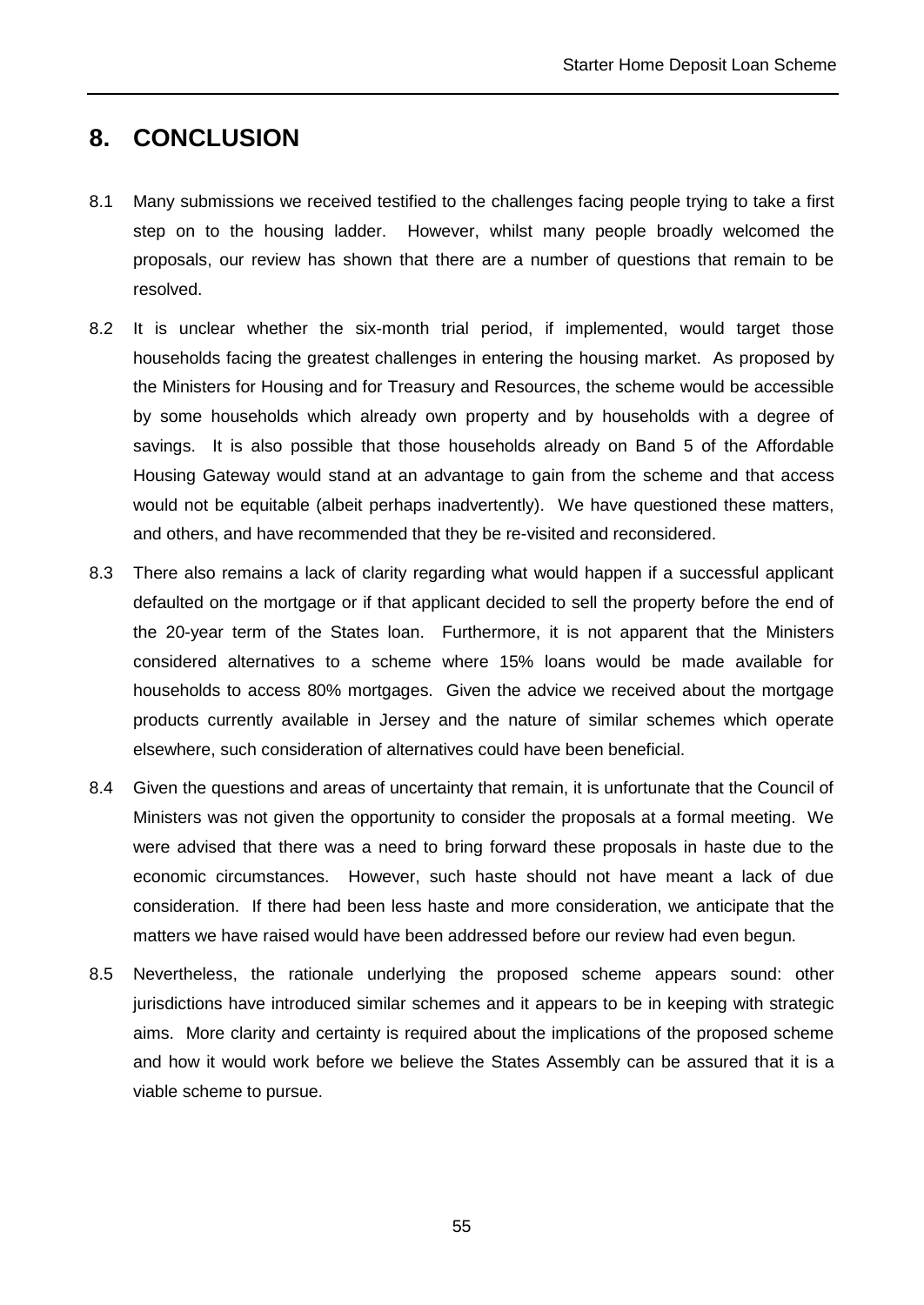# **9. APPENDIX 1: ADVISOR'S REPORT**



# Evaluation by the Chartered Institute of Housing

# **States of Jersey Starter Home Deposit Loan Scheme**

March 2013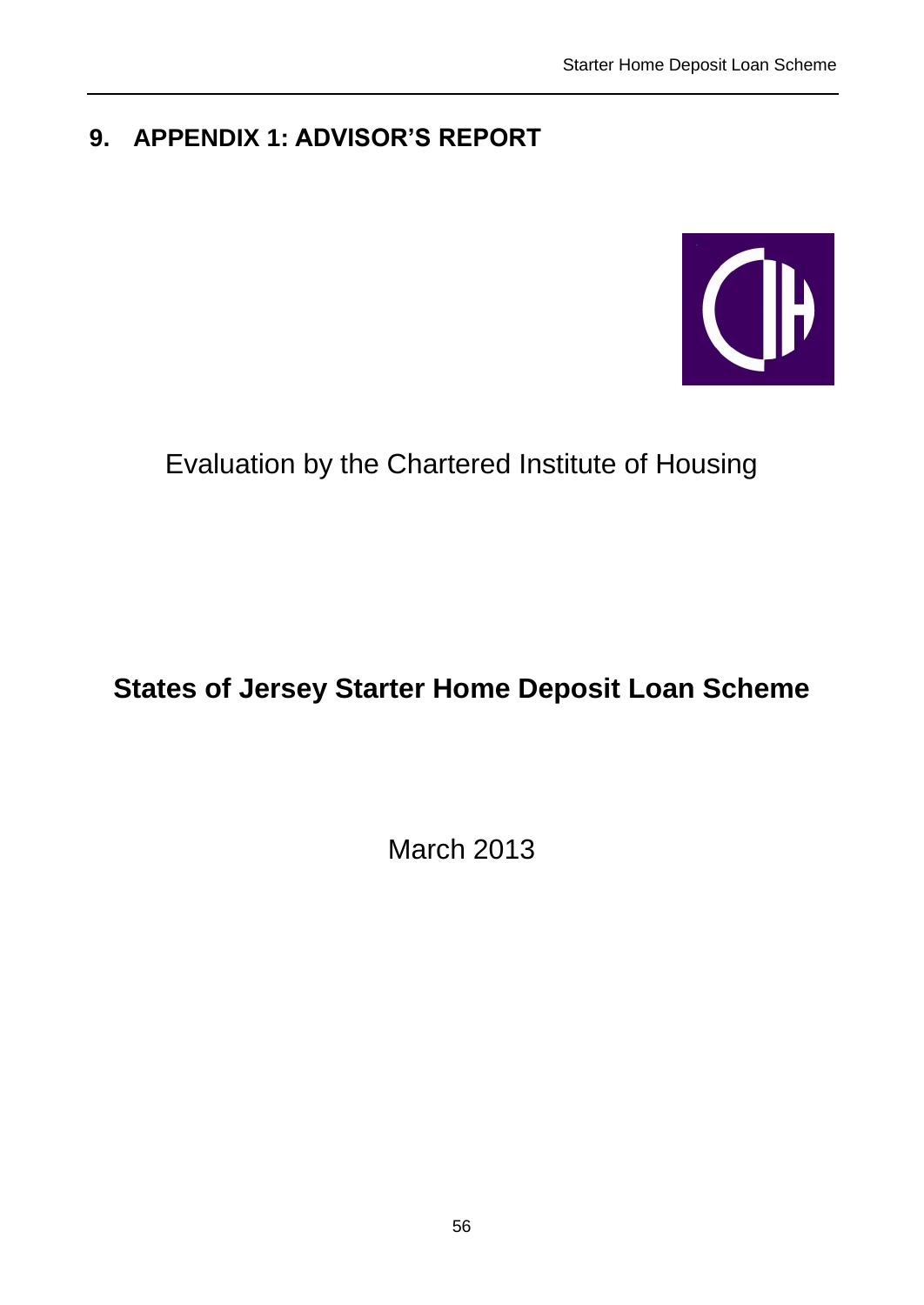### **Introduction**

The States of Jersey's Minister for Housing and Minister for Treasury and Resources propose to introduce a Starter Home Deposit Loan Scheme aimed at first-time buyers who have difficulty accessing a mortgage. The six-month trial scheme makes nearly £3 million available for loans to assist eligible homebuyers with their deposit. The scheme is designed to assist those facing the greatest difficulties in getting on the housing ladder and the eligibility criteria will relate to income, first-time buyer status, the type of property and liquid assets held by the applicant.

The Corporate Services Scrutiny Panel is reviewing the Minister's proposals. Its remit is:

- 1. To review *Starter Home Deposit Loan Scheme* and the key issues arising from that proposition, with particular attention to the following:
	- a) The consultation and work undertaken by the Minister for Treasury and Resources in the development of the proposals; and
	- b) The manner in which the proposed trial scheme is intended to operate;
- 2. To consider the potential economic effect of the proposals;
- 3. To consider the manner in which the proposed trial scheme will, if implemented, be monitored and evaluated;
- 4. To consider how the scheme, if extended beyond a trial period, would be funded; and
- 5. To report to the States Assembly on the work undertaken.

The Chartered Institute of Housing has been asked by the States of Jersey Scrutiny Office to provide an independent and impartial professional analysis of the evidence received by the Panel in the course of its review and to assist in directing the Panel's ongoing research on matters falling within its terms of reference. CIH has also been asked to give guidance on whether there are any outstanding issues which, from the documentation, it appears have yet to be resolved within the proposals for the scheme.

Specific responsibilities include:

- to study documentation provided by the Scrutiny Office and any written submissions from stakeholders and members of the public and to provide a written critical independent analysis of the same;
- to assist the Panel in drawing conclusions from the evidence received;
- to provide in a timely manner a written critical independent analysis of the same;
- to brief the Panel in advance of public hearing sessions with the Minister and with local stakeholders on key issues arising from the evidence submitted;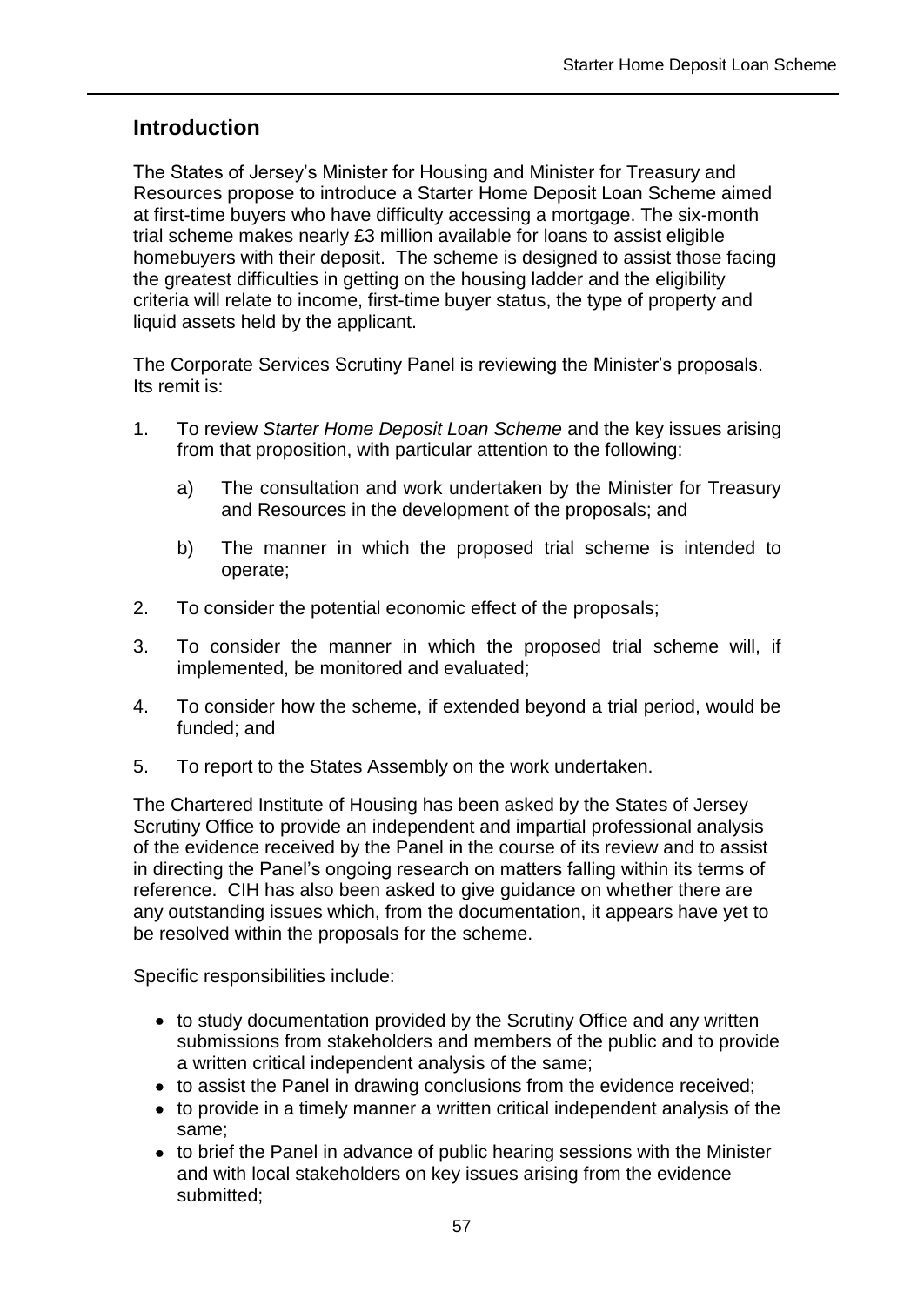- to assist, as required by the Panel, with the preparation of a question plan for the public hearing sessions;
- to attend public hearing sessions and thereafter to discuss with the Panel, as appropriate, on the oral evidence received; and
- to advise on the preparation of the Panel's report and any recommendations arising from the review.

The Chartered Institute of Housing (CIH) is the professional body in the UK for everyone involved in housing and communities. It has 22,000 members and regularly comments on government proposals, including those aimed at assisting first-time buyers by promoting access to mortgages.

This is the CIH's report in response to the remit from the Scrutiny Office. It is in three parts:

- 1. Background evidence the context for the scheme
- 2. The scheme itself.
- 3. Brief conclusions.

CIH does of course remain available to comment on further on this report or undertake any follow up work required.

**Abigail Davies and John Perry Chartered Institute of Housing March, 2013**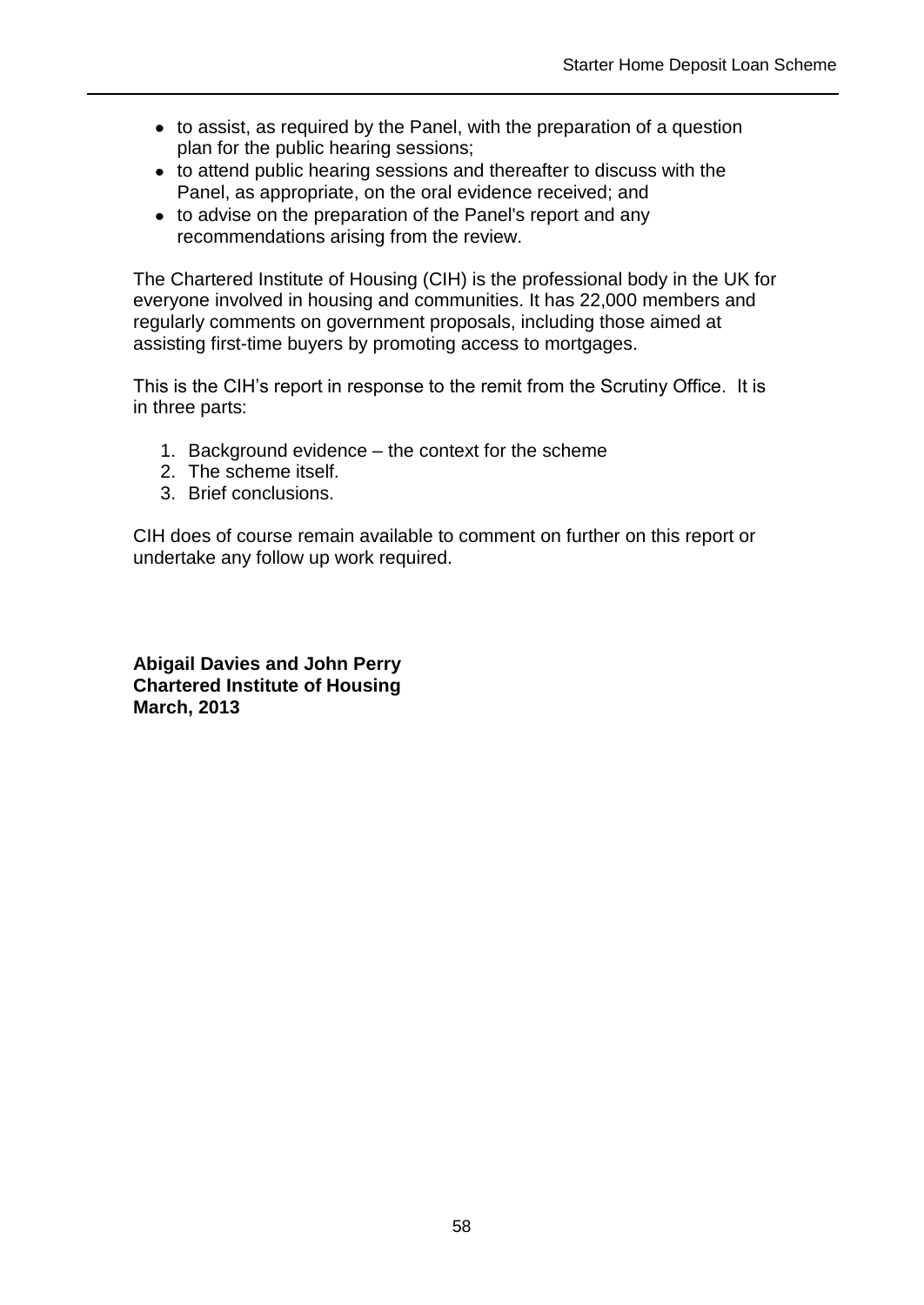### **1 Background evidence – the context for the scheme**

The statistical background information available to assist those responsible for the scheme is very sound. Given that it is crucial that such a scheme is evidence-based, in this first section we review the evidence, pointing out some factors that are critical to the design of a scheme to assist first-time buyers (FTBs) and also some limitations in the evidence and comparisons with the UK that might be taken into account.

The evidence considered in this section is:

- the Jersey House Price Index
- the Jersey Affordability Index
- other measures of affordability
- measures of access to the mortgage market.

#### **The Jersey House Price Index**

The house price index comprehensively covers house sales and has done so for a decade. The data are broken down by property types so that trends can be seen in relation to each property type (e.g. 3-bedroom properties). A common problem with such indexes is that they fail to identify changes in the mix of properties being sold, so that for example in the UK since the credit crunch the mix of properties being sold has changed, with sales of larger properties being sustained while sales of smaller ones have fallen. A simple average of UK house prices over (say) 2007-2010 shows an increase of over 12%, whereas an index which takes account of the shift towards larger properties shows more accurately that they fell by about two per cent. The Jersey index is 'mix-adjusted', which means that it takes account of such changes, allowing trends to be tracked more accurately.

It is interesting to compare house price trends on this mix-adjusted basis with figures for the four UK administrations covered by the CIH *UK Housing Review 2013.* In Jersey, prices peaked at the end of 2010 and have fluctuated around this peak or have fallen slightly; at their peak, prices were a little more than 50% higher than in 2002 (on a mix-adjusted basis). The contrasting figures for the UK are given below. (For each of the five administrations, price levels in 2002 are given a value of 100, so for example Jersey's figure for 2012 is 144 which means prices are 44% higher than in 2002, but at their peak they were 54% higher than in 2002.)

| Administration   | <b>Peak price</b><br>and year<br>$(2002=100)$ | <b>Price at</b><br>end of<br>2012<br>$(2002=100)$ |
|------------------|-----------------------------------------------|---------------------------------------------------|
| Jersey           | 154 (2010)                                    | 144                                               |
| England          | 180 (2008)                                    | 174                                               |
| Wales            | 222 (2008)                                    | 202                                               |
| Scotland         | 230 (2008)                                    | 212                                               |
| Northern Ireland | (2007<br>281                                  | 137                                               |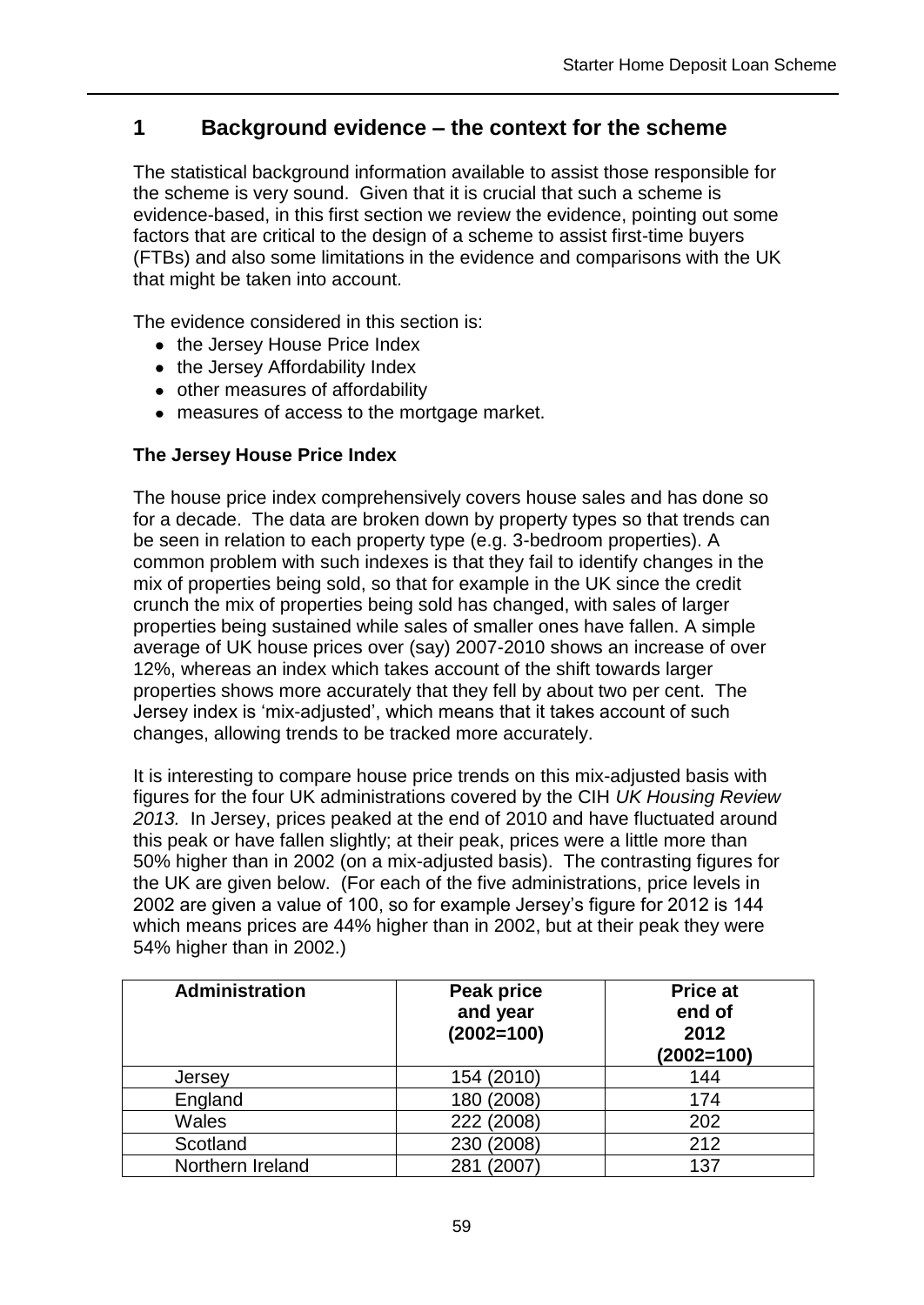It can be seen that, compared with the UK, Jersey has enjoyed more stable market conditions: prices have not risen as high in the last decade, reached their peak later and have only declined slightly since. In this sense, therefore, Jersey's housing market might be regarded as healthy from the viewpoints of both producers and consumers, having avoided some of the excesses of the last decade (which, in contrast, are much apparent in Northern Ireland and indeed the Irish republic).

Nevertheless, while stable, Jersey prices remain high compared with UK prices. Taking the examples given Jersey House Price Index for properties designated for first-time buyers, in 2012 flats sold at £270,000 and houses at £430,000. The *UK Housing Review 2013* still reports 2010 first-time buyer prices, but Jersey has significantly higher prices than London, which of course is the highest-priced part of the UK.

#### **The Jersey Affordability Index**

However, house price stability is only one indicator of a healthy market. The other is the ability of new buyers to access the market, given prevailing incomes, and here Jersey's story is rather different. Again, fortunately the States of Jersey counts with excellent affordability statistics. In particular, the Jersey Housing Affordability Index (JHAI) combines the house price data noted above with income data, to assess affordability based on the relationship between the two. Measuring affordability just on house prices is insufficient because it takes no account of mortgage costs, which of course fluctuate with interest rates. The JHAI takes account of this, and the index reflects the current relatively low interest rates which have aided affordability.

The JHAI applies to all purchasers (not just FTBs), and the value of the index is set at 100 if a given house type is affordable to those on average ('mean') incomes, based on the JHAI's assumptions (see below). The key finding is that a working household with a mean net income is currently slightly short of being able to service a mortgage on an average house, although the difference (an index score of 96 compared with 100) is not great.

Going into more detail, the same household can readily afford a mortgage on a one-bed flat where the affordability score is now about 200 and has been well above 100 for the last decade. For most of the time since 2002 the household could afford a two-bed flat. But median price *houses* are out of reach: except for two-bed houses (a score of just below 100) the scores are 80 or less.

While this is important evidence, the JHAI does have some limitations:

• It builds in assumptions about affordability, i.e. that a buyer can afford to pay up to 40% of their net income in mortgage costs. It is notable that, in the UK, mortgage costs for first-time buyers (FTBs) have only breached this level (40%) once in recent years (in 1989/90); at the peak of the recent house-price boom (2007) they were still below it (36%) and have now fallen to 23%. The 40% level in the JHAI therefore represents a very stringent test of affordability, and assumes that households will be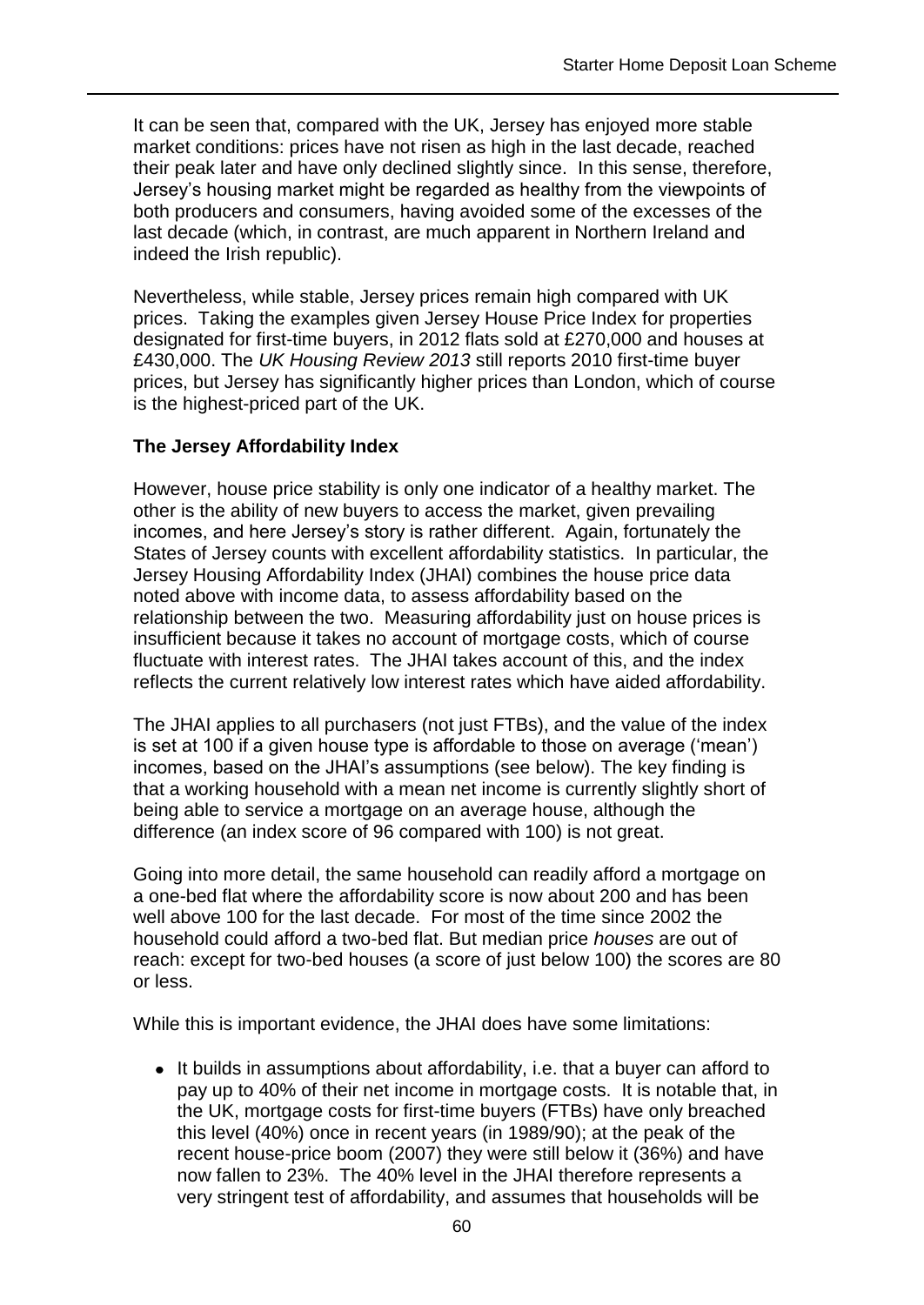able to dedicate proportions of their income that (in the UK) have only rarely – and temporarily – been required.

- An obvious danger given that interest rates are historically low (around four per cent over the last couple of years according to the JHAI, slightly higher than in the UK) is that a household that can buy a flat 'affordably' now will find the cost unaffordable if interest rates increase significantly. The 40% assumption provides little or no 'safety margin'.
- The JHAI also assumes that a buyer has a 10% deposit available and can access a 90% mortgage: the JHAI's assumption of such a deposit is another stringent test, and we return to this point in discussing access to homeownership below.

#### **Other measures of affordability**

The excellent publication *Housing Affordability in Jersey* does contain other measures of affordability which address some of the limitations noted above:

#### *Overall price-to-income ratios*

Ratios for different types of property reflect the JHAI findings noted above and confirm the extent of the affordability problem: while the ratios are reasonable for flats, the prices of houses are between six and eleven times average income, depending on size. By comparison, in the UK prices of all properties have only rarely been in excess of five times income and the typical borrowing rate is more like four times income.

#### *Lower quartile house-price-to-income ratios*

Lower quartile house prices (house prices in the bottom 25% of sales) are compared with lower quartile earnings (the earnings of the 25% lowest paid). Concentrating on lower quartile incomes is important as in the UK context up to two-fifths of FTBs are in the lower earnings quartile in a typical year. In Jersey, the proportion of FTBs in the lower earnings quartile is not clear, but given that the house-price-to-income ratio for the lower quartile is about the same as that for FTB houses (see below), the overlap of FTBs in Jersey with lower quartile earners is probably even higher than in the UK: this makes the figures particularly important in the context of the planned deposit loan scheme.

The figures give a ratio of about 7 for Jersey in 2011, i.e. prices in this lower bracket are about seven times earnings. This is not dissimilar to England, where the average is about the same and in an area like the South-West region is slightly higher (8). In London it is higher again (on average, 9) and inner London does of course have much higher ratios than that.

On this measure therefore, Jersey appears to have a similar 'affordability problem' to England's and one that is not so severe as some of England's highest pressure areas. It is worth noting however, in comparing Jersey with London, that almost half of London's lower quartile income households live in social housing.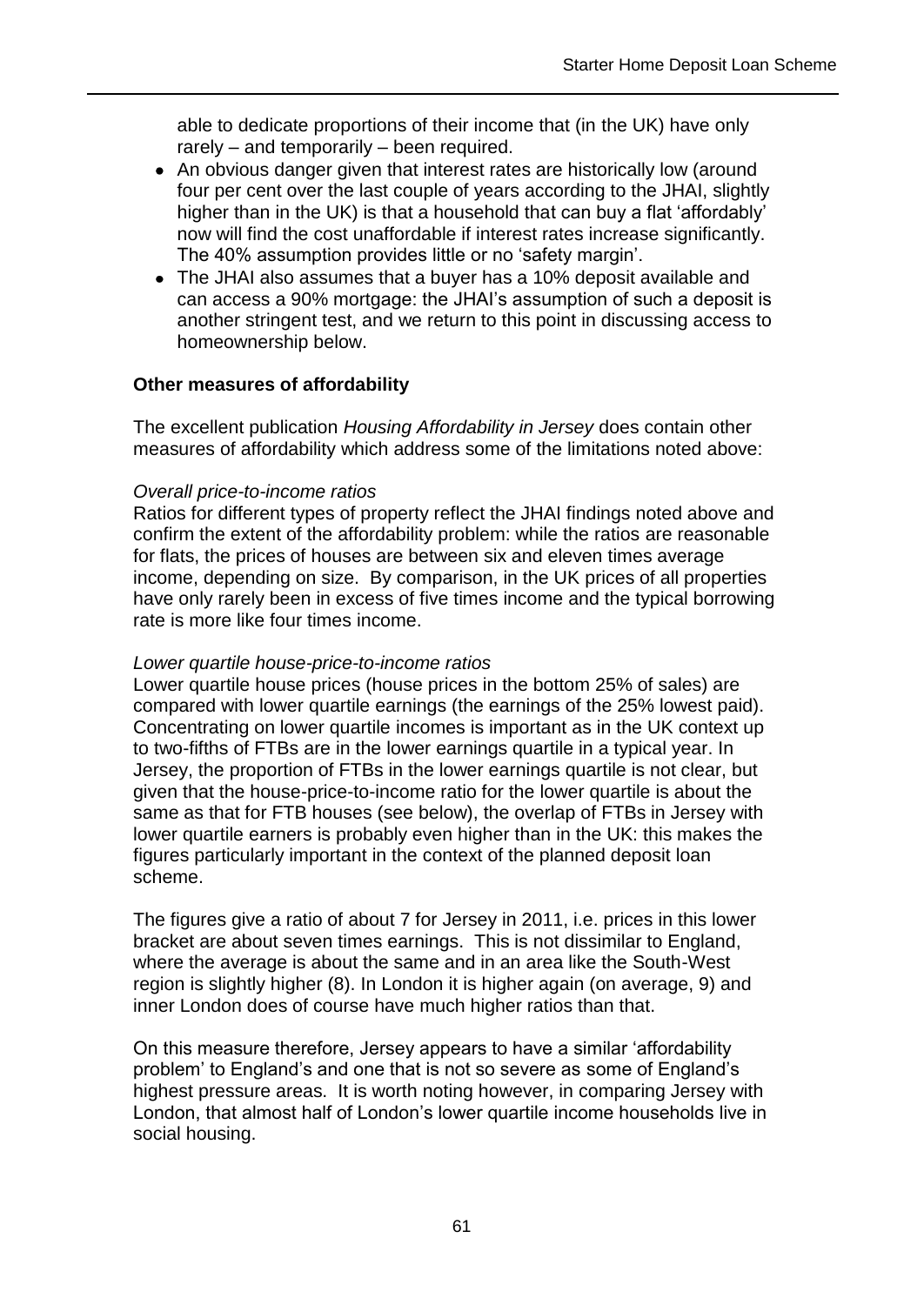#### *Ratios for first-time buyers*

The ratios for FTBs emphasise their problems in buying houses in Jersey as opposed to flats: to buy a house, FTBs typically pay seven times their income whereas for a flat they pay a little more than four times. The equivalent UK figure for all FTB purchases is currently (2011) just under five (updating the analysis in the report *Housing Affordability in Jersey,* which on this issue compares Jersey with the UK in 2005). This emphasises the affordability problem in Jersey for FTBs needing larger accommodation.

#### **Measures of access to the mortgage market**

Whereas the measures discussed above are about the *affordability* of a mortgage once a buyer has obtained one, *access* to the mortgage market is now an increasingly critical barrier. This is especially the case in Jersey because (as we have seen) *affordability* of flats, at least, has recently improved. The limiting factor for FTBs is therefore often now whether they can *access a mortgage*, rather than *whether they can afford it*.

Access depends critically on three factors: whether the FTB has sufficient earnings to qualify for a mortgage, whether they are able to make a deposit of the required size, and whether properties are available at the right price.

#### *Qualifying earnings levels*

Almost half of Jersey's working households could not sustain a mortgage on a lower-price property, according to *Housing Affordability in Jersey.* Even those that do are assumed to be able to provide a 10% deposit and to service a loan which is as much as five times their gross income.

#### *Qualifying deposit levels*

The benchmark assumed in *Housing Affordability in Jersey* for the size of required deposit is 10%, or that purchasers will have saved £25,000 towards the cost of a typical lower-price property. This is quite a severe test.

In the UK context, up until the credit crunch (2007), about 60% of FTB mortgages were for *over* 90% of the value of the house (i.e. the buyer had less than a 10% deposit). Such high loan-to-value ratio mortgages have now fallen back to just 15% of FTB mortgages, a very dramatic change. Clearly, the majority are now finding 10% (or bigger) deposits. But how can this be the case?

- First, the market has contracted dramatically, as many of those now required to find large deposits cannot do so.
- Second, of those that do, by far the majority get parental help (the 'bank' of mum and dad'). Roughly 100,000 households each year that don't have such help are frozen out of the market.
- $\bullet$  A third factor is that, compared with Jersey, house prices are lower the current average FTB purchase price in the UK is £155,000, compared with Jersey prices of £270,000 for a FTB flat and £430,000 for a FTB house.

In the UK a '10% deposit' is a much less significant obstacle than in Jersey.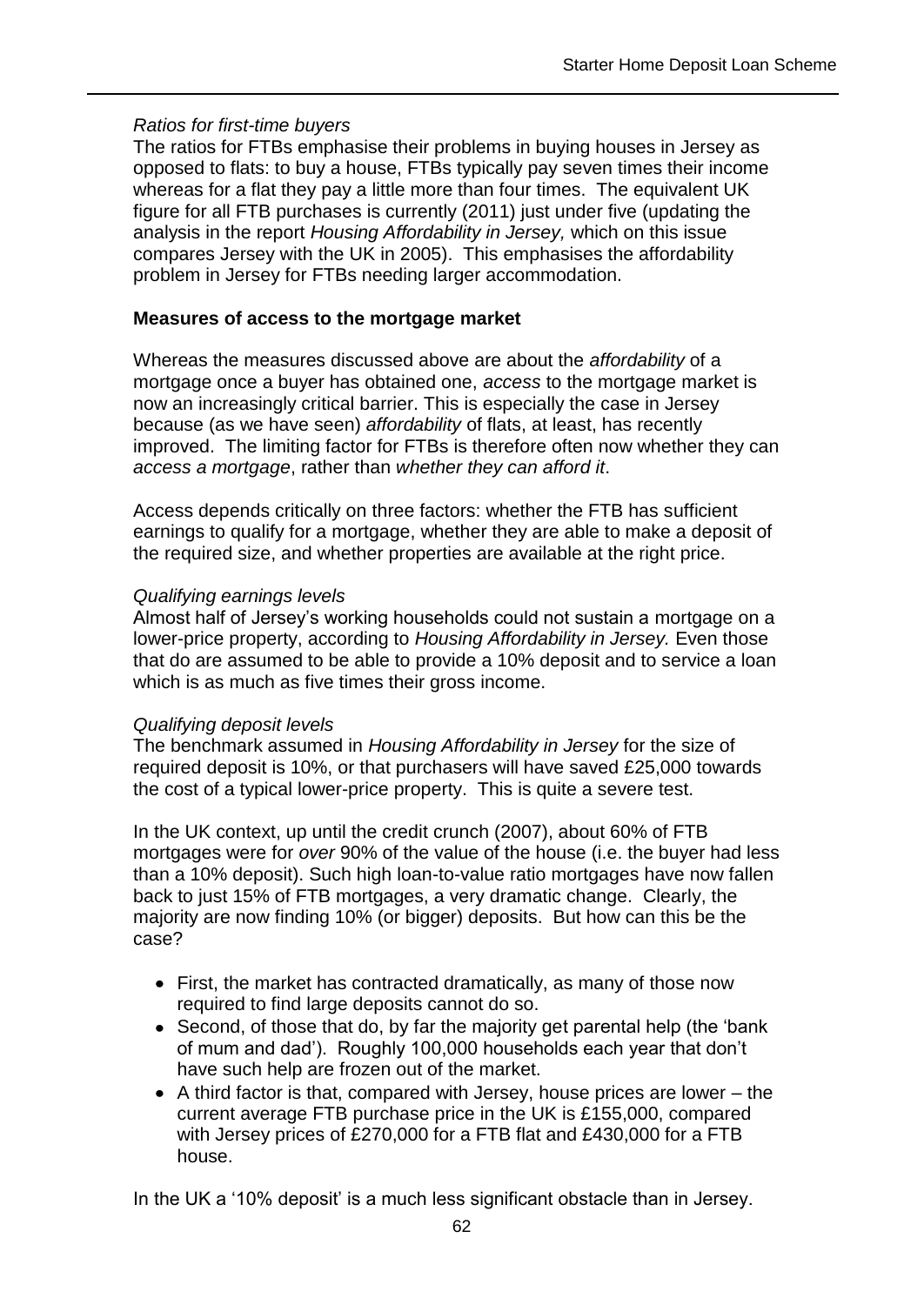#### *Availability of suitable FTB property*

Also critical is whether, in the given market where the FTB wants to buy, properties are actually available at the price levels for which the FTB can command a mortgage. *Housing Affordability in Jersey* shows that only 140 flats were sold at or below average lower quartile price levels in 2011.

#### **Summary**

Based on the background material, we can conclude that the obstacles facing first-time buyers in Jersey are:

- High house prices, not significantly lower since the 2007 credit crunch.
- Very high deposit requirements, especially affecting those without parental help.
- High proportions of income needed for mortgage repayments, making mortgages unaffordable for many and making the purchaser more vulnerable if circumstances change.
- An apparent lack of sufficient flats or houses at prices which most FTBs could afford.

**Given that the deposit scheme principally addresses one of these obstacles, albeit an important one, the main issue is whether** *in itself* **it will be sufficient to allow access to the market for significant numbers of first-time buyers, who face all four obstacles.**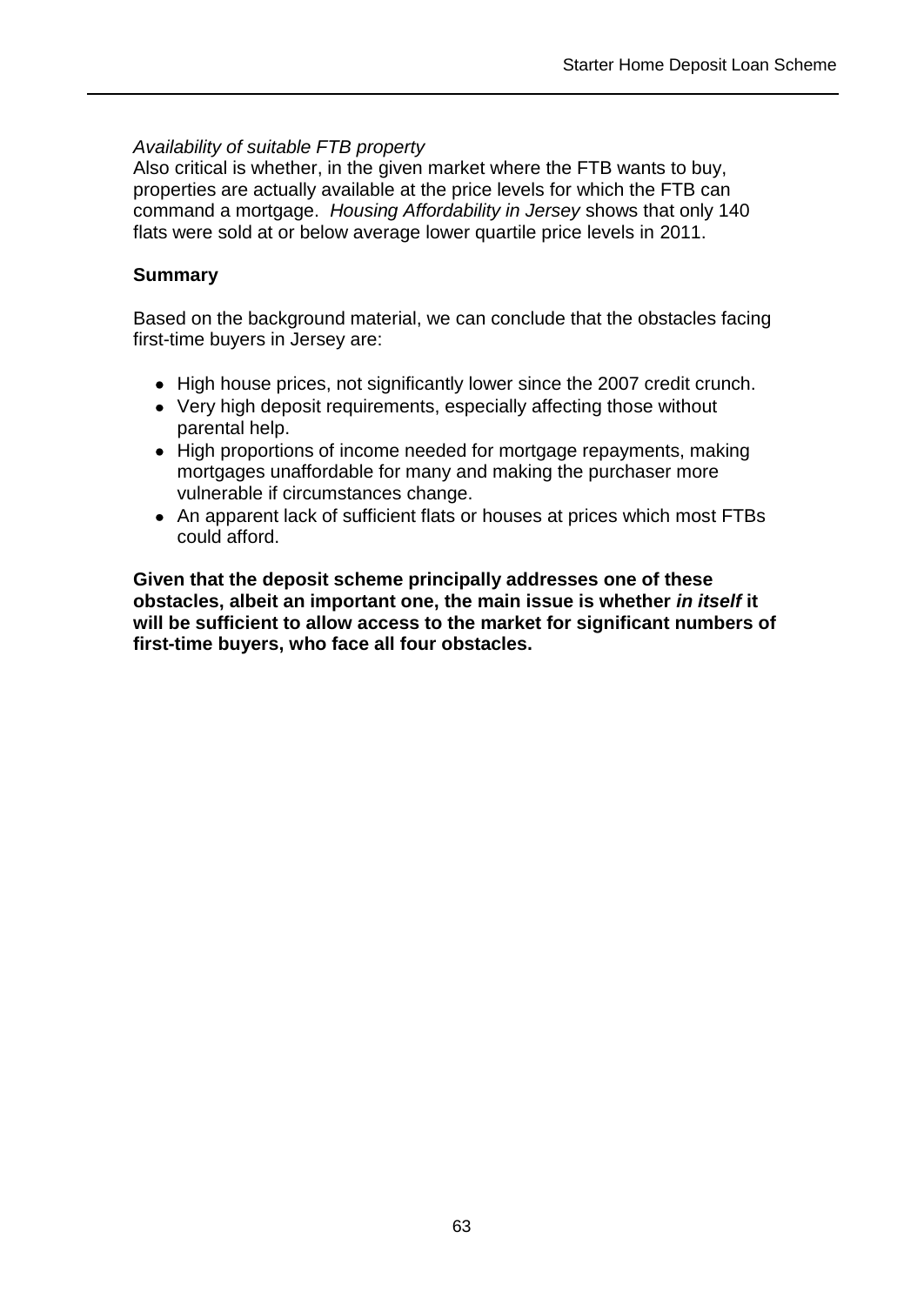## **2 The Starter Home Deposit Loan Scheme**

Having reviewed the background context for the scheme, we now review the scheme itself and the reasons for it being designed in the way it is. Having established that that there is plentiful evidence of a problem of access to homeownership for potential first-time buyers, is the Starter Home Deposit Loan Scheme (SHDLS) the best way to help people onto the homeownership 'ladder'?

In undertaking this part of the review, we have considered a range of documentation about the scheme, together with the evidence given to the scrutiny panel by ministers and others.

#### **The key issues about the scheme**

Based on our review, we consider there are ten aspects of the scheme that need to be evaluated:

- 1. Basis of the scheme: an interest-free loan to cover a 15% deposit.
- 2. Loan repayment arrangements.
- 3. Requiring buyers to pay interest on the loan if there is an early sale.
- 4. Limiting the scheme to certain properties and to certain income levels.
- 5. Other restrictions on the scheme.
- 6. Financing of the scheme through the Dwelling Houses Loan Fund.
- 7. Dependence on the co-operation of lenders.
- 8. Use of lenders to recover loan repayments.
- 9. Administrative procedure for loans.
- 10. The pilot nature of the scheme and the evaluation criteria to be used.

We deal with each of these in turn.

#### **Basis of the scheme: an interest-free loan to cover a 15% deposit**

SHDLS provides an interest-free loan to cover a 15% deposit, requiring the buyer to still find a 5% deposit as well as a mortgage covering the bulk of the house purchase (80%). Is this the best use of the available funds?

First, it is not clear that there has been much consideration of alternative configurations of a deposit scheme, with different components. For example, why not provide (say) a 10% deposit loan with no requirement for a minimum deposit from the buyer, but an expectation that they will get a 90% mortgage, given that several lenders claim to be offering mortgages greater than 80%? This would help people whose income will support a loan but who for various reasons do not have the necessary savings for a deposit. Given that (from the evidence from the Mortgage Shop) the minimum 5% deposit for a flat, plus typical legal fees, will be £12,000 (and for a house more like £27,000) there will still be a substantial savings barrier to those benefitting from the scheme. It will still favour those who get help from the 'bank of mum and dad' and disadvantage those who do not or have other commitments (e.g. higher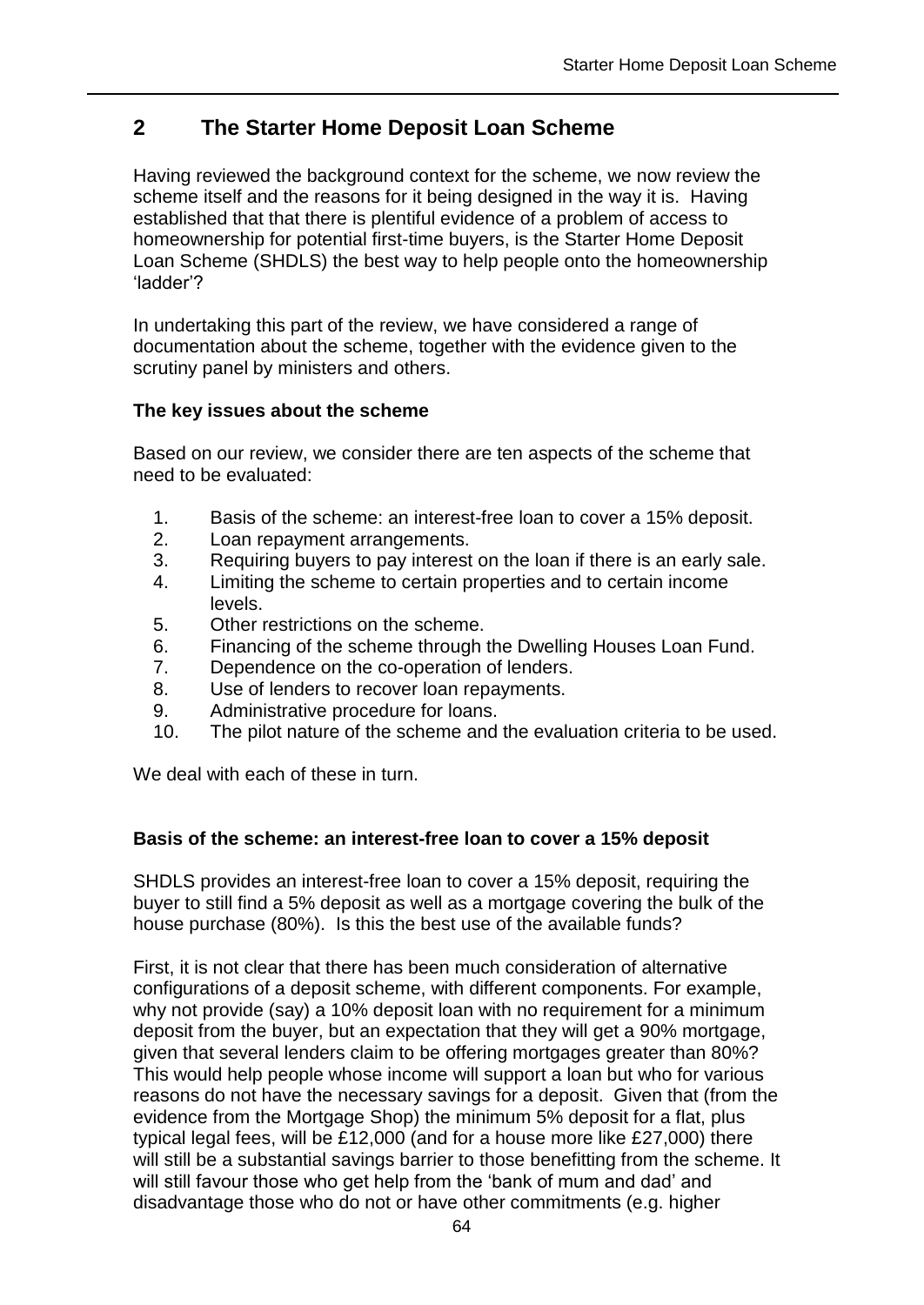education costs) that have prevented them from saving the amount required for a deposit.

Second, although there is reference to having considered similar types of scheme, there is no detail of any evaluation of other options (although it may be that one has been undertaken and could be made available). A wider use of the under-utilised Dwelling Houses Loan Fund is suggested below (based on an example from Manchester). Other options might have involved consideration of some current UK schemes, for example:

- *FirstBuy*  provides an 'equity loan' of up to 20 per cent, with first-time buyers having to cover the 80 per cent with their own mortgage and deposit. An equity loan is one in which the loan is based on a percentage of the value of the house, so the amount to be repaid goes up (or down) as the value of the house changes. In FirstBuy, the equity loan is interest free for the first five years, and then has to be paid off either when the first-time buyer sells or over 25 years.
- *NewBuy –* lenders provide loans of up to a maximum 95 per cent of the purchase price, supported by a seven-year government guarantee to the lender to protect against default.
- *Homebuy* in Wales an equity loan scheme in which the owner buys 70% of the property with a conventional mortgage and funds the remaining 30% through an interest-free equity loan from the scheme.

It is clear that SHDLS aims to bring more first-time buyers within the scope of an 80% mortgage. However, it is not clear why this particular arrangement was chosen and what assessment of alternatives was undertaken.

#### **Loan repayment arrangements**

Requiring the loan to be repaid in monthly instalments from the point at which it is taken up (i.e. with no grace period, and no offer of an equity loan rather than a repayment loan) seems to limit the value of the scheme, although it does of course mean that the money can be recycled more quickly. How will its costs compare with a 95% conventional loan?

Take the example given to the Scrutiny Panel of the case of a two-bed flat on which there is an 80% mortgage of £209,600 with an interest rate of 4.49%. Under SHDLS, the monthly repayments were given as £1,156 (£992 for the mortgage + £164 for the interest-free loan).

Without SHDLS, the buyer would have a mortgage of (almost) £249,000. Using the same basis for the mortgage repayment gives a monthly cost for a 95% mortgage without the SHDLS of £1,178.

Is the difference of £22 in the example a big enough incentive to make the scheme attractive? Since it will make little difference to the buyer's outgoings, the key will be whether it enables someone to get a mortgage who otherwise would not.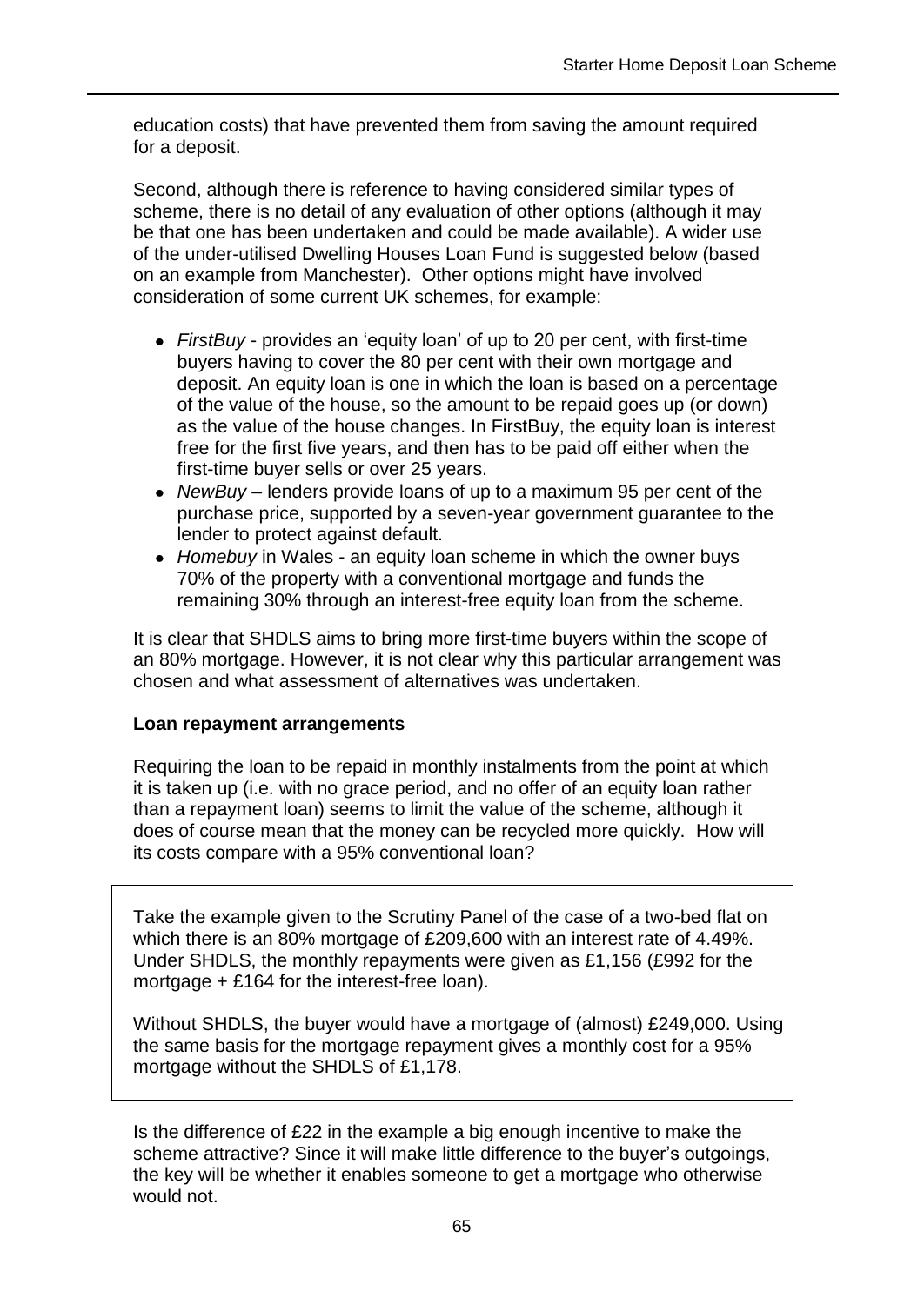To refer to one of the alternative options mentioned above, if the loan were equity based, with no interest payments for five years, the initial advantage to the buyer would be much bigger – see example below.

If the SHDLS were to take the form of an equity loan, using the same example as that above, the buyer (with a 5% deposit) would have a conventional mortgage for 80% of the purchase price (£209,600) plus an equity loan for the balance of 15%. Initially this equity loan would be for £39,300, but the amount to be repaid would rise with the value of the house. For a set period, say five years, there would be no interest charged on the equity loan, so the buyer's monthly payment would be only the £992 for the 80% conventional mortgage.

This means that the buyer's savings compared with a conventional 95% mortgage would be greater: £164 +  $22 = £186$  per month.

#### **Requiring buyers to pay interest on the loan if there is an early sale**

Requiring buyers to pay interest on the loan 'if the property is sold at a profit before the term of the mortgage' appears an onerous condition to apply for the full 20 years of the loan. It will need to be very clear to buyers that the penalty for selling, especially towards the end of the loan period, will be considerable. Inevitably they will want a firm indication of the amounts involved. Will estimates be provided and how binding will these be? (In contrast, with an equity-based loan, it is always clear that the householder will give up a fixed percentage of the price realised when they eventually sell, which is much easier to understand/explain.)

This repayment requirement raises again the question: why not have a more limited interest-free period of say five years with the loan being repayable only during the interest-free period, and interest being charged after that at a rate set in advance? This creates much more certainty for the buyer, as they are able to look ahead with some confidence for five years, but who can look ahead for up to 20?

In addition, if the scheme were applied more widely, it has to be asked whether the loan conditions might cause a shortage of properties available to future FTBs, given that the early buyers will have to stay put for 20 years or face interest charges.

At the same time as this condition applies, there is however a rule that the loan can be transferred (rule 1.2.9). Does this mean that paying interest can be avoided (or at least deferred) by buying another, qualifying property? And would the second purchase have to fall within the same criteria as the first?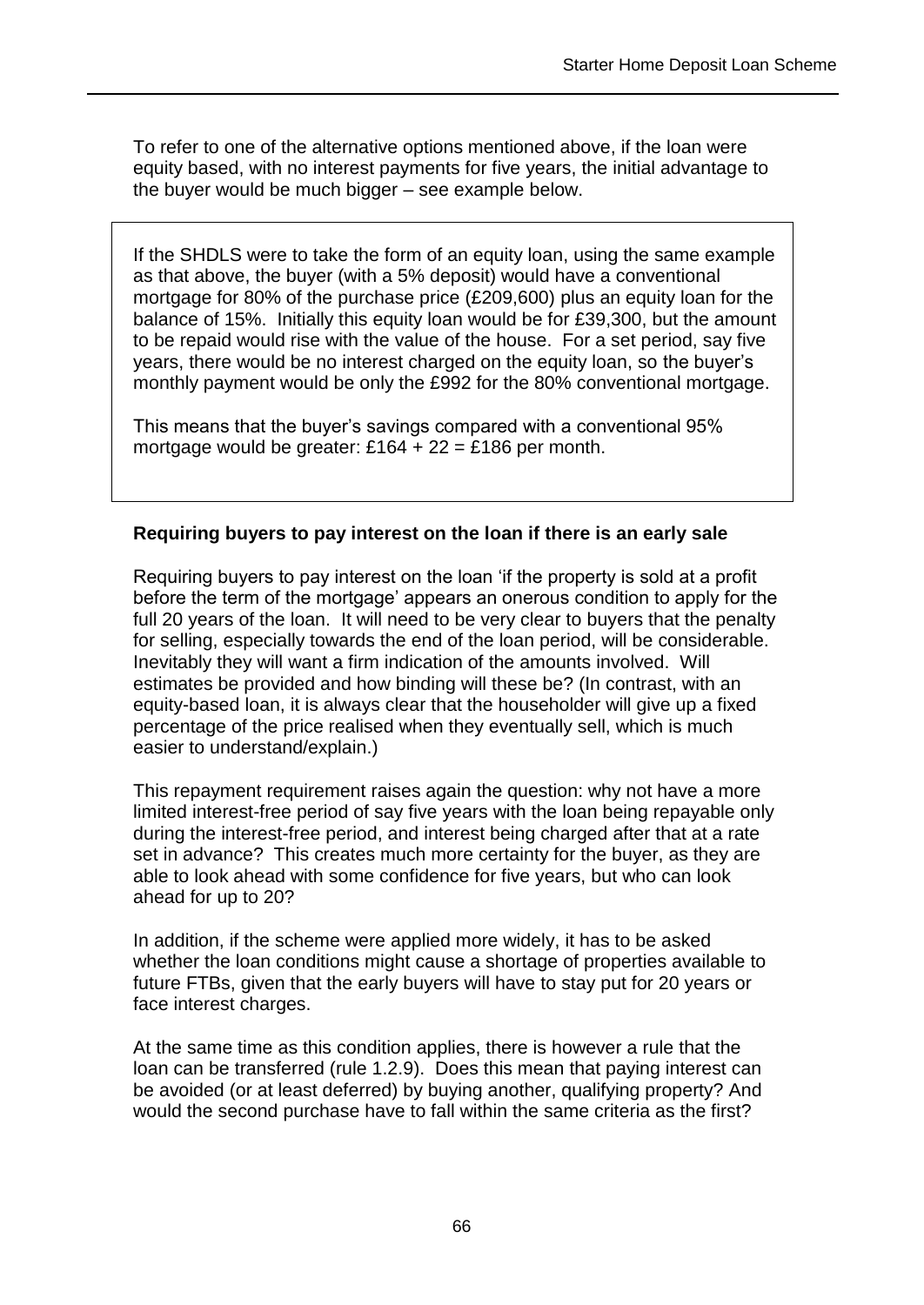#### **Limiting the scheme to certain properties and to certain income levels**

SHDLS is restricted to properties in the lower quartile price ranges and to certain income levels for each property type/size. This raises the question of whether there will be enough properties available, especially for, say, a family with two children. While the Minister for Treasury and Resources says 'there are hundreds of properties available', the evidence seems to be conflicting, given that (for example) only 140 flats and *no* 2-bed houses were actually sold at or below average lower quartile price levels in 2011 (*Housing Affordability in Jersey,* page 16). Is this because the flats and houses are there but not being sold, and if so will the SHDLS make sufficient difference to people's ability to buy that it will encourage sales that otherwise would not have taken place simply because of the lack of buyers who have access to mortgages?

#### **Other restrictions on the scheme**

While under SHDLS loans are not to be made available for dwellings in 'major new developments', the rules actually say that they are not available for new build at all (rule 1.2.4). The position needs to be clarified.

In addition, the rules state that the buyer must be a FTB (rule 1.1.3) yet the Minister for Housing wants to extend the scheme to 'someone who has struggled to buy a very small unit of accommodation in the back streets of St. Helier that wants now …to have something bigger'. Again, the rules need to be clear.

#### **Financing of the scheme through the Dwellings Houses Loans Fund**

The scheme is to be financed using a significant part of the little utilised Dwelling Houses Loan Fund. What alternatives have been considered for this fund, which still has available capital of £5 million? Here are some questions about the 'best use' of this fund.

First, some local authorities in England (notably Manchester) are trialling mortgage guarantees. These typically underwrite up to 20% of the mortgage, so that purchasers who can raise a 5% deposit can then get a mortgage on the remainder on similar terms to a 75% loan.<sup>100</sup> Has such an option been considered, as it would have limited direct cost? The loan fund would act as the reserve against which guarantees would be made, only needing to be drawn from in the limited number of cases where the guarantee has to be invoked.

Second, is the SHDLS the best available scheme from the point of view of not provoking house price increases? If so, how will this be kept under review? Although it is said that its effects will be monitored, in practice it is difficult to see how price changes due to the scheme (if any) could be separated out from other movements in the housing market, except perhaps anecdotally through discussions with lenders and agents.

<sup>100</sup> See 'The Manchester Mortgage: how one city is solving the housing crisis. *The Guardian,* 5 April 2012 (available at [http://www.guardian.co.uk/housing-network/2012/apr/05/manchester-mortgage-first-time](http://www.guardian.co.uk/housing-network/2012/apr/05/manchester-mortgage-first-time-buyers-housing-crisis)[buyers-housing-crisis\)](http://www.guardian.co.uk/housing-network/2012/apr/05/manchester-mortgage-first-time-buyers-housing-crisis).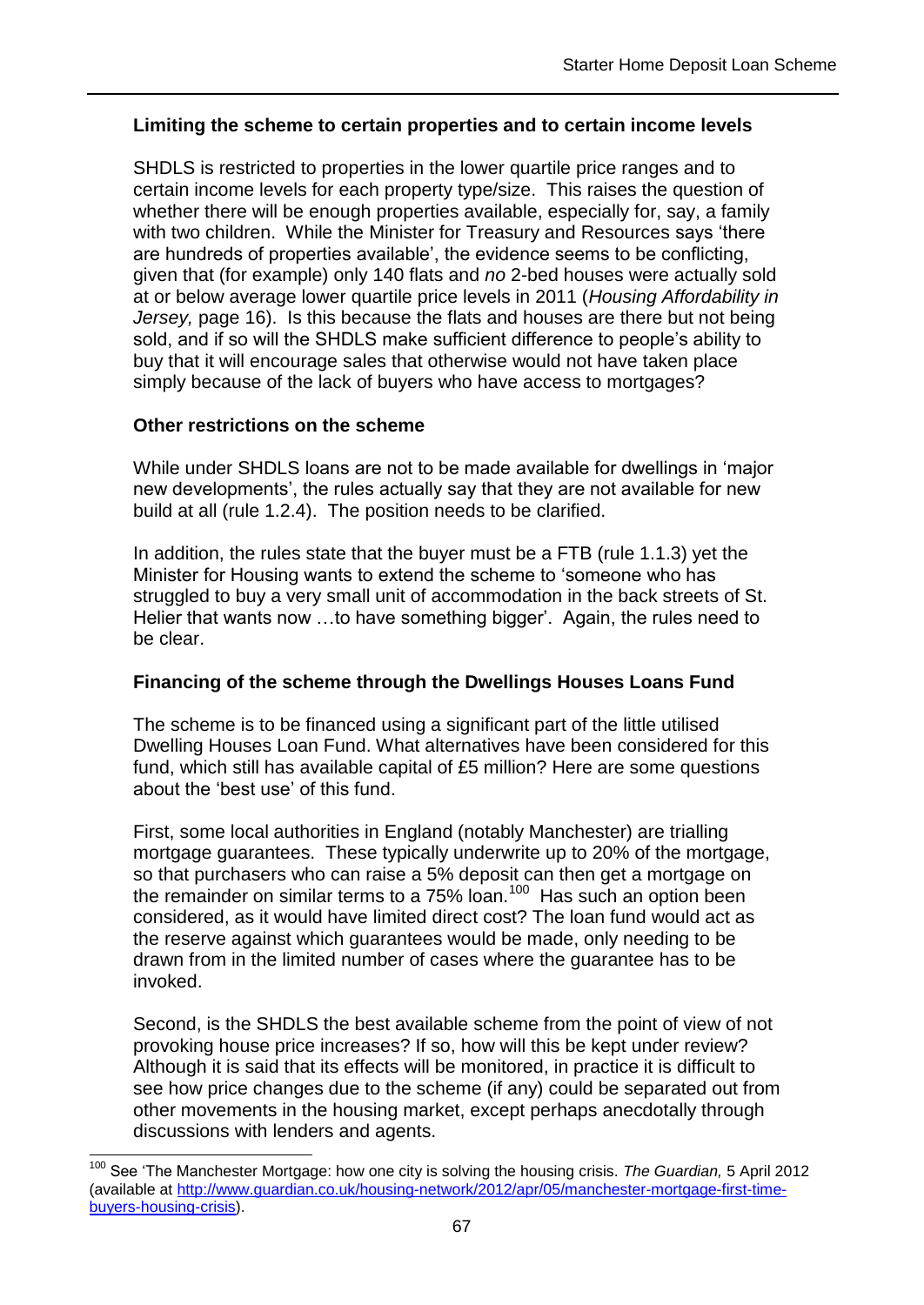Third, how will the scheme simply avoid replacing the 'bank of mum and dad'? Ideally, it would help potential FTBs who have no access to other help, who (as we saw earlier) appear to have suffered most in the period since the credit crunch. What consideration has been given to this aspect? Can anything further be done to target SHDLS at those most in need who otherwise cannot find a deposit?

#### **Dependence on the co-operation of lenders**

Dependence of the scheme on the co-operation of lenders is an element which, while minimising staff costs for the States, does appear to create other risk elements. For example:

- Will lenders have extra costs that they simply pass on to borrowers?
- How rigorously will lenders assess the ability to repay above the 80% level that is their direct responsibility? Will their 'due diligence' be the same for both the 80% and the 15%?
- If only one or two lenders participate, how will best value be achieved?
- On the other hand, if there are several participants, what work will be required to ensure consistent approaches?

On the face of the evidence from the available documents, there seems to be one enthusiastic lender – Skipton International – and several others who at present are either lukewarm or reluctant. This naturally raises questions as to why it is so attractive to only one lender, and not to several. It certainly suggests that it will be vital to get wider participation if the scheme continues beyond the pilot stage.

It should be noted that lenders are notoriously conservative about adopting new schemes promoted by government bodies, as demonstrated in England with shared ownership (for example). This means that the more straightforward a scheme is, the better, hence some of the advantages of equity loans.

The Treasurer indicated that the administration of the 15% loan would be kept under review, implying that it might if necessary be brought 'in-house' if outsourcing it to lenders does not work. However, the disadvantages may not be apparent after a short time, they may only reveal themselves later (e.g. through cases where buyers default).

#### **Use of lenders to recover loan repayments**

The arrangements in case of default/underpayment of the loan will need to be carefully agreed if the lenders are accepting responsibility for initiating any action on the States' behalf. It is a well-known tendency for lenders both to avoid foreclosure and then – if it goes ahead – to want to sell quickly to reduce the administrative costs of maintaining the property on their books, not having great regard for the purchase price achieved. It will be important that the lenders' practices are in line with the States' expectations, both in terms of protecting the buyer (exercising sufficient 'forbearance' before taking action to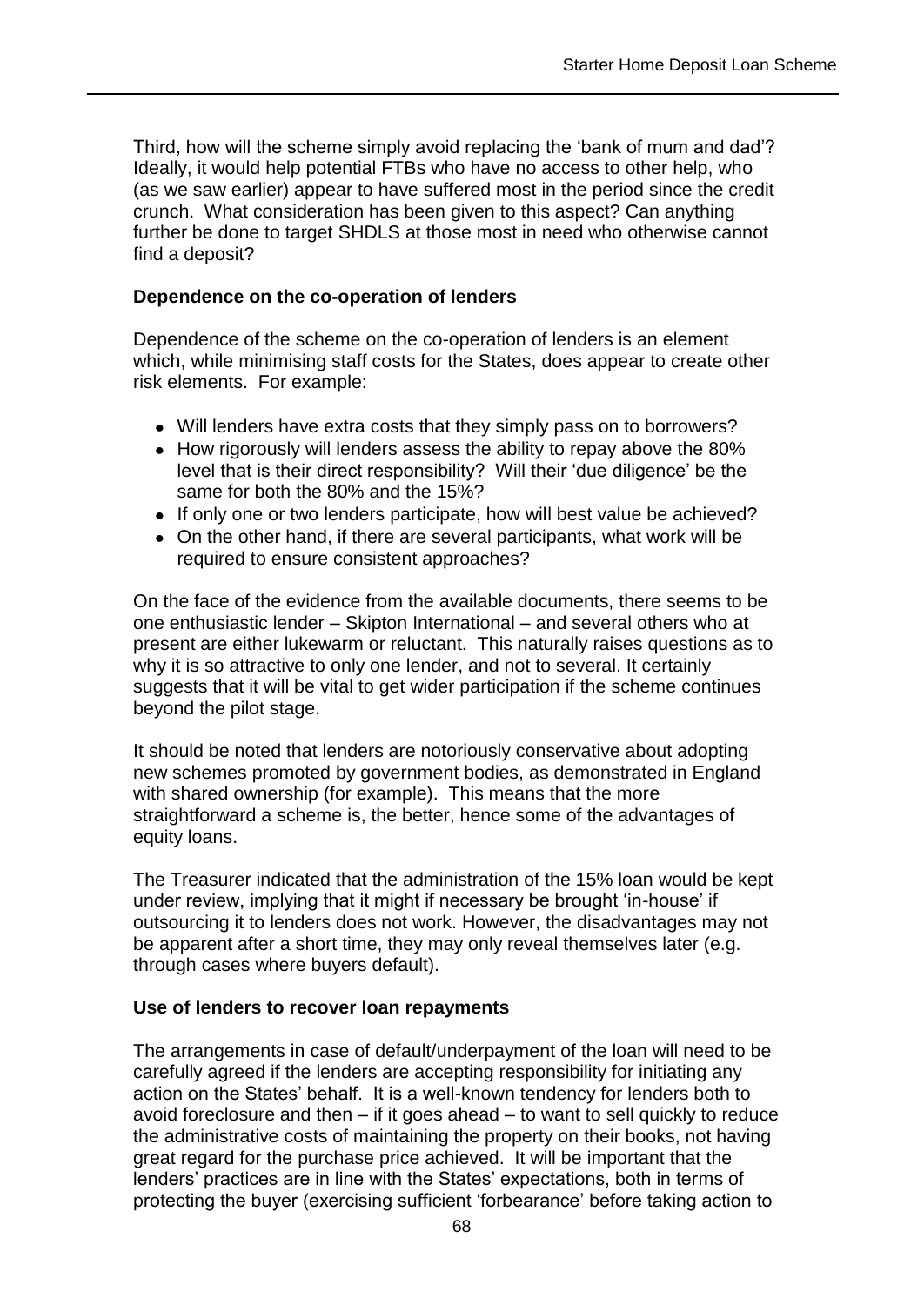repossess) and in terms of protecting the States' 15% as well as the lender's 80% loan.

### **Administrative procedure for loans**

On the face of it, it appears very cumbersome to have an arrangement where the minister personally signs off each loan. If this appears necessary for the pilot scheme, it should perhaps be questioned as part of the review of procedures if the scheme becomes longer-standing or permanent.

### **The pilot nature of the scheme and the evaluation criteria to be used**

There does seem to be an issue about how access to the pilot scheme will be fairly controlled, given that only perhaps 100 loans will be available and there are as many as 1,300 potential applicants. If it is set up in such a way that applicants have to incur costs before they know for sure they have access to the loan, this may make it less popular and may result in unfairness if some are rejected even though they appeared to qualify. Certainly, there would appear to be scope for the scheme to receive bad publicity and to produce complaints. This is something to which careful attention will be needed before any launch.

As to whether the scheme is extended (perhaps in modified form) beyond the pilot, a number of questions appear to arise in addition to those mentioned by the Minister for Housing and the published 'success criteria'. For example:

- the scheme's effect on lender behaviour (good or bad)
- the extent to which it helps people who otherwise would not have been able to purchase
- whether any house price effects can be distinguished from other market movements
- whether the scheme is oversubscribed or not
- whether an extended scheme should cover purchases in the social housing sector
- what the overall effect is on numbers of transactions of dwellings at lower quartile prices.

An overriding difficulty is of course that potential problems with the scheme may not emerge in six months or in the relatively small number of expected cases. A permanent scheme will therefore need a longer-term review mechanism.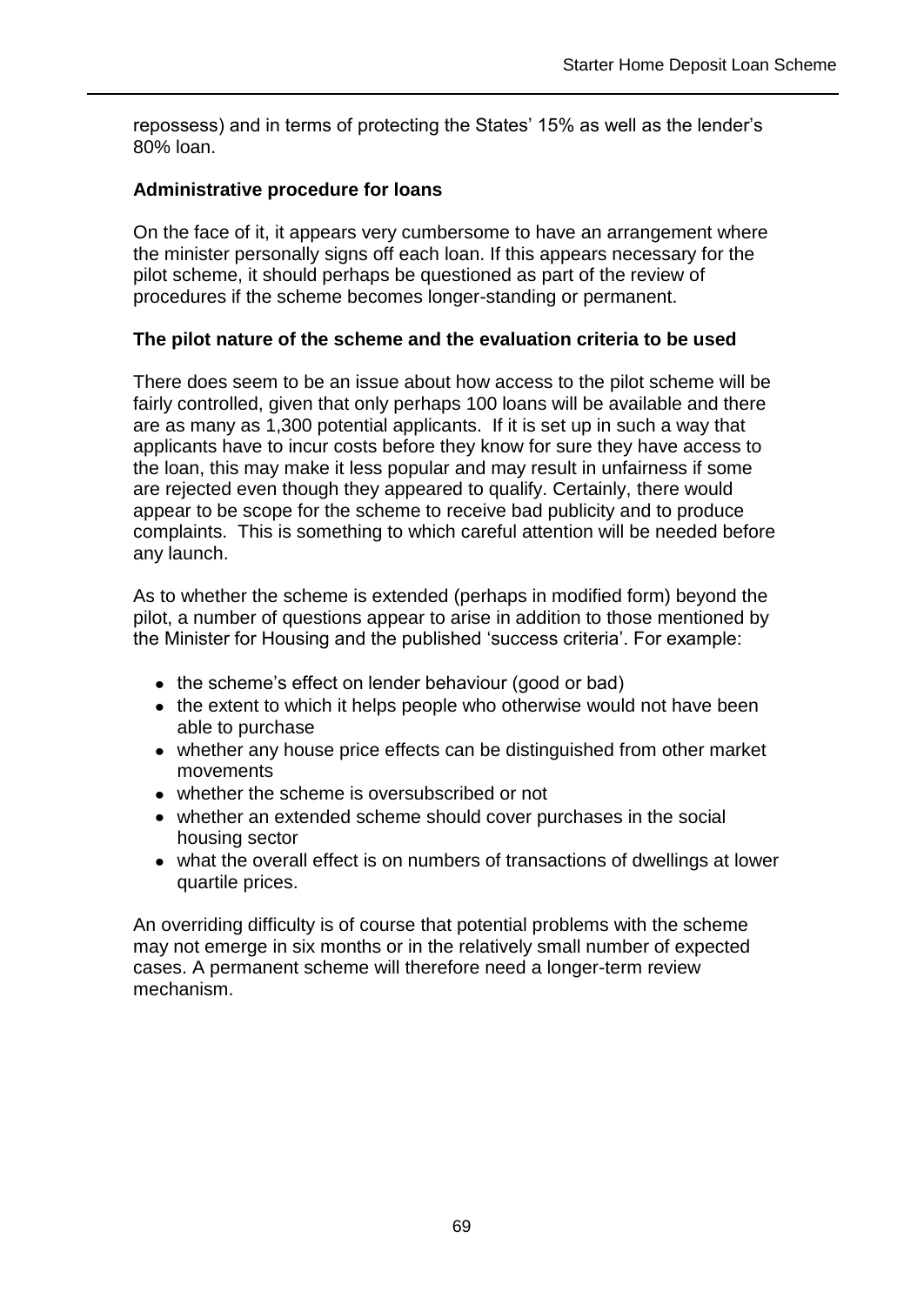## **3 Conclusions**

While this report is bound to appear critical of the scheme, since this is its purpose, it should not be taken as indicating that the scheme is fundamentally flawed or badly designed. The aim has been to provide on 'outside view' of SHDLS, the problems it is intended to meet, why such a scheme has been designed and the details of how it is expected to work. Despite critical comments, the scheme does indeed appear to have many strengths and – as a pilot – to be well worth implementing, assuming that other alternatives have been fully considered.

However, some of the questions included in this report should be considered, if possible, before it goes ahead even in pilot form; they all should be considered in monitoring the outcome of the pilot and in considering whether and how it should be made permanent.

The most important questions are these:

- 1. Will it enable first-time buyers to surmount all the barriers facing them (given that the scheme only deals with the deposit barrier)?
- 2. In particular, given that it makes little difference to the cost of a mortgage, how will it help people facing the barrier of having an income too low for a mortgage?
- 3. What other options have been considered, that would address these barriers?
- 4. How will effects on the market be assessed, given the difficulty of identifying what causes market changes and what proportion of any change is caused by the scheme?
- 5. Will the requirement for buyers to repay the interest on the loan if they sell within 20 years put people off the scheme?
- 6. Are there sufficient lenders interested, and if not why is this the case?
- 7. How will demand for a limited number of loans be managed, without causing hardship for people who go through the process and then miss out?
- 8. If the scheme continues beyond the pilot stage, how will it be monitored in the long term?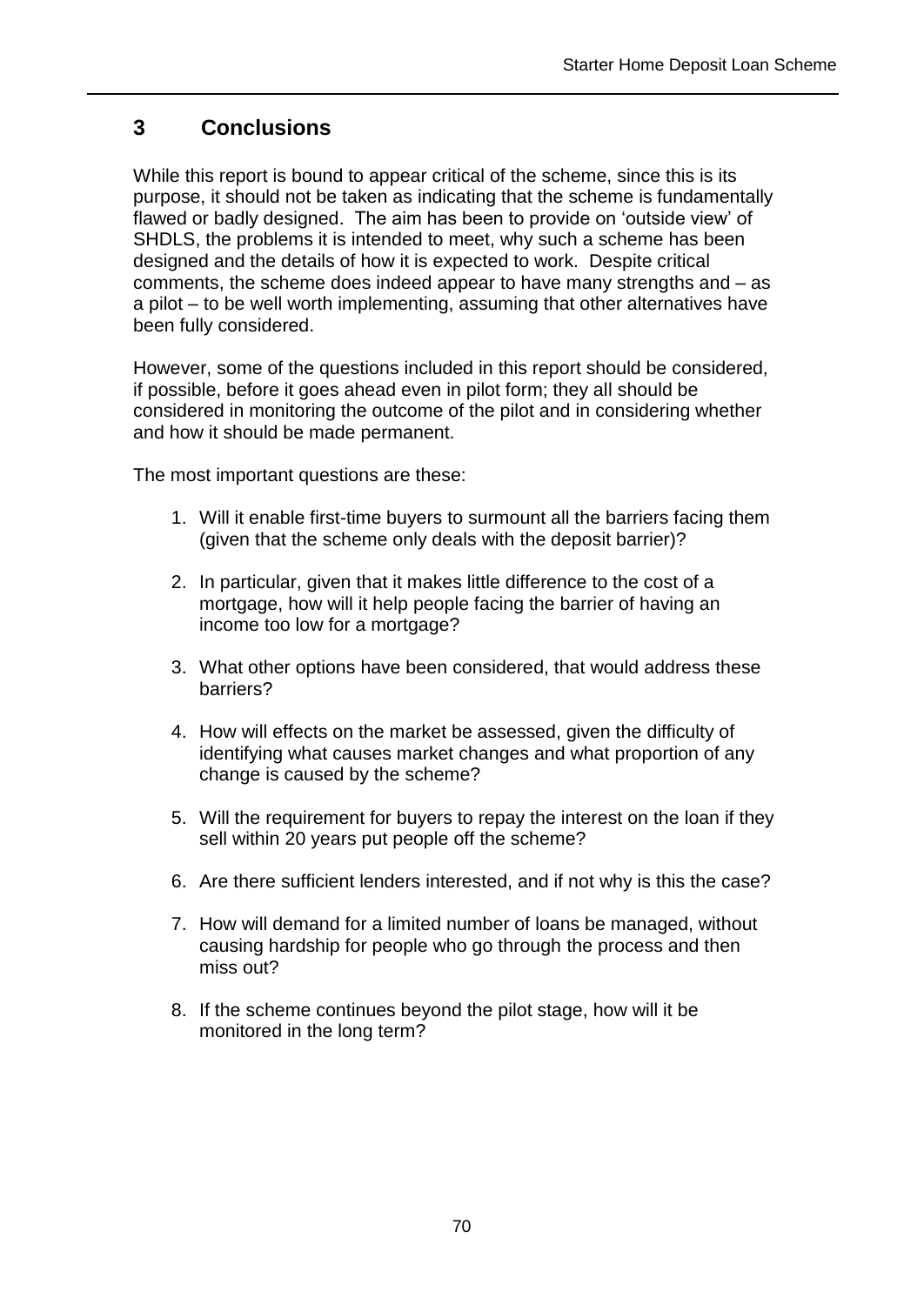# **10. APPENDIX 2: STATISTICAL TABLES**

- 10.1 During our review, we examined the reports published by the Unit and we heard from the Chief Statistician so that we could understand more clearly the current housing situation. There are statistics beyond those presented in P.131/2012 which we believe to be of pertinence to the subject of the proposed Starter Home Deposit Loan Scheme. We paid particular attention to the following reports:
	- a) House Price Index Published on a quarterly basis, the House Price Index is effectively a census of property transactions and a determination of the average cost of dwellings in Jersey. The index measures the combined weighted average price of one- and two-bedroom flats and two-, three- and four-bedroom houses. The most recent reports we could consider during our review were for Quarters 3 and 4 of 2012.
	- b) Housing Affordability 2002 2011 Published in 2012 (and due to be published annually), this report presents indicators of housing affordability in Jersey. Three measures of affordability are used: Ratio Analysis, which uses the ratio of property prices compared to income; Access Analysis, which focuses on the ability of first-time buyers and individual key workers (e.g. teachers) to get on the property ladder; and the Jersey Housing Affordability Index (JHAI), which is the headline indicator of whether a working household with mean income can purchase a median priced property affordably. The JHAI takes into account households' ability to make mortgage repayments and the figures to which we have referred in Paragraph 5.9 above are derived from use of the JHAI.
	- c) Jersey's Housing Assessment 2013 2015 Formerly known as the Housing Needs Survey, this report provides estimates of Jersey's potential housing needs for the period 2013 to 2015.
- 10.2 From our consideration of these reports, and from the testimony of the Chief Statistician, we believe the following information to be of relevance.
- 10.3 The first table shows the type of properties demanded by first-time buyers over the period 2013 to 2015 (broken down into existing households and concealed households). It reveals that two-thirds of total demand amongst first-time buyers is for houses, particularly two- and three-bedroom houses. One third of the demand from first-time buyers is for flats.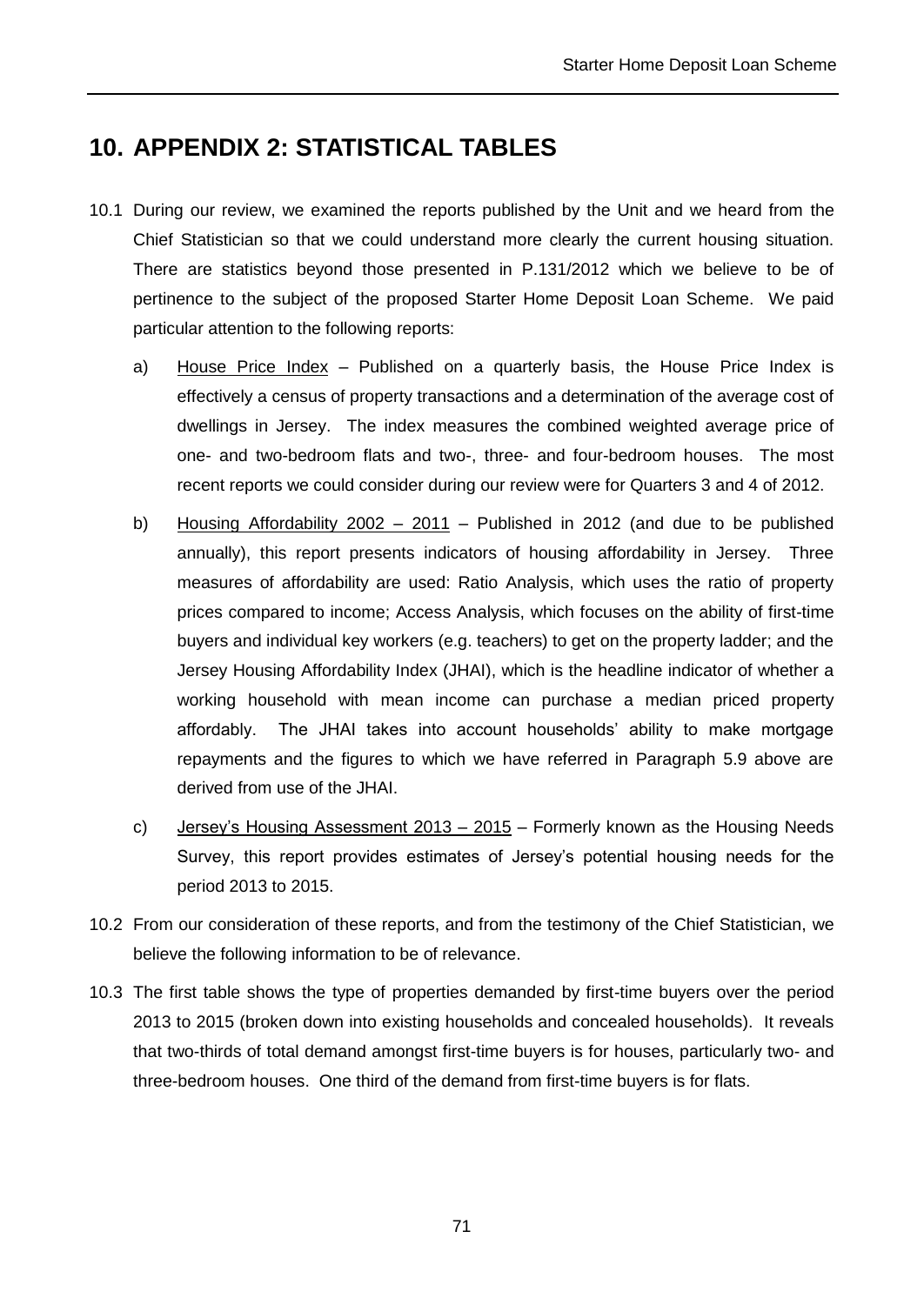|                          |          |        | Concealed  | <b>Existing</b> |            | All First-Time Buyer<br>households |            |
|--------------------------|----------|--------|------------|-----------------|------------|------------------------------------|------------|
| <b>Property required</b> |          | Number | Percentage | Number          | Percentage | Number                             | Percentage |
| Flats                    | 1 bed    | 140    | 25%        | 100             | 7%         | 240                                | 13%        |
|                          | 2 bed    | 200    | 35%        | 180             | 13%        | 380                                | 20%        |
|                          | $3+$ bed |        | 0%         | 30              | 2%         | 30                                 | 2%         |
| All                      | flats    | 340    | 60%        | 310             | 23%        | 650                                | 34%        |
| Houses                   | 1 bed    | 20     | 3%         | 20              | 1%         | 40                                 | 2%         |
|                          | 2 bed    | 80     | 14%        | 430             | 32%        | 510                                | 26%        |
|                          | 3 bed    | 120    | 20%        | 480             | 36%        | 600                                | 31%        |
|                          | $4+$ bed | 10     | 3%         | 120             | 9%         | 130                                | 7%         |
| All                      | houses   | 230    | 40%        | 1.050           | 77%        | 1,270                              | 66%        |
|                          | Total    | 570    |            | 1,350           |            | 1,920                              |            |

Table 12 - Demand by property type from first time buyer households; three-year totals

10.4 The following graphs, taken from the same report, show the income distribution for potential first-time buyers the amount they could afford for a deposit.



Figure 11 - Gross annual household income of potential first-time buyers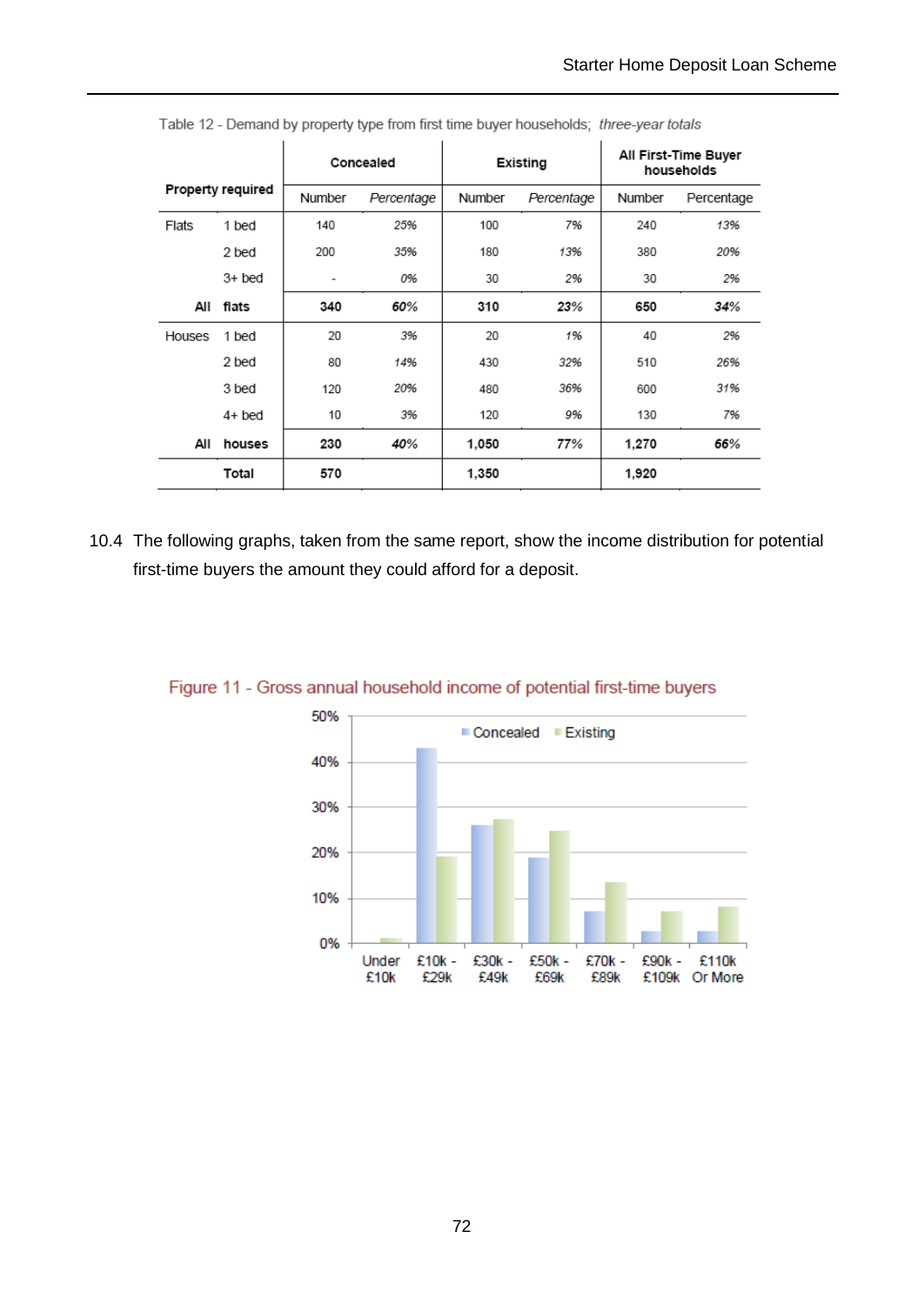

Figure 12 - Money available for a deposit and moving costs

10.5 Finally, this table (taken from *Housing Affordability 2002 – 2011*) shows the affordability of starter home properties at the lower quartile price for first-time buyer households. A 'starter home' is taken to mean a one- or two-bedroom property. The table shows that there was an improvement in the affordability of starter homes for first-time buyers from 2010 to 2011. However, 23% of first-time buyer households were unable to purchase a starter home at the lower quartile price.

Table 8 - Affordability of lower quartile starter homes (1- or 2-bedroom flat or house); young working (FTB) households.

| Year | Lower quartile price<br>(starter homes) | Household income<br>required to service<br>mortgage affordably | % of FTB households<br>unable to purchase |  |  |
|------|-----------------------------------------|----------------------------------------------------------------|-------------------------------------------|--|--|
| 2010 | £230,000                                | £41,400                                                        | 36                                        |  |  |
| 2011 | £195,000                                | £35,100                                                        | 23                                        |  |  |

10.6 We have also included a copy of the analysis undertaken by the Statistics Unit to determine the potential impact of the proposals and how many households would potentially be eligible. The table shows the lower quartile price (based upon transactions during the previous four quarters); the turnover of properties within the lower quartile (also based upon the previous four quarters); the number of working households which could not afford to buy a property at the lower quartile with a 5% deposit; and the number of households which could not afford to buy the same property with a 5% deposit and 15% States loan. The difference is the number of households which could potentially be helped by the scheme and the income ranges show the range into which those households fall.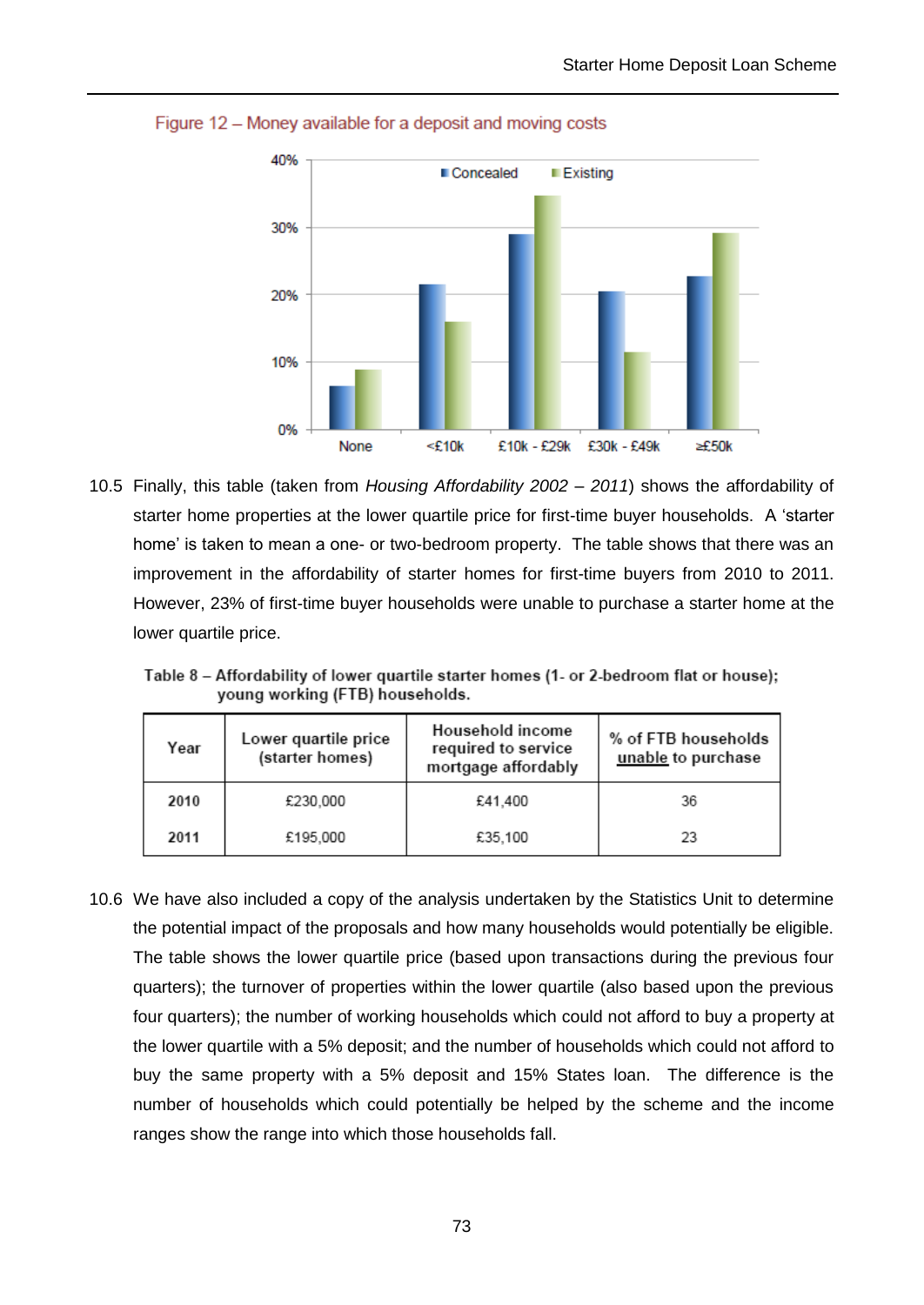| <b>Column A</b>                                            | <b>Column B</b>                  | Column C                                              | <b>Column D</b>      | <b>Column E</b> | <b>Column G</b><br><b>Column F</b>      |                       | <b>Column H</b>                                    | Column I    |
|------------------------------------------------------------|----------------------------------|-------------------------------------------------------|----------------------|-----------------|-----------------------------------------|-----------------------|----------------------------------------------------|-------------|
| Singles and couples no children                            |                                  |                                                       |                      |                 |                                         |                       |                                                    |             |
| <b>Dwelling Type</b>                                       | Lower quartile<br>dwelling price | <b>Turnover of</b><br>properties in lower<br>quartile | 15% deposit<br>value | <b>Before</b>   | <b>After</b>                            | Income group<br>aided | No. of<br>households<br>aided by deposit<br>scheme |             |
| 1-bed flats                                                | £171,000                         | 66                                                    | £25,650              | 2,817           | 1,958                                   | £29,000 - £34,000     | 859                                                |             |
| 2-bed flats                                                | £262,000                         | 58                                                    | £39,300              | 6,273           | 5,345                                   | £44,000 - £53,000     | 928                                                |             |
| 2-bed houses                                               | £328,000                         | 30                                                    | £49,200              | 8,197           | 7,261                                   | £56,000 - £66,000     | 936                                                |             |
| All 1 and 2 bed dwellings                                  | £195,000                         | 154                                                   | £29,250              | 3,971           | 2,940                                   | £33,000 - £39,000     | 1,031                                              | £30,000,000 |
|                                                            |                                  |                                                       |                      |                 |                                         |                       |                                                    |             |
| Couples One child + Single parent families one child       |                                  |                                                       |                      |                 |                                         |                       |                                                    |             |
| <b>Dwelling Type</b>                                       | Lower quartile<br>dwelling price | <b>Turnover of</b><br>properties in lower<br>quartile | 15% deposit<br>value | <b>Before</b>   | <b>After</b>                            | Income group<br>aided | No. of<br>households<br>aided by deposit<br>scheme |             |
| 2-bed flats                                                | £262,000                         | 58                                                    | £39,300              | 1,783           | 1,313                                   | £44,000 - £53,000     | 470                                                |             |
| 2-bed houses                                               | £328,000                         | 30                                                    | £49,200              | 2,154           | 1,968                                   | £56,000 - £66,000     | 186                                                |             |
| 3-bed houses                                               | £410,000                         | 81                                                    | £61,500              | 2,989           | 2,557                                   | £75,000 - £86,000     | 432                                                |             |
| All 2 & 3-bed dwellings                                    | £320,000                         | 169                                                   | £48,000              | 2,099           | 1,968                                   | £54,000 - £65,000     | 131                                                | £6,000,000  |
| Couples two children + Single parent families two children |                                  |                                                       |                      |                 |                                         |                       |                                                    |             |
| <b>Dwelling Type</b>                                       | Lower quartile<br>dwelling price | <b>Turnover of</b><br>properties in lower<br>quartile | 15% deposit<br>value | <b>Before</b>   | <b>After</b>                            | Income group<br>aided | No. of<br>households<br>aided by deposit<br>scheme |             |
| 3 bed houses                                               | £410,000                         | 81                                                    | £61,500              | 2,052           | 1,845                                   | £70,000 - £83,000     | 207                                                | £13,000,000 |
|                                                            |                                  |                                                       |                      |                 |                                         |                       |                                                    |             |
|                                                            |                                  |                                                       |                      |                 | Number of households aided by<br>scheme |                       | 1,369                                              | £49,000,000 |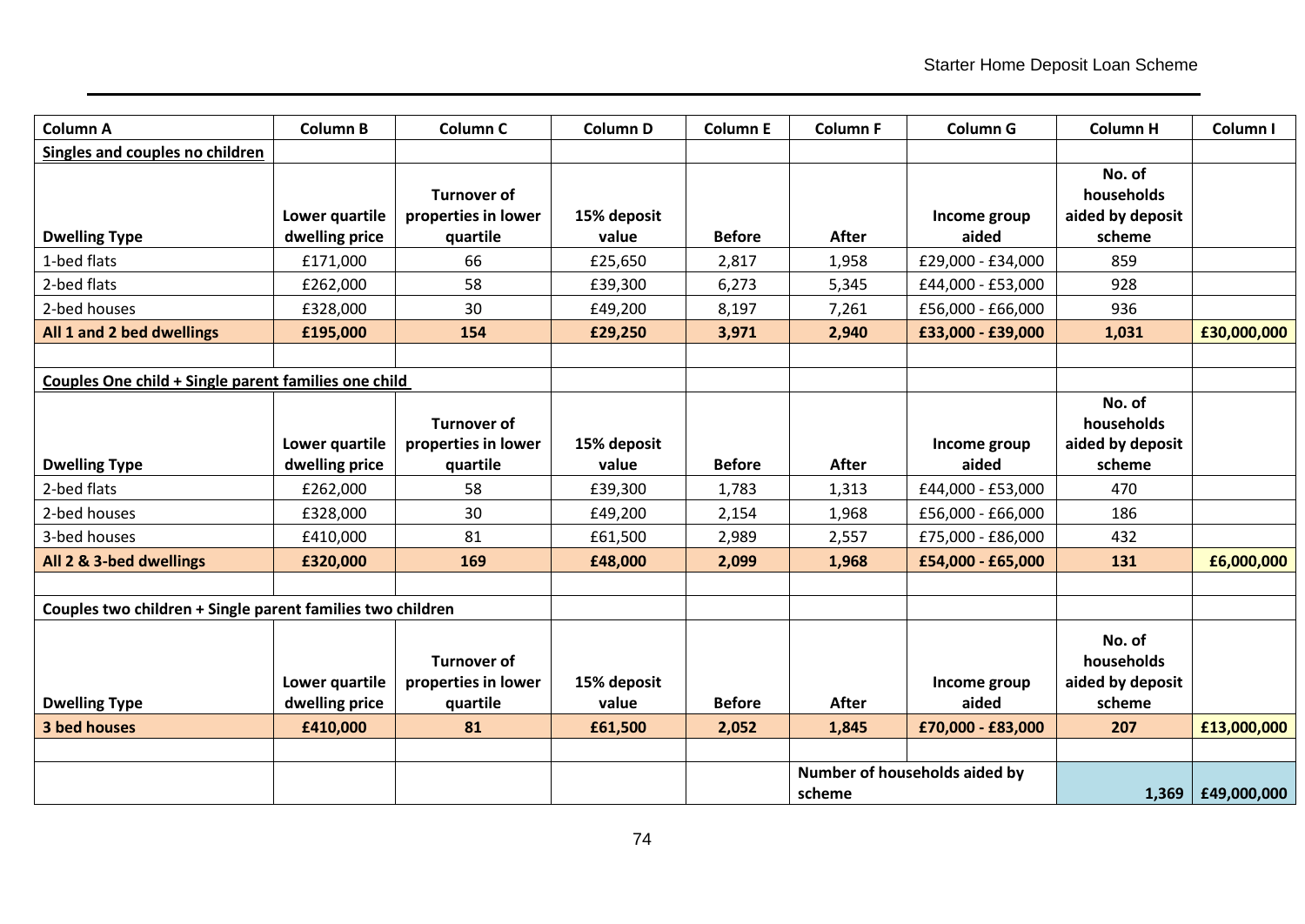# **11. APPENDIX 3: PANEL MEMBERSHIP, TERMS OF REFERENCE AND EVIDENCE CONSIDERED**

#### **Panel Membership and Terms of Reference**

11.1 The Corporate Services Scrutiny Panel comprised the following Members:

Senator S C Ferguson, Chairman

Deputy J G Reed, Vice-Chairman

Connétable D J Murphy

Deputy S Power

Deputy R J Rondel

- 11.2 The following Terms of Reference were agreed for the review:
	- 1. To review *Starter Home Deposit Loan Scheme* (P.131/2012) and the key issues arising from that proposition, with particular attention to the following:
		- a) The consultation and work undertaken by the Minister for Treasury and Resources in the development of the proposals; and
		- b) The manner in which the proposed trial scheme is intended to operate;
	- 2. To consider the potential economic effect of the proposals;
	- 3. To consider the manner in which the proposed trial scheme will, if implemented, be monitored and evaluated;
	- 4. To consider how the scheme, if extended beyond a trial period, would be funded; and
	- 5. To report to the States Assembly on the work undertaken.
- 11.3 To assist its work, the Panel appointed the Chartered Institute of Housing (CIH) to advise it on the proposed Starter Home Deposit Loan Scheme. Mr John Perry acted on behalf of CIH to advise the Panel.

#### **Evidence Gathered**

- 11.4 The following documents were considered by the Panel during its review:
	- a) *Building Loans (Jersey) Law 1950*
	- b) *States of Jersey Law 2005*
	- c) *Public Finances (Jersey) Law 2005*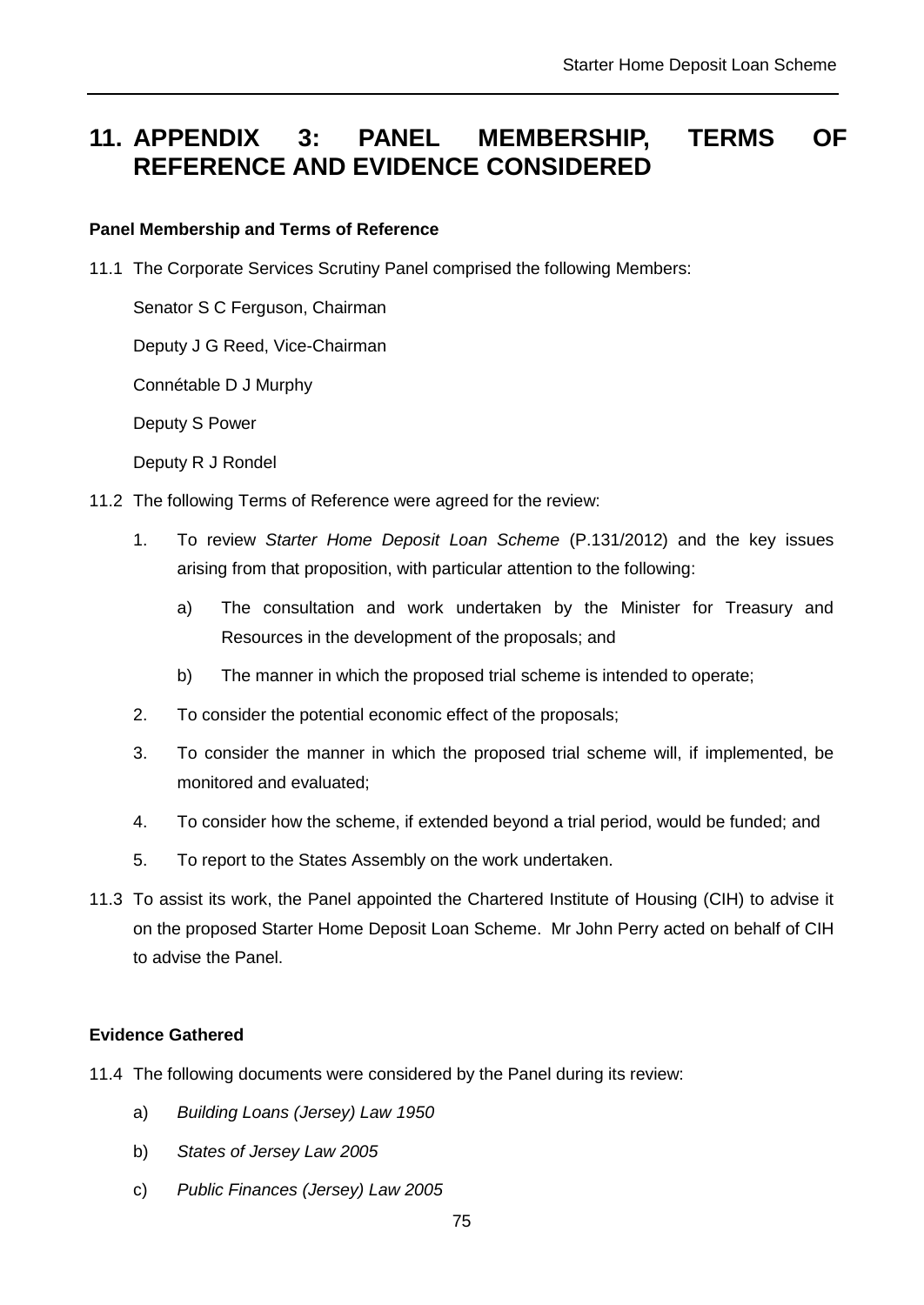- d) *Public Finances (Transitional Provisions) (No.2) (Jersey) Regulations 2005*
- e) The Official Record of the States Assembly, 29th March and 5th April 2011; 15th and 29th May, 4th December 2012
- f) *Code of Conduct for Ministers* (R.14/2006), Council of Ministers, 10th February 2006
- g) *Starter Home Deposit Loan Scheme* (P.131/2012), Minister for Treasury and Resources, Lodged on 4th December 2012
- h) Minutes of the Council of Ministers, A2 9th January 2013 and
- i) *Jersey's Housing Assessment 2013 – 2015*, Statistics Unit
- j) *Housing Affordability in Jersey 2002 – 2011*, Statistics Unit, 22nd March 2012
- k) *Jersey House Price Index – Third Quarter 2012*, Statistics Unit, 15th November 2012
- l) *Jersey House Price Index – Fourth Quarter 2012*, Statistics Unit, 21st February 2013
- m) *Band 5 Applicant Summary – For Affordable Housing Purchase Schemes*, Department of Housing, 31st January 2013
- n) *Budget 2011*, House of Commons Treasury Committee, Printed on 5th April 2011
- o) *FirstBuy Buyers' Guide*, Homes and Communities Agency, August 2011
- 11.5 Written material and responses to the Panel's questions were received from the Chief Ministers' Department on 29th January, 13th February, 20th February and 27th February 2013
- 11.6 The Panel put out a call for evidence from the public on 4th and 11th February 2013, to which a total of 19 written submissions were received from members of the public. The Panel also wrote directly to a number of mortgage lenders, mortgage brokers, conveyancers and estate agents, in response to which the following written submissions were received:
	- Benest and Syvret 5th February 2013
	- Skipton International 8th February 2013
	- The Mortgage Shop 11th February 2013  $\bullet$
	- $\bullet$ Jersey Estate Agents Association – 13th February 2013
	- Acorn Mortgages 14th February 2013  $\bullet$
	- Future Finance 18th February 2013  $\bullet$
	- Cherry Godfrey 13th February 2013  $\bullet$
	- Appleby 26th February 2013